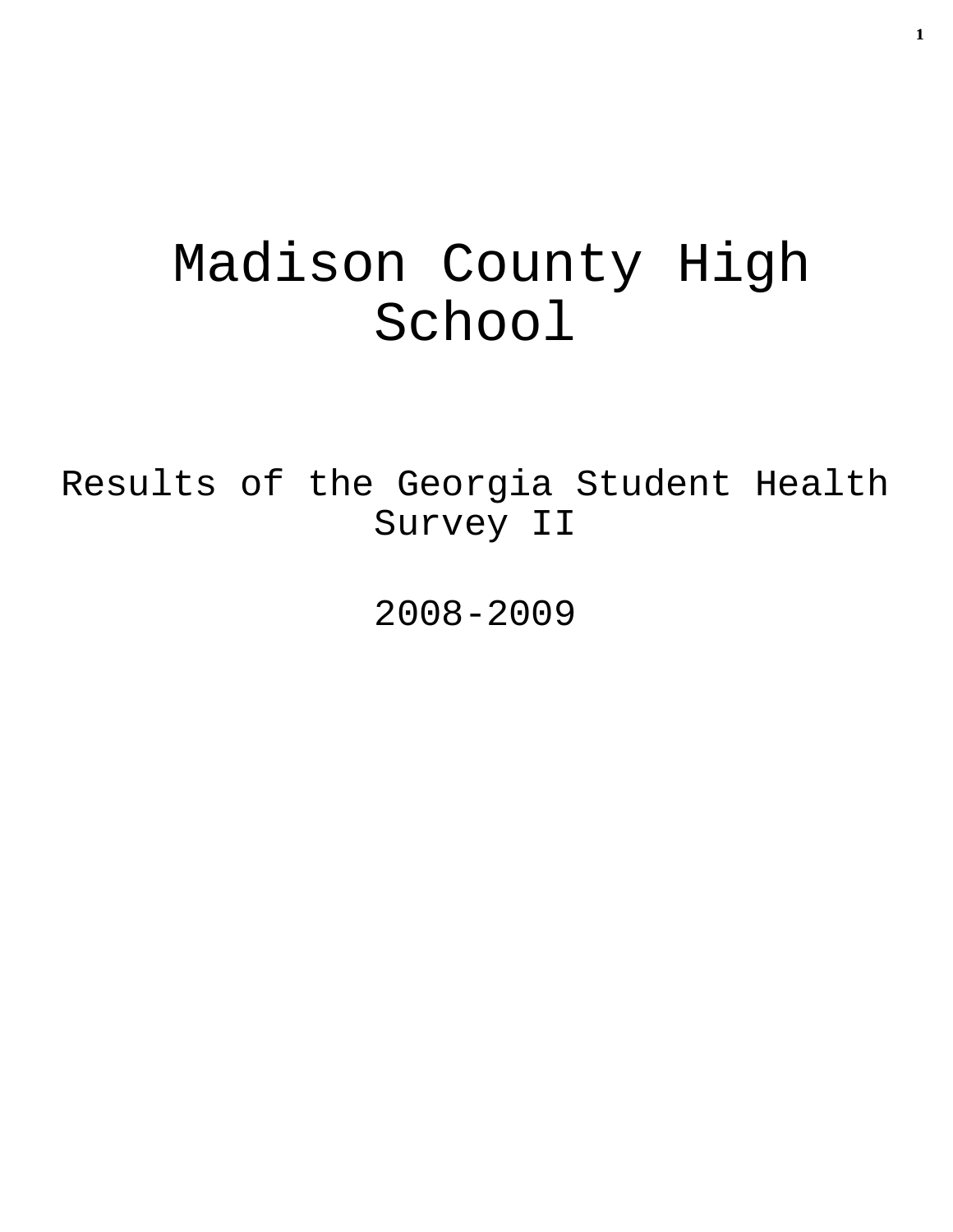# *Demographics* **2**

| Grade                    |     |  |  |  |
|--------------------------|-----|--|--|--|
| <b>Grade   Frequency</b> |     |  |  |  |
| 10                       | 243 |  |  |  |
| 12                       | 197 |  |  |  |

| <b>Frequency</b> | <b>Table of Gender by Grade</b> |              |              |              |  |
|------------------|---------------------------------|--------------|--------------|--------------|--|
| <b>Col Pct</b>   |                                 | Grade(Grade) |              |              |  |
|                  | Gender(Gender)                  | <b>10</b>    | 12           | <b>Total</b> |  |
|                  | <b>Female</b>                   | 112<br>46.09 | 104<br>52.79 | 216          |  |
|                  | <b>Male</b>                     | 131<br>53.91 | 93<br>47.21  | 224          |  |
|                  | <b>Total</b>                    | 243          | 197          | 440          |  |

| Frequency<br>Col Pct |
|----------------------|
|                      |

| <b>Table of Ethnicity by Grade</b> |              |              |                |  |  |  |
|------------------------------------|--------------|--------------|----------------|--|--|--|
|                                    | Grade(Grade) |              |                |  |  |  |
| <b>Ethnicity</b> (Ethnicity)       | 10           | 12           | <b>Total</b>   |  |  |  |
| <b>Black</b>                       | 25<br>10.29  | 21<br>10.66  | 46             |  |  |  |
| <b>Hispanic</b>                    | 4<br>1.65    | 7<br>3.55    | 11             |  |  |  |
| White                              | 202<br>83.13 | 165<br>83.76 | 367            |  |  |  |
| <b>Asian</b>                       | 3<br>1.23    | 0.51         | $\overline{4}$ |  |  |  |
| <b>Other</b>                       | 9<br>3.70    | 3<br>1.52    | 12             |  |  |  |
| <b>Total</b>                       | 243          | 197          | 440            |  |  |  |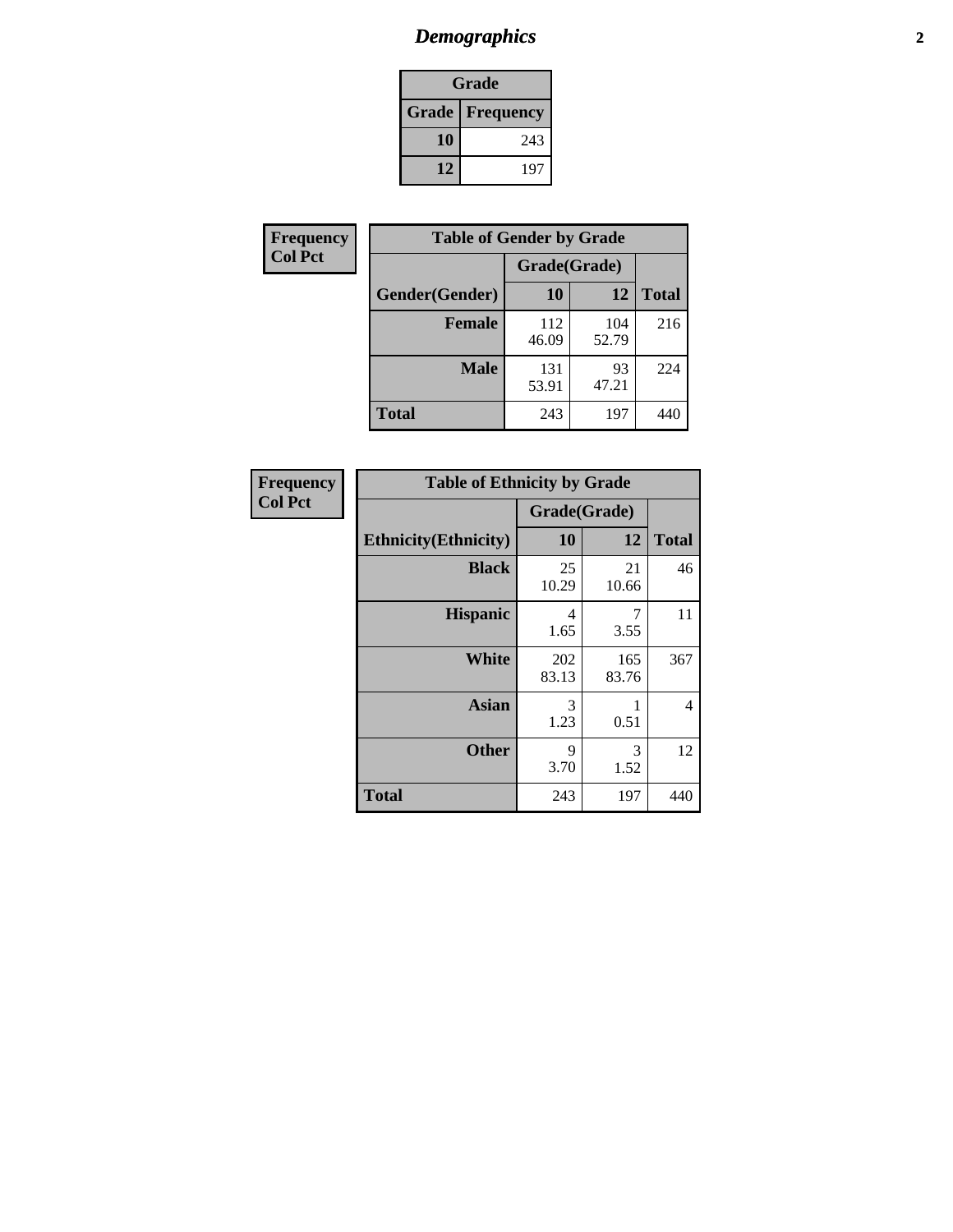### *Title IV, Part A, Schedule A* **3** *Goal 1: Ensure that all schools are drug-free Baseline Data: Year 2008-2009 Prevalence of Drug Use*

| Frequency<br><b>Col Pct</b> | <b>Table of AlcoholAlt by Grade</b> |              |              |              |  |  |
|-----------------------------|-------------------------------------|--------------|--------------|--------------|--|--|
|                             | AlcoholAlt(Alcohol                  | Grade(Grade) |              |              |  |  |
|                             | use, past 30 days)                  | 10           | 12           | <b>Total</b> |  |  |
|                             | Yes                                 | 59<br>24.28  | 83<br>42.13  | 142          |  |  |
|                             | N <sub>0</sub>                      | 184<br>75.72 | 114<br>57.87 | 298          |  |  |
|                             | <b>Total</b>                        | 243          | 197          | 440          |  |  |

| Frequency      | <b>Table of TobaccoAny by Grade</b> |              |              |              |  |
|----------------|-------------------------------------|--------------|--------------|--------------|--|
| <b>Col Pct</b> | TobaccoAny(Tobacco                  | Grade(Grade) |              |              |  |
|                | use, past 30 days)                  | 10           | 12           | <b>Total</b> |  |
|                | <b>Yes</b>                          | 55<br>22.63  | 65<br>32.99  | 120          |  |
|                | N <sub>0</sub>                      | 188<br>77.37 | 132<br>67.01 | 320          |  |
|                | Total                               | 243          | 197          | 44(          |  |

| Frequency<br><b>Col Pct</b> | <b>Table of MarijuanaAlt by Grade</b> |              |              |              |  |
|-----------------------------|---------------------------------------|--------------|--------------|--------------|--|
|                             | MarijuanaAlt(Marijuana                | Grade(Grade) |              |              |  |
|                             | use, past 30 days)                    | <b>10</b>    | 12           | <b>Total</b> |  |
|                             | <b>Yes</b>                            | 29<br>11.93  | 28<br>14.21  | 57           |  |
|                             | N <sub>0</sub>                        | 214<br>88.07 | 169<br>85.79 | 383          |  |
|                             | <b>Total</b>                          | 243          | 197          | 440          |  |

| Frequency      | <b>Table of OtherDrugAny by Grade</b>  |              |              |              |  |
|----------------|----------------------------------------|--------------|--------------|--------------|--|
| <b>Col Pct</b> | <b>OtherDrugAny(Other</b><br>drug use, | Grade(Grade) |              |              |  |
|                | past 30 days)                          | 10           | 12           | <b>Total</b> |  |
|                | Yes                                    | 33<br>13.58  | 18<br>9.14   | 51           |  |
|                | N <sub>0</sub>                         | 210<br>86.42 | 179<br>90.86 | 389          |  |
|                | <b>Total</b>                           | 243          | 197          | 440          |  |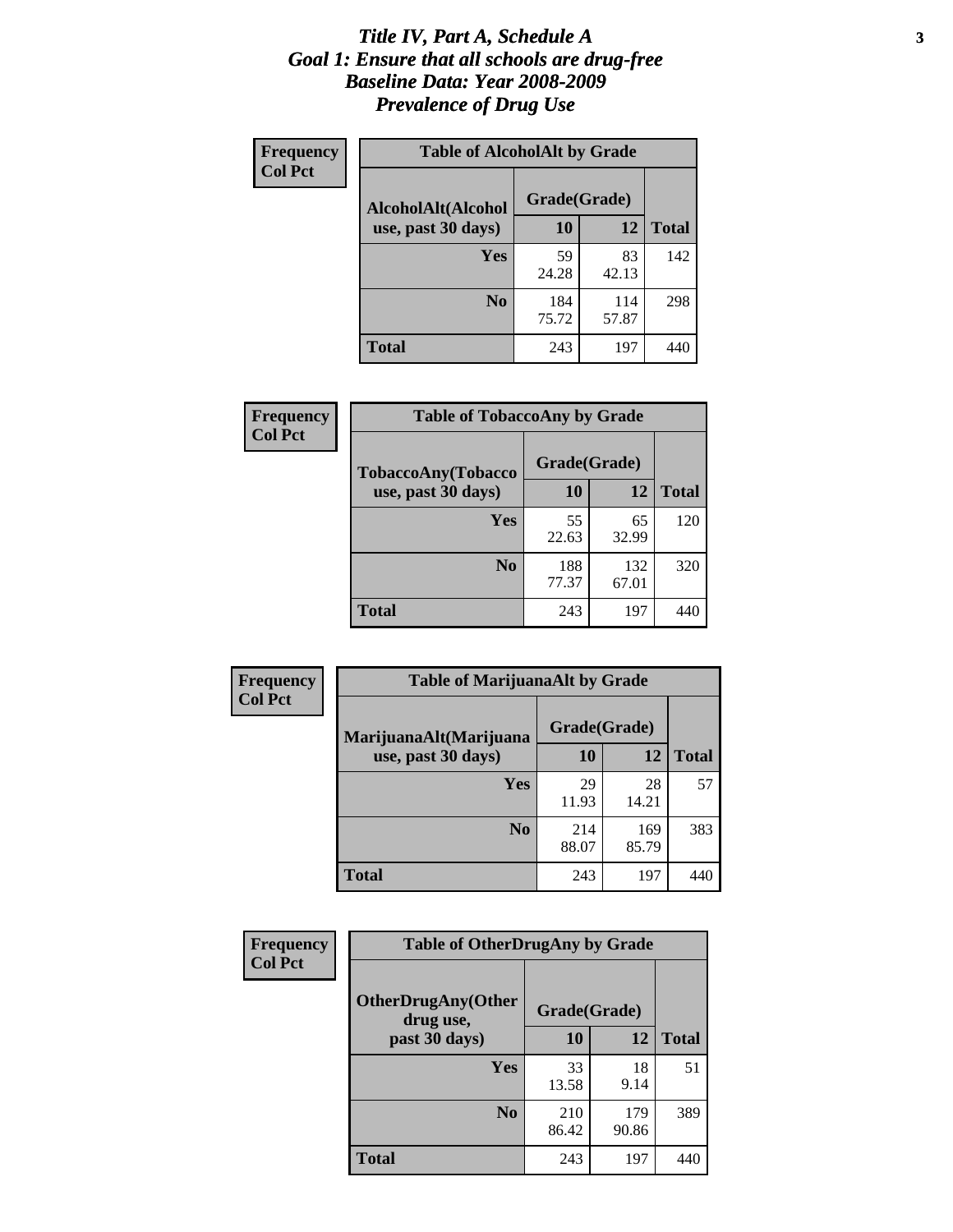### *Average Age of Onset of Use* **4** *Results for "Average Age of Onset of Use" questions exclude students who said they did not use that substance*

| <b>Variable</b>    | Label                                                              | <b>Mean</b> |
|--------------------|--------------------------------------------------------------------|-------------|
| Alcoholinit2       | I started using alcohol when I was                                 | 13.51       |
| Cigarettesinit2    | I started smoking tobacco when I was                               | 13.53       |
| Smokelessinit2     | I started chewing tobacco when I was                               | 12.94       |
| Marijuanainit2     | I started using marijuana when I was                               | 14.27       |
| Cocaineinit2       | I started using cocaine when I was                                 | 13.37       |
| Inhalantsinit2     | I started using inhalants when I was                               | 12.40       |
| Steroidsinit2      | I started using steroids when I was                                | 10.75       |
| Ecstasyinit2       | I started using ecstasy when I was                                 | 13.93       |
| Methinit2          | I started using methamphetamines when I was                        | 12.50       |
| Hallucinogensinit2 | I started using hallucinogens when I was                           | 11.55       |
| Prescriptioninit2  | I started using prescription drugs not prescribed to me when I was | 13.49       |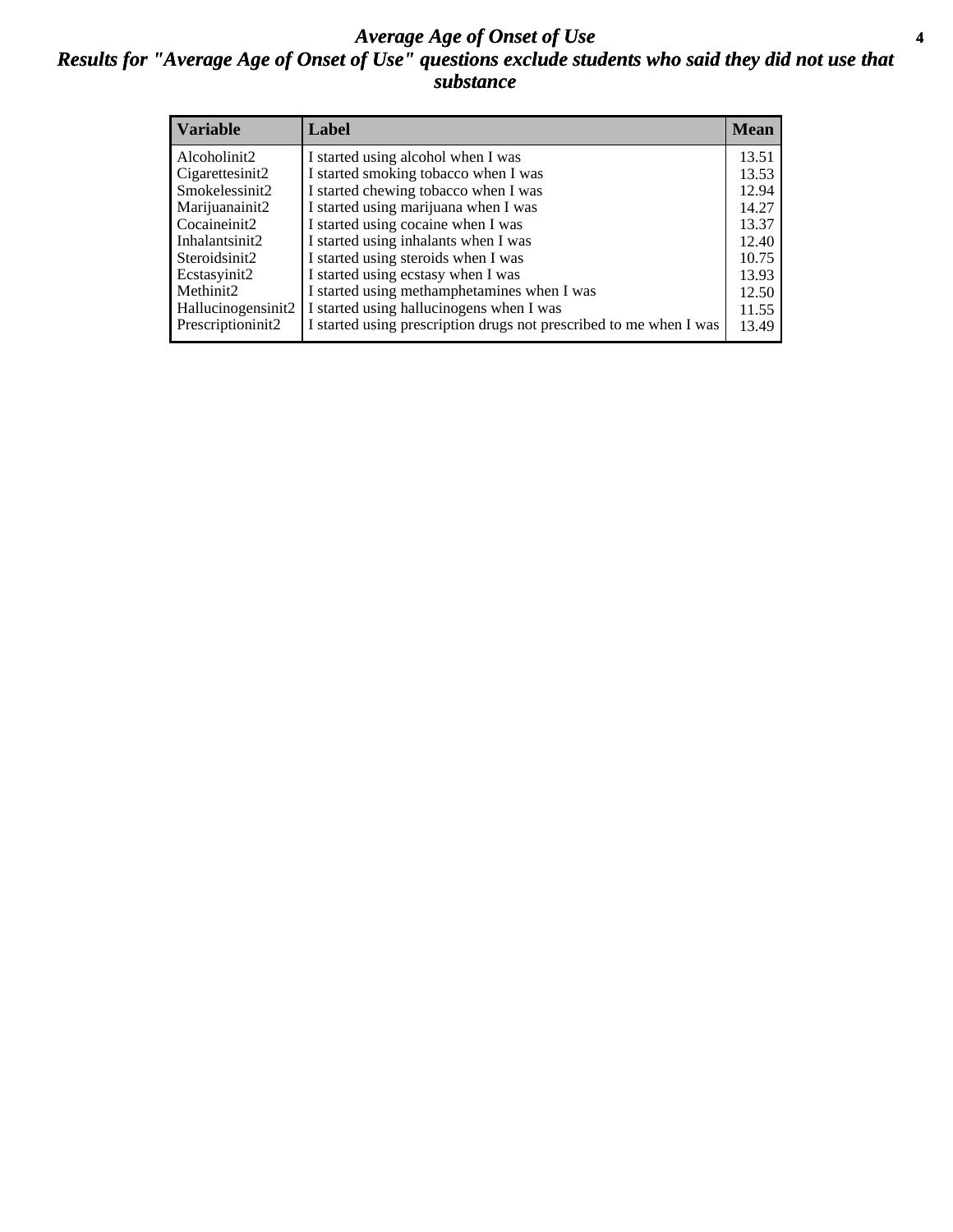# *Perception of Health Risk* **5**

| Frequency      | <b>Table of Alcoholharmdich by Grade</b> |              |              |              |  |
|----------------|------------------------------------------|--------------|--------------|--------------|--|
| <b>Col Pct</b> | Alcoholharmdich(I<br>think alcohol is    | Grade(Grade) |              |              |  |
|                | harmful)                                 | 10           | 12           | <b>Total</b> |  |
|                | <b>Yes</b>                               | 183<br>75.31 | 153<br>77.66 | 336          |  |
|                | N <sub>0</sub>                           | 60<br>24.69  | 44<br>22.34  | 104          |  |
|                | <b>Total</b>                             | 243          | 197          | 440          |  |

| Frequency      | <b>Table of Tobaccoharmdich by Grade</b> |              |              |              |  |
|----------------|------------------------------------------|--------------|--------------|--------------|--|
| <b>Col Pct</b> | Tobaccoharmdich(I<br>think tobacco is    | Grade(Grade) |              |              |  |
|                | harmful)                                 | 10           | 12           | <b>Total</b> |  |
|                | <b>Yes</b>                               | 225<br>92.59 | 187<br>94.92 | 412          |  |
|                | N <sub>0</sub>                           | 18<br>7.41   | 10<br>5.08   | 28           |  |
|                | <b>Total</b>                             | 243          | 197          |              |  |

| <b>Frequency</b> | <b>Table of Marijuanaharmdich by Grade</b> |              |              |              |  |
|------------------|--------------------------------------------|--------------|--------------|--------------|--|
| <b>Col Pct</b>   | Marijuanaharmdich(I<br>think marijuana is  | Grade(Grade) |              |              |  |
|                  | harmful)                                   | 10           | 12           | <b>Total</b> |  |
|                  | <b>Yes</b>                                 | 197<br>81.07 | 148<br>75.13 | 345          |  |
|                  | N <sub>0</sub>                             | 46<br>18.93  | 49<br>24.87  | 95           |  |
|                  | <b>Total</b>                               | 243          | 197          | 440          |  |

| <b>Frequency</b> | <b>Table of Otherdrugharmdich by Grade</b>   |              |              |              |  |  |  |
|------------------|----------------------------------------------|--------------|--------------|--------------|--|--|--|
| <b>Col Pct</b>   | Otherdrugharmdich(I<br>think other drugs are | Grade(Grade) |              |              |  |  |  |
|                  | harmful)                                     | 10           | 12           | <b>Total</b> |  |  |  |
|                  | <b>Yes</b>                                   | 228<br>93.83 | 191<br>96.95 | 419          |  |  |  |
|                  | N <sub>0</sub>                               | 15<br>6.17   | 6<br>3.05    | 21           |  |  |  |
|                  | <b>Total</b>                                 | 243          | 197          | 440          |  |  |  |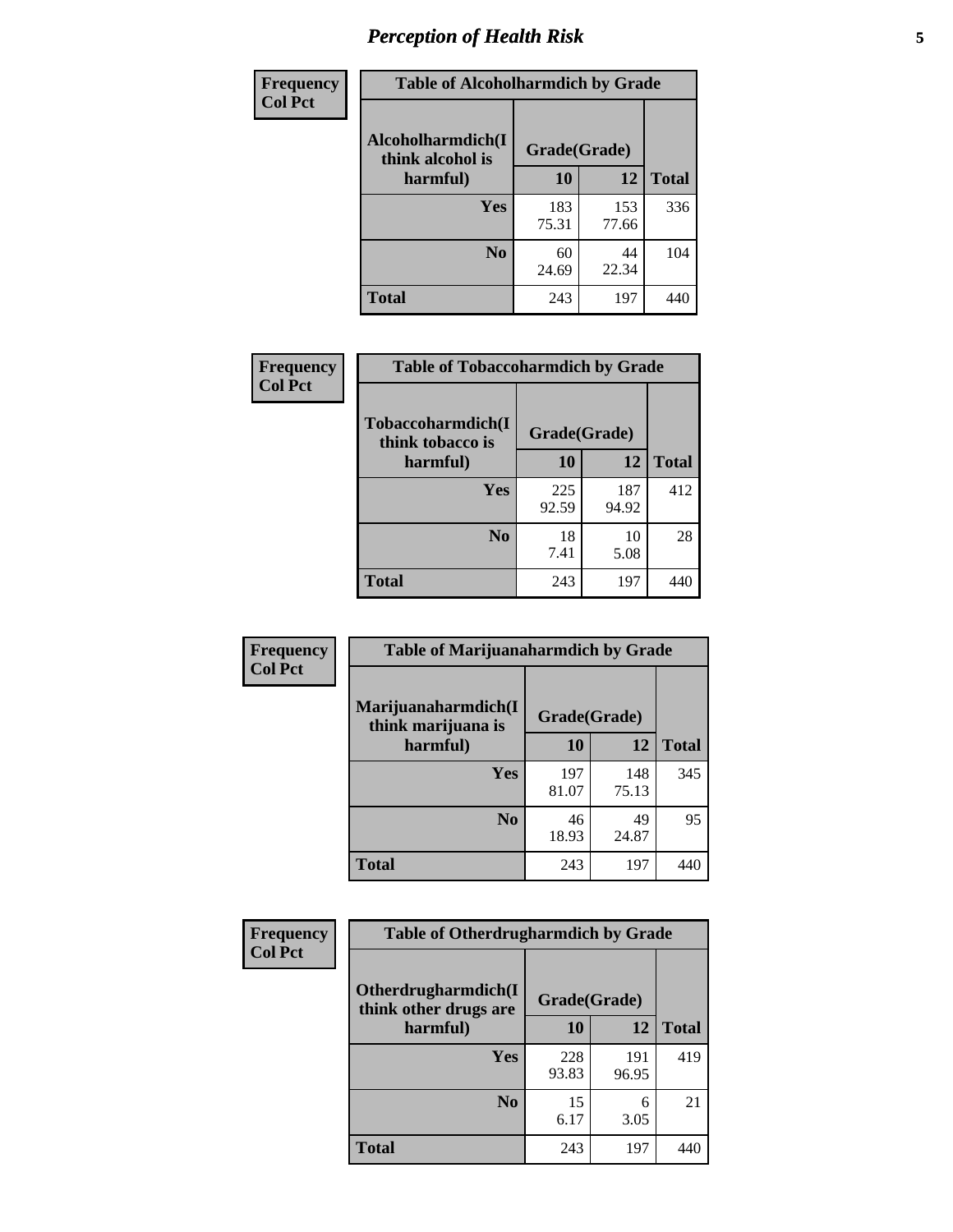# *Social Disapproval* **6**

| Frequency      | <b>Table of Alcoholpeerdich by Grade</b>                    |              |              |              |
|----------------|-------------------------------------------------------------|--------------|--------------|--------------|
| <b>Col Pct</b> | Alcoholpeerdich(My<br>friends would<br>disapprove if I used | Grade(Grade) |              |              |
|                | alcohol)                                                    | 10           | 12           | <b>Total</b> |
|                | <b>Yes</b>                                                  | 119<br>48.97 | 73<br>37.06  | 192          |
|                | N <sub>0</sub>                                              | 124<br>51.03 | 124<br>62.94 | 248          |
|                | <b>Total</b>                                                | 243          | 197          | 440          |

| <b>Frequency</b> |
|------------------|
| <b>Col Pct</b>   |

| <b>Table of Tobaccopeerdich by Grade</b>                    |              |              |              |  |  |  |
|-------------------------------------------------------------|--------------|--------------|--------------|--|--|--|
| Tobaccopeerdich(My<br>friends would<br>disapprove if I used | Grade(Grade) |              |              |  |  |  |
| tobacco)                                                    | 10           | 12           | <b>Total</b> |  |  |  |
| Yes                                                         | 139<br>57.20 | 96<br>48.73  | 235          |  |  |  |
| N <sub>0</sub>                                              | 104<br>42.80 | 101<br>51.27 | 205          |  |  |  |
| <b>Total</b>                                                | 243          | 197          |              |  |  |  |

| <b>Frequency</b> | <b>Table of Marijuanapeerdich by Grade</b>                    |              |              |              |  |  |  |  |
|------------------|---------------------------------------------------------------|--------------|--------------|--------------|--|--|--|--|
| <b>Col Pct</b>   | Marijuanapeerdich(My<br>friends would<br>disapprove if I used | Grade(Grade) |              |              |  |  |  |  |
|                  | marijuana)                                                    | 10           | 12           | <b>Total</b> |  |  |  |  |
|                  | <b>Yes</b>                                                    | 164<br>67.49 | 120<br>60.91 | 284          |  |  |  |  |
|                  | N <sub>0</sub>                                                | 79<br>32.51  | 77<br>39.09  | 156          |  |  |  |  |
|                  | <b>Total</b>                                                  | 243          | 197          | 440          |  |  |  |  |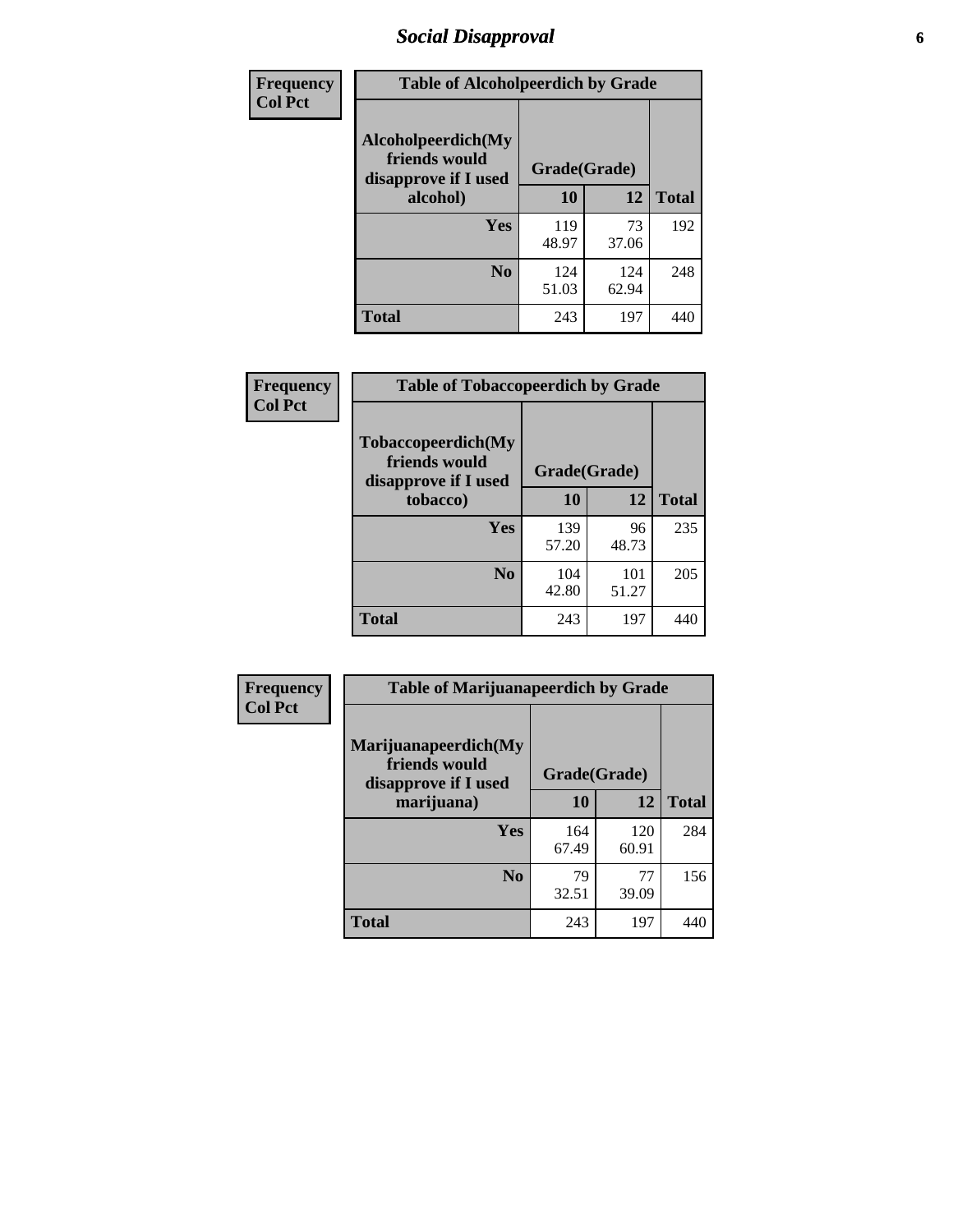# *Social Disapproval* **7**

| Frequency      | <b>Table of Otherdrugpeerdich by Grade</b>                    |              |              |              |  |  |  |  |
|----------------|---------------------------------------------------------------|--------------|--------------|--------------|--|--|--|--|
| <b>Col Pct</b> | Otherdrugpeerdich(My<br>friends would<br>disapprove if I used | Grade(Grade) |              |              |  |  |  |  |
|                | other drugs)                                                  | 10           | 12           | <b>Total</b> |  |  |  |  |
|                | <b>Yes</b>                                                    | 186<br>76.54 | 155<br>78.68 | 341          |  |  |  |  |
|                | N <sub>0</sub>                                                | 57<br>23.46  | 42<br>21.32  | 99           |  |  |  |  |
|                | <b>Total</b>                                                  | 243          | 197          | 440          |  |  |  |  |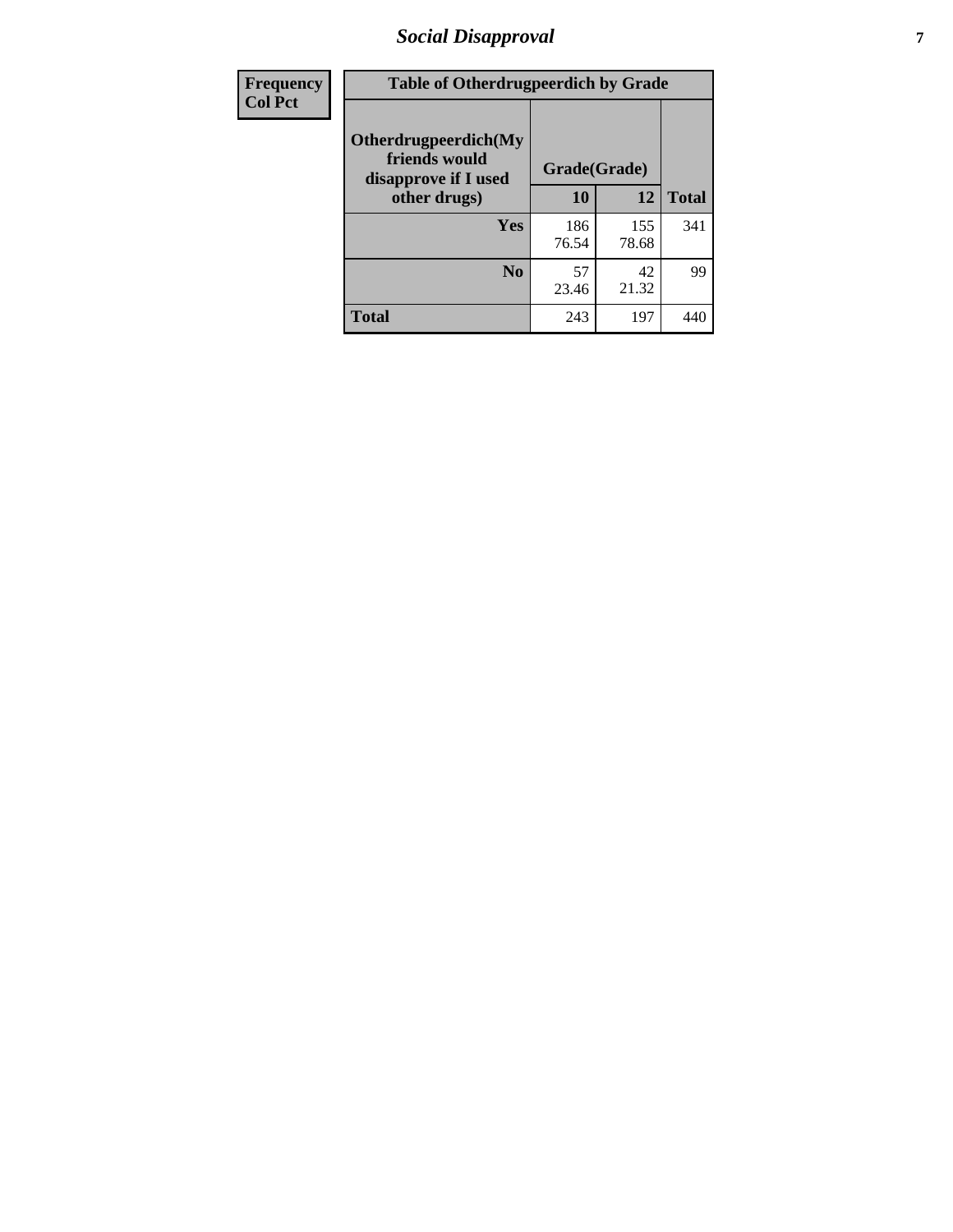### Title IV, Part A, Schedule A **8** *Goal 2: To help ensure that all schools are safe and disciplined Baseline Data: Year 2008-2009 Student Involvement in Gang Activity*

| Frequency      | <b>Table of Gangself by Grade</b>                                                                 |                    |              |              |
|----------------|---------------------------------------------------------------------------------------------------|--------------------|--------------|--------------|
| <b>Col Pct</b> | Gangself(I<br>have<br>participated<br>in illegal<br>gang<br>activities in<br>the past 30<br>days) | Grade(Grade)<br>10 | 12           | <b>Total</b> |
|                | Yes                                                                                               | 18<br>7.41         | 8<br>4.06    | 26           |
|                | N <sub>0</sub>                                                                                    | 225<br>92.59       | 189<br>95.94 | 414          |
|                | <b>Total</b>                                                                                      | 243                | 197          | 440          |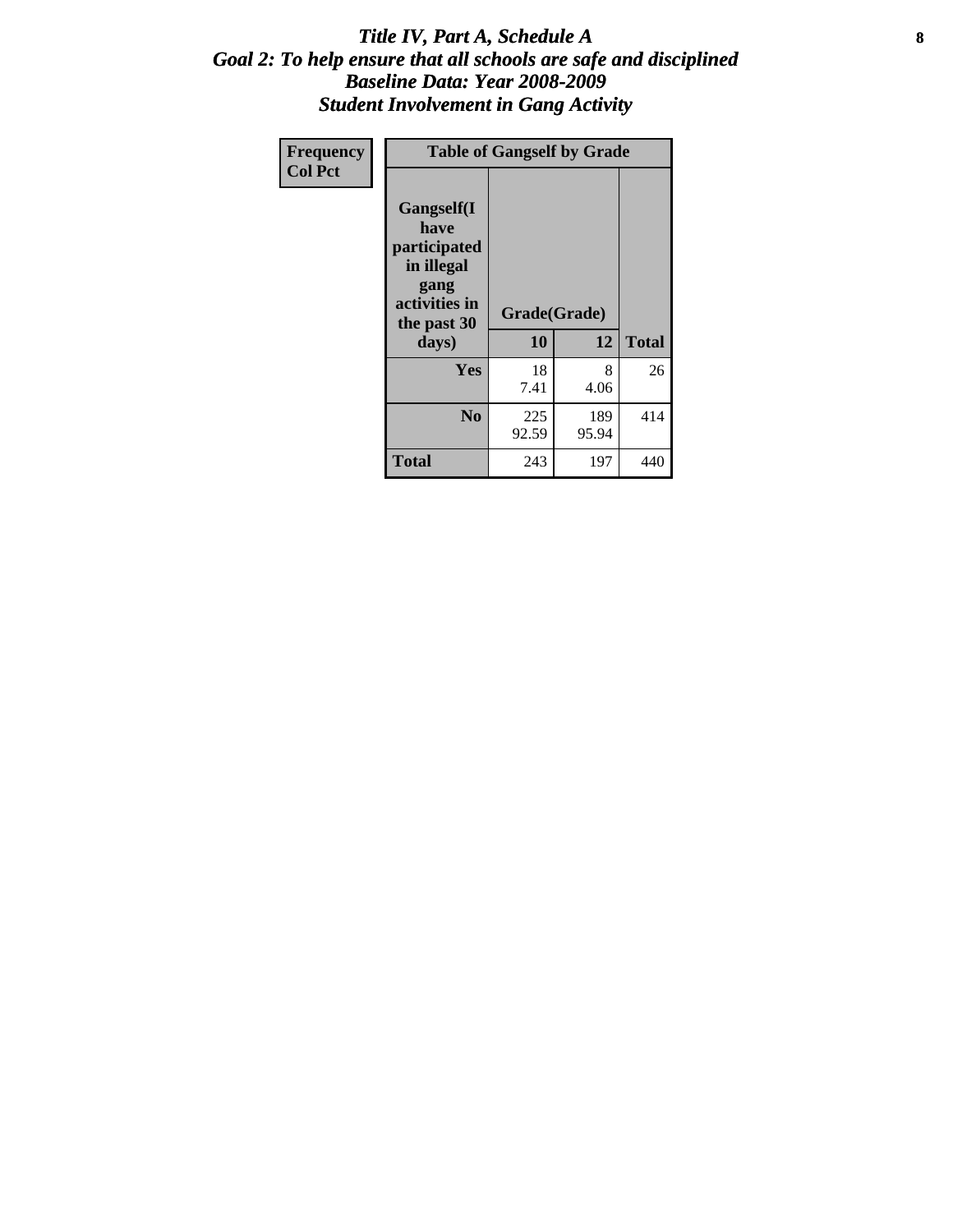# *Student Perception of School Safety* **9**

| <b>Frequency</b><br>Row Pct |
|-----------------------------|
|                             |

| <b>Table of Grade by Safeschool</b> |                                                        |                          |                             |                                    |              |  |  |
|-------------------------------------|--------------------------------------------------------|--------------------------|-----------------------------|------------------------------------|--------------|--|--|
|                                     | Safeschool (School is a place at which I feel<br>safe) |                          |                             |                                    |              |  |  |
| Grade(Grade)                        | <b>Strongly</b><br>Agree                               | <b>Somewhat</b><br>Agree | <b>Somewhat</b><br>Disagree | <b>Strongly</b><br><b>Disagree</b> | <b>Total</b> |  |  |
| 10                                  | 23<br>9.47                                             | 131<br>53.91             | 50<br>20.58                 | 39<br>16.05                        | 243          |  |  |
| 12                                  | 32<br>16.24                                            | 110<br>55.84             | 30<br>15.23                 | 25<br>12.69                        | 197          |  |  |
| <b>Total</b>                        | 55                                                     | 241                      | 80                          | 64                                 | 440          |  |  |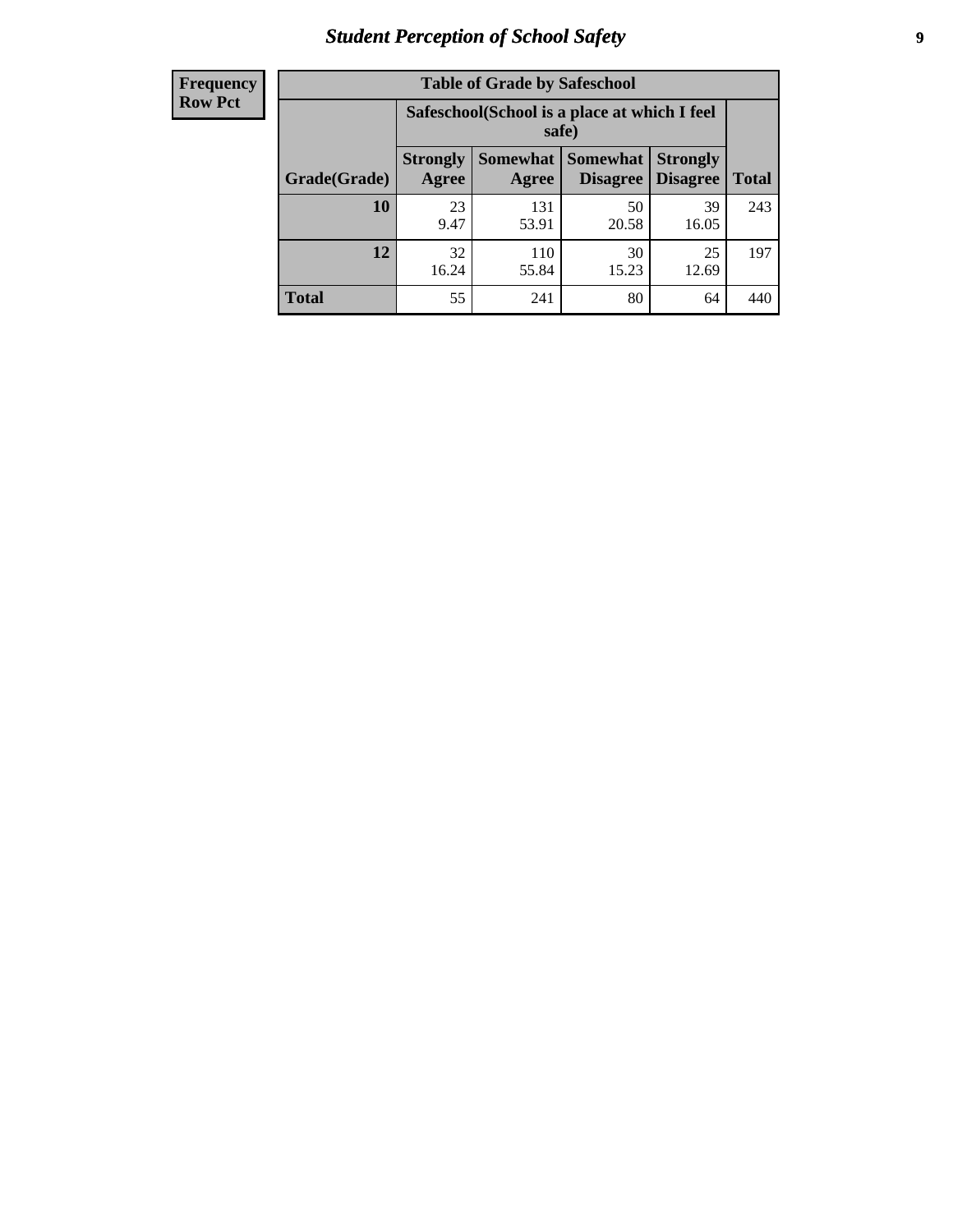### *Students Who Have Been Bullied* **10**

| <b>Frequency</b> |
|------------------|
| Row Pct          |

| <b>Table of Grade by Bullied</b> |                            |                                                                               |                              |                   |                               |                               |                          |              |
|----------------------------------|----------------------------|-------------------------------------------------------------------------------|------------------------------|-------------------|-------------------------------|-------------------------------|--------------------------|--------------|
|                                  |                            | <b>Bullied</b> (I have been bullied by other<br>students in the past 30 days) |                              |                   |                               |                               |                          |              |
| Grade(Grade)                     | $\mathbf 0$<br><b>Days</b> | 1 or<br>2<br>days                                                             | 3 <sub>to</sub><br>5<br>days | 6 to<br>9<br>days | <b>10</b><br>to<br>19<br>days | <b>20</b><br>to<br>29<br>days | <b>All</b><br>30<br>days | <b>Total</b> |
| 10                               | 195<br>80.25               | 17<br>7.00                                                                    | 10<br>4.12                   | 7<br>2.88         | 5<br>2.06                     | 3<br>1.23                     | 6<br>2.47                | 243          |
| 12                               | 178<br>90.36               | 9<br>4.57                                                                     | 4<br>2.03                    | 0.51              | 0.51                          | $\overline{2}$<br>1.02        | $\mathcal{D}$<br>1.02    | 197          |
| <b>Total</b>                     | 373                        | 26                                                                            | 14                           | 8                 | 6                             | 5                             | 8                        | 440          |

 $\blacksquare$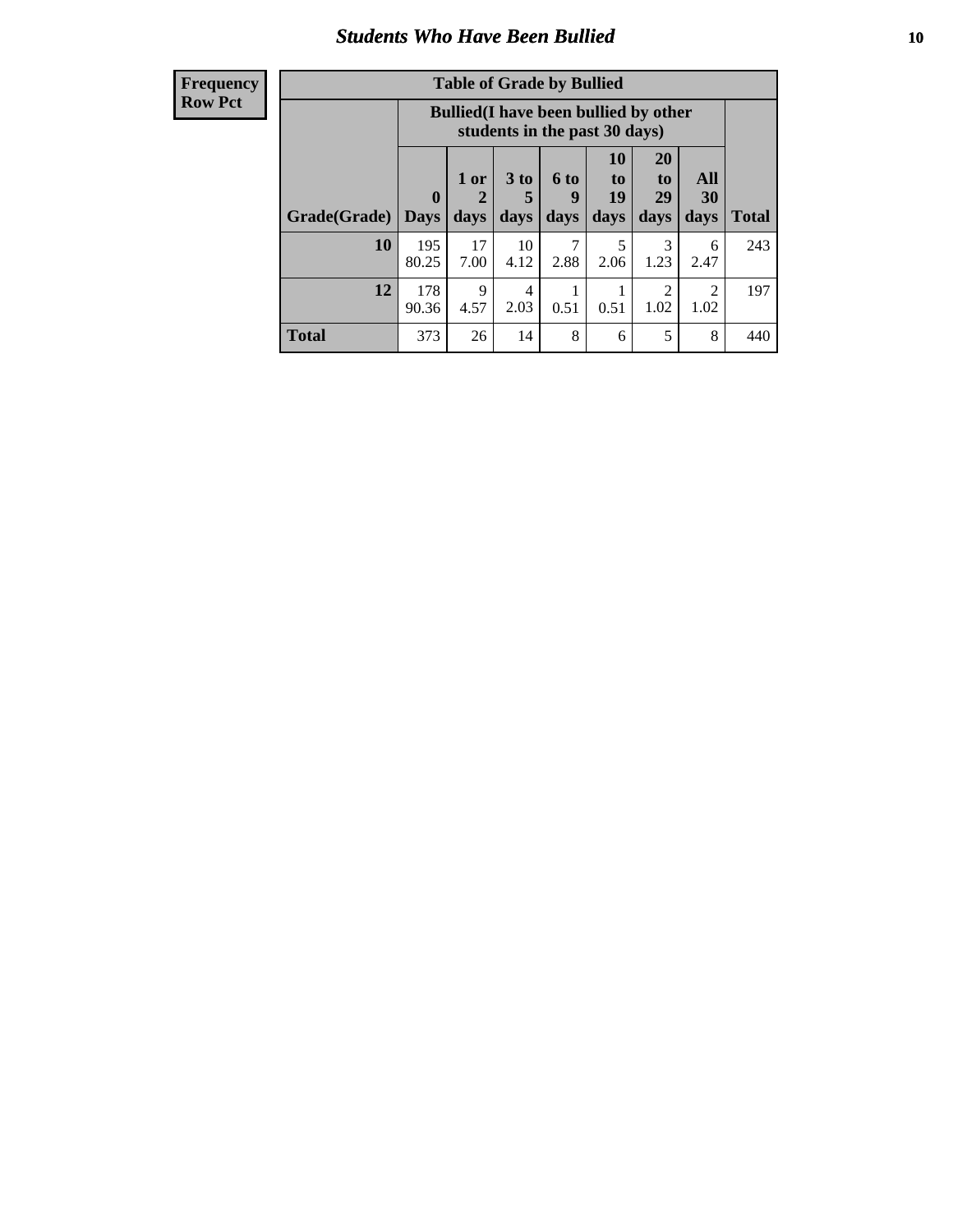### *School Climate* **11**

| <b>Frequency</b> | <b>Table of SchoolClimate1 by Grade</b> |                    |              |              |  |  |
|------------------|-----------------------------------------|--------------------|--------------|--------------|--|--|
| <b>Col Pct</b>   | SchoolClimate1(I<br>like school)        | Grade(Grade)<br>10 | 12           | <b>Total</b> |  |  |
|                  | <b>Strongly Agree</b>                   | 31<br>12.76        | 29<br>14.72  | 60           |  |  |
|                  | <b>Somewhat Agree</b>                   | 151<br>62.14       | 124<br>62.94 | 275          |  |  |
|                  | <b>Somewhat Disagree</b>                | 38<br>15.64        | 24<br>12.18  | 62           |  |  |
|                  | <b>Strongly Disagree</b>                | 23<br>9.47         | 20<br>10.15  | 43           |  |  |
|                  | <b>Total</b>                            | 243                | 197          | 440          |  |  |

| Frequency      | <b>Table of SchoolClimate2 by Grade</b>           |                           |              |              |
|----------------|---------------------------------------------------|---------------------------|--------------|--------------|
| <b>Col Pct</b> | SchoolClimate2(I<br>feel successful at<br>school) | Grade(Grade)<br><b>10</b> | 12           | <b>Total</b> |
|                | <b>Strongly Agree</b>                             | 62<br>25.51               | 57<br>28.93  | 119          |
|                | <b>Somewhat Agree</b>                             | 141<br>58.02              | 123<br>62.44 | 264          |
|                | <b>Somewhat Disagree</b>                          | 31<br>12.76               | 13<br>6.60   | 44           |
|                | <b>Strongly Disagree</b>                          | 9<br>3.70                 | 4<br>2.03    | 13           |
|                | <b>Total</b>                                      | 243                       | 197          | 440          |

| Frequency | <b>Table of SchoolClimate3 by Grade</b>                                      |                    |              |              |
|-----------|------------------------------------------------------------------------------|--------------------|--------------|--------------|
| Col Pct   | <b>SchoolClimate3(My</b><br>school has high<br>standards for<br>achievement) | Grade(Grade)<br>10 | 12           | <b>Total</b> |
|           |                                                                              |                    |              |              |
|           | <b>Strongly Agree</b>                                                        | 49<br>20.16        | 32<br>16.24  | 81           |
|           | <b>Somewhat Agree</b>                                                        | 133<br>54.73       | 100<br>50.76 | 233          |
|           | <b>Somewhat Disagree</b>                                                     | 45<br>18.52        | 43<br>21.83  | 88           |
|           | <b>Strongly Disagree</b>                                                     | 16<br>6.58         | 22<br>11.17  | 38           |
|           | Total                                                                        | 243                | 197          | 440          |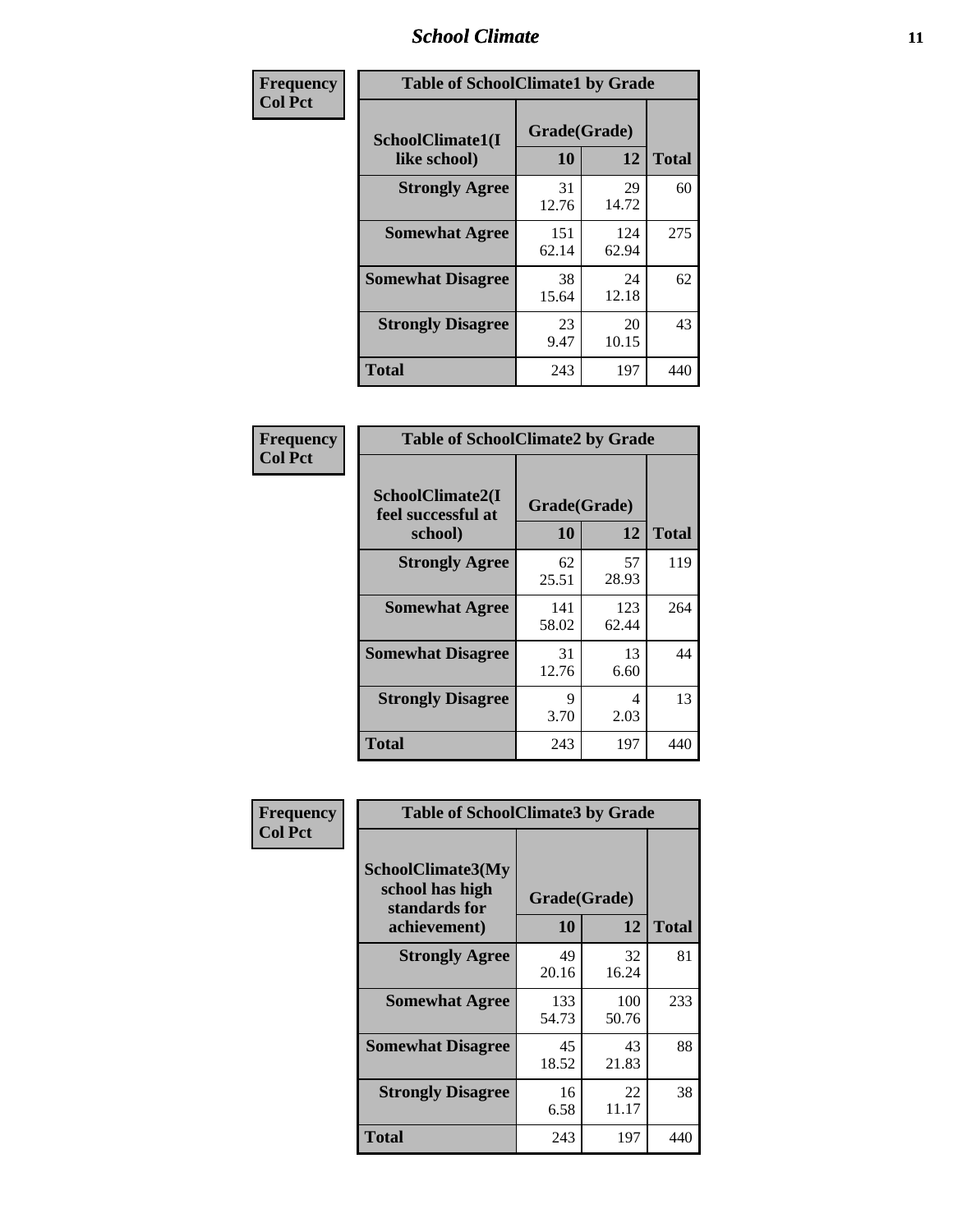### *School Climate* **12**

| Frequency      | <b>Table of SchoolClimate4 by Grade</b>                              |                    |              |              |
|----------------|----------------------------------------------------------------------|--------------------|--------------|--------------|
| <b>Col Pct</b> | <b>SchoolClimate4(My</b><br>school sets clear<br>rules for behavior) | Grade(Grade)<br>10 | 12           | <b>Total</b> |
|                | <b>Strongly Agree</b>                                                | 78<br>32.10        | 54<br>27.41  | 132          |
|                | <b>Somewhat Agree</b>                                                | 112<br>46.09       | 104<br>52.79 | 216          |
|                | <b>Somewhat Disagree</b>                                             | 42<br>17.28        | 30<br>15.23  | 72           |
|                | <b>Strongly Disagree</b>                                             | 11<br>4.53         | 9<br>4.57    | 20           |
|                | Total                                                                | 243                | 197          | 440          |

| <b>Table of SchoolClimate5 by Grade</b>                   |              |             |              |  |  |
|-----------------------------------------------------------|--------------|-------------|--------------|--|--|
| SchoolClimate5(I<br>know what to do in<br>an emergency at | Grade(Grade) |             |              |  |  |
| school)                                                   | 10           | 12          | <b>Total</b> |  |  |
| <b>Strongly Agree</b>                                     | 116<br>47.74 | 90<br>45.69 | 206          |  |  |
| <b>Somewhat Agree</b>                                     | 88<br>36.21  | 84<br>42.64 | 172          |  |  |
| <b>Somewhat Disagree</b>                                  | 28<br>11.52  | 17<br>8.63  | 45           |  |  |
| <b>Strongly Disagree</b>                                  | 11<br>4.53   | 6<br>3.05   | 17           |  |  |
| <b>Total</b>                                              | 243          | 197         | 440          |  |  |

| Frequency      | <b>Table of SchoolClimate6 by Grade</b>                  |                           |              |              |
|----------------|----------------------------------------------------------|---------------------------|--------------|--------------|
| <b>Col Pct</b> | <b>SchoolClimate6(Teachers</b><br>treat me with respect) | Grade(Grade)<br><b>10</b> | 12           | <b>Total</b> |
|                | <b>Strongly Agree</b>                                    | 61<br>25.10               | 55<br>27.92  | 116          |
|                | <b>Somewhat Agree</b>                                    | 116<br>47.74              | 101<br>51.27 | 217          |
|                | <b>Somewhat Disagree</b>                                 | 42<br>17.28               | 27<br>13.71  | 69           |
|                | <b>Strongly Disagree</b>                                 | 24<br>9.88                | 14<br>7.11   | 38           |
|                | <b>Total</b>                                             | 243                       | 197          | 440          |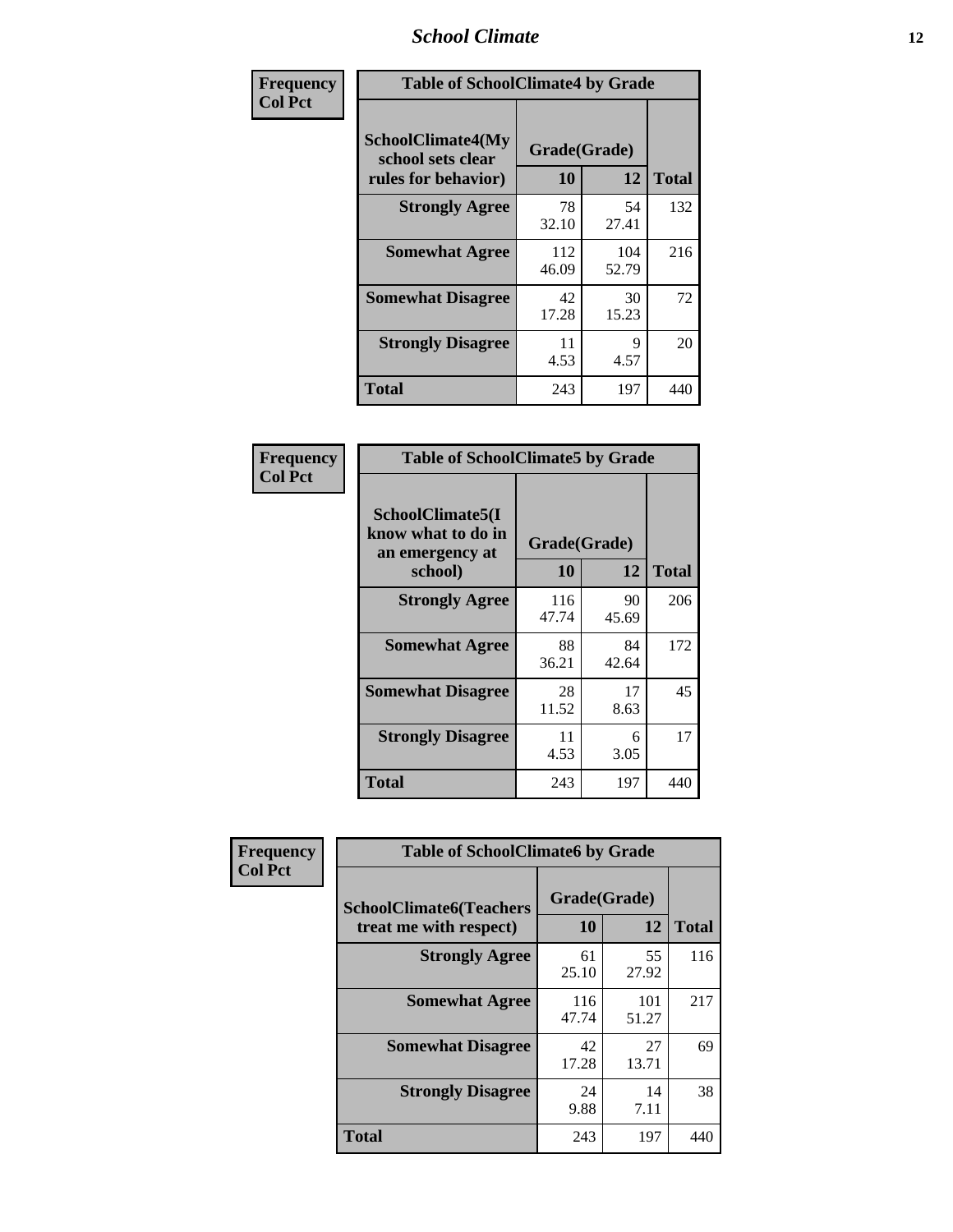### *School Climate* **13**

| Frequency      | <b>Table of SchoolClimate7 by Grade</b>                                       |                    |              |              |
|----------------|-------------------------------------------------------------------------------|--------------------|--------------|--------------|
| <b>Col Pct</b> | <b>SchoolClimate7(Behaviors</b><br>in my class allow the<br>teacher to teach) | Grade(Grade)<br>10 | 12           | <b>Total</b> |
|                | <b>Strongly Agree</b>                                                         | 39<br>16.05        | 35<br>17.77  | 74           |
|                | <b>Somewhat Agree</b>                                                         | 125<br>51.44       | 101<br>51.27 | 226          |
|                | <b>Somewhat Disagree</b>                                                      | 58<br>23.87        | 48<br>24.37  | 106          |
|                | <b>Strongly Disagree</b>                                                      | 21<br>8.64         | 13<br>6.60   | 34           |
|                | <b>Total</b>                                                                  | 243                | 197          | 440          |

| Frequency      | <b>Table of SchoolClimate8 by Grade</b>                                              |                    |             |              |
|----------------|--------------------------------------------------------------------------------------|--------------------|-------------|--------------|
| <b>Col Pct</b> | <b>SchoolClimate8(Students</b><br>are frequently<br>recognized for good<br>behavior) | Grade(Grade)<br>10 | 12          | <b>Total</b> |
|                | <b>Strongly Agree</b>                                                                | 28<br>11.52        | 25<br>12.69 | 53           |
|                | <b>Somewhat Agree</b>                                                                | 103<br>42.39       | 93<br>47.21 | 196          |
|                | <b>Somewhat Disagree</b>                                                             | 78<br>32.10        | 55<br>27.92 | 133          |
|                | <b>Strongly Disagree</b>                                                             | 34<br>13.99        | 24<br>12.18 | 58           |
|                | <b>Total</b>                                                                         | 243                | 197         | 440          |

| Frequency      | <b>Table of SchoolClimate9 by Grade</b>                                                  |                    |              |              |
|----------------|------------------------------------------------------------------------------------------|--------------------|--------------|--------------|
| <b>Col Pct</b> | <b>SchoolClimate9(School</b><br>counselor would be<br>helpful if I needed<br>assistance) | Grade(Grade)<br>10 | 12           | <b>Total</b> |
|                | <b>Strongly Agree</b>                                                                    | 88<br>36.21        | 116<br>58.88 | 204          |
|                | <b>Somewhat Agree</b>                                                                    | 98<br>40.33        | 65<br>32.99  | 163          |
|                | <b>Somewhat Disagree</b>                                                                 | 30<br>12.35        | 10<br>5.08   | 40           |
|                | <b>Strongly Disagree</b>                                                                 | 27<br>11.11        | 6<br>3.05    | 33           |
|                | <b>Total</b>                                                                             | 243                | 197          | 440          |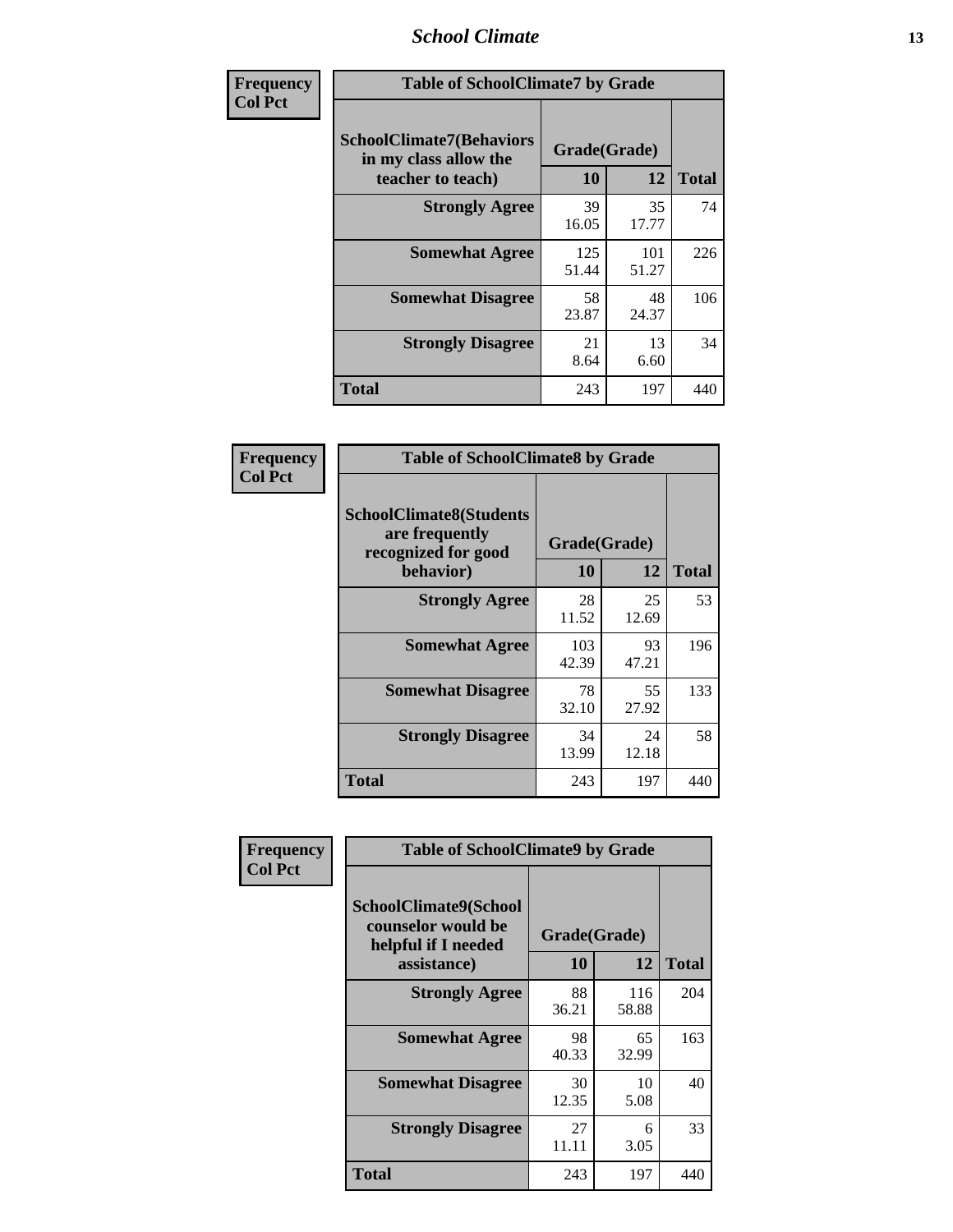### *Reasons for Dropping Out* **14**

| Frequency      | <b>Table of Dropoutreason by Grade</b>                                   |                    |              |              |
|----------------|--------------------------------------------------------------------------|--------------------|--------------|--------------|
| <b>Col Pct</b> | Dropoutreason(If<br>I dropped out the<br>reason would<br>most likely be) | Grade(Grade)<br>10 | 12           | <b>Total</b> |
|                | Won't Drop out                                                           | 135<br>55.56       | 112<br>56.85 | 247          |
|                | <b>Bored</b>                                                             | 38<br>15.64        | 32<br>16.24  | 70           |
|                | <b>Family Reasons</b>                                                    | 21<br>8.64         | 14<br>7.11   | 35           |
|                | <b>Being Bullied</b>                                                     | 8<br>3.29          | 3<br>1.52    | 11           |
|                | <b>Other</b>                                                             | 41<br>16.87        | 36<br>18.27  | 77           |
|                | Total                                                                    | 243                | 197          | 440          |

| Frequency      | <b>Table of Dropout by Grade</b>                                       |                    |              |              |  |
|----------------|------------------------------------------------------------------------|--------------------|--------------|--------------|--|
| <b>Col Pct</b> | Dropout(I<br>have<br>thought<br>about<br>dropping<br>out of<br>school) | Grade(Grade)<br>10 | 12           | <b>Total</b> |  |
|                | Yes                                                                    | 77<br>31.69        | 50<br>25.38  | 127          |  |
|                | N <sub>0</sub>                                                         | 166<br>68.31       | 147<br>74.62 | 313          |  |
|                | <b>Total</b>                                                           | 243                | 197          | 440          |  |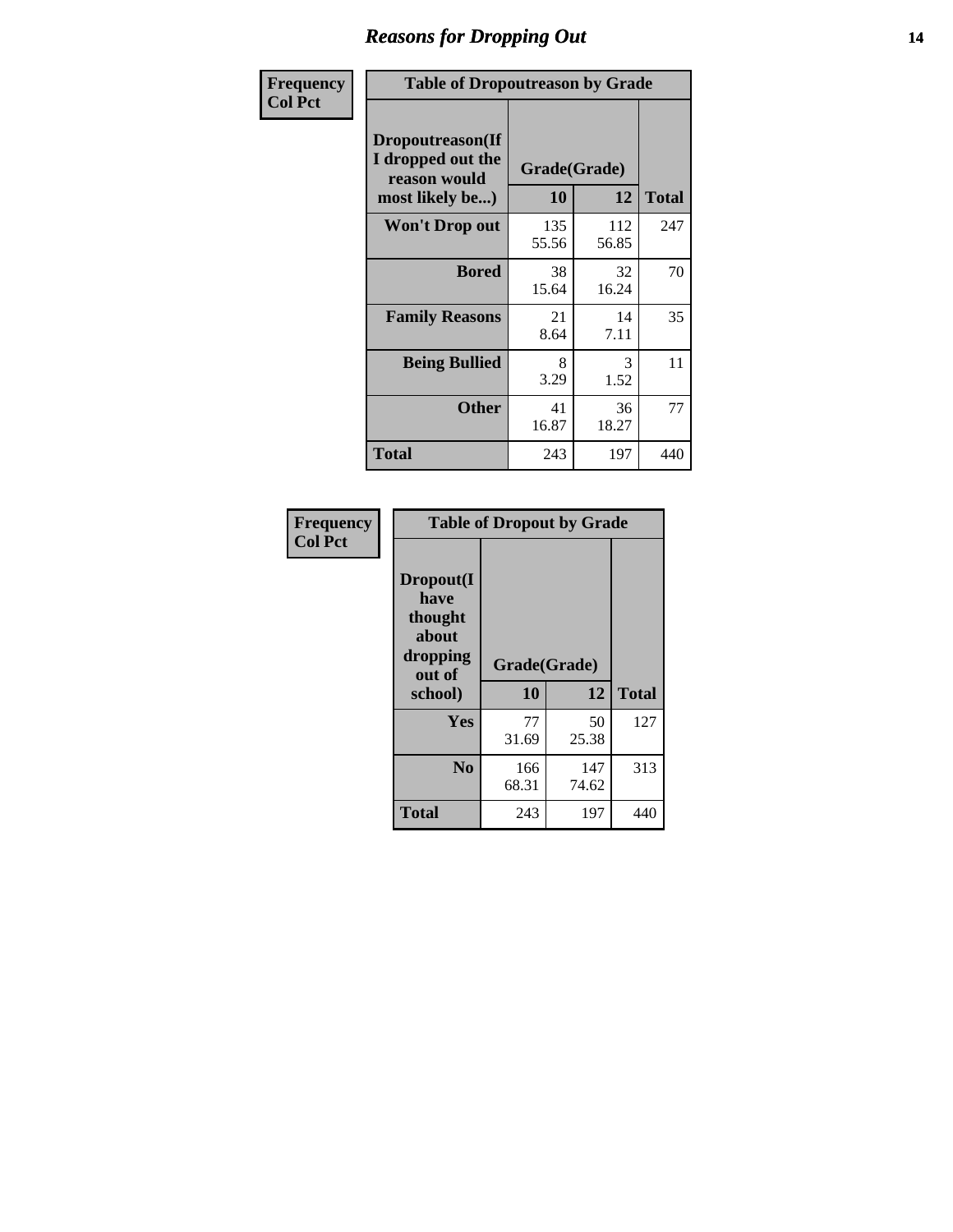*School Safety* **15**

| Frequency      | <b>Table of Gangself by Grade</b>                                                                 |                          |              |              |
|----------------|---------------------------------------------------------------------------------------------------|--------------------------|--------------|--------------|
| <b>Col Pct</b> | Gangself(I<br>have<br>participated<br>in illegal<br>gang<br>activities in<br>the past 30<br>days) | Grade(Grade)<br>10<br>12 |              | <b>Total</b> |
|                | Yes                                                                                               | 18<br>7.41               | 8<br>4.06    | 26           |
|                | N <sub>o</sub>                                                                                    | 225<br>92.59             | 189<br>95.94 | 414          |
|                | <b>Total</b>                                                                                      | 243                      | 197          | 440          |

| Frequency<br><b>Col Pct</b> | <b>Table of Gangpeers by Grade</b>                                                                                             |                    |              |              |  |
|-----------------------------|--------------------------------------------------------------------------------------------------------------------------------|--------------------|--------------|--------------|--|
|                             | <b>Gangpeers</b> (I<br>have friends<br>who have<br>participated<br>in illegal<br>gang<br>activities in<br>the past 30<br>days) | Grade(Grade)<br>10 | 12           | <b>Total</b> |  |
|                             | Yes                                                                                                                            | 49<br>20.16        | 21<br>10.66  | 70           |  |
|                             | N <sub>0</sub>                                                                                                                 | 194<br>79.84       | 176<br>89.34 | 370          |  |
|                             | <b>Total</b>                                                                                                                   | 243                | 197          | 440          |  |

| Frequency      | <b>Table of Pickedon by Grade</b>                                   |              |             |              |
|----------------|---------------------------------------------------------------------|--------------|-------------|--------------|
| <b>Col Pct</b> | <b>Pickedon</b> (I have<br>been picked on or<br>teased at school in | Grade(Grade) |             |              |
|                | the past 30 days)                                                   | 10           | 12          | <b>Total</b> |
|                | <b>Strongly Agree</b>                                               | 37<br>15.23  | 15<br>7.61  | 52           |
|                | <b>Somewhat Agree</b>                                               | 51<br>20.99  | 45<br>22.84 | 96           |
|                | <b>Somewhat Disagree</b>                                            | 44<br>18.11  | 25<br>12.69 | 69           |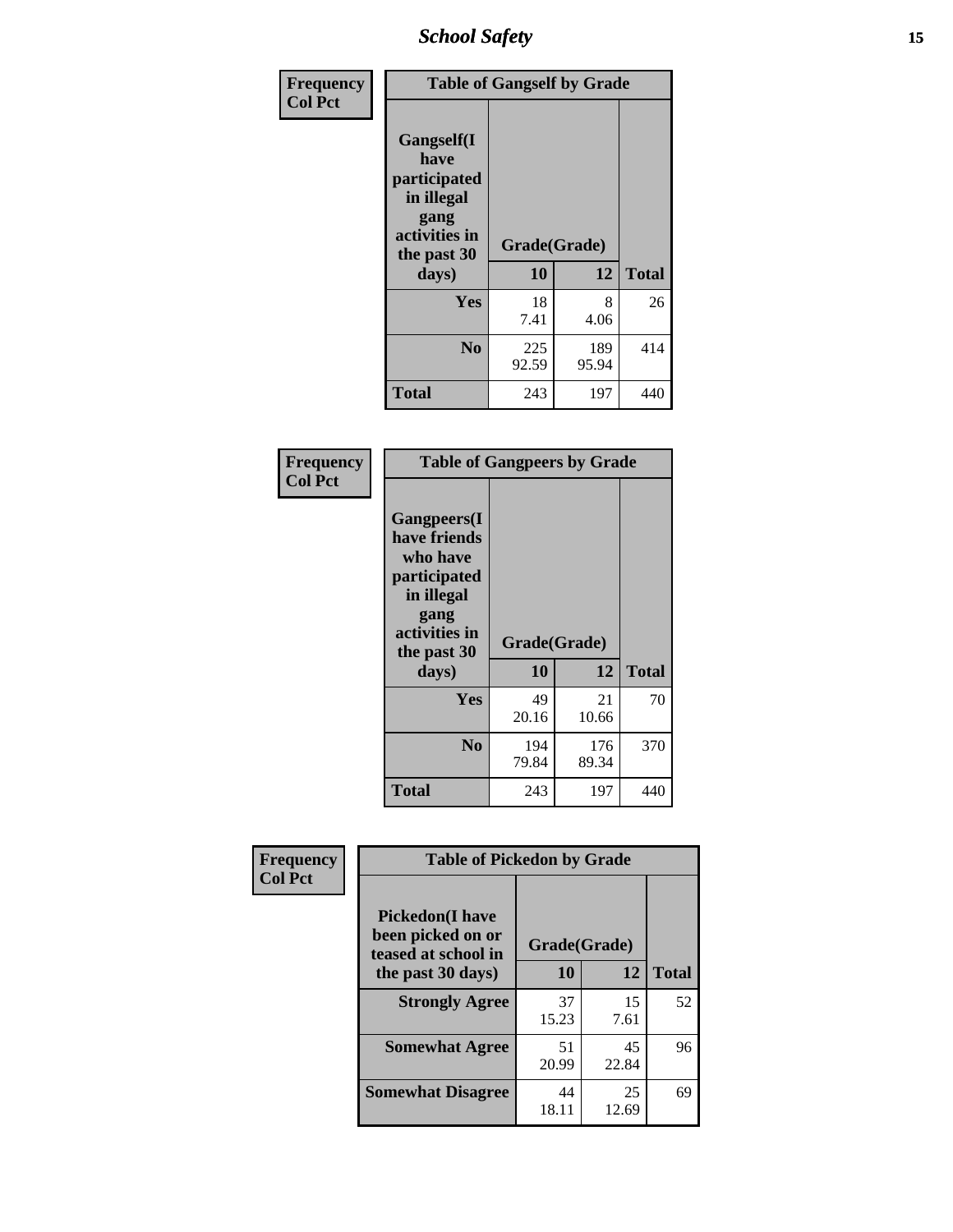# *School Safety* **16**

| Frequency      |                                                                                          | <b>Table of Pickedon by Grade</b> |              |              |  |  |  |  |  |  |  |  |
|----------------|------------------------------------------------------------------------------------------|-----------------------------------|--------------|--------------|--|--|--|--|--|--|--|--|
| <b>Col Pct</b> | <b>Pickedon</b> (I have<br>been picked on or<br>teased at school in<br>the past 30 days) | Grade(Grade)<br>10                | 12           | <b>Total</b> |  |  |  |  |  |  |  |  |
|                | <b>Strongly Disagree</b>                                                                 | 111<br>45.68                      | 112<br>56.85 | 223          |  |  |  |  |  |  |  |  |
|                | Total                                                                                    | 243                               | 197          | 44           |  |  |  |  |  |  |  |  |

| Frequency      | <b>Table of Safeschool by Grade</b>                      |                    |              |              |
|----------------|----------------------------------------------------------|--------------------|--------------|--------------|
| <b>Col Pct</b> | Safeschool(School<br>is a place at which I<br>feel safe) | Grade(Grade)<br>10 | 12           | <b>Total</b> |
|                | <b>Strongly Agree</b>                                    | 23<br>9.47         | 32<br>16.24  | 55           |
|                | <b>Somewhat Agree</b>                                    | 131<br>53.91       | 110<br>55.84 | 241          |
|                | <b>Somewhat Disagree</b>                                 | 50<br>20.58        | 30<br>15.23  | 80           |
|                | <b>Strongly Disagree</b>                                 | 39<br>16.05        | 25<br>12.69  | 64           |
|                | <b>Total</b>                                             | 243                | 197          | 440          |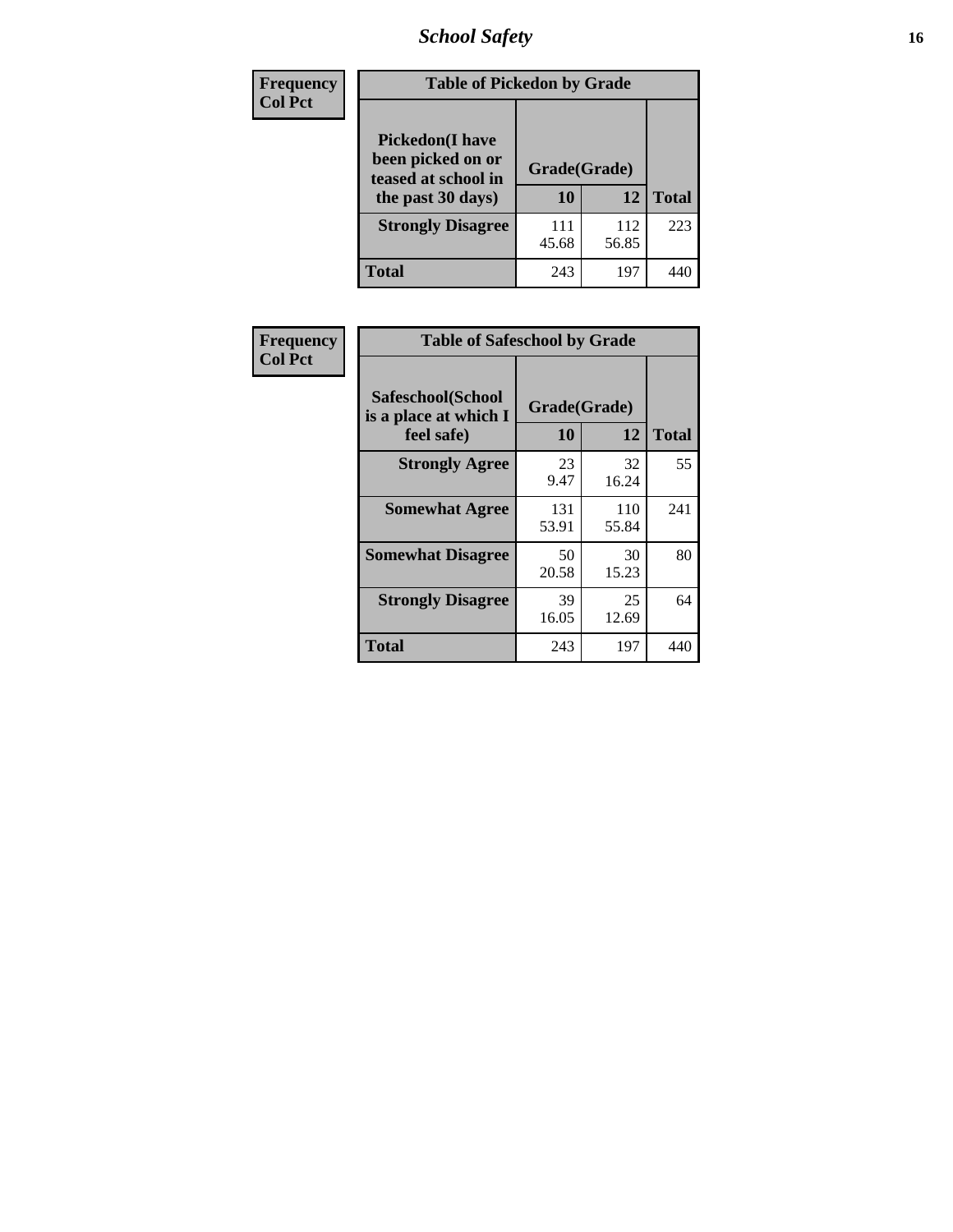*School Safety* **17**

| <b>Table of Grade by Bullied</b> |                       |                                                                               |                              |                   |                        |                               |                          |       |  |  |  |  |
|----------------------------------|-----------------------|-------------------------------------------------------------------------------|------------------------------|-------------------|------------------------|-------------------------------|--------------------------|-------|--|--|--|--|
|                                  |                       | <b>Bullied</b> (I have been bullied by other<br>students in the past 30 days) |                              |                   |                        |                               |                          |       |  |  |  |  |
| Grade(Grade)                     | $\mathbf 0$<br>  Days | 1 or<br>2<br>days                                                             | 3 <sub>to</sub><br>5<br>days | 6 to<br>q<br>days | 10<br>to<br>19<br>days | <b>20</b><br>to<br>29<br>days | All<br><b>30</b><br>days | Total |  |  |  |  |
| 10                               | 195<br>80.25          | 17<br>7.00                                                                    | 10<br>4.12                   | 2.88              | 5<br>2.06              | 3<br>1.23                     | 6<br>2.47                | 243   |  |  |  |  |
| 12                               | 178<br>90.36          | 9<br>4.57                                                                     | 4<br>2.03                    | 0.51              | 0.51                   | 2<br>1.02                     | $\mathfrak{D}$<br>1.02   | 197   |  |  |  |  |
| <b>Total</b>                     | 373                   | 26                                                                            | 14                           | 8                 | 6                      | 5                             | 8                        | 440   |  |  |  |  |

| <b>Frequency</b> |              |              |            | <b>Table of Grade by Bulliedothers</b>      |                  |                        |                                   |                  |              |
|------------------|--------------|--------------|------------|---------------------------------------------|------------------|------------------------|-----------------------------------|------------------|--------------|
| <b>Row Pct</b>   |              |              |            | Bulliedothers (I bullied others in the past | 30 days)         |                        |                                   |                  |              |
|                  |              | $\mathbf{0}$ | 1 or<br>2  | 3 <sub>to</sub><br>5                        | <b>6 to</b><br>9 | <b>10</b><br>to<br>19  | <b>20</b><br>t <sub>0</sub><br>29 | All<br>30        |              |
|                  | Grade(Grade) | <b>Days</b>  | days       | days                                        | days             | days                   | days                              | days             | <b>Total</b> |
|                  | 10           | 208<br>85.60 | 14<br>5.76 | 9<br>3.70                                   | 5<br>2.06        | $\overline{4}$<br>1.65 | 3<br>1.23                         | $\Omega$<br>0.00 | 243          |
|                  | 12           | 176<br>89.34 | 5<br>2.54  | 10<br>5.08                                  | 1<br>0.51        | 2<br>1.02              | 0.51                              | 2<br>1.02        | 197          |
|                  | <b>Total</b> | 384          | 19         | 19                                          | 6                | 6                      | 4                                 | $\mathfrak{D}$   | 440          |

| <b>Frequency</b> |              | <b>Table of Grade by Weaponschool</b> |                                                                    |                        |                        |                                           |                   |              |
|------------------|--------------|---------------------------------------|--------------------------------------------------------------------|------------------------|------------------------|-------------------------------------------|-------------------|--------------|
| <b>Row Pct</b>   |              |                                       | Weaponschool (I brought a weapon<br>to school in the past 30 days) |                        |                        |                                           |                   |              |
|                  | Grade(Grade) | $\bf{0}$<br><b>Days</b>               | 1 or<br>days                                                       | 3 to<br>days           | 10<br>to<br>19<br>days | <b>20</b><br>t <sub>0</sub><br>29<br>days | All<br>30<br>days | <b>Total</b> |
|                  | 10           | 230<br>94.65                          | 4<br>1.65                                                          | 3<br>1.23              | 0.41                   | $\mathcal{D}_{\mathcal{L}}$<br>0.82       | 3<br>1.23         | 243          |
|                  | 12           | 187<br>94.92                          | 0.51                                                               | $\mathfrak{D}$<br>1.02 | 0.51                   | $\mathfrak{D}$<br>1.02                    | 4<br>2.03         | 197          |
|                  | <b>Total</b> | 417                                   | 5                                                                  | 5                      | $\mathfrak{D}$         | $\overline{4}$                            | 7                 | 440          |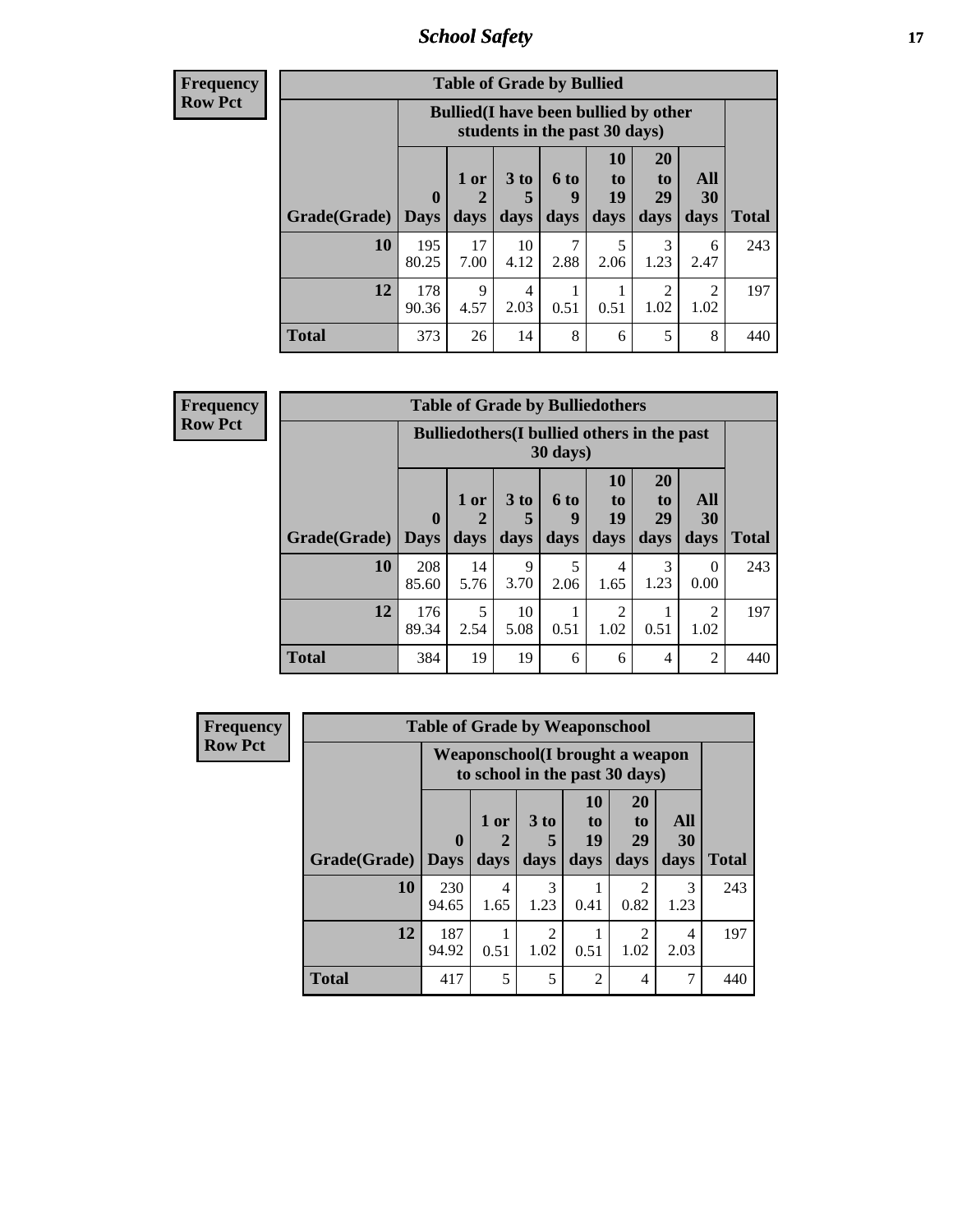*School Safety* **18**

| <b>Frequency</b> |              |                  | <b>Table of Grade by Absentunsafe</b>                                           |                      |                  |                                 |                                   |                  |              |  |  |
|------------------|--------------|------------------|---------------------------------------------------------------------------------|----------------------|------------------|---------------------------------|-----------------------------------|------------------|--------------|--|--|
| Row Pct          |              |                  | Absentunsafe(I have missed school<br>because I felt unsafe in the past 30 days) |                      |                  |                                 |                                   |                  |              |  |  |
|                  |              | $\boldsymbol{0}$ | 1 or<br>2                                                                       | 3 <sub>to</sub><br>5 | <b>6 to</b><br>9 | <b>10</b><br>$\mathbf{t}$<br>19 | <b>20</b><br>t <sub>0</sub><br>29 | All<br>30        |              |  |  |
|                  | Grade(Grade) | <b>Days</b>      | days                                                                            | days                 | days             | days                            | days                              | days             | <b>Total</b> |  |  |
|                  | 10           | 231<br>95.06     | 5<br>2.06                                                                       | 0.41                 | 0.41             | 0.41                            | 4<br>1.65                         | $\Omega$<br>0.00 | 243          |  |  |
|                  | 12           | 191<br>96.95     | 1<br>0.51                                                                       | 0.51                 | 2<br>1.02        | 0.51                            | $\Omega$<br>0.00                  | 0.51             | 197          |  |  |
|                  | <b>Total</b> | 422              | 6                                                                               | $\overline{2}$       | 3                | $\overline{2}$                  | 4                                 |                  | 440          |  |  |
|                  |              |                  |                                                                                 |                      |                  |                                 |                                   |                  |              |  |  |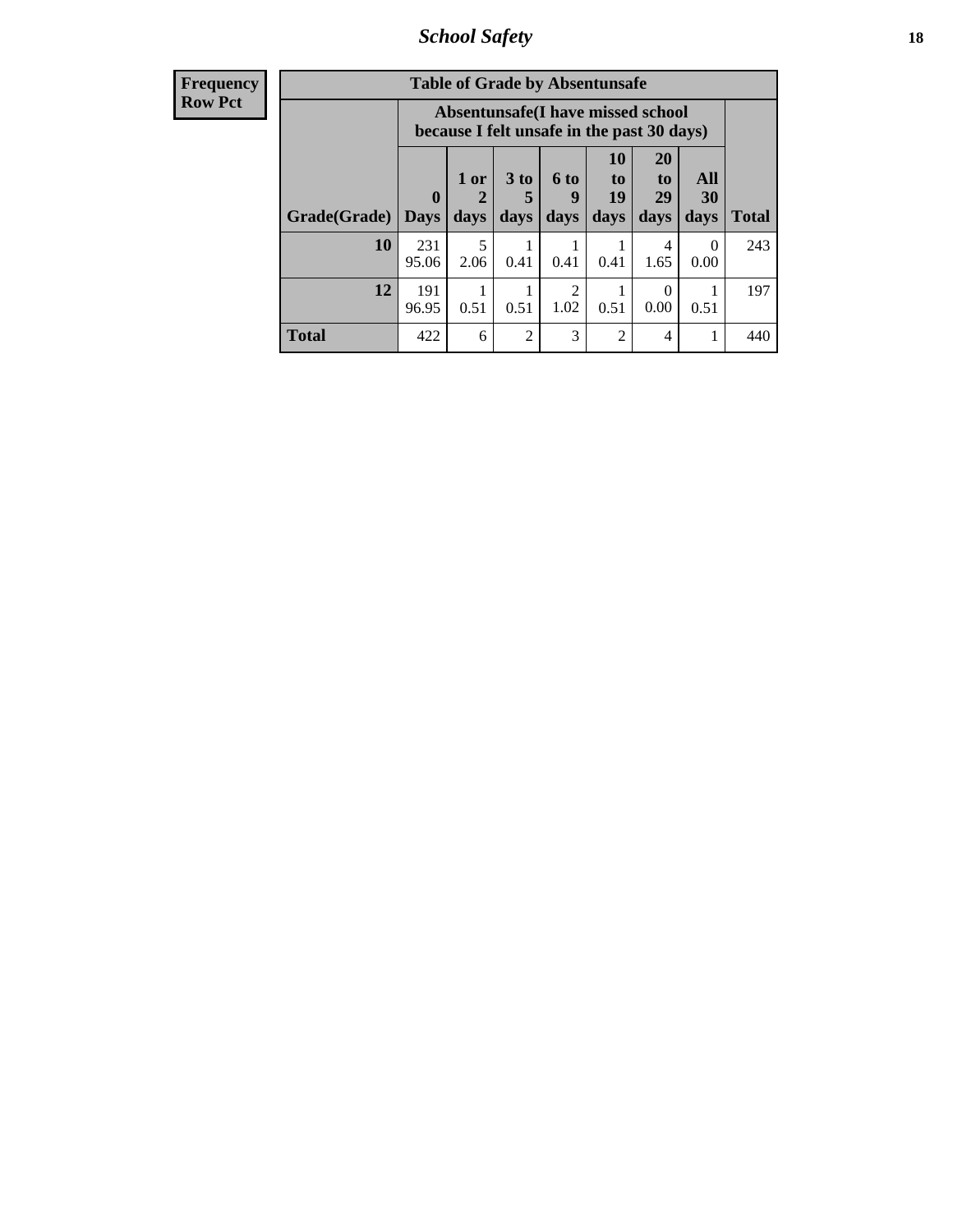# *Drug Use During Last 30 Days* **19**

#### **Frequency Row Pct**

| <b>Table of Grade by Alcohol</b> |                                 |                                     |                 |               |                 |                   |                     |       |  |  |  |  |
|----------------------------------|---------------------------------|-------------------------------------|-----------------|---------------|-----------------|-------------------|---------------------|-------|--|--|--|--|
|                                  |                                 | Alcohol (Alcohol use, past 30 days) |                 |               |                 |                   |                     |       |  |  |  |  |
| Grade(Grade)                     | <b>Did</b><br>not<br><b>use</b> | $1 - 2$<br>days                     | $3 - 5$<br>days | $6-9$<br>days | $10-19$<br>days | $20 - 29$<br>days | <b>Every</b><br>day | Total |  |  |  |  |
| 10                               | 184<br>75.72                    | 20<br>8.23                          | 7<br>2.88       | 5<br>2.06     | 15<br>6.17      | 10<br>4.12        | 2<br>0.82           | 243   |  |  |  |  |
| 12                               | 114<br>57.87                    | 23<br>11.68                         | 29<br>14.72     | 10<br>5.08    | 10<br>5.08      | 7<br>3.55         | 4<br>2.03           | 197   |  |  |  |  |
| <b>Total</b>                     | 298                             | 43                                  | 36              | 15            | 25              | 17                | 6                   | 440   |  |  |  |  |

#### **Frequency Row Pct**

| <b>Table of Grade by Cigarettes</b> |              |                                                                                                                                                                                                                          |           |           |           |           |           |     |  |  |  |
|-------------------------------------|--------------|--------------------------------------------------------------------------------------------------------------------------------------------------------------------------------------------------------------------------|-----------|-----------|-----------|-----------|-----------|-----|--|--|--|
|                                     |              | Cigarettes (Smoking tobacco use,<br>past 30 days)<br><b>Did</b><br>$6 - 9$<br>$10-19$<br>20-29<br>$3 - 5$<br>$1 - 2$<br><b>Every</b><br>not<br>days<br><b>Total</b><br>days<br>day<br>days<br>days<br>days<br><b>use</b> |           |           |           |           |           |     |  |  |  |
| Grade(Grade)                        |              |                                                                                                                                                                                                                          |           |           |           |           |           |     |  |  |  |
| 10                                  | 201<br>82.72 | 19<br>7.82                                                                                                                                                                                                               | 7<br>2.88 | 5<br>2.06 | 2<br>0.82 | 6<br>2.47 | 3<br>1.23 | 243 |  |  |  |
| 12                                  | 141<br>71.57 | 3<br>13<br>8<br>3<br>12<br>17<br>1.52<br>1.52<br>6.09<br>4.06<br>8.63<br>6.60                                                                                                                                            |           |           |           |           |           |     |  |  |  |
| <b>Total</b>                        | 342          | 32                                                                                                                                                                                                                       | 15        | 8         | 5         | 18        | 20        | 440 |  |  |  |

| <b>Table of Grade by Smokeless</b> |                                                                                                                                                                |                                                        |           |           |                |           |            |     |  |  |  |
|------------------------------------|----------------------------------------------------------------------------------------------------------------------------------------------------------------|--------------------------------------------------------|-----------|-----------|----------------|-----------|------------|-----|--|--|--|
|                                    |                                                                                                                                                                | <b>Smokeless</b> (Chewing tobaccouse,<br>past 30 days) |           |           |                |           |            |     |  |  |  |
| Grade(Grade)                       | <b>Did</b><br>$10-19$<br>$3 - 5$<br>$6-9$<br>$20 - 29$<br>$1 - 2$<br>Every<br>not<br><b>Total</b><br>days<br>days<br>day<br>days<br>days<br>days<br><b>use</b> |                                                        |           |           |                |           |            |     |  |  |  |
| 10                                 | 218<br>89.71                                                                                                                                                   | 8<br>3.29                                              | 3<br>1.23 | 2<br>0.82 | 3<br>1.23      | 4<br>1.65 | 5<br>2.06  | 243 |  |  |  |
| 12                                 | 175<br>88.83                                                                                                                                                   | 5<br>2.54                                              | 0.51      | 0.51      | 0.51           | 3<br>1.52 | 11<br>5.58 | 197 |  |  |  |
| <b>Total</b>                       | 393                                                                                                                                                            | 13                                                     | 4         | 3         | $\overline{4}$ |           | 16         | 440 |  |  |  |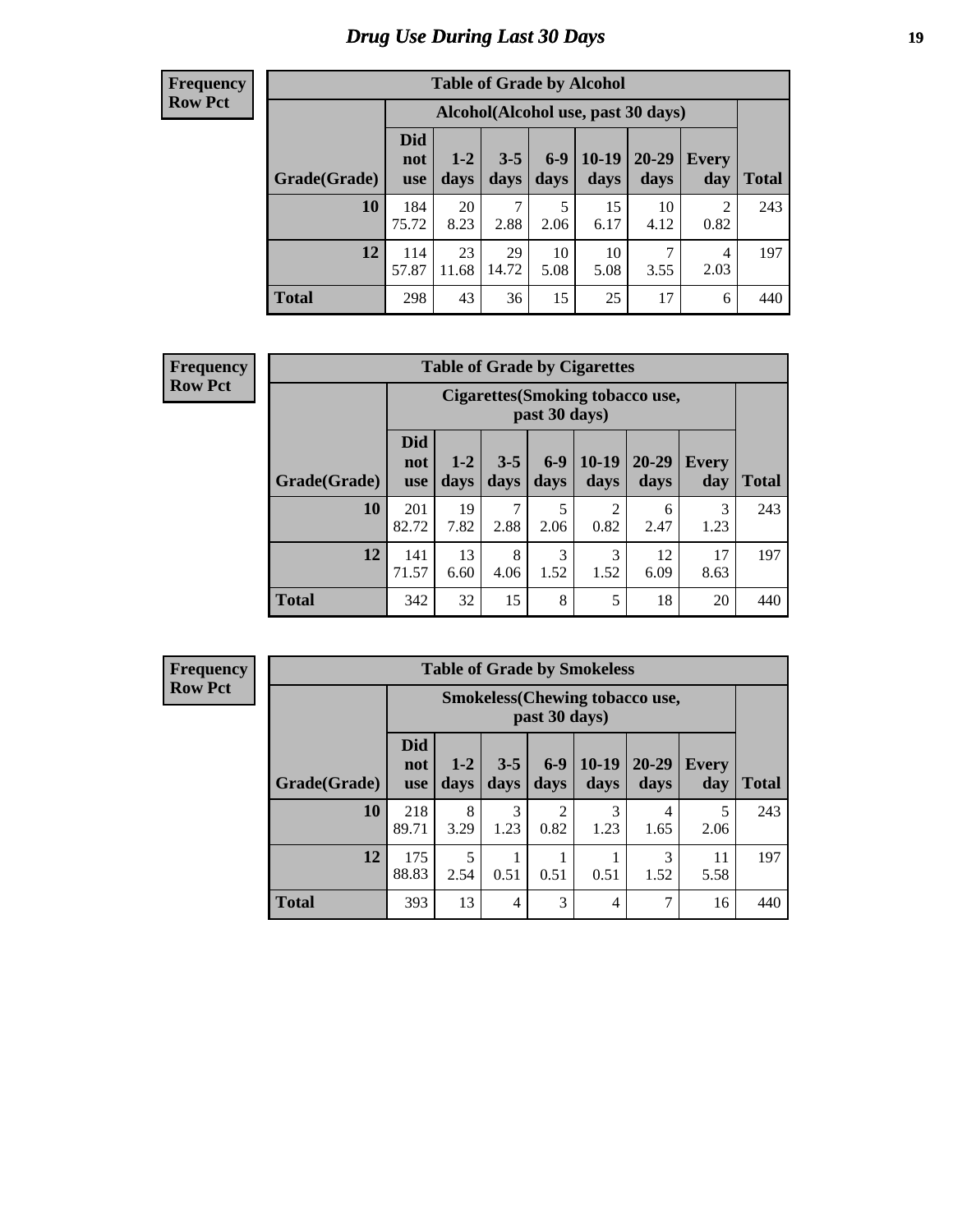#### **Frequency Row Pct**

| <b>Table of Grade by Marijuana</b> |                                 |                                         |                        |                        |                        |               |              |       |  |  |  |  |
|------------------------------------|---------------------------------|-----------------------------------------|------------------------|------------------------|------------------------|---------------|--------------|-------|--|--|--|--|
|                                    |                                 | Marijuana (Marijuana use, past 30 days) |                        |                        |                        |               |              |       |  |  |  |  |
| Grade(Grade)                       | <b>Did</b><br>not<br><b>use</b> | $1 - 2$<br>days                         | $3 - 5$<br>days        | $6 - 9$<br>days        | $10-19$<br>days        | 20-29<br>days | Every<br>day | Total |  |  |  |  |
| 10                                 | 214<br>88.07                    | 12<br>4.94                              | $\overline{2}$<br>0.82 | $\overline{c}$<br>0.82 | $\overline{c}$<br>0.82 | 5<br>2.06     | 6<br>2.47    | 243   |  |  |  |  |
| 12                                 | 169<br>85.79                    | 6<br>3.05                               | 7<br>3.55              | $\overline{2}$<br>1.02 | $\overline{2}$<br>1.02 | 5<br>2.54     | 6<br>3.05    | 197   |  |  |  |  |
| <b>Total</b>                       | 383                             | 18                                      | 9                      | 4                      | 4                      | 10            | 12           | 440   |  |  |  |  |

#### **Frequency Row Pct**

| <b>Table of Grade by Cocaine</b> |                                 |                                                                                                                           |                |           |                |      |      |     |  |  |  |
|----------------------------------|---------------------------------|---------------------------------------------------------------------------------------------------------------------------|----------------|-----------|----------------|------|------|-----|--|--|--|
|                                  |                                 | Cocaine (Cocaine use, past 30 days)                                                                                       |                |           |                |      |      |     |  |  |  |
| Grade(Grade)                     | <b>Did</b><br>not<br><b>use</b> | $6 - 9$<br>$10-19$<br>20-29<br>$1 - 2$<br>$3 - 5$<br><b>Every</b><br>days<br>days<br>days<br>day<br>Total<br>days<br>days |                |           |                |      |      |     |  |  |  |
| 10                               | 233<br>95.88                    | 4<br>1.65                                                                                                                 | 0.41           | 0.41      | 0.41           | 0.82 | 0.41 | 243 |  |  |  |
| 12                               | 190<br>96.45                    | 0.51                                                                                                                      | 0.51           | 2<br>1.02 | 0.51           | 0.51 | 0.51 | 197 |  |  |  |
| <b>Total</b>                     | 423                             | 5                                                                                                                         | $\overline{2}$ | 3         | $\overline{2}$ | 3    | 2    | 440 |  |  |  |

| <b>Table of Grade by Inhalants</b>     |                                 |                 |                 |               |                  |                   |                     |              |
|----------------------------------------|---------------------------------|-----------------|-----------------|---------------|------------------|-------------------|---------------------|--------------|
| Inhalants (Inhalant use, past 30 days) |                                 |                 |                 |               |                  |                   |                     |              |
| Grade(Grade)                           | <b>Did</b><br>not<br><b>use</b> | $1 - 2$<br>days | $3 - 5$<br>days | $6-9$<br>days | $10-19$<br>days  | $20 - 29$<br>days | <b>Every</b><br>day | <b>Total</b> |
| 10                                     | 234<br>96.30                    | 6<br>2.47       | 0.41            | 0.41          | $\Omega$<br>0.00 | 0.41              | 0<br>0.00           | 243          |
| 12                                     | 192<br>97.46                    | 0.51            | 0.51            | 0.00          | 0.51             | 0.51              | 0.51                | 197          |
| Total                                  | 426                             | 7               | $\overline{2}$  |               |                  | $\overline{2}$    |                     | 440          |

| <b>Frequency</b> | <b>Table of Grade by Steroids</b> |                                                |                 |                 |                           |                        |              |
|------------------|-----------------------------------|------------------------------------------------|-----------------|-----------------|---------------------------|------------------------|--------------|
| <b>Row Pct</b>   |                                   | <b>Steroids</b> (Steroid use,<br>past 30 days) |                 |                 |                           |                        |              |
|                  | Grade(Grade)                      | <b>Did</b><br>not<br><b>use</b>                | $1 - 2$<br>days | $3 - 5$<br>days | $10-19$<br>days           | 20-29<br>days          | <b>Total</b> |
|                  | 10                                | 239<br>98.35                                   | 0.41            | 0.41            | $\mathbf{\Omega}$<br>0.00 | $\mathfrak{D}$<br>0.82 | 243          |
|                  | 12                                | 194<br>98.48                                   | 0.00            | 0.51            | 0.51                      | 0.51                   | 197          |
|                  | <b>Total</b>                      | 433                                            |                 | $\overline{2}$  |                           | 3                      | 440          |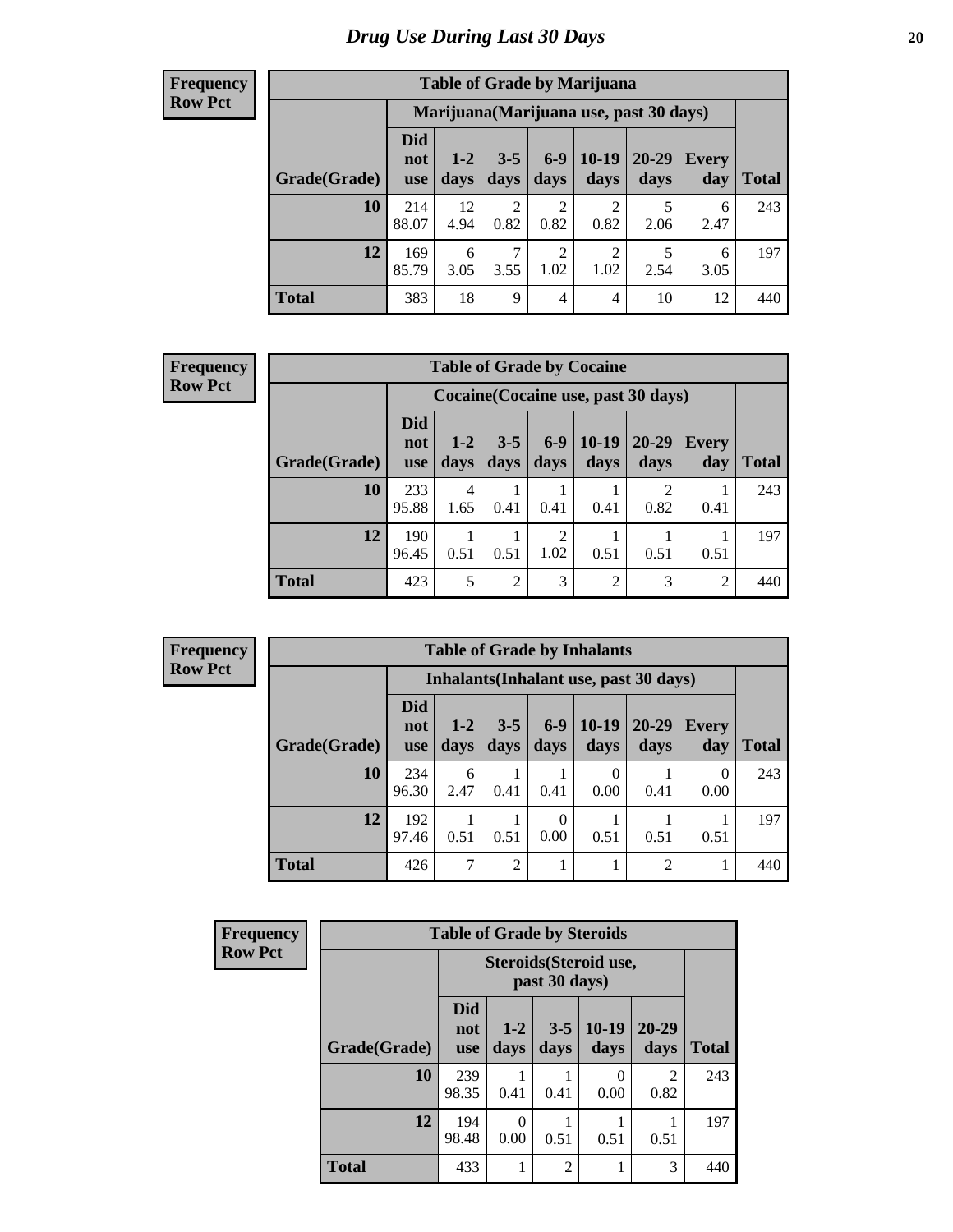**Frequency Row Pct**

| <b>Table of Grade by Ecstasy</b> |                          |                                     |                        |                 |                        |                     |              |  |
|----------------------------------|--------------------------|-------------------------------------|------------------------|-----------------|------------------------|---------------------|--------------|--|
|                                  |                          | Ecstasy (Ecstasy use, past 30 days) |                        |                 |                        |                     |              |  |
| Grade(Grade)                     | Did<br>not<br><b>use</b> | $1-2$<br>days                       | $3 - 5$<br>days        | $10-19$<br>days | 20-29<br>days          | <b>Every</b><br>day | <b>Total</b> |  |
| 10                               | 239<br>98.35             | $\overline{c}$<br>0.82              | 0.00                   | 2<br>0.82       | 0.00                   | 0<br>0.00           | 243          |  |
| 12                               | 189<br>95.94             | $\overline{c}$<br>1.02              | $\mathfrak{D}$<br>1.02 | 0.51            | $\mathfrak{D}$<br>1.02 | 0.51                | 197          |  |
| <b>Total</b>                     | 428                      | 4                                   | $\mathfrak{D}$         | 3               | $\overline{2}$         |                     | 440          |  |

| Frequency      | <b>Table of Grade by Meth</b> |                                 |                                            |                        |                        |              |  |  |
|----------------|-------------------------------|---------------------------------|--------------------------------------------|------------------------|------------------------|--------------|--|--|
| <b>Row Pct</b> |                               |                                 | Meth(Methamphetamine use,<br>past 30 days) |                        |                        |              |  |  |
|                | Grade(Grade)                  | <b>Did</b><br>not<br><b>use</b> | $1 - 2$<br>days                            | $10-19$<br>days        | 20-29<br>days          | <b>Total</b> |  |  |
|                | 10                            | 238<br>97.94                    | $\overline{2}$<br>0.82                     | 0.41                   | $\overline{2}$<br>0.82 | 243          |  |  |
|                | 12                            | 192<br>97.46                    | 0.51                                       | $\overline{c}$<br>1.02 | $\mathfrak{D}$<br>1.02 | 197          |  |  |
|                | <b>Total</b>                  | 430                             | 3                                          | 3                      | 4                      | 440          |  |  |

| Frequency<br><b>Table of Grade by Hallucinogens</b> |              |                                                   |                       |                 |                 |                   |                     |              |
|-----------------------------------------------------|--------------|---------------------------------------------------|-----------------------|-----------------|-----------------|-------------------|---------------------|--------------|
| <b>Row Pct</b>                                      |              | Hallucinogens (Hallucinogen use,<br>past 30 days) |                       |                 |                 |                   |                     |              |
|                                                     | Grade(Grade) | <b>Did</b><br>not<br><b>use</b>                   | $1 - 2$<br>days       | $3 - 5$<br>days | $10-19$<br>days | $20 - 29$<br>days | <b>Every</b><br>day | <b>Total</b> |
|                                                     | 10           | 237<br>97.53                                      | $\mathcal{R}$<br>1.23 | 0.41            | 0.41            | 0.41              | 0<br>0.00           | 243          |
|                                                     | 12           | 191<br>96.95                                      | 0.51                  | 0.00            | 0.51            | 3<br>1.52         | 0.51                | 197          |
|                                                     | <b>Total</b> | 428                                               | $\overline{4}$        |                 | $\overline{2}$  | $\overline{4}$    |                     | 440          |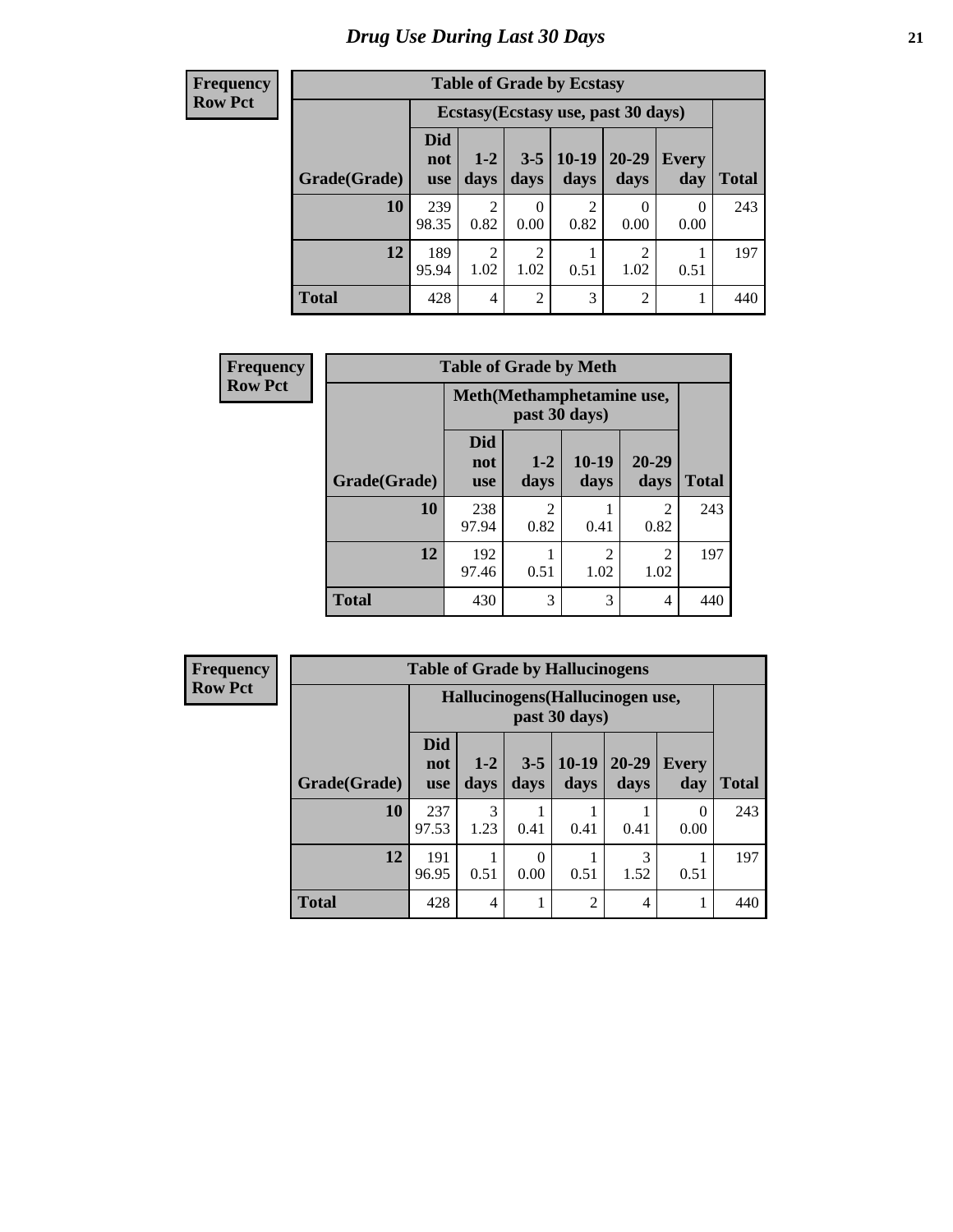| <b>Table of Grade by Prescription</b> |                                                                                                                                            |                                                                                |           |           |           |      |                  |              |  |
|---------------------------------------|--------------------------------------------------------------------------------------------------------------------------------------------|--------------------------------------------------------------------------------|-----------|-----------|-----------|------|------------------|--------------|--|
|                                       |                                                                                                                                            | <b>Prescription</b> (Prescription drugs not<br>prescribed to me, past 30 days) |           |           |           |      |                  |              |  |
| Grade(Grade)                          | <b>Did</b><br>$10-19$<br>$6-9$<br>20-29<br>$3 - 5$<br>$1 - 2$<br>Every<br>not<br>days<br>days<br>days<br>day<br>days<br>days<br><b>use</b> |                                                                                |           |           |           |      |                  | <b>Total</b> |  |
| 10                                    | 219<br>90.12                                                                                                                               | 12<br>4.94                                                                     | 4<br>1.65 | 4<br>1.65 | 3<br>1.23 | 0.41 | $\theta$<br>0.00 | 243          |  |
| 12                                    | 3<br>181<br>3<br>◠<br>6<br>91.88<br>1.52<br>1.52<br>0.51<br>3.05<br>1.02<br>0.51                                                           |                                                                                |           |           |           |      |                  |              |  |
| <b>Total</b>                          | 400                                                                                                                                        | 18                                                                             | 5         | 7         | 6         | 3    |                  | 440          |  |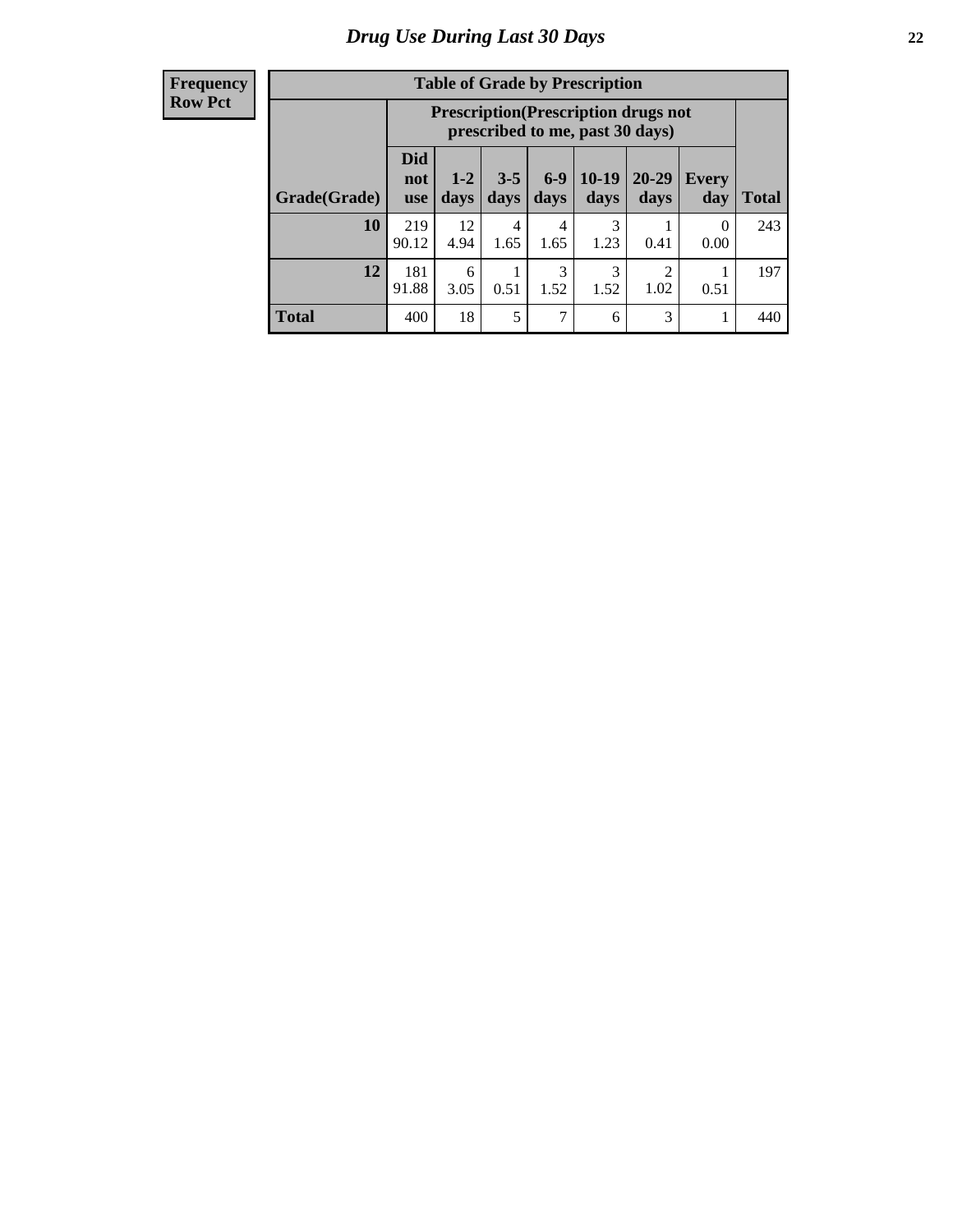| Frequency      | <b>Table of Alcoholease by Grade</b>              |                    |              |              |  |  |  |
|----------------|---------------------------------------------------|--------------------|--------------|--------------|--|--|--|
| <b>Col Pct</b> | <b>Alcoholease</b> (It is<br>easy to get alcohol) | Grade(Grade)<br>10 | 12           | <b>Total</b> |  |  |  |
|                | <b>Strongly Agree</b>                             | 84<br>34.57        | 107<br>54.31 | 191          |  |  |  |
|                | <b>Somewhat Agree</b>                             | 75<br>30.86        | 66<br>33.50  | 141          |  |  |  |
|                | <b>Somewhat Disagree</b>                          | 38<br>15.64        | 8<br>4.06    | 46           |  |  |  |
|                | <b>Strongly Disagree</b>                          | 46<br>18.93        | 16<br>8.12   | 62           |  |  |  |
|                | <b>Total</b>                                      | 243                | 197          | 440          |  |  |  |

| Frequency      | <b>Table of Cigarettesease by Grade</b>                  |                    |              |              |  |  |
|----------------|----------------------------------------------------------|--------------------|--------------|--------------|--|--|
| <b>Col Pct</b> | Cigarettesease (It is<br>easy to get smoking<br>tobacco) | Grade(Grade)<br>10 | 12           | <b>Total</b> |  |  |
|                | <b>Strongly Agree</b>                                    | 108<br>44.44       | 137<br>69.54 | 245          |  |  |
|                | <b>Somewhat Agree</b>                                    | 54<br>22.22        | 35<br>17.77  | 89           |  |  |
|                | <b>Somewhat Disagree</b>                                 | 31<br>12.76        | 6<br>3.05    | 37           |  |  |
|                | <b>Strongly Disagree</b>                                 | 50<br>20.58        | 19<br>9.64   | 69           |  |  |
|                | <b>Total</b>                                             | 243                | 197          | 440          |  |  |

| Frequency      | <b>Table of Smokelessease by Grade</b>                         |                    |              |              |  |  |  |  |
|----------------|----------------------------------------------------------------|--------------------|--------------|--------------|--|--|--|--|
| <b>Col Pct</b> | <b>Smokelessease</b> (It is<br>easy to get chewing<br>tobacco) | Grade(Grade)<br>10 | 12           | <b>Total</b> |  |  |  |  |
|                | <b>Strongly Agree</b>                                          | 111<br>45.68       | 131<br>66.50 | 242          |  |  |  |  |
|                | <b>Somewhat Agree</b>                                          | 58<br>23.87        | 41<br>20.81  | 99           |  |  |  |  |
|                | <b>Somewhat Disagree</b>                                       | 24<br>9.88         | 3.55         | 31           |  |  |  |  |
|                | <b>Strongly Disagree</b>                                       | 50<br>20.58        | 18<br>9.14   | 68           |  |  |  |  |
|                | <b>Total</b>                                                   | 243                | 197          | 440          |  |  |  |  |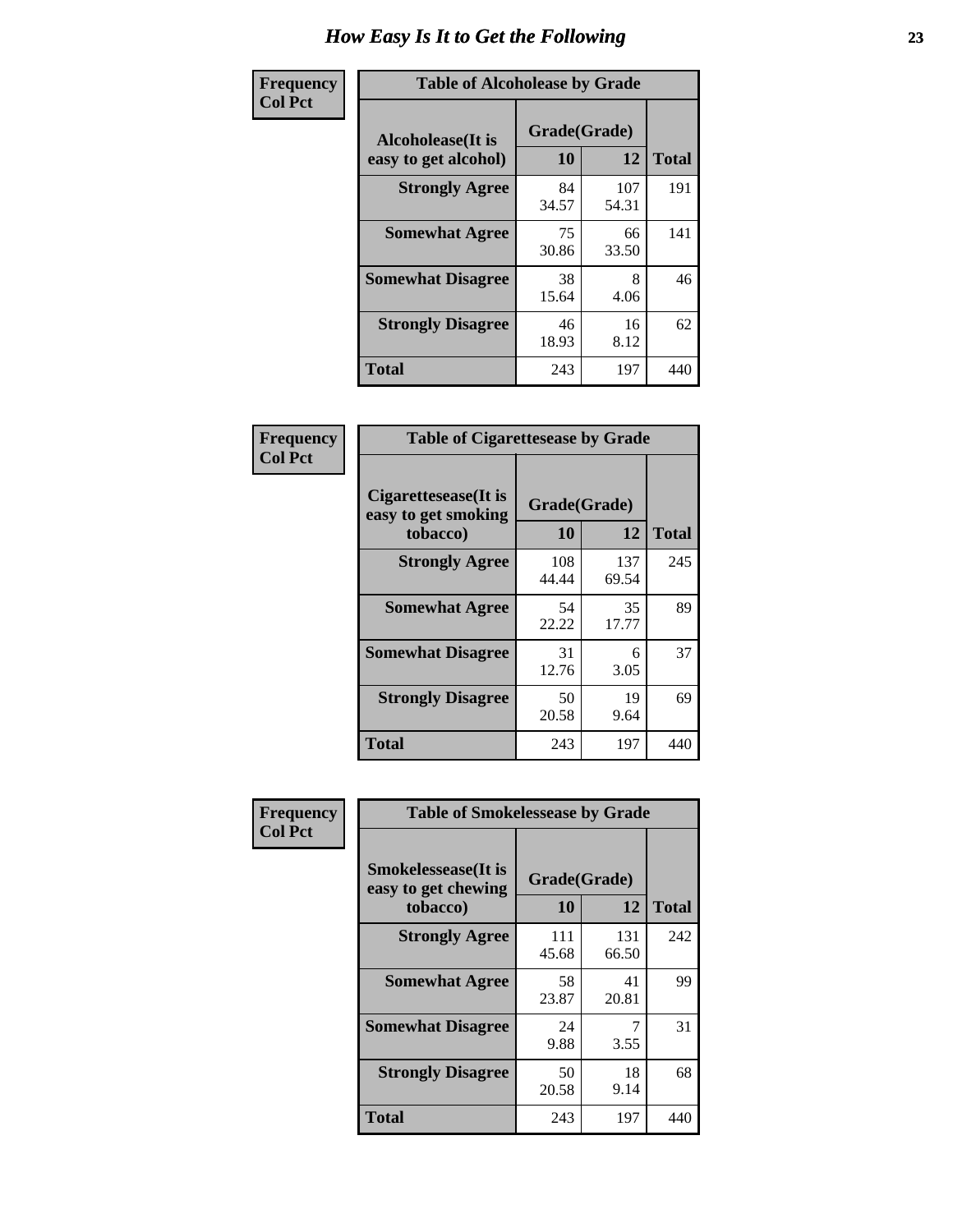| Frequency      | <b>Table of Marijuanaease by Grade</b>           |                    |             |              |  |  |
|----------------|--------------------------------------------------|--------------------|-------------|--------------|--|--|
| <b>Col Pct</b> | Marijuanaease(It is<br>easy to get<br>marijuana) | Grade(Grade)<br>10 | 12          | <b>Total</b> |  |  |
|                | <b>Strongly Agree</b>                            | 73<br>30.04        | 91<br>46.19 | 164          |  |  |
|                | <b>Somewhat Agree</b>                            | 50<br>20.58        | 48<br>24.37 | 98           |  |  |
|                | <b>Somewhat Disagree</b>                         | 43<br>17.70        | 24<br>12.18 | 67           |  |  |
|                | <b>Strongly Disagree</b>                         | 77<br>31.69        | 34<br>17.26 | 111          |  |  |
|                | <b>Total</b>                                     | 243                | 197         | 440          |  |  |

| <b>Table of Cocaineease by Grade</b>      |              |             |     |  |  |  |  |
|-------------------------------------------|--------------|-------------|-----|--|--|--|--|
| Cocaineease(It is<br>easy to get cocaine) | <b>Total</b> |             |     |  |  |  |  |
| <b>Strongly Agree</b>                     | 36<br>14.81  | 32<br>16.24 | 68  |  |  |  |  |
| <b>Somewhat Agree</b>                     | 36<br>14.81  | 39<br>19.80 | 75  |  |  |  |  |
| <b>Somewhat Disagree</b>                  | 53<br>21.81  | 55<br>27.92 | 108 |  |  |  |  |
| <b>Strongly Disagree</b>                  | 118<br>48.56 | 71<br>36.04 | 189 |  |  |  |  |
| <b>Total</b>                              | 243          | 197         | 440 |  |  |  |  |

| Frequency      | <b>Table of Inhalantsease by Grade</b>           |                    |             |              |
|----------------|--------------------------------------------------|--------------------|-------------|--------------|
| <b>Col Pct</b> | Inhalantsease(It is<br>easy to get<br>inhalants) | Grade(Grade)<br>10 | 12          | <b>Total</b> |
|                | <b>Strongly Agree</b>                            | 102<br>41.98       | 85<br>43.15 | 187          |
|                | <b>Somewhat Agree</b>                            | 42<br>17.28        | 44<br>22.34 | 86           |
|                | <b>Somewhat Disagree</b>                         | 26<br>10.70        | 25<br>12.69 | 51           |
|                | <b>Strongly Disagree</b>                         | 73<br>30.04        | 43<br>21.83 | 116          |
|                | <b>Total</b>                                     | 243                | 197         | 440          |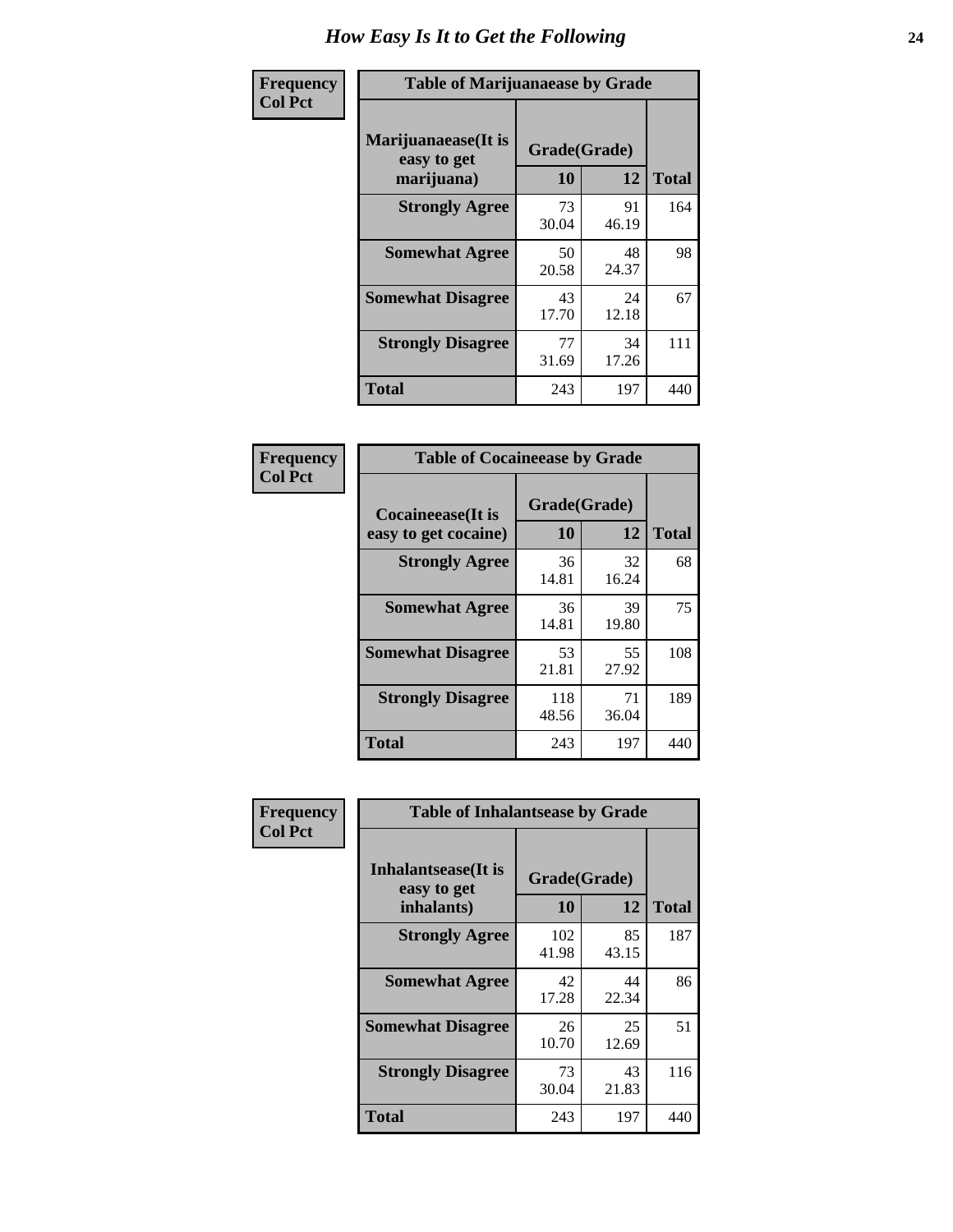| Frequency      | <b>Table of Steroidsease by Grade</b>       |                    |              |     |  |  |  |  |  |  |
|----------------|---------------------------------------------|--------------------|--------------|-----|--|--|--|--|--|--|
| <b>Col Pct</b> | Steroidsease(It is<br>easy to get steroids) | Grade(Grade)<br>10 | <b>Total</b> |     |  |  |  |  |  |  |
|                | <b>Strongly Agree</b>                       | 39<br>16.05        | 48<br>24.37  | 87  |  |  |  |  |  |  |
|                | <b>Somewhat Agree</b>                       | 50<br>20.58        | 49<br>24.87  | 99  |  |  |  |  |  |  |
|                | <b>Somewhat Disagree</b>                    | 57<br>23.46        | 44<br>22.34  | 101 |  |  |  |  |  |  |
|                | <b>Strongly Disagree</b>                    | 97<br>39.92        | 56<br>28.43  | 153 |  |  |  |  |  |  |
|                | <b>Total</b>                                | 243                | 197          | 440 |  |  |  |  |  |  |

| Frequency      | <b>Table of Ecstasyease by Grade</b>              |                    |             |              |
|----------------|---------------------------------------------------|--------------------|-------------|--------------|
| <b>Col Pct</b> | <b>Ecstasyease</b> (It is<br>easy to get ecstasy) | Grade(Grade)<br>10 | 12          | <b>Total</b> |
|                | <b>Strongly Agree</b>                             | 33<br>13.58        | 36<br>18.27 | 69           |
|                | <b>Somewhat Agree</b>                             | 33<br>13.58        | 38<br>19.29 | 71           |
|                | <b>Somewhat Disagree</b>                          | 55<br>22.63        | 47<br>23.86 | 102          |
|                | <b>Strongly Disagree</b>                          | 122<br>50.21       | 76<br>38.58 | 198          |
|                | <b>Total</b>                                      | 243                | 197         | 440          |

| Frequency      | <b>Table of Methease by Grade</b>                          |                    |              |     |
|----------------|------------------------------------------------------------|--------------------|--------------|-----|
| <b>Col Pct</b> | <b>Methease</b> (It is easy<br>to get<br>methamphetamines) | Grade(Grade)<br>10 | <b>Total</b> |     |
|                | <b>Strongly Agree</b>                                      | 37<br>15.23        | 44<br>22.34  | 81  |
|                | <b>Somewhat Agree</b>                                      | 28<br>11.52        | 38<br>19.29  | 66  |
|                | <b>Somewhat Disagree</b>                                   | 55<br>22.63        | 43<br>21.83  | 98  |
|                | <b>Strongly Disagree</b>                                   | 123<br>50.62       | 72<br>36.55  | 195 |
|                | <b>Total</b>                                               | 243                | 197          | 440 |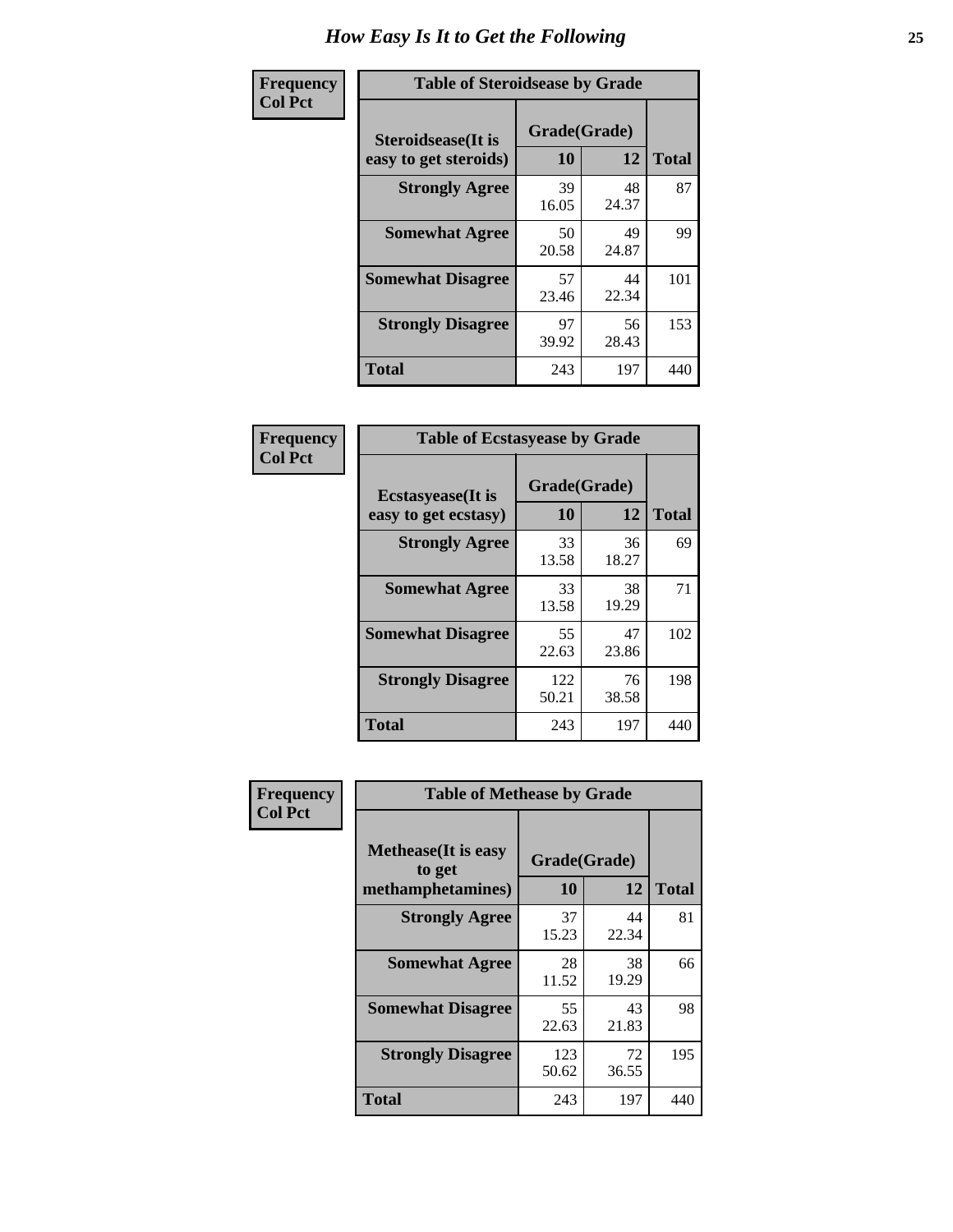| <b>Frequency</b> |                                                          | <b>Table of Hallucinogensease by Grade</b> |             |              |  |  |  |  |  |  |  |
|------------------|----------------------------------------------------------|--------------------------------------------|-------------|--------------|--|--|--|--|--|--|--|
| <b>Col Pct</b>   | Hallucinogensease(It<br>is easy to get<br>hallucinogens) | Grade(Grade)<br>10                         | 12          | <b>Total</b> |  |  |  |  |  |  |  |
|                  | <b>Strongly Agree</b>                                    | 38<br>15.64                                | 33<br>16.75 | 71           |  |  |  |  |  |  |  |
|                  | <b>Somewhat Agree</b>                                    | 27<br>11.11                                | 43<br>21.83 | 70           |  |  |  |  |  |  |  |
|                  | <b>Somewhat Disagree</b>                                 | 51<br>20.99                                | 45<br>22.84 | 96           |  |  |  |  |  |  |  |
|                  | <b>Strongly Disagree</b>                                 | 127<br>52.26                               | 76<br>38.58 | 203          |  |  |  |  |  |  |  |
|                  | <b>Total</b>                                             | 243                                        | 197         | 440          |  |  |  |  |  |  |  |

| Frequency<br>  Col Pct |
|------------------------|

| <b>Table of Prescriptionease by Grade</b>                                                |             |              |              |  |  |  |  |  |  |
|------------------------------------------------------------------------------------------|-------------|--------------|--------------|--|--|--|--|--|--|
| <b>Prescriptionease</b> (It<br>is easy to get<br>prescription drugs<br>not prescribed to |             | Grade(Grade) |              |  |  |  |  |  |  |
| me)                                                                                      | 10          | 12           | <b>Total</b> |  |  |  |  |  |  |
| <b>Strongly Agree</b>                                                                    | 96<br>39.51 | 99<br>50.25  | 195          |  |  |  |  |  |  |
| <b>Somewhat Agree</b>                                                                    | 49<br>20.16 | 47<br>23.86  | 96           |  |  |  |  |  |  |
| <b>Somewhat Disagree</b>                                                                 | 29<br>11.93 | 15<br>7.61   | 44           |  |  |  |  |  |  |
| <b>Strongly Disagree</b>                                                                 | 69<br>28.40 | 36<br>18.27  | 105          |  |  |  |  |  |  |
| Total                                                                                    | 243         | 197          | 440          |  |  |  |  |  |  |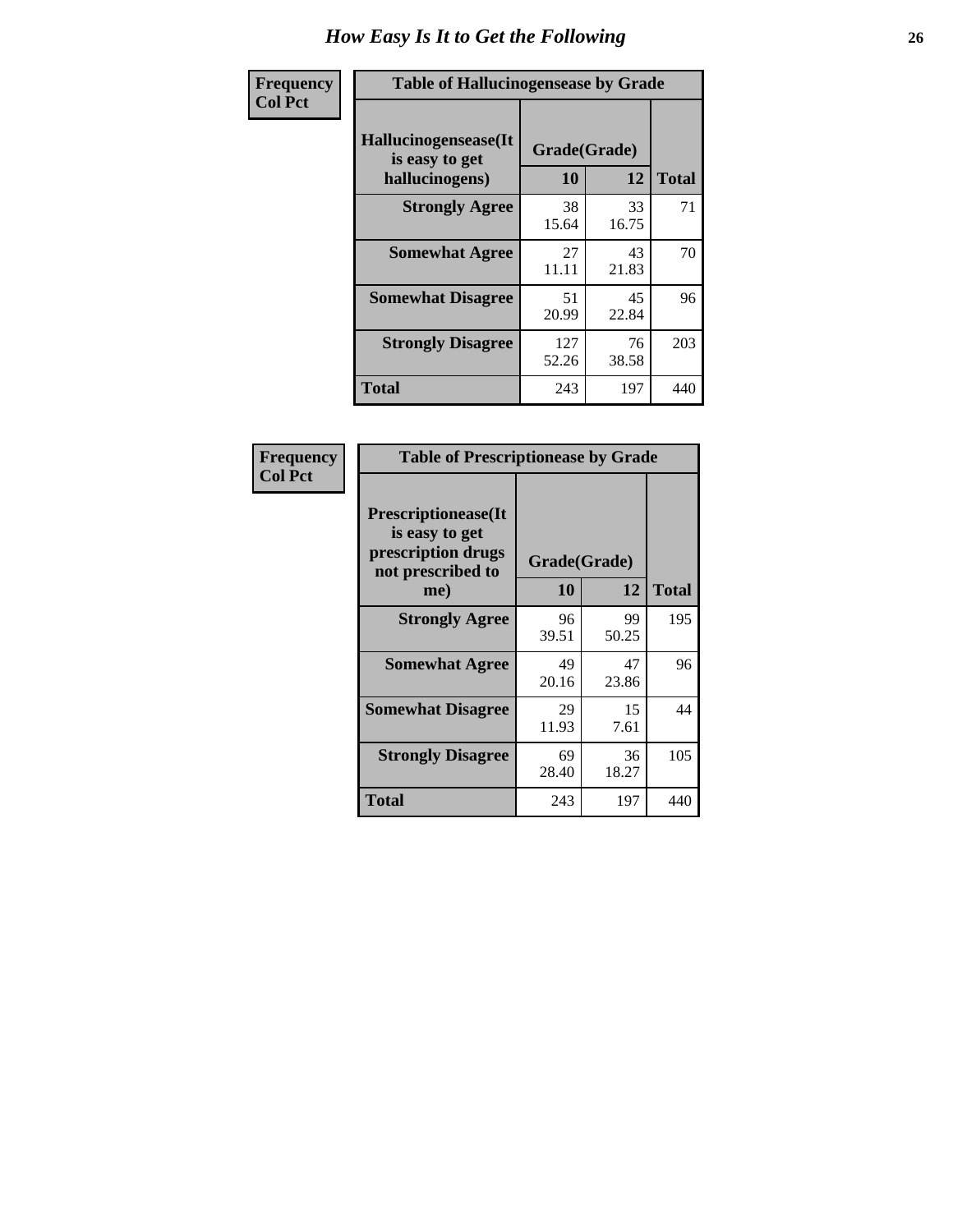### *Age at Onset of Use* **27** *Results for "Age at Onset of Use" questions exclude students who said they did not use that substance*

| Frequency      |              | <b>Table of Grade by Alcoholinit</b> |           |           |           |             |                           |                                                  |             |             |                  |                       |              |  |
|----------------|--------------|--------------------------------------|-----------|-----------|-----------|-------------|---------------------------|--------------------------------------------------|-------------|-------------|------------------|-----------------------|--------------|--|
| <b>Row Pct</b> |              |                                      |           |           |           |             |                           | Alcoholinit (I started using alcohol when I was) |             |             |                  |                       |              |  |
|                | Grade(Grade) | <b>8 or</b><br>younger               | 9         | <b>10</b> | 11        | 12          | 13                        | 14                                               | 15          | <b>16</b>   | 17               | <b>18 or</b><br>older | <b>Total</b> |  |
|                | 10           | 11<br>11.00                          | 5.00      | 3<br>3.00 | 6<br>6.00 | 16<br>16.00 | 19<br>19.00               | 20<br>20.00                                      | 18<br>18.00 | っ<br>2.00   | $\theta$<br>0.00 | $\theta$<br>0.00      | 100          |  |
|                | 12           | 8<br>7.34                            | ◠<br>1.83 | 3<br>2.75 | 3<br>2.75 | 3<br>2.75   | 7<br>6.42                 | 10<br>9.17                                       | 25<br>22.94 | 33<br>30.28 | 12<br>11.01      | 3<br>2.75             | 109          |  |
|                | <b>Total</b> | 19                                   | 7         | 6         | 9         | 19          | 26                        | 30                                               | 43          | 35          | 12               | 3                     | 209          |  |
|                |              |                                      |           |           |           |             | Frequency Missing $= 231$ |                                                  |             |             |                  |                       |              |  |

#### **Frequency Row Pct**

| <b>Table of Grade by Cigarettesinit</b> |                        |                                                      |           |           |                           |            |             |             |             |                        |                       |              |  |  |
|-----------------------------------------|------------------------|------------------------------------------------------|-----------|-----------|---------------------------|------------|-------------|-------------|-------------|------------------------|-----------------------|--------------|--|--|
|                                         |                        | Cigarettesinit(I started smoking tobacco when I was) |           |           |                           |            |             |             |             |                        |                       |              |  |  |
| Grade(Grade)                            | <b>8 or</b><br>younger | 9                                                    | 10        | 11        | 12                        | 13         | 14          | 15          | 16          | 17                     | <b>18 or</b><br>older | <b>Total</b> |  |  |
| 10                                      | 6<br>9.68              | 1.61                                                 | 6<br>9.68 | 4<br>6.45 | 10<br>16.13               | 9<br>14.52 | 14<br>22.58 | 11<br>17.74 | 1.61        | $\overline{0}$<br>0.00 | $\theta$<br>0.00      | 62           |  |  |
| 12                                      | 4<br>5.48              | 5.48                                                 | 2.74      | 3<br>4.11 | 6.85                      | 4<br>5.48  | 1.37        | 15<br>20.55 | 19<br>26.03 | 13<br>17.81            | 3<br>4.11             | 73           |  |  |
| <b>Total</b>                            | 10                     |                                                      | 8         | 7         | 15                        | 13         | 15          | 26          | 20          | 13                     | 3                     | 135          |  |  |
|                                         |                        |                                                      |           |           | Frequency Missing $=$ 305 |            |             |             |             |                        |                       |              |  |  |

| <b>Table of Grade by Smokelessinit</b> |                 |                                                     |                  |            |                |                           |             |            |           |                  |              |  |
|----------------------------------------|-----------------|-----------------------------------------------------|------------------|------------|----------------|---------------------------|-------------|------------|-----------|------------------|--------------|--|
|                                        |                 | Smokelessinit(I started chewing tobacco when I was) |                  |            |                |                           |             |            |           |                  |              |  |
| Grade(Grade)                           | 8 or<br>younger | 9                                                   | 10               | 11         | 12             | 13                        | 14          | 15         | <b>16</b> | 17               | <b>Total</b> |  |
| 10                                     | 3<br>8.57       | 5.71                                                | $\theta$<br>0.00 | 4<br>11.43 | 3<br>8.57      | 5<br>14.29                | 10<br>28.57 | 20.00      | 2.86      | $\Omega$<br>0.00 | 35           |  |
| 12                                     | 4<br>12.12      | 6.06                                                | 3<br>9.09        | 3.03       | 3.03           | 4<br>12.12                | 4<br>12.12  | 6<br>18.18 | 15.15     | 3<br>9.09        | 33           |  |
| <b>Total</b>                           | ┑               | 4                                                   | 3                | 5          | $\overline{4}$ | 9                         | 14          | 13         | 6         | 3                | 68           |  |
|                                        |                 |                                                     |                  |            |                | Frequency Missing $= 372$ |             |            |           |                  |              |  |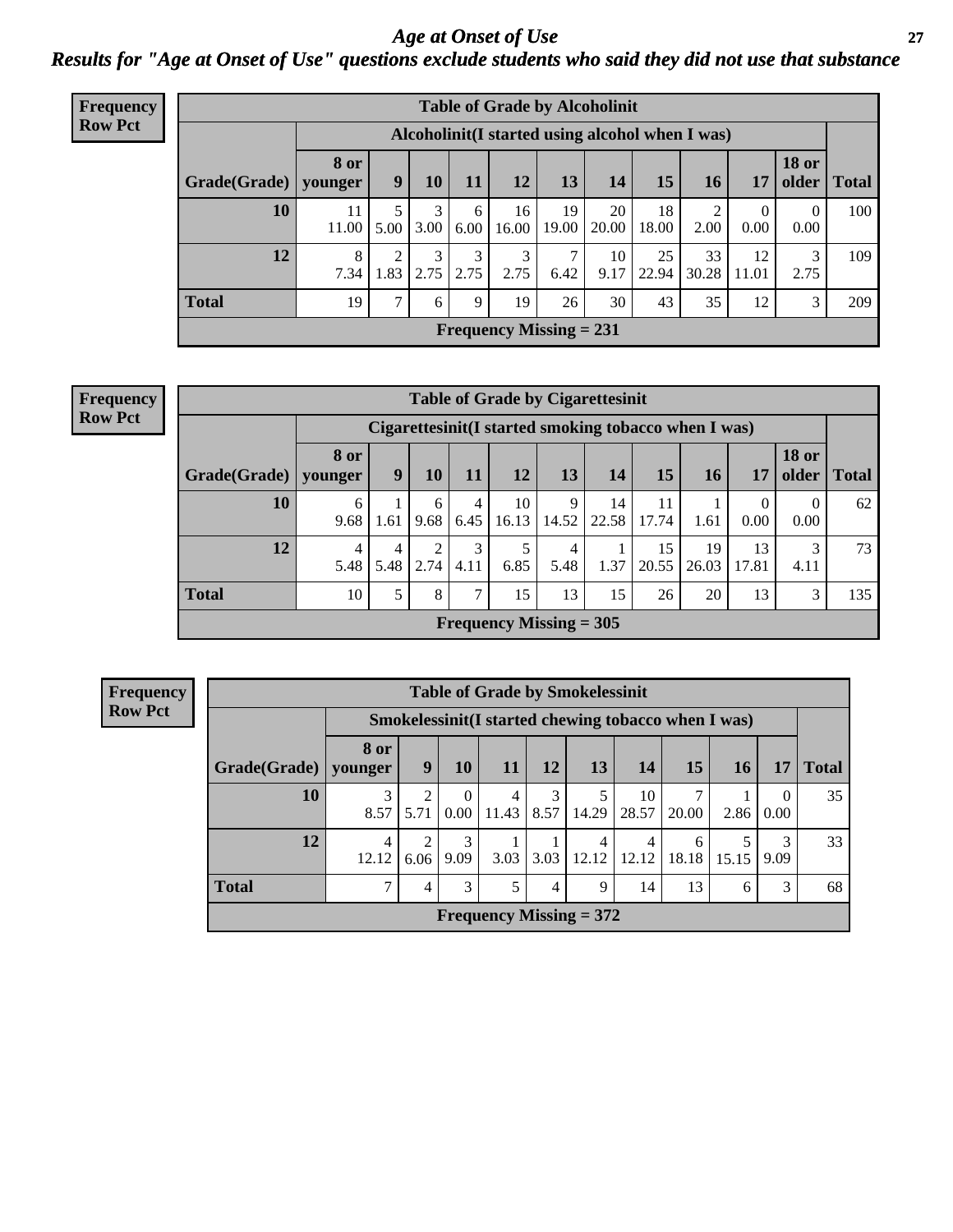#### *Age at Onset of Use* **28**

*Results for "Age at Onset of Use" questions exclude students who said they did not use that substance*

| <b>Frequency</b> |              |                                                      |           |                  |           |             | <b>Table of Grade by Marijuanainit</b> |             |             |                  |                       |              |
|------------------|--------------|------------------------------------------------------|-----------|------------------|-----------|-------------|----------------------------------------|-------------|-------------|------------------|-----------------------|--------------|
| <b>Row Pct</b>   |              | Marijuanainit (I started using marijuana when I was) |           |                  |           |             |                                        |             |             |                  |                       |              |
|                  | Grade(Grade) | <b>8</b> or<br>younger                               | <b>10</b> | <b>11</b>        | 12        | 13          | 14                                     | 15          | <b>16</b>   | 17               | <b>18 or</b><br>older | <b>Total</b> |
|                  | 10           | 2.08                                                 | 4.17      | 4.17             | 4<br>8.33 | 11<br>22.92 | 11<br>22.92                            | 16<br>33.33 | 2.08        | $\Omega$<br>0.00 | $\Omega$<br>0.00      | 48           |
|                  | 12           | 3.92                                                 | 1.96      | $\left($<br>0.00 | 4<br>7.84 | 4<br>7.84   | 3<br>5.88                              | 11<br>21.57 | 14<br>27.45 | 11<br>21.57      | 1.96                  | 51           |
|                  | <b>Total</b> | 3                                                    | 3         | $\overline{2}$   | 8         | 15          | 14                                     | 27          | 15          | 11               |                       | 99           |
|                  |              |                                                      |           |                  |           |             | Frequency Missing $= 341$              |             |             |                  |                       |              |

| Frequency      |                        | <b>Table of Grade by Cocaineinit</b>     |       |                           |            |                         |                  |              |
|----------------|------------------------|------------------------------------------|-------|---------------------------|------------|-------------------------|------------------|--------------|
| <b>Row Pct</b> |                        | Cocaineinit(I started using cocaine when |       | I was)                    |            |                         |                  |              |
|                | Grade(Grade)   younger | <b>8 or</b>                              | 13    | 14                        | <b>15</b>  | <b>16</b>               | 17               | <b>Total</b> |
|                | 10                     | $\mathfrak{D}$<br>20.00                  | 10.00 | 3<br>30.00                | 4<br>40.00 | $\Omega$<br>0.00        | $\theta$<br>0.00 | 10           |
|                | 12                     | $\mathcal{D}_{\mathcal{L}}$<br>22.22     | 11.11 | $\Omega$<br>0.00          | 3<br>33.33 | $\mathfrak{D}$<br>22.22 | 11.11            | 9            |
|                | <b>Total</b>           | 4                                        | 2     | 3                         | 7          | $\overline{2}$          |                  | 19           |
|                |                        |                                          |       | Frequency Missing $= 421$ |            |                         |                  |              |

| Frequency      |  |
|----------------|--|
| <b>Row Pct</b> |  |

|                        |                                                        | <b>Table of Grade by Inhalantsinit</b> |                  |                         |                         |               |                |              |  |
|------------------------|--------------------------------------------------------|----------------------------------------|------------------|-------------------------|-------------------------|---------------|----------------|--------------|--|
|                        | Inhalantsinit(I started using inhalants when I<br>was) |                                        |                  |                         |                         |               |                |              |  |
| Grade(Grade)   younger | 8 or                                                   | <b>11</b>                              | <b>12</b>        | 13                      | 14                      | 15            | <b>16</b>      | <b>Total</b> |  |
| 10                     | $\overline{2}$<br>14.29                                | 0<br>0.00                              | 3<br>21.43       | $\overline{c}$<br>14.29 | $\overline{5}$<br>35.71 | 7.14          | 7.14           | 14           |  |
| 12                     | $\mathfrak{D}$<br>33.33                                | റ<br>33.33                             | $\theta$<br>0.00 | $\Omega$<br>0.00        | $\Omega$<br>0.00        | 16.67         | 16.67          | 6            |  |
| <b>Total</b>           | $\overline{4}$                                         | $\mathfrak{D}$                         | 3                | $\overline{c}$          | 5                       | $\mathcal{D}$ | $\overline{2}$ | 20           |  |
|                        |                                                        | Frequency Missing $= 420$              |                  |                         |                         |               |                |              |  |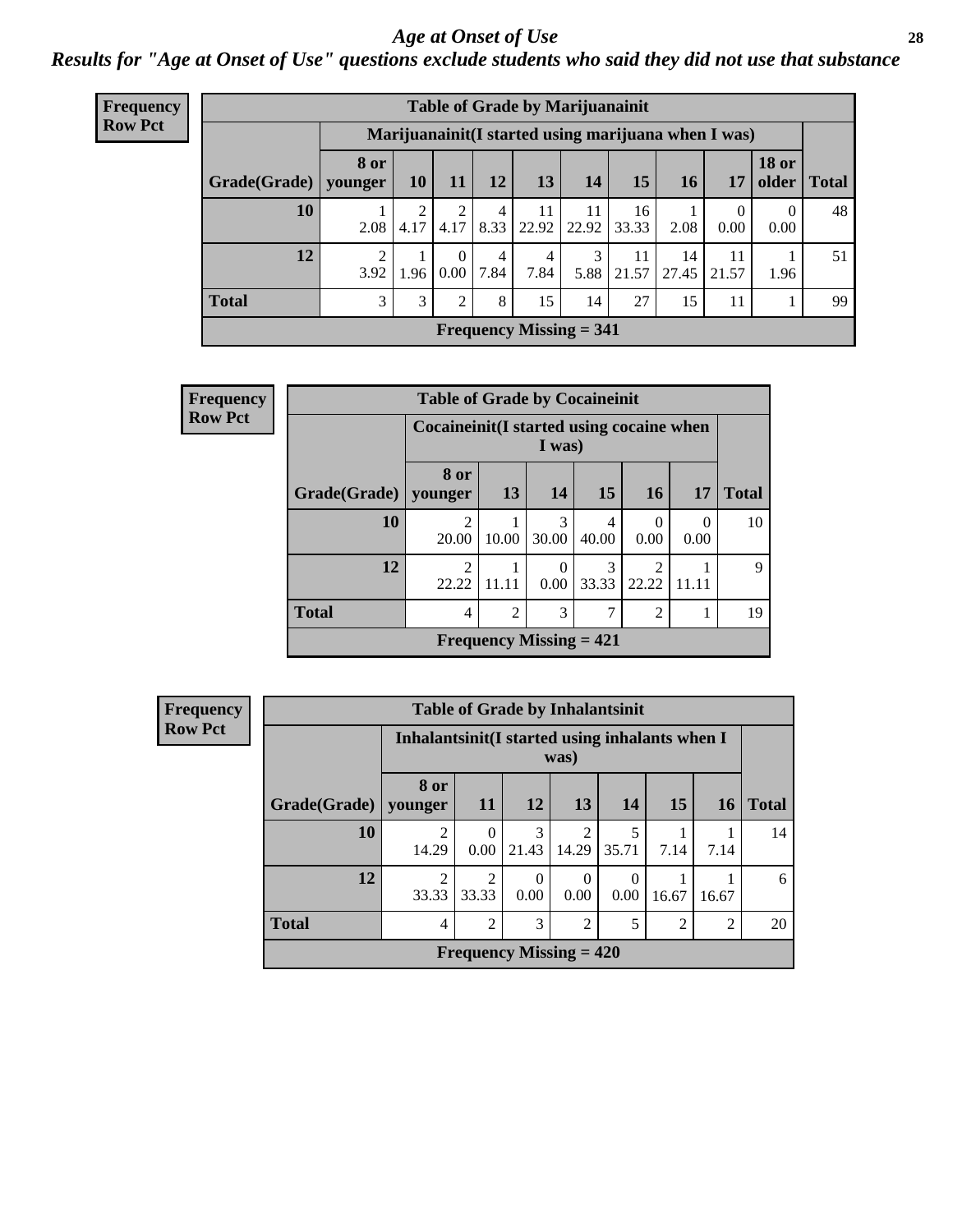#### *Age at Onset of Use* **29**

### *Results for "Age at Onset of Use" questions exclude students who said they did not use that substance*

| Frequency      | <b>Table of Grade by Steroidsinit</b> |                                                             |                  |                         |                  |           |               |  |  |
|----------------|---------------------------------------|-------------------------------------------------------------|------------------|-------------------------|------------------|-----------|---------------|--|--|
| <b>Row Pct</b> |                                       | <b>Steroidsinit(I started using</b><br>steroids when I was) |                  |                         |                  |           |               |  |  |
|                | Grade(Grade)                          | 8 or<br>younger                                             | <b>10</b>        | <b>12</b>               | 13               | <b>15</b> | <b>Total</b>  |  |  |
|                | 10                                    | 20.00                                                       | 20.00            | $\mathfrak{D}$<br>40.00 | $\left($<br>0.00 | 20.00     | 5             |  |  |
|                | 12                                    | $\overline{2}$<br>66.67                                     | $\Omega$<br>0.00 | $\left($<br>0.00        | 33.33            | ∩<br>0.00 | $\mathcal{F}$ |  |  |
|                | <b>Total</b>                          | 3                                                           |                  | $\overline{c}$          |                  |           | 8             |  |  |
|                |                                       | Frequency Missing $= 432$                                   |                  |                         |                  |           |               |  |  |

| Frequency      | <b>Table of Grade by Ecstasyinit</b>             |                         |                  |                  |                  |                           |                         |                |                       |              |  |  |
|----------------|--------------------------------------------------|-------------------------|------------------|------------------|------------------|---------------------------|-------------------------|----------------|-----------------------|--------------|--|--|
| <b>Row Pct</b> | Ecstasyinit (I started using ecstasy when I was) |                         |                  |                  |                  |                           |                         |                |                       |              |  |  |
|                | $Grade(Grade)$ younger                           | 8 or                    | 12               | 13               | 14               | 15                        | <b>16</b>               | 17             | <b>18 or</b><br>older | <b>Total</b> |  |  |
|                | 10                                               | 16.67                   | 16.67            | 16.67            | $\theta$<br>0.00 | 16.67                     | 33.33                   | 0<br>0.00      | 0.00                  | 6            |  |  |
|                | 12                                               | $\overline{c}$<br>22.22 | $\Omega$<br>0.00 | $\Omega$<br>0.00 | 11.11            | 11.11                     | $\overline{2}$<br>22.22 | 22.22          | 11.11                 | $\mathbf Q$  |  |  |
|                | <b>Total</b>                                     | 3                       |                  |                  |                  | ↑                         | $\overline{4}$          | $\overline{2}$ |                       | 15           |  |  |
|                |                                                  |                         |                  |                  |                  | Frequency Missing $= 425$ |                         |                |                       |              |  |  |

| <b>Frequency</b> | <b>Table of Grade by Methinit</b> |                              |           |                                  |            |           |                |  |  |
|------------------|-----------------------------------|------------------------------|-----------|----------------------------------|------------|-----------|----------------|--|--|
| <b>Row Pct</b>   |                                   | methamphetamines when I was) |           | <b>Methinit</b> (I started using |            |           |                |  |  |
|                  | Grade(Grade)   younger            | 8 or                         | <b>12</b> | 13                               | 15         | 17        | <b>Total</b>   |  |  |
|                  | <b>10</b>                         | 12.50                        | 12.50     | 3<br>37.50                       | 3<br>37.50 | 0<br>0.00 | 8              |  |  |
|                  | 12                                | $\mathfrak{D}$<br>50.00      | 0<br>0.00 | 25.00                            | 0.00       | 25.00     | $\overline{4}$ |  |  |
|                  | <b>Total</b>                      | 3                            |           | 4                                | 3          |           | 12             |  |  |
|                  |                                   | Frequency Missing $= 428$    |           |                                  |            |           |                |  |  |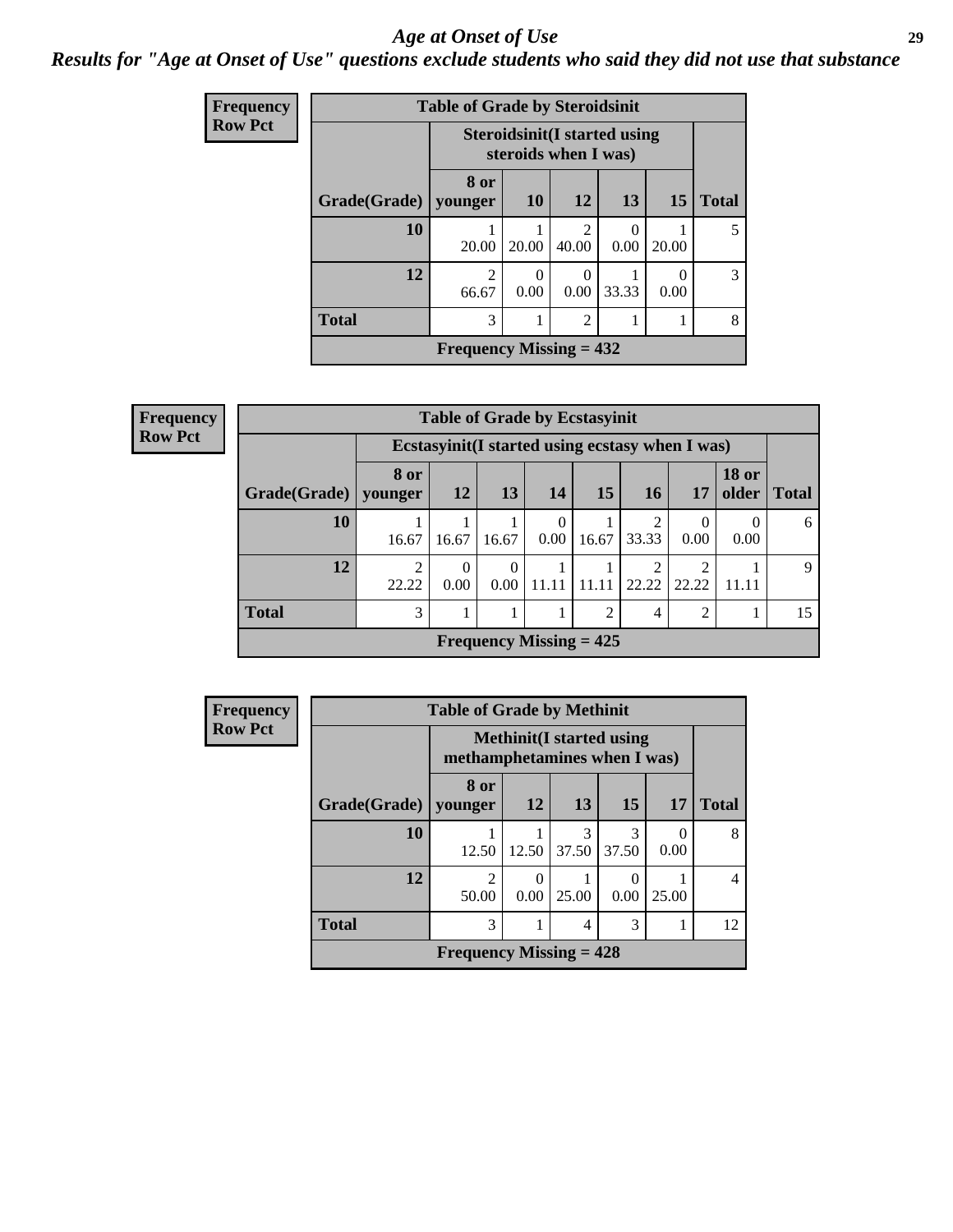#### Age at Onset of Use **30**

### *Results for "Age at Onset of Use" questions exclude students who said they did not use that substance*

| <b>Frequency</b> | <b>Table of Grade by Hallucinogensinit</b> |                                      |                                                                   |           |                  |                  |           |                                      |              |  |  |
|------------------|--------------------------------------------|--------------------------------------|-------------------------------------------------------------------|-----------|------------------|------------------|-----------|--------------------------------------|--------------|--|--|
| <b>Row Pct</b>   |                                            |                                      | Hallucinogensinit (I started using hallucinogens<br>when $I$ was) |           |                  |                  |           |                                      |              |  |  |
|                  | Grade(Grade)   younger                     | 8 or                                 | 9                                                                 | <b>10</b> | <b>12</b>        | 13               | 14        | <b>15</b>                            | <b>Total</b> |  |  |
|                  | 10                                         | 16.67                                | $\Omega$<br>0.00                                                  | 16.67     | 16.67            | 16.67            | 16.67     | 16.67                                | 6            |  |  |
|                  | 12                                         | $\mathcal{D}_{\mathcal{A}}$<br>40.00 | 20.00                                                             | 0<br>0.00 | $\Omega$<br>0.00 | $\Omega$<br>0.00 | 0<br>0.00 | $\mathcal{D}_{\mathcal{A}}$<br>40.00 | 5            |  |  |
|                  | <b>Total</b>                               | 3                                    |                                                                   | 1         |                  |                  |           | 3                                    | 11           |  |  |
|                  |                                            |                                      | <b>Frequency Missing <math>= 429</math></b>                       |           |                  |                  |           |                                      |              |  |  |

| <b>Frequency</b> |
|------------------|
| <b>Row Pct</b>   |

| <b>Table of Grade by Prescriptioninit</b> |            |                                                                                         |                |                           |            |            |            |            |                  |                       |              |
|-------------------------------------------|------------|-----------------------------------------------------------------------------------------|----------------|---------------------------|------------|------------|------------|------------|------------------|-----------------------|--------------|
|                                           |            | Prescriptioninit(I started using prescription drugs not prescribed<br>to me when I was) |                |                           |            |            |            |            |                  |                       |              |
| Grade(Grade)   younger                    | 8 or       | <b>10</b>                                                                               | 11             | 12                        | 13         | 14         | 15         | <b>16</b>  | 17               | <b>18 or</b><br>older | <b>Total</b> |
| 10                                        | 4<br>15.38 | 3.85                                                                                    | 3.85           | 3<br>11.54                | 4<br>15.38 | 6<br>23.08 | 6<br>23.08 | 3.85       | $\theta$<br>0.00 | $\theta$<br>0.00      | 26           |
| 12                                        | 3<br>10.34 | 3.45                                                                                    | 3.45           | 3<br>10.34                | 2<br>6.90  | 3.45       | 24.14      | 3<br>10.34 | 24.14            | 3.45                  | 29           |
| <b>Total</b>                              | 7          | $\overline{2}$                                                                          | $\overline{2}$ | 6                         | 6          | 7          | 13         | 4          | 7                |                       | 55           |
|                                           |            |                                                                                         |                | Frequency Missing $=$ 385 |            |            |            |            |                  |                       |              |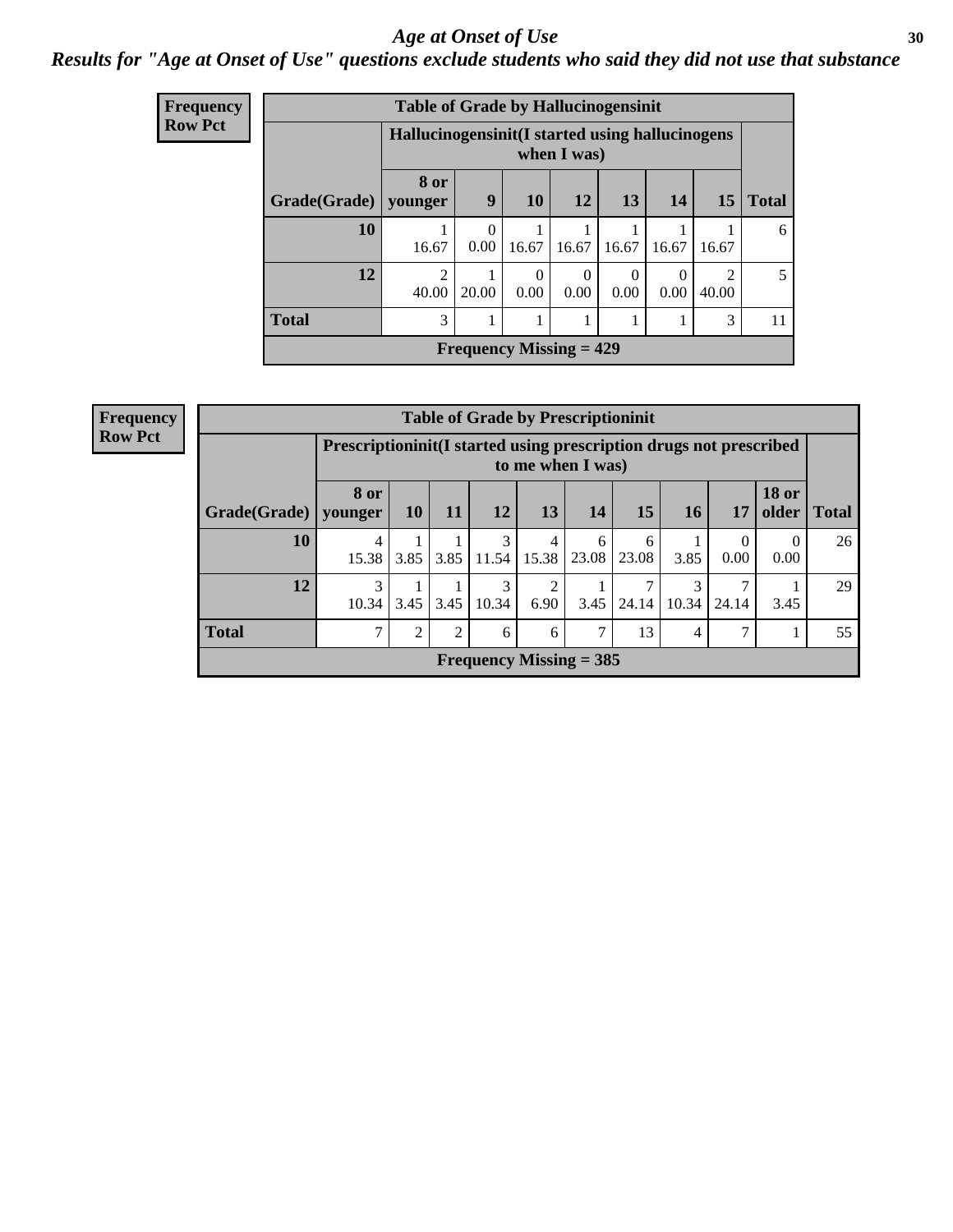| Frequency      | <b>Table of Alcoholharm by Grade</b>          |                    |              |              |
|----------------|-----------------------------------------------|--------------------|--------------|--------------|
| <b>Col Pct</b> | Alcoholharm(I<br>think alcohol is<br>harmful) | Grade(Grade)<br>10 | 12           | <b>Total</b> |
|                | <b>Strongly Agree</b>                         | 117<br>48.15       | 100<br>50.76 | 217          |
|                | <b>Somewhat Agree</b>                         | 66<br>27.16        | 53<br>26.90  | 119          |
|                | <b>Somewhat Disagree</b>                      | 30<br>12.35        | 27<br>13.71  | 57           |
|                | <b>Strongly Disagree</b>                      | 30<br>12.35        | 17<br>8.63   | 47           |
|                | <b>Total</b>                                  | 243                | 197          | 440          |

| <b>Table of Cigarettesharm by Grade</b>                  |                    |              |              |  |  |  |  |  |
|----------------------------------------------------------|--------------------|--------------|--------------|--|--|--|--|--|
| Cigarettesharm(I<br>think smoking<br>tobacco is harmful) | Grade(Grade)<br>10 | 12           | <b>Total</b> |  |  |  |  |  |
| <b>Strongly Agree</b>                                    | 186<br>76.54       | 159<br>80.71 | 345          |  |  |  |  |  |
| <b>Somewhat Agree</b>                                    | 34<br>13.99        | 23<br>11.68  | 57           |  |  |  |  |  |
| <b>Somewhat Disagree</b>                                 | 5<br>2.06          | 5<br>2.54    | 10           |  |  |  |  |  |
| <b>Strongly Disagree</b>                                 | 18<br>7.41         | 10<br>5.08   | 28           |  |  |  |  |  |
| <b>Total</b>                                             | 243                | 197          | 440          |  |  |  |  |  |

| Frequency      | <b>Table of Smokelessharm by Grade</b>                  |                    |              |              |  |  |  |  |  |
|----------------|---------------------------------------------------------|--------------------|--------------|--------------|--|--|--|--|--|
| <b>Col Pct</b> | Smokelessharm(I<br>think chewing<br>tobacco is harmful) | Grade(Grade)<br>10 | 12           | <b>Total</b> |  |  |  |  |  |
|                | <b>Strongly Agree</b>                                   | 168<br>69.14       | 146<br>74.11 | 314          |  |  |  |  |  |
|                | <b>Somewhat Agree</b>                                   | 43<br>17.70        | 35<br>17.77  | 78           |  |  |  |  |  |
|                | <b>Somewhat Disagree</b>                                | 13<br>5.35         | 3.55         | 20           |  |  |  |  |  |
|                | <b>Strongly Disagree</b>                                | 19<br>7.82         | 9<br>4.57    | 28           |  |  |  |  |  |
|                | Total                                                   | 243                | 197          | 440          |  |  |  |  |  |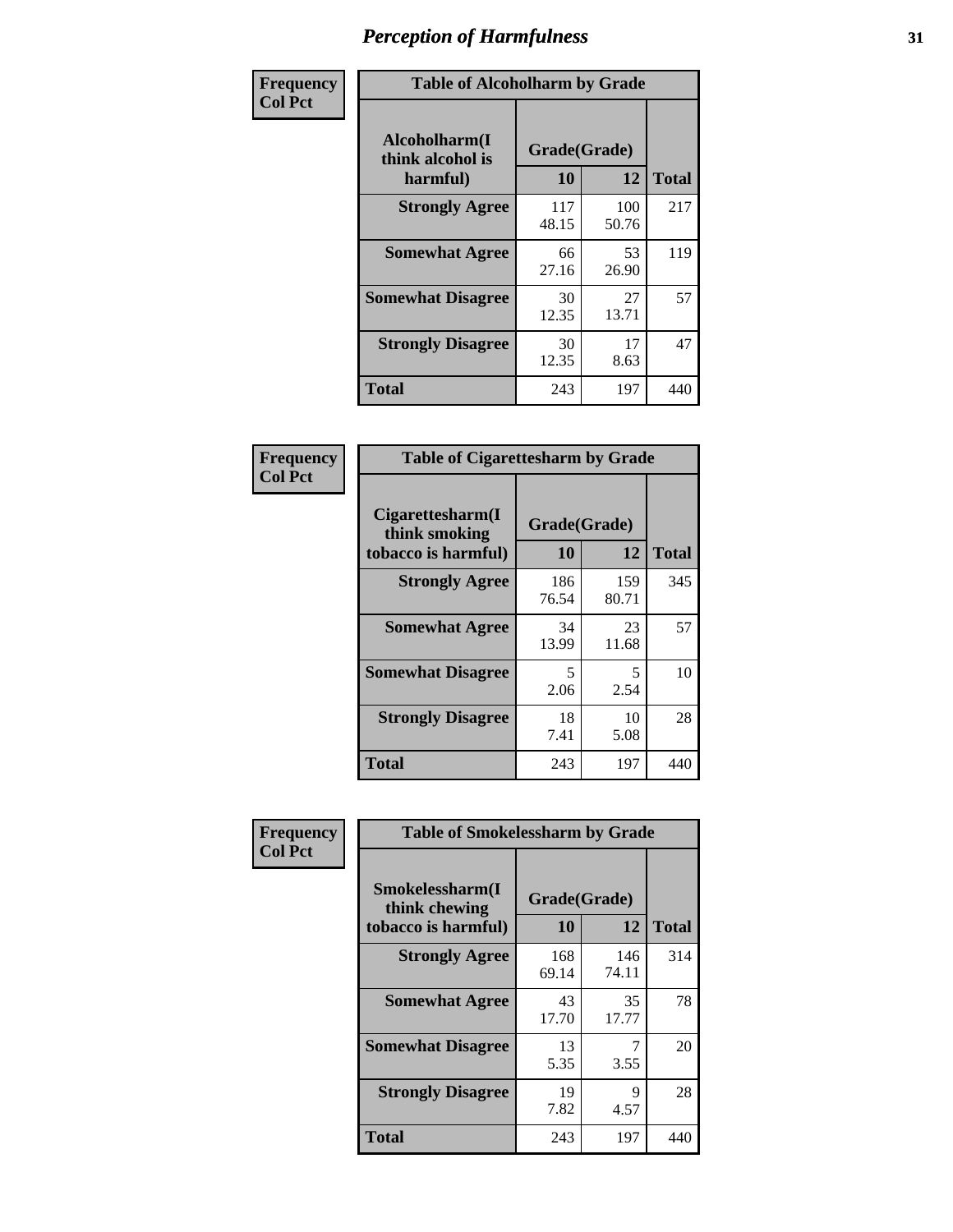| Frequency      |                                                   | <b>Table of Marijuanaharm by Grade</b> |              |              |  |  |
|----------------|---------------------------------------------------|----------------------------------------|--------------|--------------|--|--|
| <b>Col Pct</b> | Marijuanaharm(I<br>think marijuana is<br>harmful) | Grade(Grade)<br>10                     | 12           | <b>Total</b> |  |  |
|                | <b>Strongly Agree</b>                             | 164<br>67.49                           | 119<br>60.41 | 283          |  |  |
|                | <b>Somewhat Agree</b>                             | 33<br>13.58                            | 29<br>14.72  | 62           |  |  |
|                | <b>Somewhat Disagree</b>                          | 18<br>7.41                             | 21<br>10.66  | 39           |  |  |
|                | <b>Strongly Disagree</b>                          | 28<br>11.52                            | 28<br>14.21  | 56           |  |  |
|                | <b>Total</b>                                      | 243                                    | 197          | 440          |  |  |

| <b>Table of Cocaineharm by Grade</b>          |                    |              |               |  |  |  |  |  |
|-----------------------------------------------|--------------------|--------------|---------------|--|--|--|--|--|
| Cocaineharm(I<br>think cocaine is<br>harmful) | Grade(Grade)<br>10 | 12           | <b>Total</b>  |  |  |  |  |  |
| <b>Strongly Agree</b>                         | 212<br>87.24       | 176<br>89.34 | 388           |  |  |  |  |  |
| <b>Somewhat Agree</b>                         | 14<br>5.76         | 11<br>5.58   | 25            |  |  |  |  |  |
| <b>Somewhat Disagree</b>                      | 1<br>0.41          | 0.51         | $\mathcal{L}$ |  |  |  |  |  |
| <b>Strongly Disagree</b>                      | 16<br>6.58         | 9<br>4.57    | 25            |  |  |  |  |  |
| <b>Total</b>                                  | 243                | 197          | 440           |  |  |  |  |  |

| Frequency      | <b>Table of Inhalantsharm by Grade</b>             |                    |              |              |
|----------------|----------------------------------------------------|--------------------|--------------|--------------|
| <b>Col Pct</b> | Inhalantsharm(I<br>think inhalants are<br>harmful) | Grade(Grade)<br>10 | 12           | <b>Total</b> |
|                | <b>Strongly Agree</b>                              | 208<br>85.60       | 174<br>88.32 | 382          |
|                | <b>Somewhat Agree</b>                              | 15<br>6.17         | 13<br>6.60   | 28           |
|                | <b>Somewhat Disagree</b>                           | 4<br>1.65          | 3<br>1.52    | 7            |
|                | <b>Strongly Disagree</b>                           | 16<br>6.58         | 7<br>3.55    | 23           |
|                | <b>Total</b>                                       | 243                | 197          | 440          |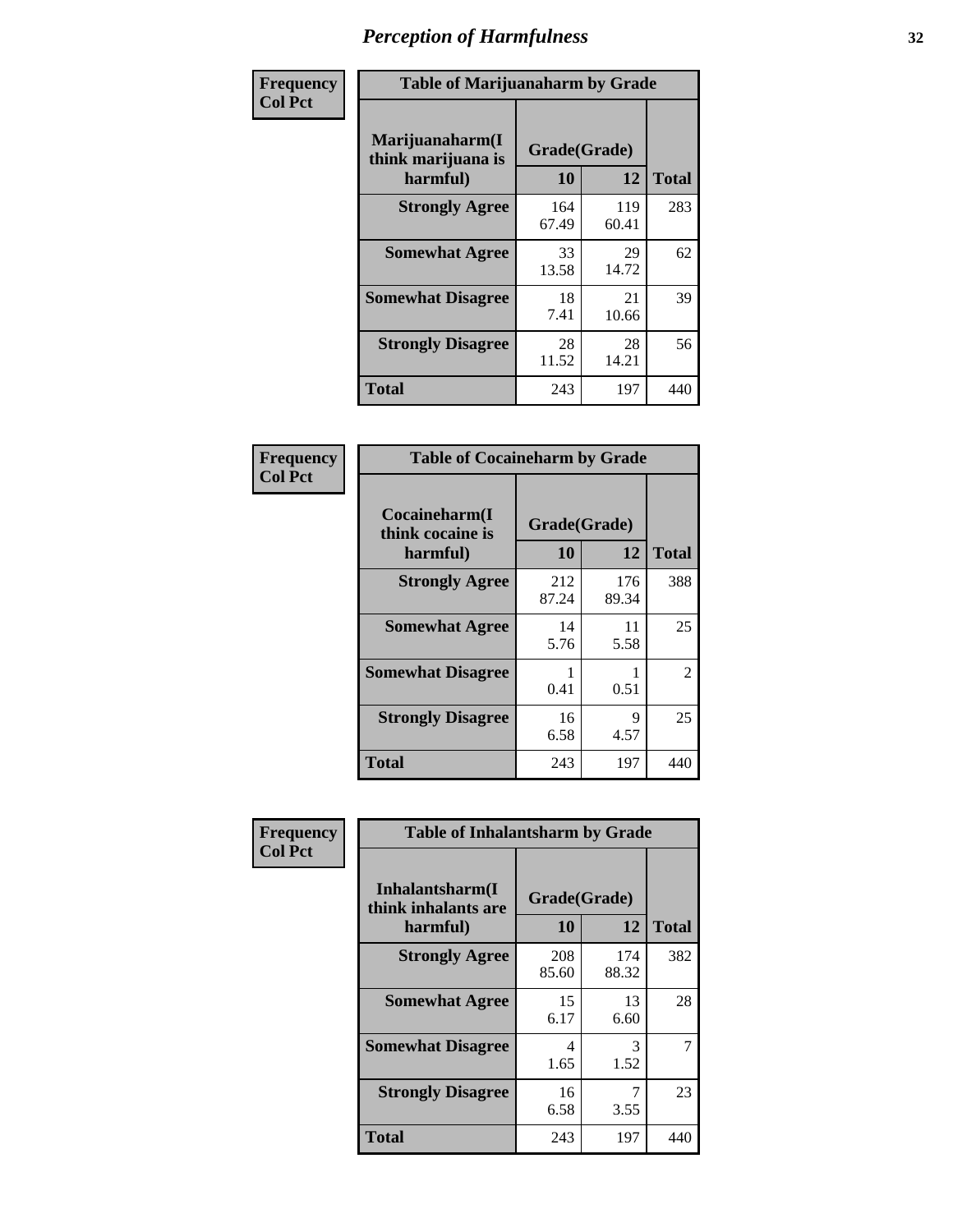| Frequency      | <b>Table of Steroidsharm by Grade</b>            |                    |              |              |
|----------------|--------------------------------------------------|--------------------|--------------|--------------|
| <b>Col Pct</b> | Steroidsharm(I<br>think steroids are<br>harmful) | Grade(Grade)<br>10 | 12           | <b>Total</b> |
|                | <b>Strongly Agree</b>                            | 192<br>79.01       | 168<br>85.28 | 360          |
|                | <b>Somewhat Agree</b>                            | 23<br>9.47         | 18<br>9.14   | 41           |
|                | <b>Somewhat Disagree</b>                         | 12<br>4.94         | 4<br>2.03    | 16           |
|                | <b>Strongly Disagree</b>                         | 16<br>6.58         | 3.55         | 23           |
|                | <b>Total</b>                                     | 243                | 197          | 440          |

| <b>Table of Ecstasyharm by Grade</b>          |                    |              |     |  |  |
|-----------------------------------------------|--------------------|--------------|-----|--|--|
| Ecstasyharm(I<br>think ecstasy is<br>harmful) | Grade(Grade)<br>10 | <b>Total</b> |     |  |  |
| <b>Strongly Agree</b>                         | 208<br>85.60       | 167<br>84.77 | 375 |  |  |
| <b>Somewhat Agree</b>                         | 14<br>5.76         | 13<br>6.60   | 27  |  |  |
| <b>Somewhat Disagree</b>                      | 3<br>1.23          | 7<br>3.55    | 10  |  |  |
| <b>Strongly Disagree</b>                      | 18<br>7.41         | 10<br>5.08   | 28  |  |  |
| <b>Total</b>                                  | 243                | 197          | 440 |  |  |

| Frequency      | <b>Table of Methharm by Grade</b>                            |                    |              |              |  |
|----------------|--------------------------------------------------------------|--------------------|--------------|--------------|--|
| <b>Col Pct</b> | <b>Methharm</b> (I think<br>methamphetamines<br>are harmful) | Grade(Grade)<br>10 | 12           | <b>Total</b> |  |
|                | <b>Strongly Agree</b>                                        | 215<br>88.48       | 180<br>91.37 | 395          |  |
|                | <b>Somewhat Agree</b>                                        | 9<br>3.70          | 6<br>3.05    | 15           |  |
|                | <b>Somewhat Disagree</b>                                     | 4<br>1.65          | 2<br>1.02    | 6            |  |
|                | <b>Strongly Disagree</b>                                     | 15<br>6.17         | 9<br>4.57    | 24           |  |
|                | <b>Total</b>                                                 | 243                | 197          | 440          |  |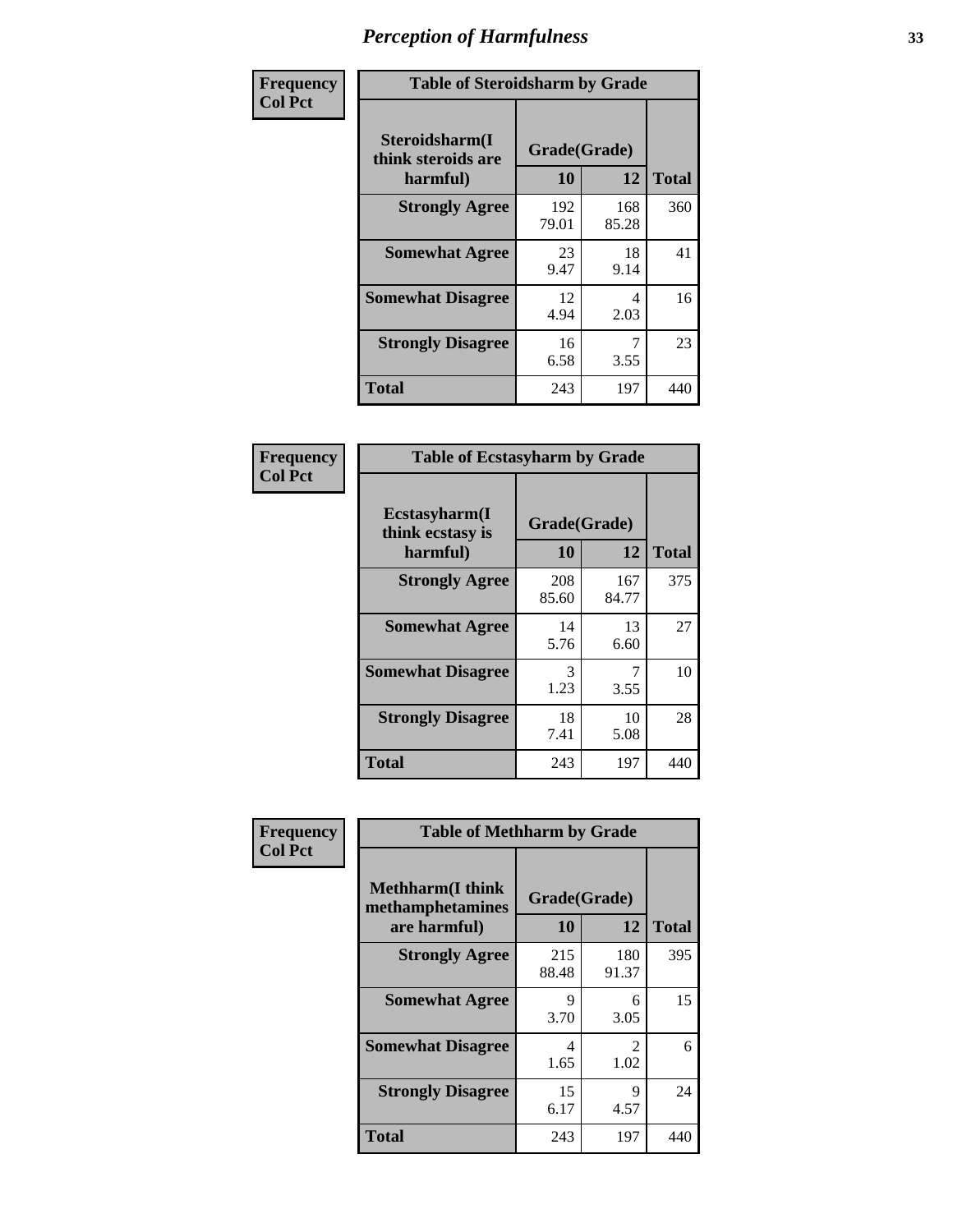| Frequency      | <b>Table of Hallucinogensharm by Grade</b>                 |                    |              |              |
|----------------|------------------------------------------------------------|--------------------|--------------|--------------|
| <b>Col Pct</b> | Hallucinogensharm(I<br>think hallucinogens<br>are harmful) | Grade(Grade)<br>10 | 12           | <b>Total</b> |
|                | <b>Strongly Agree</b>                                      | 211<br>86.83       | 172<br>87.31 | 383          |
|                | <b>Somewhat Agree</b>                                      | 11<br>4.53         | 11<br>5.58   | 22           |
|                | <b>Somewhat Disagree</b>                                   | 3<br>1.23          | 6<br>3.05    | 9            |
|                | <b>Strongly Disagree</b>                                   | 18<br>7.41         | 8<br>4.06    | 26           |
|                | <b>Total</b>                                               | 243                | 197          | 440          |

| <b>Table of Prescriptionharm by Grade</b>                                         |              |              |              |  |
|-----------------------------------------------------------------------------------|--------------|--------------|--------------|--|
| <b>Prescriptionharm</b> (I<br>think prescription<br>drugs not<br>prescribed to me | Grade(Grade) |              |              |  |
| are harmful)                                                                      | 10           | 12           | <b>Total</b> |  |
| <b>Strongly Agree</b>                                                             | 176<br>72.43 | 141<br>71.57 | 317          |  |
| <b>Somewhat Agree</b>                                                             | 35<br>14.40  | 34<br>17.26  | 69           |  |
| <b>Somewhat Disagree</b>                                                          | 17<br>7.00   | 12<br>6.09   | 29           |  |
| <b>Strongly Disagree</b>                                                          | 15<br>6.17   | 10<br>5.08   | 25           |  |
| <b>Total</b>                                                                      | 243          | 197          | 440          |  |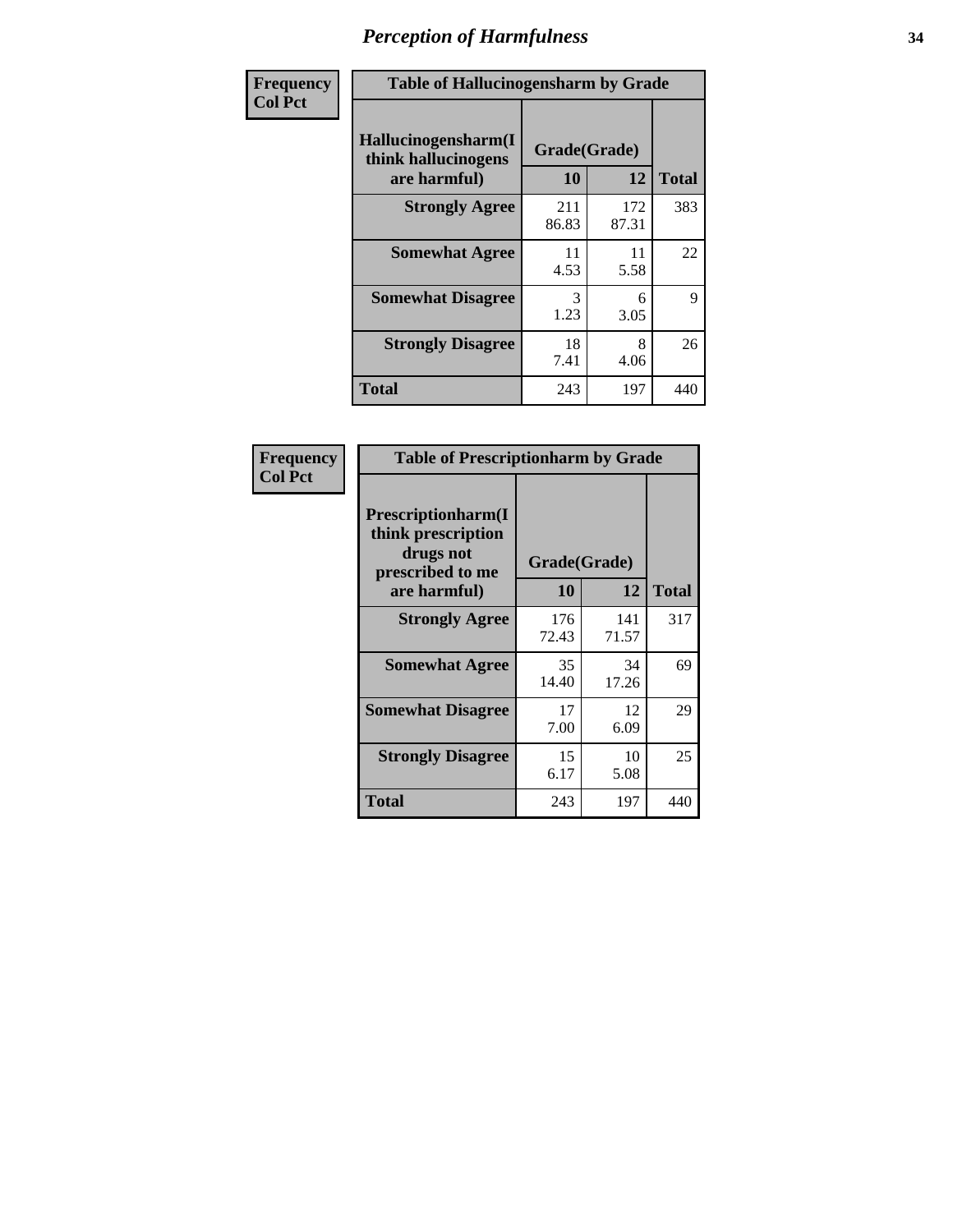# *Disapproval by Adults* **35**

| Frequency      | <b>Table of Alcoholadult by Grade</b>                                 |                    |             |              |
|----------------|-----------------------------------------------------------------------|--------------------|-------------|--------------|
| <b>Col Pct</b> | <b>Alcoholadult</b> (Adults<br>would disapprove if<br>I used alcohol) | Grade(Grade)<br>10 | 12          | <b>Total</b> |
|                | <b>Strongly Agree</b>                                                 | 137<br>56.38       | 95<br>48.22 | 232          |
|                | <b>Somewhat Agree</b>                                                 | 52<br>21.40        | 53<br>26.90 | 105          |
|                | <b>Somewhat Disagree</b>                                              | 37<br>15.23        | 28<br>14.21 | 65           |
|                | <b>Strongly Disagree</b>                                              | 17<br>7.00         | 21<br>10.66 | 38           |
|                | <b>Total</b>                                                          | 243                | 197         | 440          |

| <b>Table of Tobaccoadult by Grade</b>                                 |                    |              |              |  |  |
|-----------------------------------------------------------------------|--------------------|--------------|--------------|--|--|
| <b>Tobaccoadult</b> (Adults<br>would disapprove if<br>I used tobacco) | Grade(Grade)<br>10 | 12           | <b>Total</b> |  |  |
| <b>Strongly Agree</b>                                                 | 171<br>70.37       | 120<br>60.91 | 291          |  |  |
| <b>Somewhat Agree</b>                                                 | 31<br>12.76        | 39<br>19.80  | 70           |  |  |
| <b>Somewhat Disagree</b>                                              | 20<br>8.23         | 21<br>10.66  | 41           |  |  |
| <b>Strongly Disagree</b>                                              | 21<br>8.64         | 17<br>8.63   | 38           |  |  |
| <b>Total</b>                                                          | 243                | 197          | 440          |  |  |

| Frequency<br><b>Col Pct</b> | <b>Table of Marijuanaadult by Grade</b>                           |                    |              |              |
|-----------------------------|-------------------------------------------------------------------|--------------------|--------------|--------------|
|                             | Marijuanaadult(Adults<br>would disapprove if I<br>used marijuana) | Grade(Grade)<br>10 | 12           | <b>Total</b> |
|                             | <b>Strongly Agree</b>                                             | 199<br>81.89       | 157<br>79.70 | 356          |
|                             | <b>Somewhat Agree</b>                                             | 20<br>8.23         | 17<br>8.63   | 37           |
|                             | <b>Somewhat Disagree</b>                                          | 5<br>2.06          | 4<br>2.03    | 9            |
|                             | <b>Strongly Disagree</b>                                          | 19<br>7.82         | 19<br>9.64   | 38           |
|                             | <b>Total</b>                                                      | 243                | 197          | 440          |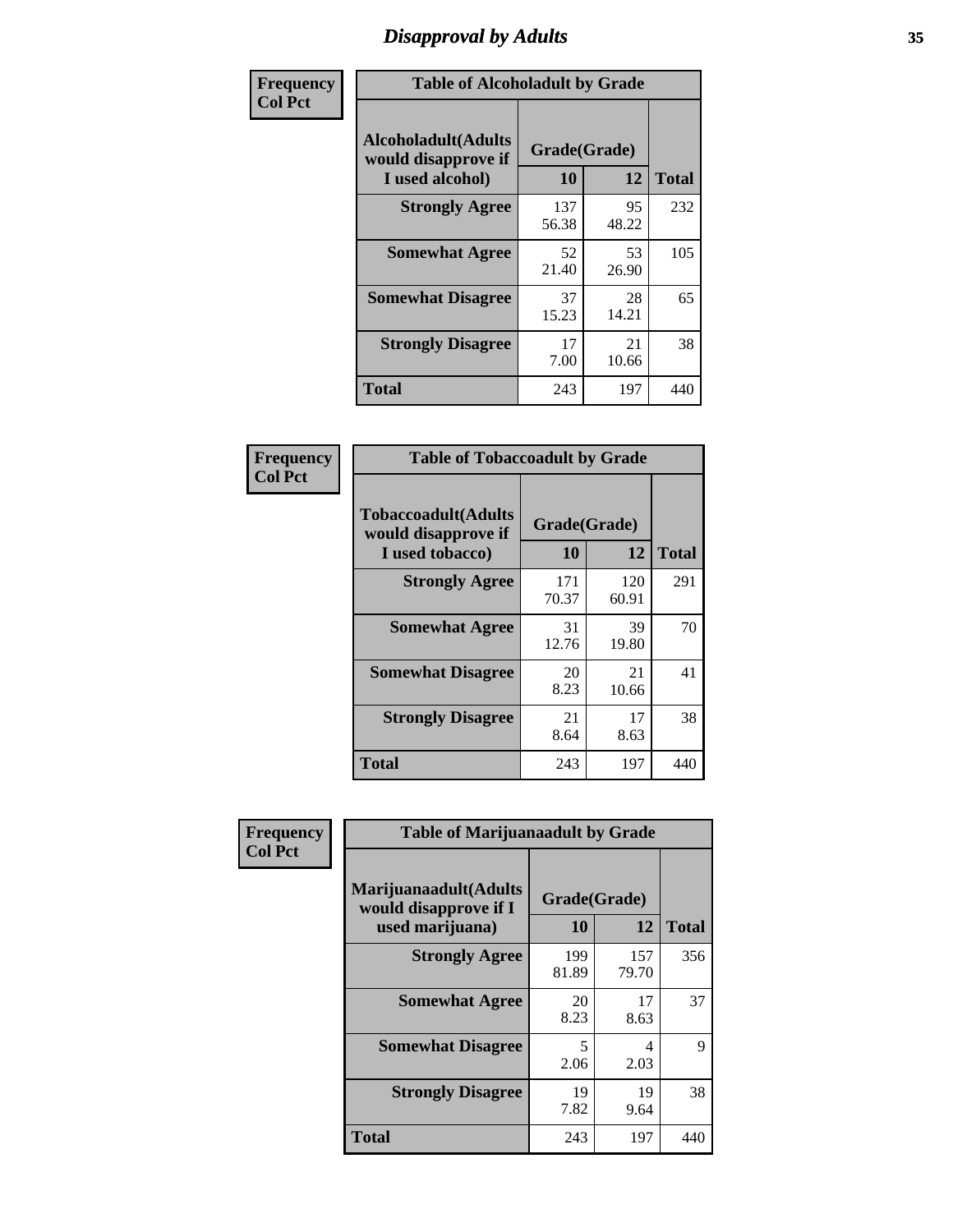# *Disapproval by Adults* **36**

| Frequency      | <b>Table of Otherdrugadult by Grade</b>                                     |                    |              |              |
|----------------|-----------------------------------------------------------------------------|--------------------|--------------|--------------|
| <b>Col Pct</b> | <b>Otherdrugadult</b> (Adults<br>would disapprove if I<br>used other drugs) | Grade(Grade)<br>10 | 12           | <b>Total</b> |
|                | <b>Strongly Agree</b>                                                       | 216<br>88.89       | 170<br>86.29 | 386          |
|                | <b>Somewhat Agree</b>                                                       | 9<br>3.70          | 9<br>4.57    | 18           |
|                | <b>Somewhat Disagree</b>                                                    | 4<br>1.65          | 0.51         | 5            |
|                | <b>Strongly Disagree</b>                                                    | 14<br>5.76         | 17<br>8.63   | 31           |
|                | <b>Total</b>                                                                | 243                | 197          | 440          |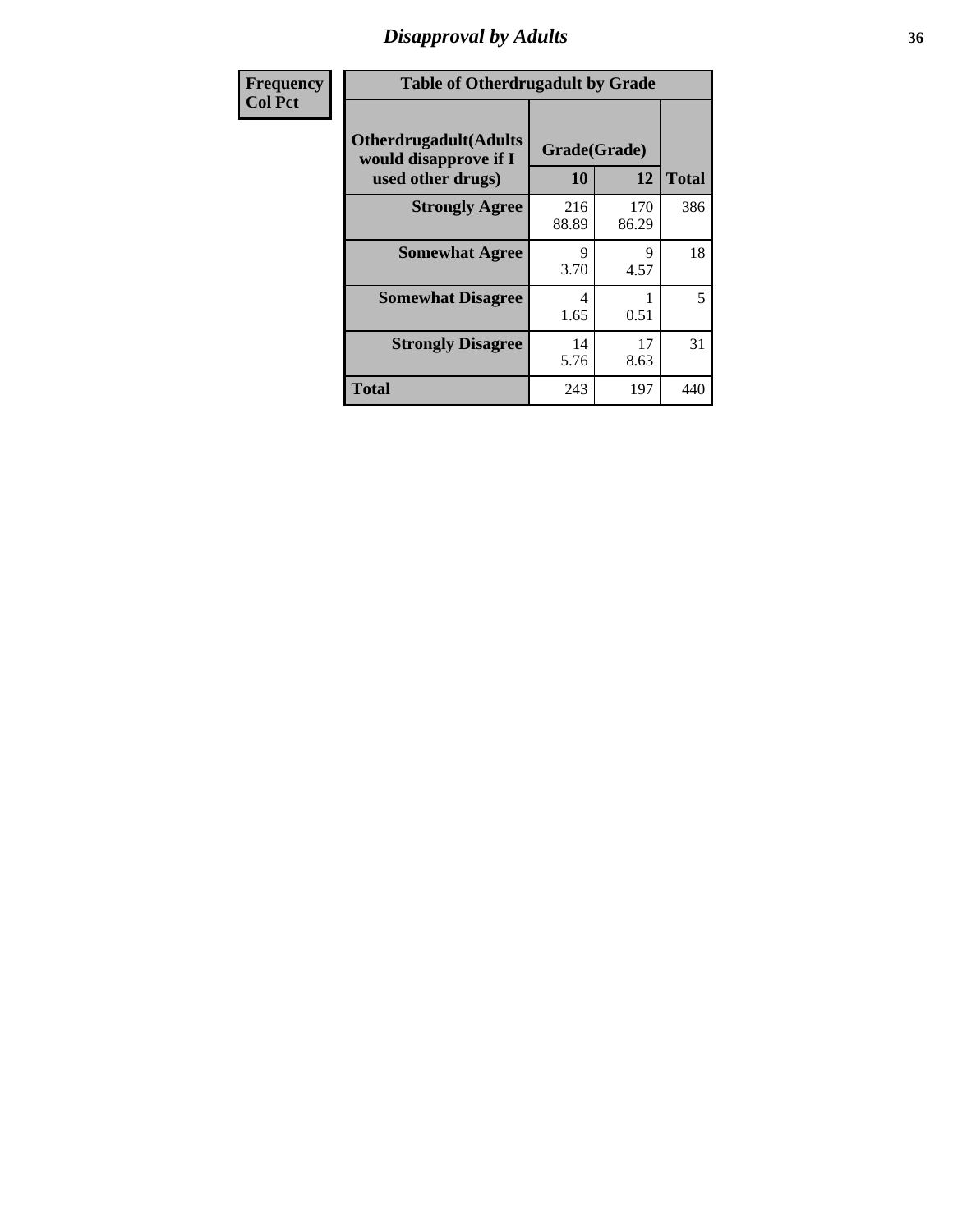# *Disapproval by Peers* **37**

| Frequency      | <b>Table of Alcoholpeer by Grade</b>                    |              |             |              |  |
|----------------|---------------------------------------------------------|--------------|-------------|--------------|--|
| <b>Col Pct</b> | Alcoholpeer(My<br>friends would<br>disapprove if I used | Grade(Grade) |             |              |  |
|                | alcohol)                                                | 10           | 12          | <b>Total</b> |  |
|                | <b>Strongly Agree</b>                                   | 60<br>24.69  | 37<br>18.78 | 97           |  |
|                | <b>Somewhat Agree</b>                                   | 59<br>24.28  | 36<br>18.27 | 95           |  |
|                | <b>Somewhat Disagree</b>                                | 68<br>27.98  | 58<br>29.44 | 126          |  |
|                | <b>Strongly Disagree</b>                                | 56<br>23.05  | 66<br>33.50 | 122          |  |
|                | Total                                                   | 243          | 197         | 440          |  |

| Frequency      | <b>Table of Tobaccopeer by Grade</b>                                |                    |             |              |  |
|----------------|---------------------------------------------------------------------|--------------------|-------------|--------------|--|
| <b>Col Pct</b> | Tobaccopeer(My<br>friends would<br>disapprove if I used<br>tobacco) | Grade(Grade)<br>10 | 12          | <b>Total</b> |  |
|                | <b>Strongly Agree</b>                                               | 93<br>38.27        | 60<br>30.46 | 153          |  |
|                | <b>Somewhat Agree</b>                                               | 46<br>18.93        | 36<br>18.27 | 82           |  |
|                | <b>Somewhat Disagree</b>                                            | 54<br>22.22        | 49<br>24.87 | 103          |  |
|                | <b>Strongly Disagree</b>                                            | 50<br>20.58        | 52<br>26.40 | 102          |  |
|                | Total                                                               | 243                | 197         | 440          |  |

| Frequency      | <b>Table of Marijuanapeer by Grade</b>                    |              |             |              |
|----------------|-----------------------------------------------------------|--------------|-------------|--------------|
| <b>Col Pct</b> | Marijuanapeer(My<br>friends would<br>disapprove if I used | Grade(Grade) |             |              |
|                | marijuana)                                                | 10           | 12          | <b>Total</b> |
|                | <b>Strongly Agree</b>                                     | 120<br>49.38 | 86<br>43.65 | 206          |
|                | <b>Somewhat Agree</b>                                     | 44<br>18.11  | 34<br>17.26 | 78           |
|                | <b>Somewhat Disagree</b>                                  | 36<br>14.81  | 37<br>18.78 | 73           |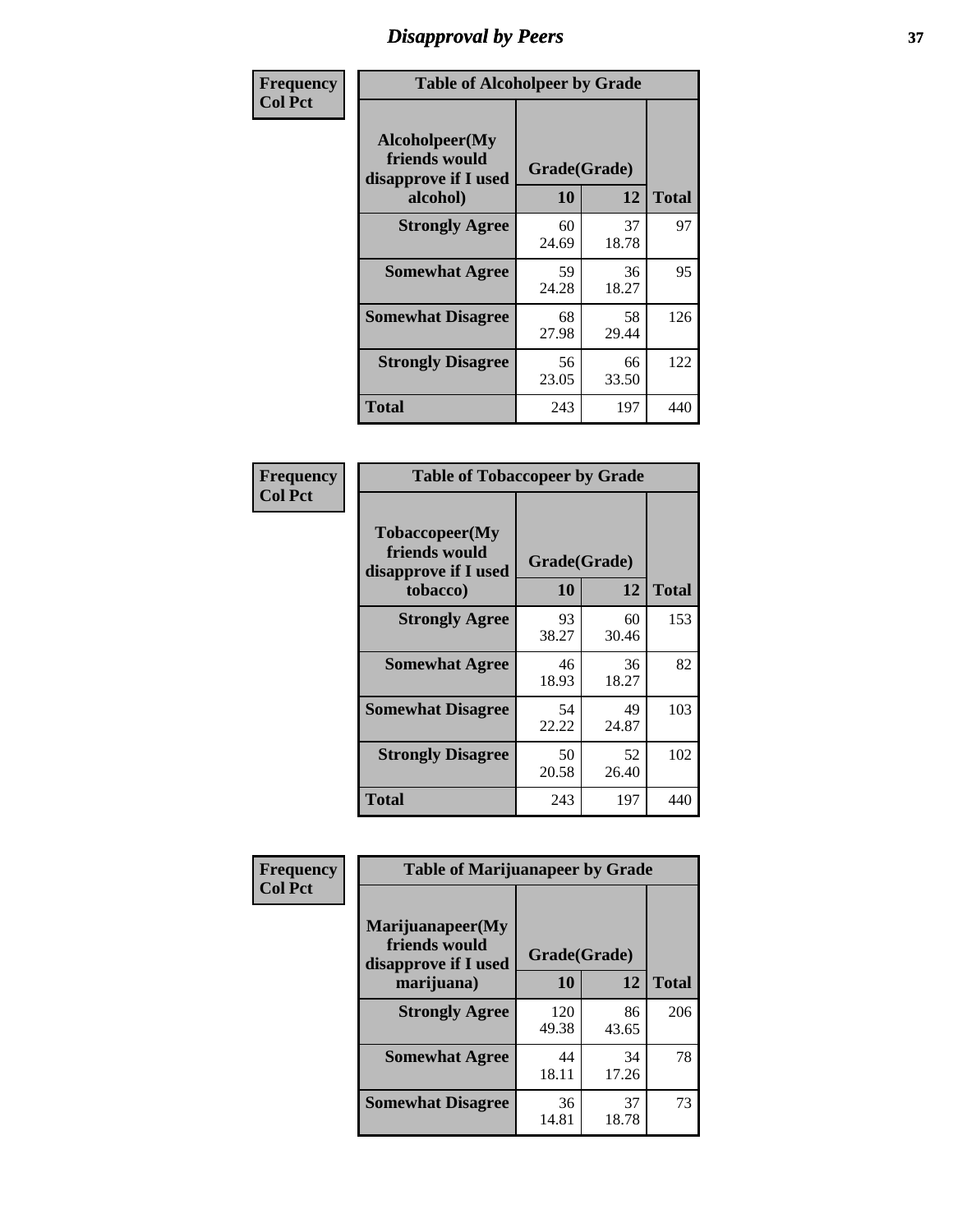# *Disapproval by Peers* **38**

| Frequency<br><b>Col Pct</b> | <b>Table of Marijuanapeer by Grade</b>                                  |                    |             |              |
|-----------------------------|-------------------------------------------------------------------------|--------------------|-------------|--------------|
|                             | Marijuanapeer(My<br>friends would<br>disapprove if I used<br>marijuana) | Grade(Grade)<br>10 | 12          | <b>Total</b> |
|                             | <b>Strongly Disagree</b>                                                | 43<br>17.70        | 40<br>20.30 | 83           |
|                             | Total                                                                   | 243                | 197         | 44           |

| Frequency      | <b>Table of Otherdrugpeer by Grade</b>                                    |                    |              |              |  |
|----------------|---------------------------------------------------------------------------|--------------------|--------------|--------------|--|
| <b>Col Pct</b> | Otherdrugpeer(My<br>friends would<br>disapprove if I used<br>other drugs) | Grade(Grade)<br>10 | 12           | <b>Total</b> |  |
|                | <b>Strongly Agree</b>                                                     | 159<br>65.43       | 124<br>62.94 | 283          |  |
|                | <b>Somewhat Agree</b>                                                     | 27<br>11.11        | 31<br>15.74  | 58           |  |
|                | <b>Somewhat Disagree</b>                                                  | 22<br>9.05         | 16<br>8.12   | 38           |  |
|                | <b>Strongly Disagree</b>                                                  | 35<br>14.40        | 26<br>13.20  | 61           |  |
|                | <b>Total</b>                                                              | 243                | 197          | 440          |  |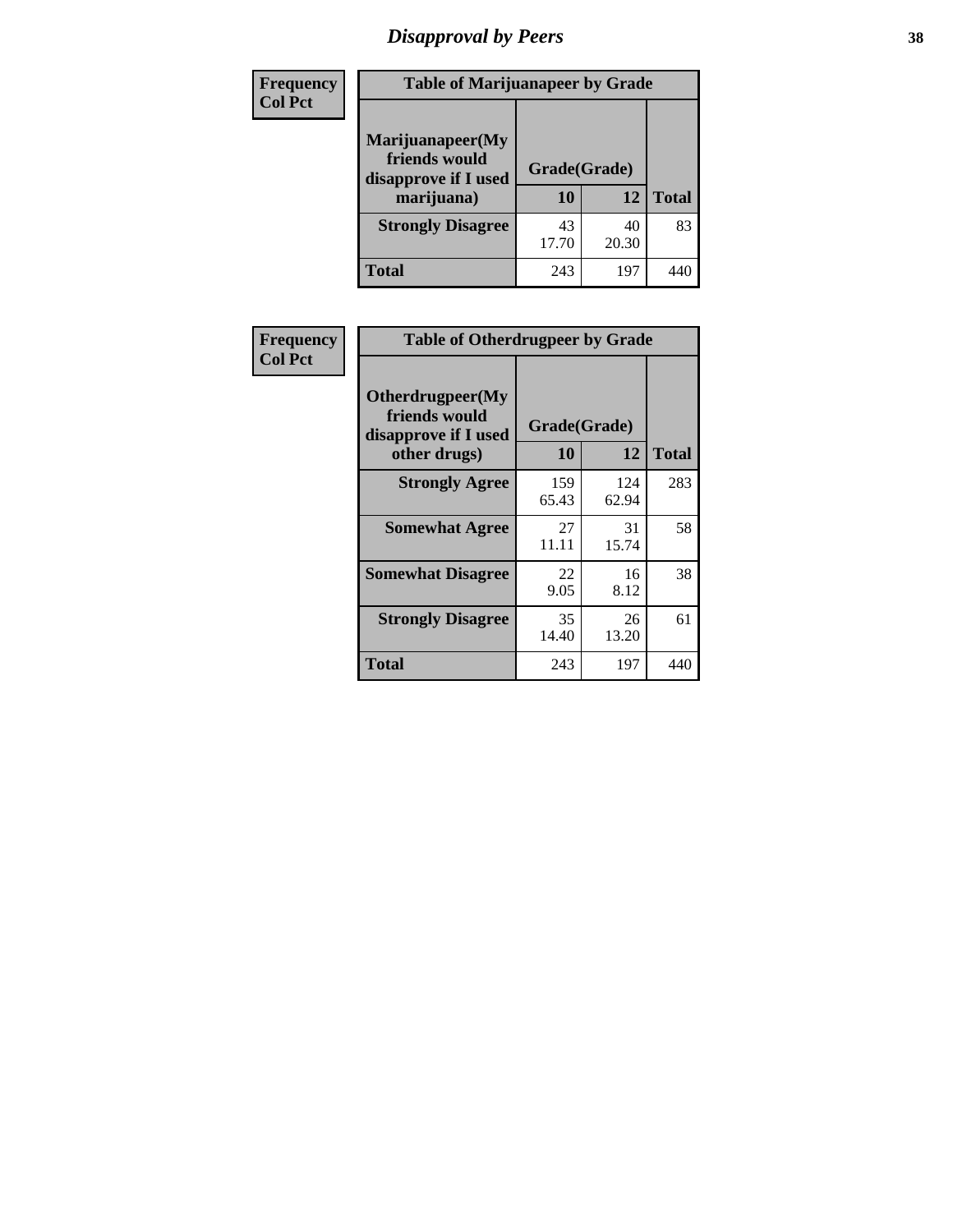| Frequency      | <b>Table of Alcohollocation1 by Grade</b> |              |              |              |
|----------------|-------------------------------------------|--------------|--------------|--------------|
| <b>Col Pct</b> | <b>Alcohollocation1(Places</b>            | Grade(Grade) |              |              |
|                | <b>Friends Use Alcohol)</b>               | 10           | 12           | <b>Total</b> |
|                |                                           | 145<br>59.67 | 159<br>80.71 | 304          |
|                | Do Not Use                                | 98<br>40.33  | 38<br>19.29  | 136          |
|                | <b>Total</b>                              | 243          | 197          | 440          |

| Frequency      | <b>Table of Alcohollocation2 by Grade</b>                     |                    |              |              |
|----------------|---------------------------------------------------------------|--------------------|--------------|--------------|
| <b>Col Pct</b> | <b>Alcohollocation2(Places</b><br><b>Friends Use Alcohol)</b> | Grade(Grade)<br>10 | 12           | <b>Total</b> |
|                |                                                               | 139<br>57.20       | 81<br>41.12  | 220          |
|                | Home                                                          | 104<br>42.80       | 116<br>58.88 | 220          |
|                | Total                                                         | 243                | 197          | 440          |

| <b>Frequency</b> | <b>Table of Alcohollocation 3 by Grade</b> |              |              |              |
|------------------|--------------------------------------------|--------------|--------------|--------------|
| <b>Col Pct</b>   | <b>Alcohollocation3(Places</b>             | Grade(Grade) |              |              |
|                  | <b>Friends Use Alcohol)</b>                | <b>10</b>    | 12           | <b>Total</b> |
|                  |                                            | 224<br>92.18 | 182<br>92.39 | 406          |
|                  | <b>School</b>                              | 19<br>7.82   | 15<br>7.61   | 34           |
|                  | <b>Total</b>                               | 243          | 197          | 440          |

| <b>Frequency</b><br><b>Col Pct</b> | <b>Table of Alcohollocation4 by Grade</b>      |              |              |              |  |
|------------------------------------|------------------------------------------------|--------------|--------------|--------------|--|
|                                    | Grade(Grade)<br><b>Alcohollocation4(Places</b> |              |              |              |  |
|                                    | <b>Friends Use Alcohol)</b>                    | 10           | 12           | <b>Total</b> |  |
|                                    |                                                | 207<br>85.19 | 161<br>81.73 | 368          |  |
|                                    | Car                                            | 36<br>14.81  | 36<br>18.27  | 72           |  |
|                                    | <b>Total</b>                                   | 243          | 197          | 440          |  |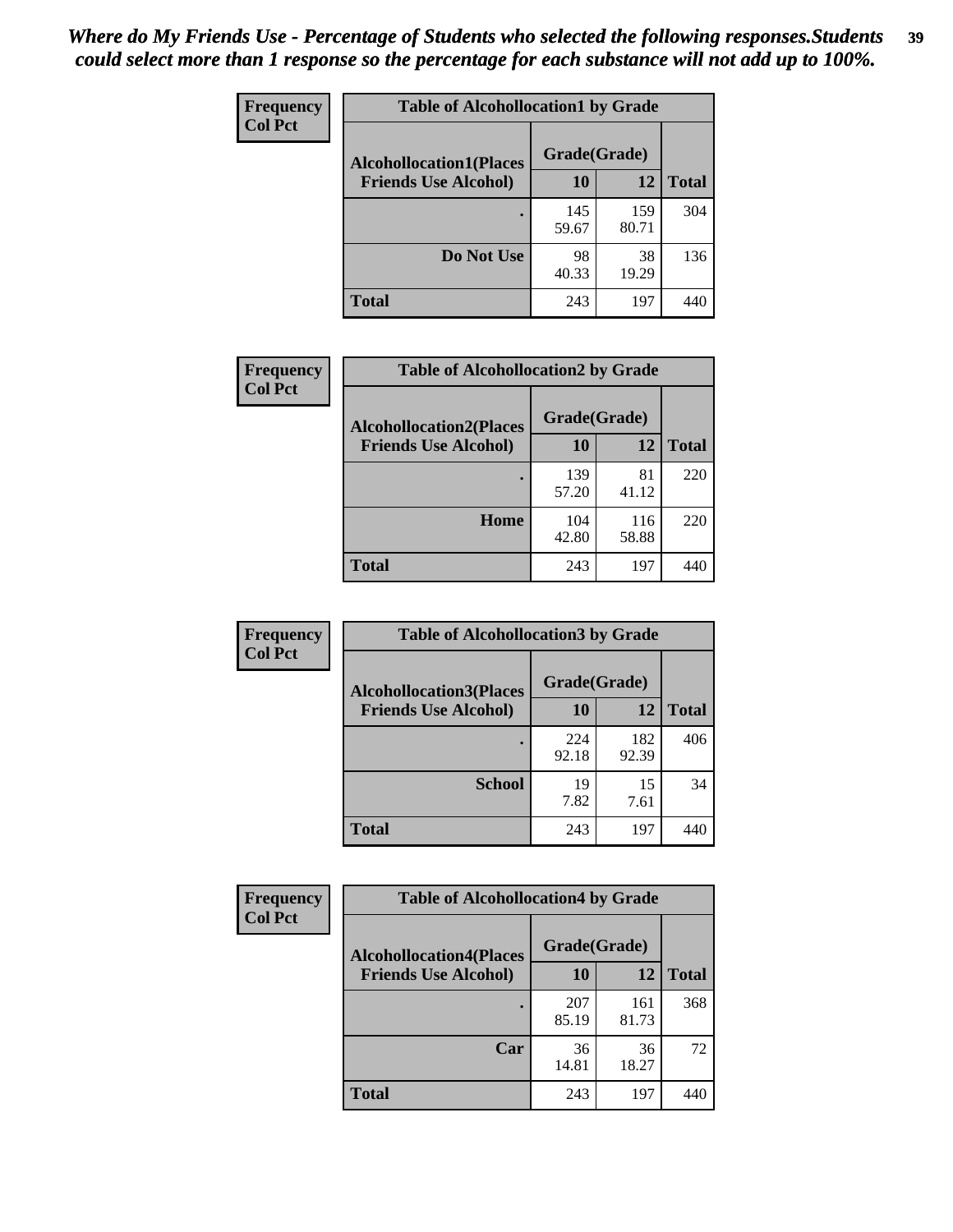| Frequency<br><b>Col Pct</b> | <b>Table of Alcohollocation5 by Grade</b>      |              |              |              |  |
|-----------------------------|------------------------------------------------|--------------|--------------|--------------|--|
|                             | Grade(Grade)<br><b>Alcohollocation5(Places</b> |              |              |              |  |
|                             | <b>Friends Use Alcohol)</b>                    | 10           | 12           | <b>Total</b> |  |
|                             |                                                | 119<br>48.97 | 47<br>23.86  | 166          |  |
|                             | <b>Friend's House</b>                          | 124<br>51.03 | 150<br>76.14 | 274          |  |
|                             | <b>Total</b>                                   | 243          | 197          | 440          |  |

| Frequency      | <b>Table of Alcohollocation6 by Grade</b>                     |                    |              |              |
|----------------|---------------------------------------------------------------|--------------------|--------------|--------------|
| <b>Col Pct</b> | <b>Alcohollocation6(Places</b><br><b>Friends Use Alcohol)</b> | Grade(Grade)<br>10 | 12           | <b>Total</b> |
|                |                                                               | 165<br>67.90       | 119<br>60.41 | 284          |
|                | <b>Other</b>                                                  | 78<br>32.10        | 78<br>39.59  | 156          |
|                | <b>Total</b>                                                  | 243                | 197          | 440          |

| <b>Frequency</b> | <b>Table of Tobaccolocation1 by Grade</b> |              |              |              |
|------------------|-------------------------------------------|--------------|--------------|--------------|
| <b>Col Pct</b>   | <b>Tobaccolocation1(Places</b>            | Grade(Grade) |              |              |
|                  | <b>Friends Use Tobacco)</b>               | 10           | <b>12</b>    | <b>Total</b> |
|                  |                                           | 136<br>55.97 | 138<br>70.05 | 274          |
|                  | Do Not Use                                | 107<br>44.03 | 59<br>29.95  | 166          |
|                  | <b>Total</b>                              | 243          | 197          | 440          |

| Frequency      | <b>Table of Tobaccolocation2 by Grade</b> |              |              |              |  |  |
|----------------|-------------------------------------------|--------------|--------------|--------------|--|--|
| <b>Col Pct</b> | <b>Tobaccolocation2(Places</b>            | Grade(Grade) |              |              |  |  |
|                | <b>Friends Use Tobacco)</b>               | 10           | 12           | <b>Total</b> |  |  |
|                |                                           | 123<br>50.62 | 78<br>39.59  | 201          |  |  |
|                | Home                                      | 120<br>49.38 | 119<br>60.41 | 239          |  |  |
|                | <b>Total</b>                              | 243          | 197          | 440          |  |  |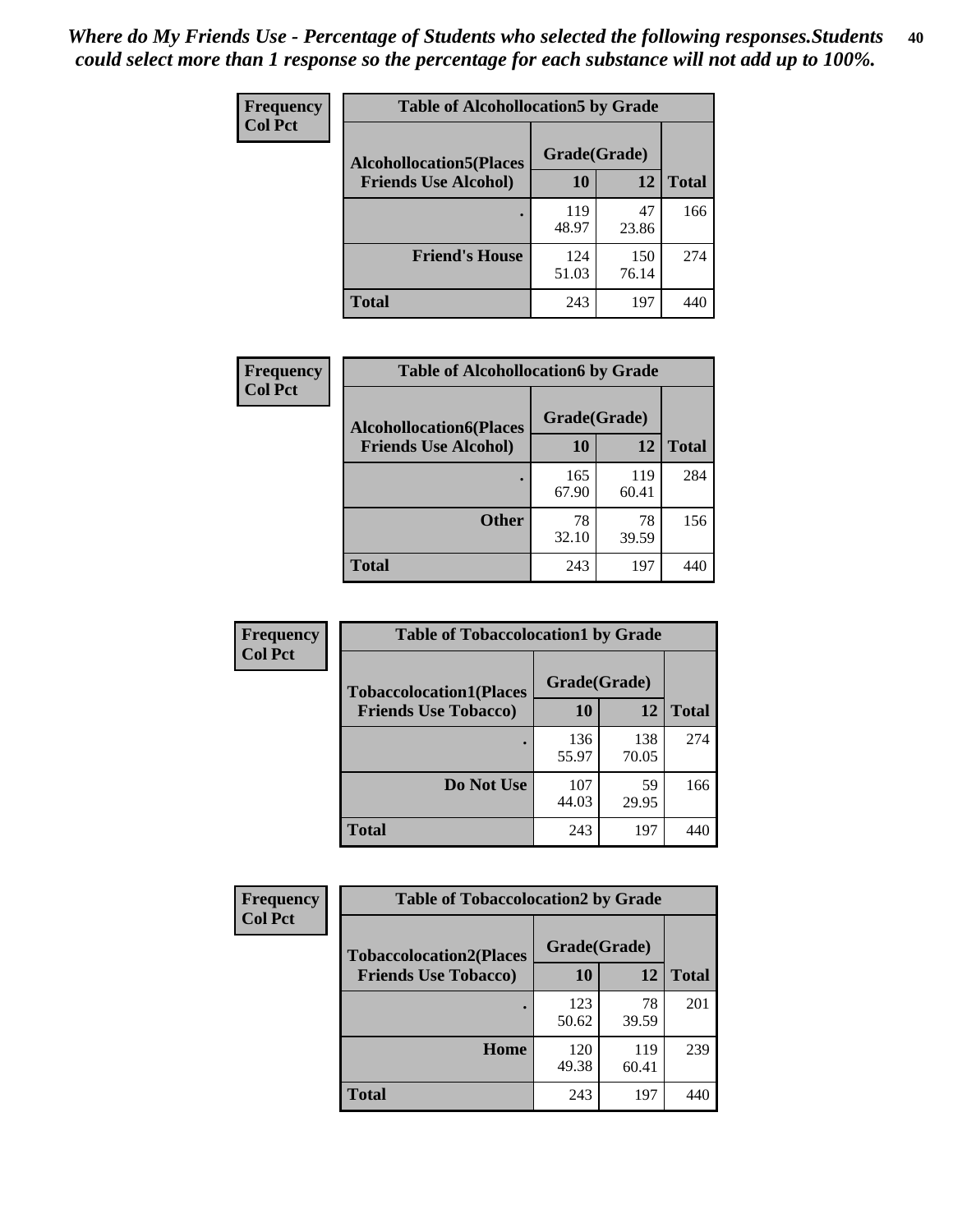| Frequency      | <b>Table of Tobaccolocation 3 by Grade</b> |              |              |              |  |
|----------------|--------------------------------------------|--------------|--------------|--------------|--|
| <b>Col Pct</b> | <b>Tobaccolocation3(Places</b>             | Grade(Grade) |              |              |  |
|                | <b>Friends Use Tobacco)</b>                | 10           | 12           | <b>Total</b> |  |
|                |                                            | 172<br>70.78 | 133<br>67.51 | 305          |  |
|                | <b>School</b>                              | 71<br>29.22  | 64<br>32.49  | 135          |  |
|                | <b>Total</b>                               | 243          | 197          | 440          |  |

| Frequency      | <b>Table of Tobaccolocation4 by Grade</b>                     |                    |              |              |
|----------------|---------------------------------------------------------------|--------------------|--------------|--------------|
| <b>Col Pct</b> | <b>Tobaccolocation4(Places</b><br><b>Friends Use Tobacco)</b> | Grade(Grade)<br>10 | 12           | <b>Total</b> |
|                |                                                               | 163                | 90           | 253          |
|                |                                                               | 67.08              | 45.69        |              |
|                | Car                                                           | 80<br>32.92        | 107<br>54.31 | 187          |
|                | <b>Total</b>                                                  | 243                | 197          | 440          |

| Frequency      | <b>Table of Tobaccolocation5 by Grade</b> |              |              |              |
|----------------|-------------------------------------------|--------------|--------------|--------------|
| <b>Col Pct</b> | <b>Tobaccolocation5(Places</b>            | Grade(Grade) |              |              |
|                | <b>Friends Use Tobacco)</b>               | 10           | 12           | <b>Total</b> |
|                |                                           | 125<br>51.44 | 79<br>40.10  | 204          |
|                | <b>Friend's House</b>                     | 118<br>48.56 | 118<br>59.90 | 236          |
|                | <b>Total</b>                              | 243          | 197          | 440          |

| Frequency      | <b>Table of Tobaccolocation6 by Grade</b> |              |              |              |  |  |
|----------------|-------------------------------------------|--------------|--------------|--------------|--|--|
| <b>Col Pct</b> | <b>Tobaccolocation6(Places</b>            | Grade(Grade) |              |              |  |  |
|                | <b>Friends Use Tobacco)</b>               | 10           | 12           | <b>Total</b> |  |  |
|                |                                           | 158<br>65.02 | 115<br>58.38 | 273          |  |  |
|                | <b>Other</b>                              | 85<br>34.98  | 82<br>41.62  | 167          |  |  |
|                | <b>Total</b>                              | 243          | 197          | 440          |  |  |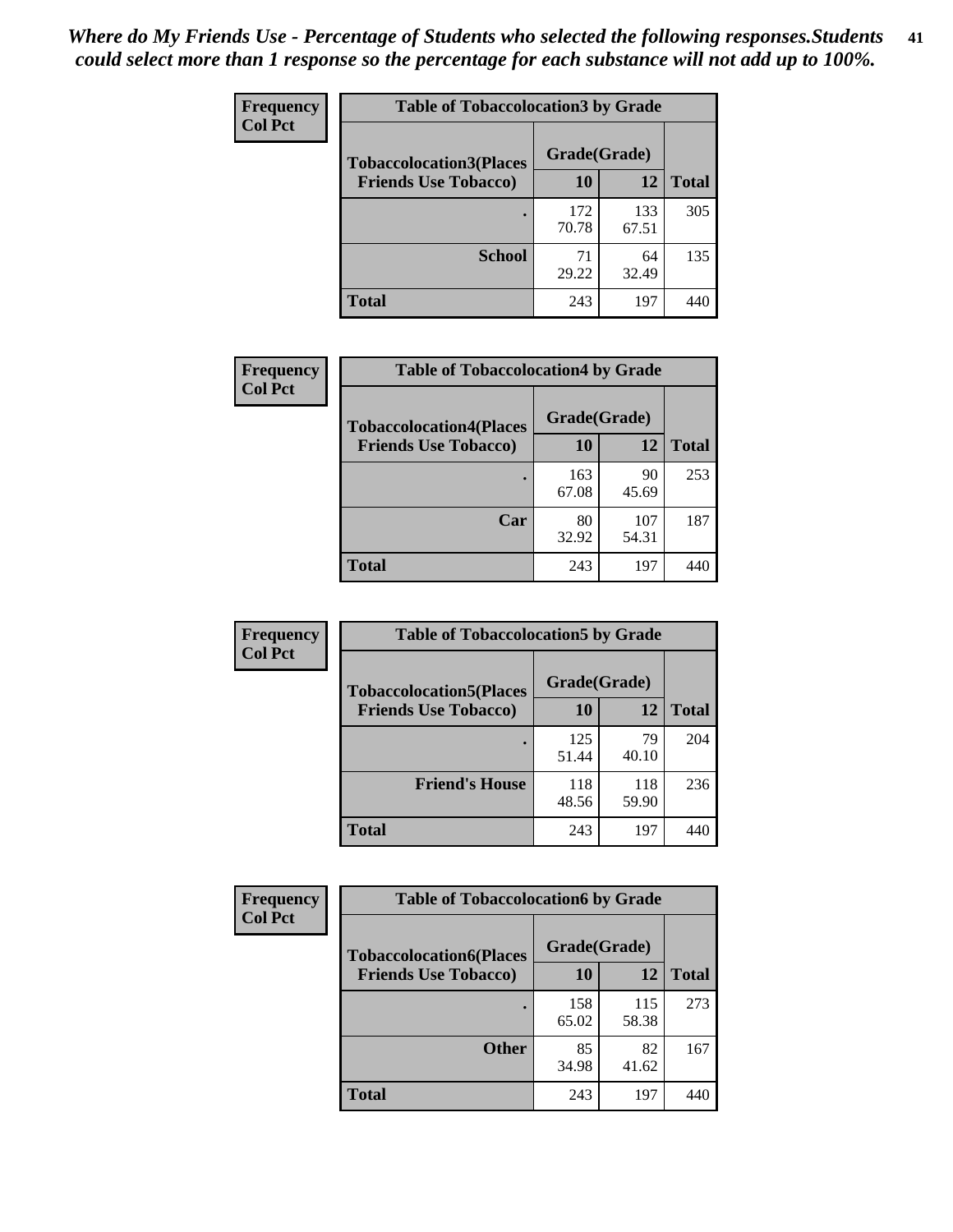| <b>Frequency</b> | <b>Table of Marijuanalocation1 by Grade</b> |              |              |              |
|------------------|---------------------------------------------|--------------|--------------|--------------|
| <b>Col Pct</b>   | <b>Marijuanalocation1(Places</b>            | Grade(Grade) |              |              |
|                  | <b>Friends Use Marijuana</b> )              | 10           | 12           | <b>Total</b> |
|                  |                                             | 93<br>38.27  | 95<br>48.22  | 188          |
|                  | Do Not Use                                  | 150<br>61.73 | 102<br>51.78 | 252          |
|                  | <b>Total</b>                                | 243          | 197          | 44           |

| <b>Frequency</b> | <b>Table of Marijuanalocation2 by Grade</b> |              |              |              |
|------------------|---------------------------------------------|--------------|--------------|--------------|
| <b>Col Pct</b>   | <b>Marijuanalocation2(Places</b>            | Grade(Grade) |              |              |
|                  | <b>Friends Use Marijuana</b> )              | 10           | 12           | <b>Total</b> |
|                  |                                             | 175<br>72.02 | 121<br>61.42 | 296          |
|                  | Home                                        | 68<br>27.98  | 76<br>38.58  | 144          |
|                  | <b>Total</b>                                | 243          | 197          |              |

| Frequency<br><b>Col Pct</b> | <b>Table of Marijuanalocation3 by Grade</b> |              |              |       |
|-----------------------------|---------------------------------------------|--------------|--------------|-------|
|                             | <b>Marijuanalocation3</b> (Places           | Grade(Grade) |              |       |
|                             | <b>Friends Use Marijuana</b> )              | 10           | 12           | Total |
|                             |                                             | 219<br>90.12 | 177<br>89.85 | 396   |
|                             | <b>School</b>                               | 24<br>9.88   | 20<br>10.15  | 44    |
|                             | <b>Total</b>                                | 243          | 197          | 44(   |

| <b>Frequency</b> | <b>Table of Marijuanalocation4 by Grade</b> |              |              |              |  |
|------------------|---------------------------------------------|--------------|--------------|--------------|--|
| <b>Col Pct</b>   | <b>Marijuanalocation4(Places</b>            | Grade(Grade) |              |              |  |
|                  | <b>Friends Use Marijuana</b> )              | <b>10</b>    | 12           | <b>Total</b> |  |
|                  |                                             | 189<br>77.78 | 152<br>77.16 | 341          |  |
|                  | Car                                         | 54<br>22.22  | 45<br>22.84  | 99           |  |
|                  | <b>Total</b>                                | 243          | 197          |              |  |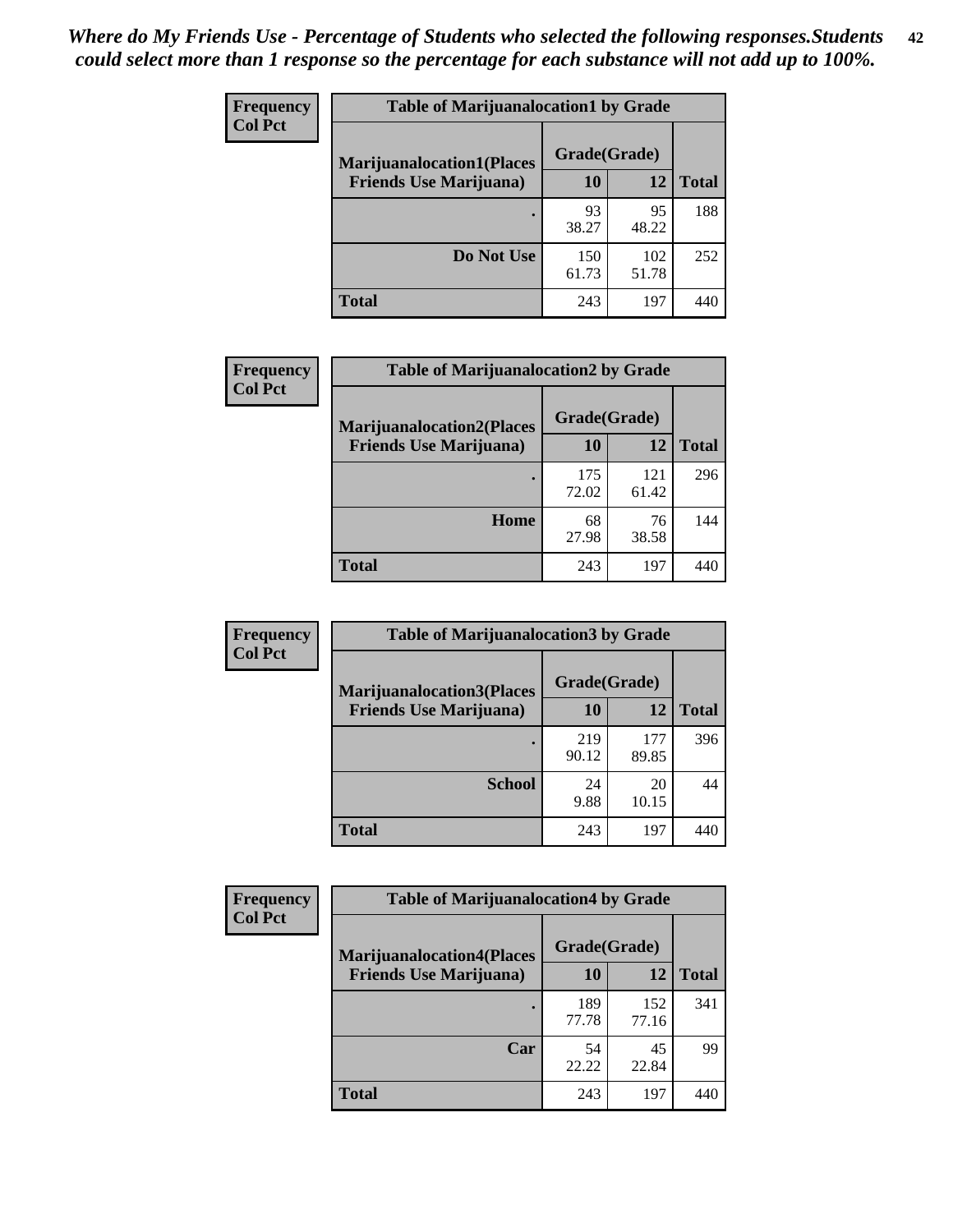| <b>Frequency</b> | <b>Table of Marijuanalocation5 by Grade</b> |              |              |              |
|------------------|---------------------------------------------|--------------|--------------|--------------|
| <b>Col Pct</b>   | <b>Marijuanalocation5</b> (Places           | Grade(Grade) |              |              |
|                  | <b>Friends Use Marijuana</b> )              | 10           | 12           | <b>Total</b> |
|                  |                                             | 164<br>67.49 | 108<br>54.82 | 272          |
|                  | <b>Friend's House</b>                       | 79<br>32.51  | 89<br>45.18  | 168          |
|                  | <b>Total</b>                                | 243          | 197          |              |

| <b>Frequency</b> | <b>Table of Marijuanalocation6 by Grade</b>                        |                    |              |              |
|------------------|--------------------------------------------------------------------|--------------------|--------------|--------------|
| <b>Col Pct</b>   | <b>Marijuanalocation6(Places</b><br><b>Friends Use Marijuana</b> ) | Grade(Grade)<br>10 | 12           | <b>Total</b> |
|                  |                                                                    | 187<br>76.95       | 146<br>74.11 | 333          |
|                  | <b>Other</b>                                                       | 56<br>23.05        | 51<br>25.89  | 107          |
|                  | <b>Total</b>                                                       | 243                | 197          | 440          |

| <b>Frequency</b> | <b>Table of Otherdruglocation1 by Grade</b>                          |              |              |              |
|------------------|----------------------------------------------------------------------|--------------|--------------|--------------|
| <b>Col Pct</b>   | <b>Otherdruglocation1(Places</b><br><b>Friends Use Other Illegal</b> | Grade(Grade) |              |              |
|                  | Drugs)                                                               | 10           | 12           | <b>Total</b> |
|                  |                                                                      | 58<br>23.87  | 61<br>30.96  | 119          |
|                  | Do Not Use                                                           | 185<br>76.13 | 136<br>69.04 | 321          |
|                  | <b>Total</b>                                                         | 243          | 197          | 440          |

| <b>Frequency</b> | <b>Table of Otherdruglocation2 by Grade</b>                          |              |              |              |
|------------------|----------------------------------------------------------------------|--------------|--------------|--------------|
| <b>Col Pct</b>   | <b>Otherdruglocation2(Places</b><br><b>Friends Use Other Illegal</b> | Grade(Grade) |              |              |
|                  | Drugs)                                                               | 10           | 12           | <b>Total</b> |
|                  |                                                                      | 196<br>80.66 | 146<br>74.11 | 342          |
|                  | Home                                                                 | 47<br>19.34  | 51<br>25.89  | 98           |
|                  | <b>Total</b>                                                         | 243          | 197          | 440          |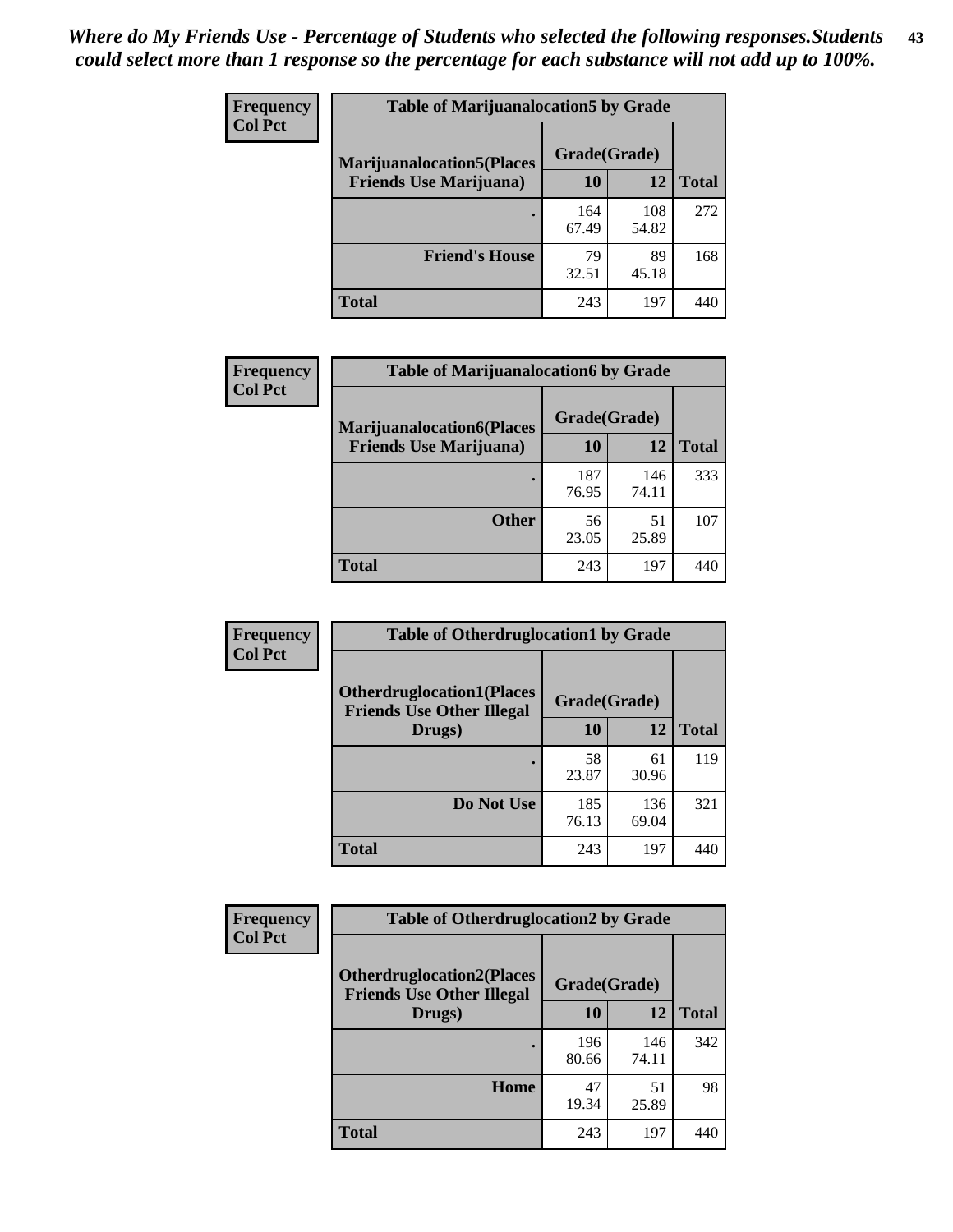| <b>Frequency</b> | <b>Table of Otherdruglocation3 by Grade</b>                          |              |              |              |
|------------------|----------------------------------------------------------------------|--------------|--------------|--------------|
| <b>Col Pct</b>   | <b>Otherdruglocation3(Places</b><br><b>Friends Use Other Illegal</b> | Grade(Grade) |              |              |
|                  | Drugs)                                                               | <b>10</b>    | 12           | <b>Total</b> |
|                  |                                                                      | 217<br>89.30 | 180<br>91.37 | 397          |
|                  | <b>School</b>                                                        | 26<br>10.70  | 17<br>8.63   | 43           |
|                  | <b>Total</b>                                                         | 243          | 197          |              |

| <b>Frequency</b> | <b>Table of Otherdruglocation4 by Grade</b>                                          |              |              |              |
|------------------|--------------------------------------------------------------------------------------|--------------|--------------|--------------|
| <b>Col Pct</b>   | <b>Otherdruglocation4(Places</b><br>Grade(Grade)<br><b>Friends Use Other Illegal</b> |              |              |              |
|                  | Drugs)                                                                               | 10           | 12           | <b>Total</b> |
|                  |                                                                                      | 218<br>89.71 | 172<br>87.31 | 390          |
|                  | Car                                                                                  | 25<br>10.29  | 25<br>12.69  | 50           |
|                  | <b>Total</b>                                                                         | 243          | 197          |              |

| <b>Frequency</b> | <b>Table of Otherdruglocation5 by Grade</b>                          |              |              |              |
|------------------|----------------------------------------------------------------------|--------------|--------------|--------------|
| <b>Col Pct</b>   | <b>Otherdruglocation5(Places</b><br><b>Friends Use Other Illegal</b> | Grade(Grade) |              |              |
|                  | Drugs)                                                               | 10           | 12           | <b>Total</b> |
|                  |                                                                      | 199<br>81.89 | 142<br>72.08 | 341          |
|                  | <b>Friend's House</b>                                                | 44<br>18.11  | 55<br>27.92  | 99           |
|                  | <b>Total</b>                                                         | 243          | 197          | 440          |

| <b>Frequency</b> | <b>Table of Otherdruglocation6 by Grade</b>                          |              |              |              |
|------------------|----------------------------------------------------------------------|--------------|--------------|--------------|
| <b>Col Pct</b>   | <b>Otherdruglocation6(Places</b><br><b>Friends Use Other Illegal</b> | Grade(Grade) |              |              |
|                  | Drugs)                                                               | <b>10</b>    | 12           | <b>Total</b> |
|                  |                                                                      | 204<br>83.95 | 160<br>81.22 | 364          |
|                  | <b>Other</b>                                                         | 39<br>16.05  | 37<br>18.78  | 76           |
|                  | <b>Total</b>                                                         | 243          | 197          | 440          |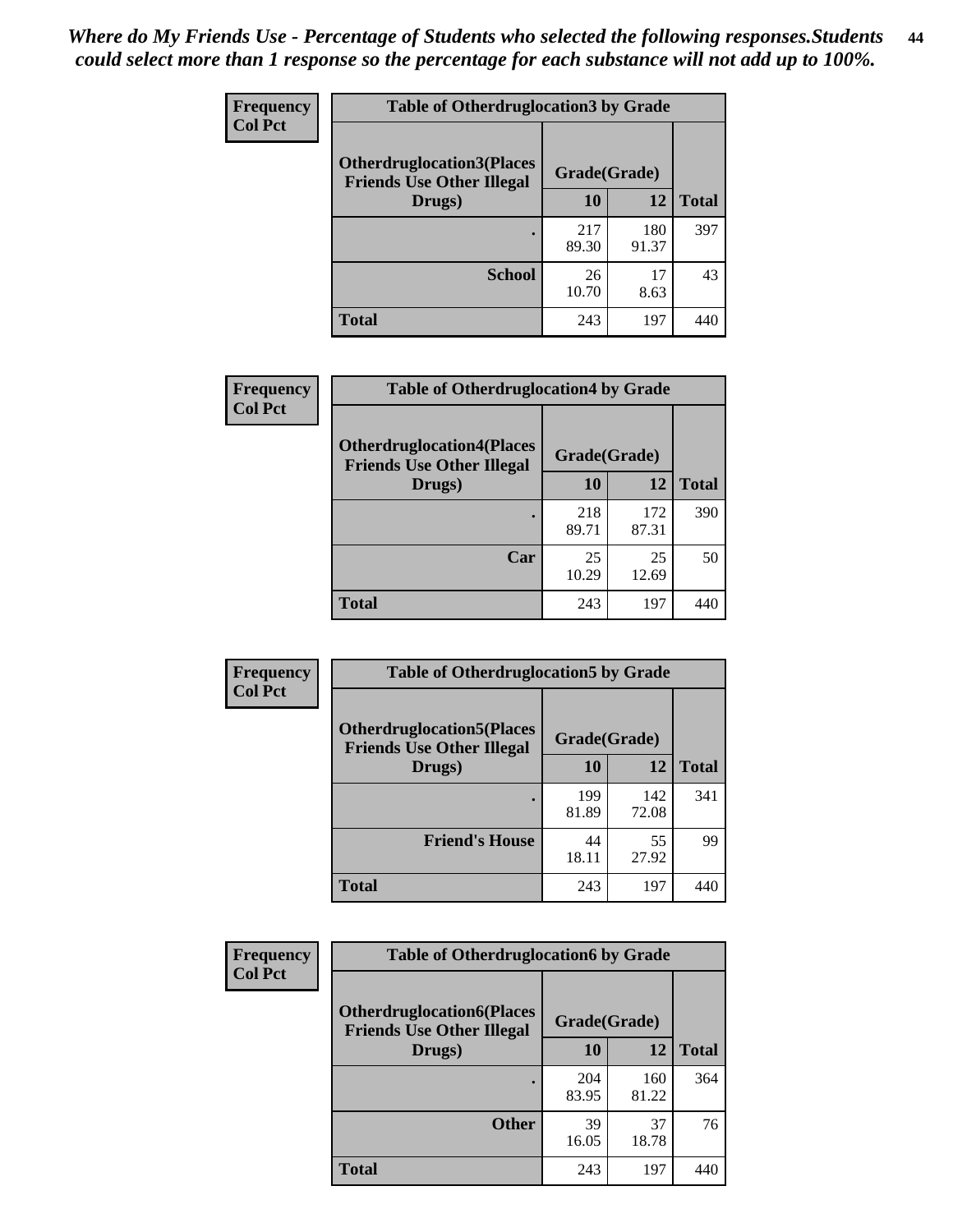| Frequency      | <b>Table of Alcoholtime1 by Grade</b>           |              |              |              |
|----------------|-------------------------------------------------|--------------|--------------|--------------|
| <b>Col Pct</b> | <b>Alcoholtime1(Times</b><br><b>Friends Use</b> | Grade(Grade) |              |              |
|                | Alcohol)                                        | 10           | 12           | <b>Total</b> |
|                |                                                 | 150<br>61.73 | 161<br>81.73 | 311          |
|                | Do Not Use                                      | 93<br>38.27  | 36<br>18.27  | 129          |
|                | <b>Total</b>                                    | 243          | 197          | 440          |

| Frequency      | <b>Table of Alcoholtime2 by Grade</b>           |              |              |              |  |
|----------------|-------------------------------------------------|--------------|--------------|--------------|--|
| <b>Col Pct</b> | <b>Alcoholtime2(Times</b><br><b>Friends Use</b> | Grade(Grade) |              |              |  |
|                | Alcohol)                                        | 10           | 12           | <b>Total</b> |  |
|                |                                                 | 223<br>91.77 | 187<br>94.92 | 410          |  |
|                | <b>On Way to School</b>                         | 20<br>8.23   | 10<br>5.08   | 30           |  |
|                | <b>Total</b>                                    | 243          | 197          | 440          |  |

| Frequency<br><b>Col Pct</b> | <b>Table of Alcoholtime3 by Grade</b>                           |              |              |              |
|-----------------------------|-----------------------------------------------------------------|--------------|--------------|--------------|
|                             | <b>Alcoholtime3(Times</b><br>Grade(Grade)<br><b>Friends Use</b> |              |              |              |
|                             | Alcohol)                                                        | 10           | 12           | <b>Total</b> |
|                             |                                                                 | 227<br>93.42 | 190<br>96.45 | 417          |
|                             | <b>During School</b>                                            | 16<br>6.58   | 3.55         | 23           |
|                             | <b>Total</b>                                                    | 243          | 197          | 440          |

| <b>Frequency</b> | <b>Table of Alcoholtime4 by Grade</b> |              |              |              |  |
|------------------|---------------------------------------|--------------|--------------|--------------|--|
| <b>Col Pct</b>   | <b>Alcoholtime4(Times</b>             | Grade(Grade) |              |              |  |
|                  | <b>Friends Use Alcohol)</b>           | 10           | 12           | <b>Total</b> |  |
|                  |                                       | 221<br>90.95 | 185<br>93.91 | 406          |  |
|                  | <b>On Way Home From School</b>        | 22<br>9.05   | 12<br>6.09   | 34           |  |
|                  | <b>Total</b>                          | 243          | 197          | 440          |  |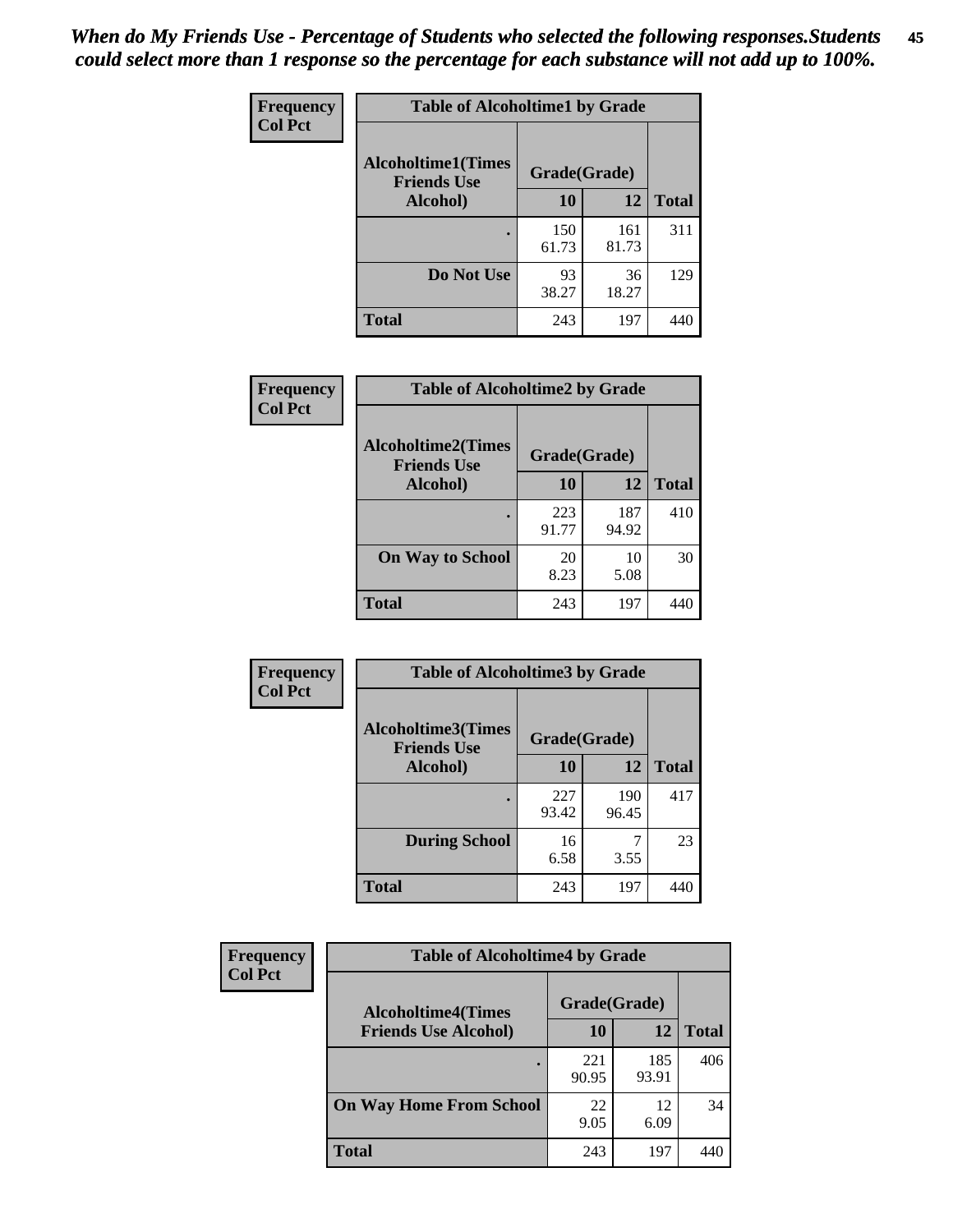*When do My Friends Use - Percentage of Students who selected the following responses.Students could select more than 1 response so the percentage for each substance will not add up to 100%.* **46**

| Frequency      | <b>Table of Alcoholtime5 by Grade</b>           |              |              |              |
|----------------|-------------------------------------------------|--------------|--------------|--------------|
| <b>Col Pct</b> | <b>Alcoholtime5(Times</b><br><b>Friends Use</b> | Grade(Grade) |              |              |
|                | Alcohol)                                        | 10           | 12           | <b>Total</b> |
|                |                                                 | 182<br>74.90 | 134<br>68.02 | 316          |
|                | Weeknights                                      | 61<br>25.10  | 63<br>31.98  | 124          |
|                | <b>Total</b>                                    | 243          | 197          | 440          |

| Frequency      | <b>Table of Alcoholtime6 by Grade</b>           |              |              |              |
|----------------|-------------------------------------------------|--------------|--------------|--------------|
| <b>Col Pct</b> | <b>Alcoholtime6(Times</b><br><b>Friends Use</b> | Grade(Grade) |              |              |
|                | Alcohol)                                        | 10           | 12           | <b>Total</b> |
|                |                                                 | 86<br>35.39  | 28<br>14.21  | 114          |
|                | Weekends                                        | 157<br>64.61 | 169<br>85.79 | 326          |
|                | <b>Total</b>                                    | 243          | 197          | 440          |

| <b>Frequency</b> | <b>Table of Tobaccotime1 by Grade</b>           |              |              |              |
|------------------|-------------------------------------------------|--------------|--------------|--------------|
| <b>Col Pct</b>   | <b>Tobaccotime1(Times</b><br><b>Friends Use</b> | Grade(Grade) |              |              |
|                  | <b>Tobacco</b> )                                | 10           | 12           | <b>Total</b> |
|                  |                                                 | 137<br>56.38 | 144<br>73.10 | 281          |
|                  | Do Not Use                                      | 106<br>43.62 | 53<br>26.90  | 159          |
|                  | <b>Total</b>                                    | 243          | 197          | 440          |

| <b>Frequency</b> | <b>Table of Tobaccotime2 by Grade</b>           |              |              |              |  |
|------------------|-------------------------------------------------|--------------|--------------|--------------|--|
| <b>Col Pct</b>   | <b>Tobaccotime2(Times</b><br><b>Friends Use</b> | Grade(Grade) |              |              |  |
|                  | <b>Tobacco</b> )                                | 10           | 12           | <b>Total</b> |  |
|                  |                                                 | 157<br>64.61 | 110<br>55.84 | 267          |  |
|                  | <b>On Way to School</b>                         | 86<br>35.39  | 87<br>44.16  | 173          |  |
|                  | <b>Total</b>                                    | 243          | 197          | 440          |  |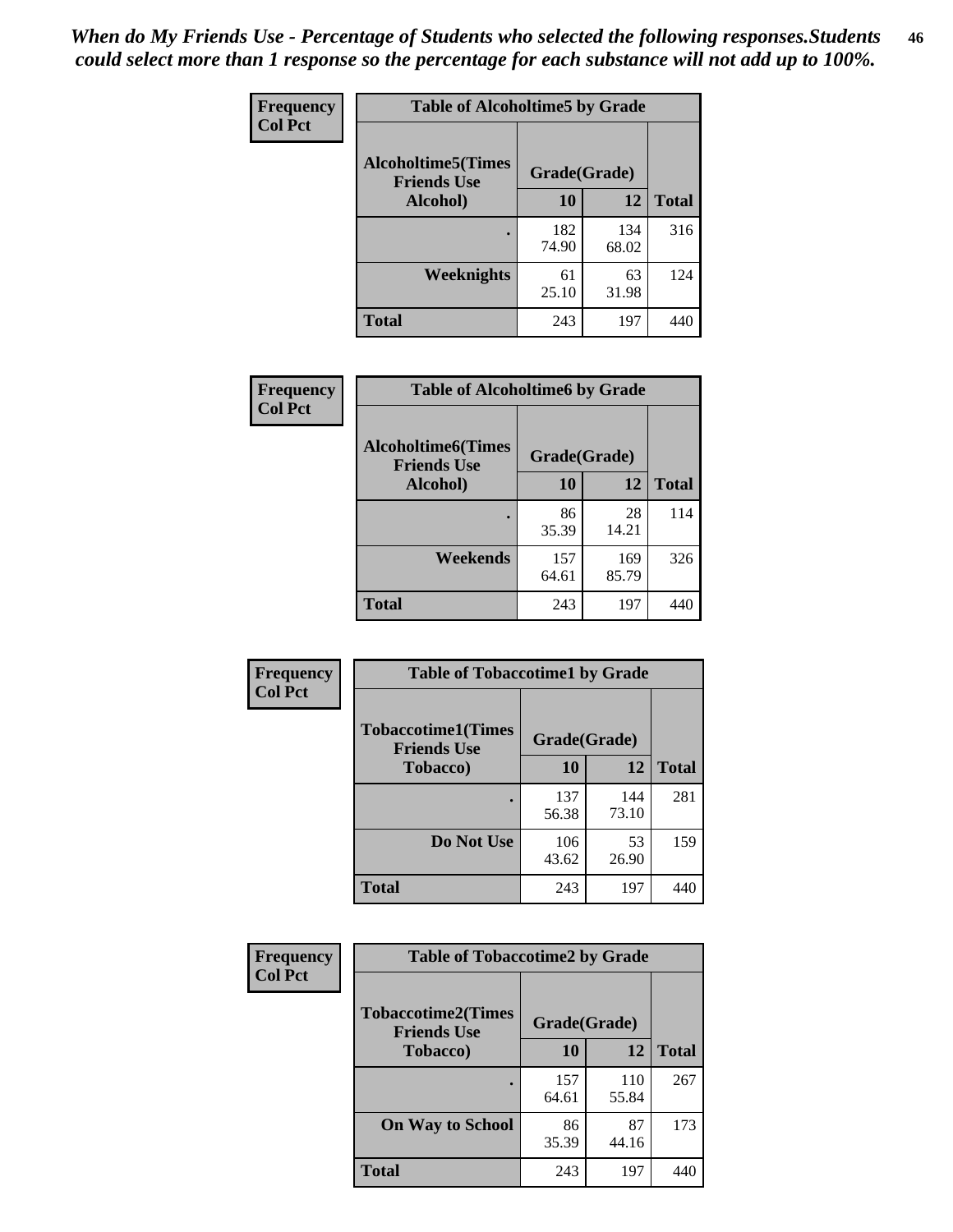*When do My Friends Use - Percentage of Students who selected the following responses.Students could select more than 1 response so the percentage for each substance will not add up to 100%.* **47**

| <b>Frequency</b> | <b>Table of Tobaccotime3 by Grade</b>           |              |              |              |  |
|------------------|-------------------------------------------------|--------------|--------------|--------------|--|
| <b>Col Pct</b>   | <b>Tobaccotime3(Times</b><br><b>Friends Use</b> | Grade(Grade) |              |              |  |
|                  | <b>Tobacco</b> )                                | 10           | 12           | <b>Total</b> |  |
|                  |                                                 | 177<br>72.84 | 142<br>72.08 | 319          |  |
|                  | <b>During School</b>                            | 66<br>27.16  | 55<br>27.92  | 121          |  |
|                  | <b>Total</b>                                    | 243          | 197          | 440          |  |

| <b>Frequency</b><br><b>Col Pct</b> | <b>Table of Tobaccotime4 by Grade</b> |              |              |              |
|------------------------------------|---------------------------------------|--------------|--------------|--------------|
|                                    | <b>Tobaccotime4(Times</b>             | Grade(Grade) |              |              |
|                                    | <b>Friends Use Tobacco)</b>           | 10           | 12           | <b>Total</b> |
|                                    |                                       | 221<br>90.95 | 185<br>93.91 | 406          |
|                                    | <b>On Way Home From School</b>        | 22<br>9.05   | 12<br>6.09   | 34           |
|                                    | <b>Total</b>                          | 243          | 197          |              |

| Frequency      | <b>Table of Tobaccotime5 by Grade</b>            |              |              |              |
|----------------|--------------------------------------------------|--------------|--------------|--------------|
| <b>Col Pct</b> | <b>Tobaccotime5</b> (Times<br><b>Friends Use</b> | Grade(Grade) |              |              |
|                | <b>Tobacco</b> )                                 | 10           | 12           | <b>Total</b> |
|                |                                                  | 129<br>53.09 | 83<br>42.13  | 212          |
|                | Weeknights                                       | 114<br>46.91 | 114<br>57.87 | 228          |
|                | <b>Total</b>                                     | 243          | 197          | 440          |

| Frequency      | <b>Table of Tobaccotime6 by Grade</b>           |              |              |              |  |
|----------------|-------------------------------------------------|--------------|--------------|--------------|--|
| <b>Col Pct</b> | <b>Tobaccotime6(Times</b><br><b>Friends Use</b> | Grade(Grade) |              |              |  |
|                | <b>Tobacco</b> )                                | 10           | 12           | <b>Total</b> |  |
|                | ٠                                               | 115<br>47.33 | 69<br>35.03  | 184          |  |
|                | Weekends                                        | 128<br>52.67 | 128<br>64.97 | 256          |  |
|                | <b>Total</b>                                    | 243          | 197          | 440          |  |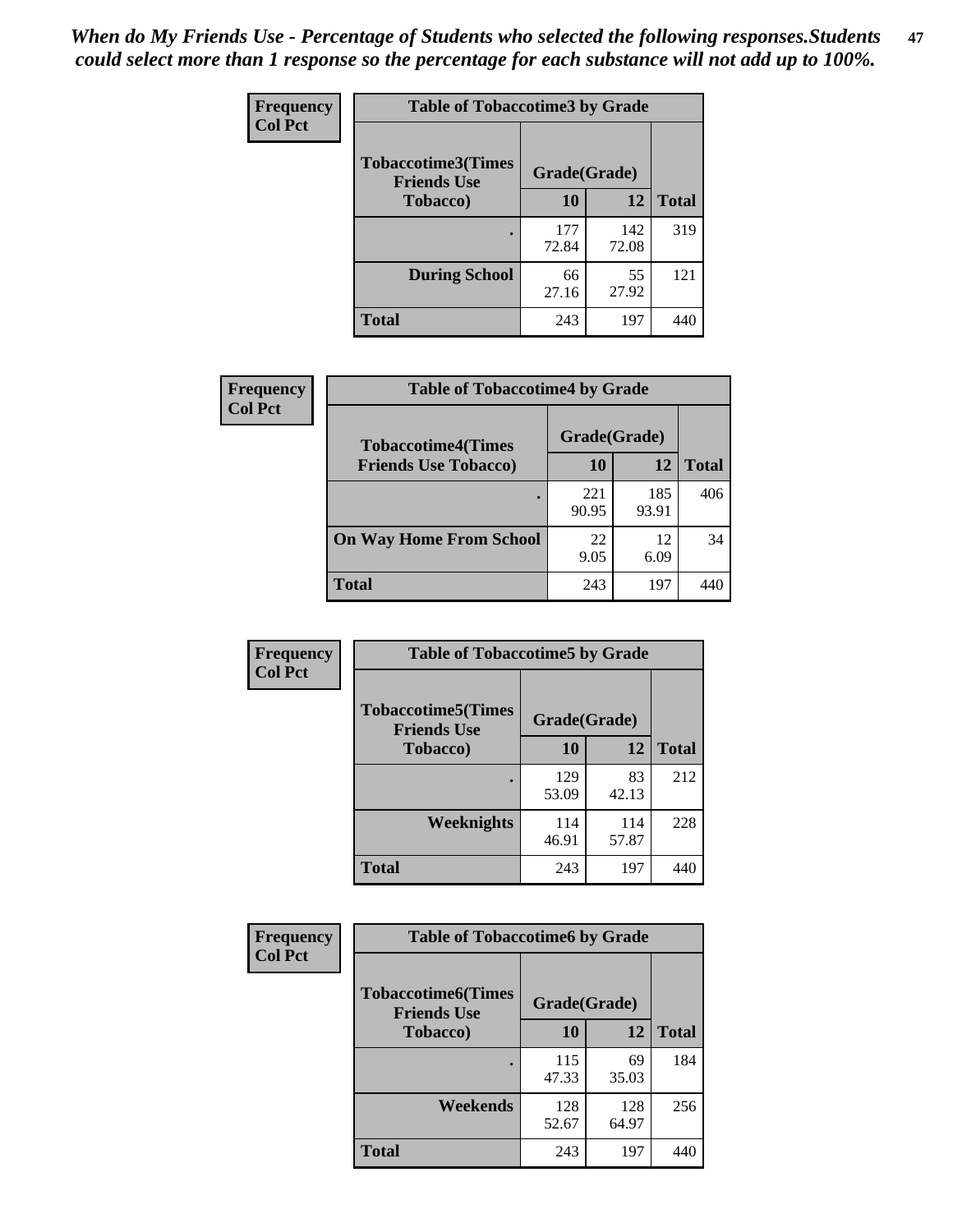| Frequency      | <b>Table of Marijuanatime1 by Grade</b>           |              |              |              |  |
|----------------|---------------------------------------------------|--------------|--------------|--------------|--|
| <b>Col Pct</b> | <b>Marijuanatime1(Times</b><br><b>Friends Use</b> | Grade(Grade) |              |              |  |
|                | Marijuana)                                        | 10           | 12           | <b>Total</b> |  |
|                |                                                   | 93<br>38.27  | 101<br>51.27 | 194          |  |
|                | Do Not Use                                        | 150<br>61.73 | 96<br>48.73  | 246          |  |
|                | <b>Total</b>                                      | 243          | 197          | 440          |  |

| Frequency      | <b>Table of Marijuanatime2 by Grade</b>           |              |              |              |
|----------------|---------------------------------------------------|--------------|--------------|--------------|
| <b>Col Pct</b> | <b>Marijuanatime2(Times</b><br><b>Friends Use</b> | Grade(Grade) |              |              |
|                | Marijuana)                                        | 10           | 12           | <b>Total</b> |
|                |                                                   | 206<br>84.77 | 173<br>87.82 | 379          |
|                | <b>On Way to School</b>                           | 37<br>15.23  | 24<br>12.18  | 61           |
|                | <b>Total</b>                                      | 243          | 197          | 440          |

| Frequency      | <b>Table of Marijuanatime3 by Grade</b>    |              |              |              |
|----------------|--------------------------------------------|--------------|--------------|--------------|
| <b>Col Pct</b> | Marijuanatime3(Times<br><b>Friends Use</b> | Grade(Grade) |              |              |
|                | Marijuana)                                 | 10           | 12           | <b>Total</b> |
|                |                                            | 220<br>90.53 | 180<br>91.37 | 400          |
|                | <b>During School</b>                       | 23<br>9.47   | 17<br>8.63   | 40           |
|                | <b>Total</b>                               | 243          | 197          |              |

| <b>Frequency</b> | <b>Table of Marijuanatime4 by Grade</b> |              |              |              |
|------------------|-----------------------------------------|--------------|--------------|--------------|
| <b>Col Pct</b>   | <b>Marijuanatime4(Times</b>             | Grade(Grade) |              |              |
|                  | <b>Friends Use Marijuana</b> )          | 10           | 12           | <b>Total</b> |
|                  |                                         | 208<br>85.60 | 168<br>85.28 | 376          |
|                  | <b>On Way Home From School</b>          | 35<br>14.40  | 29<br>14.72  | 64           |
|                  | <b>Total</b>                            | 243          | 197          |              |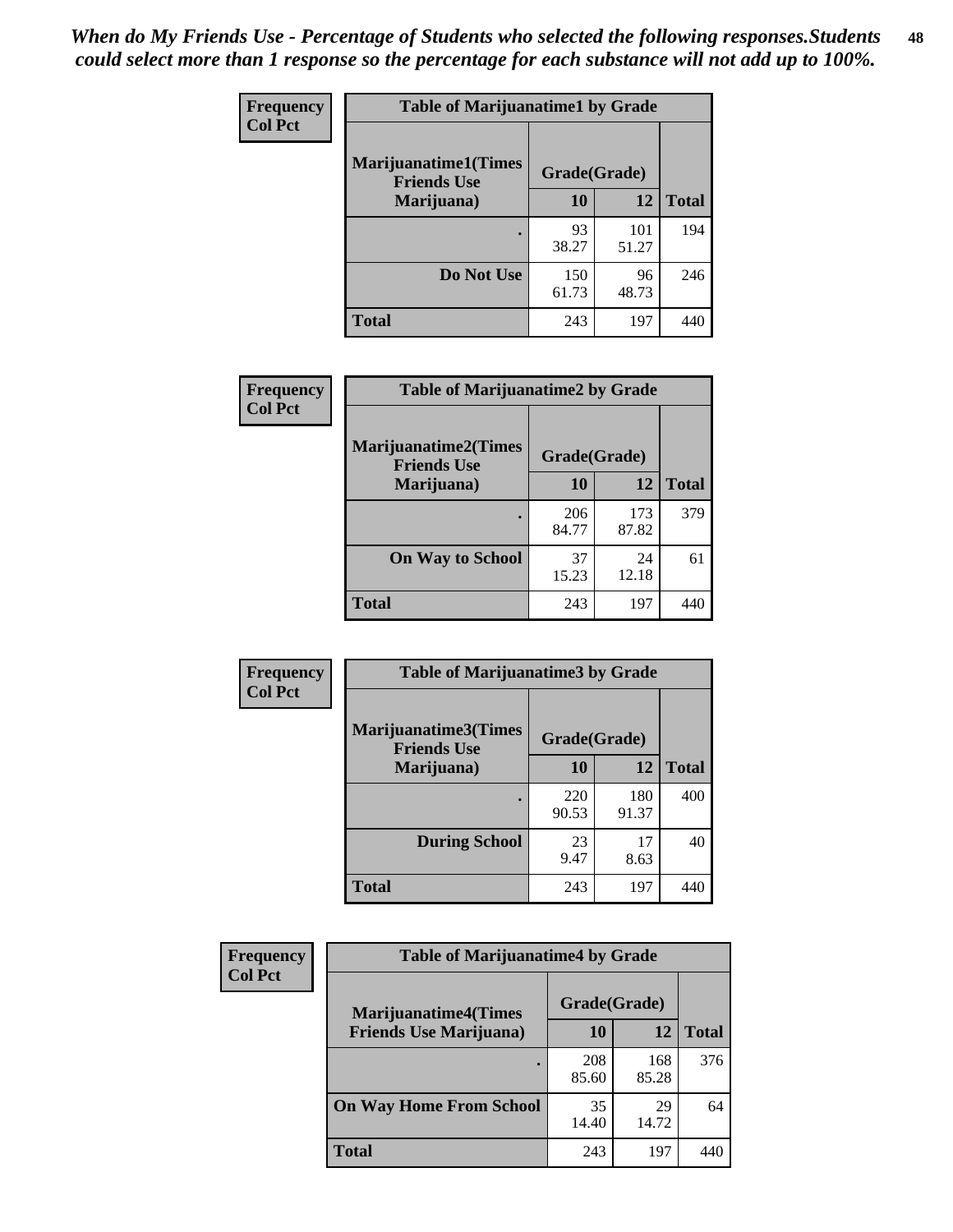| Frequency      | <b>Table of Marijuanatime5 by Grade</b>            |              |              |              |
|----------------|----------------------------------------------------|--------------|--------------|--------------|
| <b>Col Pct</b> | <b>Marijuanatime5</b> (Times<br><b>Friends Use</b> | Grade(Grade) |              |              |
|                | Marijuana)                                         | 10           | <b>12</b>    | <b>Total</b> |
|                |                                                    | 179<br>73.66 | 136<br>69.04 | 315          |
|                | Weeknights                                         | 64<br>26.34  | 61<br>30.96  | 125          |
|                | <b>Total</b>                                       | 243          | 197          | 440          |

| Frequency      | <b>Table of Marijuanatime6 by Grade</b>    |              |              |              |
|----------------|--------------------------------------------|--------------|--------------|--------------|
| <b>Col Pct</b> | Marijuanatime6(Times<br><b>Friends Use</b> | Grade(Grade) |              |              |
|                | Marijuana)                                 | 10           | 12           | <b>Total</b> |
|                |                                            | 149<br>61.32 | 93<br>47.21  | 242          |
|                | Weekends                                   | 94<br>38.68  | 104<br>52.79 | 198          |
|                | <b>Total</b>                               | 243          | 197          | 440          |

| Frequency      | <b>Table of Otherdrugtime1 by Grade</b>                 |              |              |              |  |
|----------------|---------------------------------------------------------|--------------|--------------|--------------|--|
| <b>Col Pct</b> | <b>Otherdrugtime1(Times</b><br><b>Friends Use Other</b> | Grade(Grade) |              |              |  |
|                | <b>Illegal Drugs</b> )                                  | 10           | 12           | <b>Total</b> |  |
|                |                                                         | 52<br>21.40  | 59<br>29.95  | 111          |  |
|                | Do Not Use                                              | 191<br>78.60 | 138<br>70.05 | 329          |  |
|                | Total                                                   | 243          | 197          |              |  |

| Frequency      | <b>Table of Otherdrugtime2 by Grade</b>                 |              |              |              |
|----------------|---------------------------------------------------------|--------------|--------------|--------------|
| <b>Col Pct</b> | <b>Otherdrugtime2(Times</b><br><b>Friends Use Other</b> | Grade(Grade) |              |              |
|                | <b>Illegal Drugs</b> )                                  | 10           | 12           | <b>Total</b> |
|                |                                                         | 222<br>91.36 | 187<br>94.92 | 409          |
|                | <b>On Way to School</b>                                 | 21<br>8.64   | 10<br>5.08   | 31           |
|                | Total                                                   | 243          | 197          | 440          |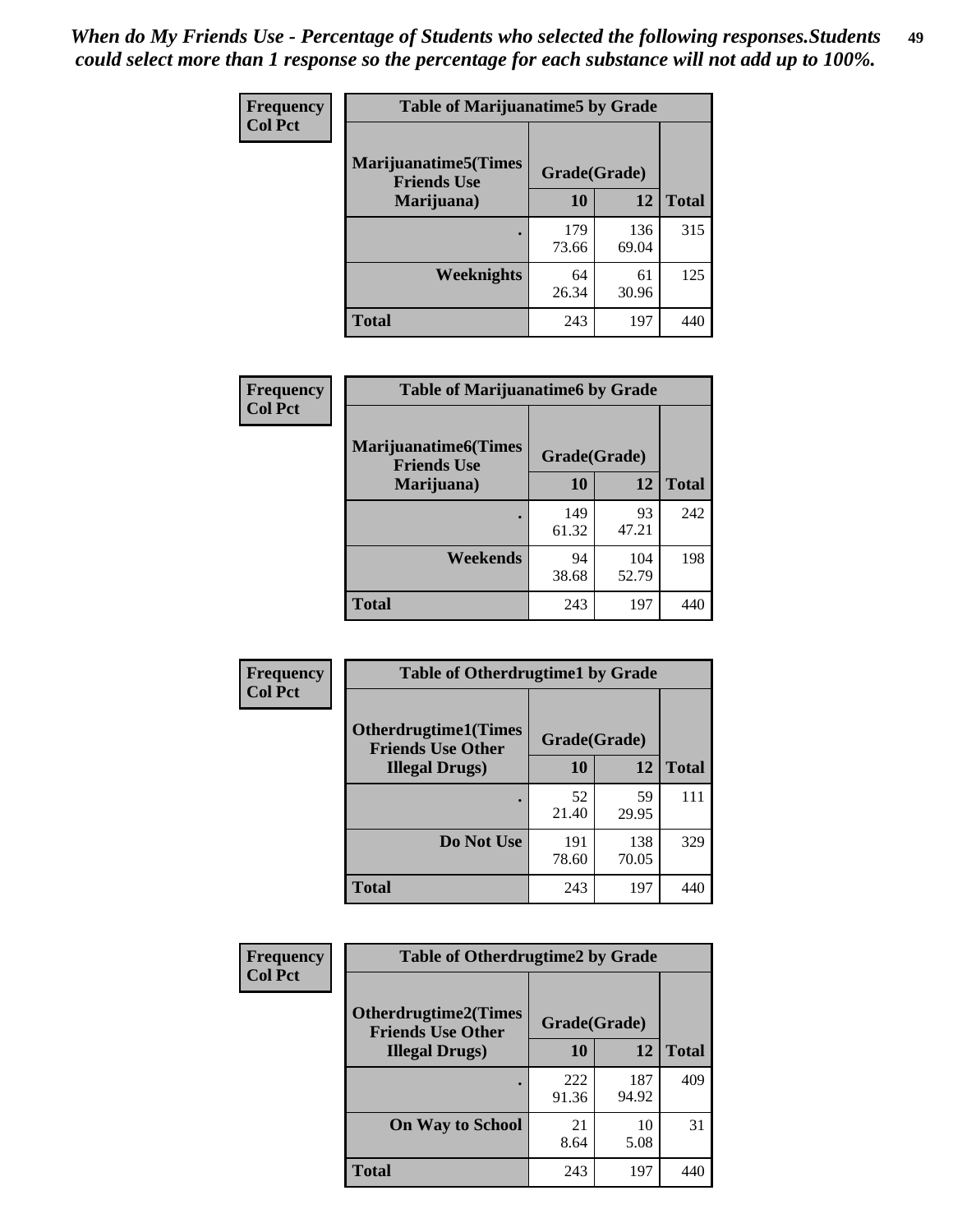| <b>Frequency</b> | <b>Table of Otherdrugtime3 by Grade</b>          |              |              |              |
|------------------|--------------------------------------------------|--------------|--------------|--------------|
| <b>Col Pct</b>   | Otherdrugtime3(Times<br><b>Friends Use Other</b> | Grade(Grade) |              |              |
|                  | <b>Illegal Drugs</b> )                           | 10           | 12           | <b>Total</b> |
|                  |                                                  | 218<br>89.71 | 184<br>93.40 | 402          |
|                  | <b>During School</b>                             | 25<br>10.29  | 13<br>6.60   | 38           |
|                  | Total                                            | 243          | 197          | 440          |

| Frequency      | <b>Table of Otherdrugtime4 by Grade</b>                         |              |              |              |
|----------------|-----------------------------------------------------------------|--------------|--------------|--------------|
| <b>Col Pct</b> | <b>Otherdrugtime4(Times</b><br><b>Friends Use Other Illegal</b> | Grade(Grade) |              |              |
|                | Drugs)                                                          | 10           | 12           | <b>Total</b> |
|                | $\bullet$                                                       | 219<br>90.12 | 185<br>93.91 | 404          |
|                | <b>On Way Home From School</b>                                  | 24<br>9.88   | 12<br>6.09   | 36           |
|                | <b>Total</b>                                                    | 243          | 197          | 440          |

| <b>Frequency</b> | <b>Table of Otherdrugtime5 by Grade</b>                                  |              |              |              |
|------------------|--------------------------------------------------------------------------|--------------|--------------|--------------|
| <b>Col Pct</b>   | <b>Otherdrugtime5</b> (Times<br>Grade(Grade)<br><b>Friends Use Other</b> |              |              |              |
|                  | <b>Illegal Drugs</b> )                                                   | 10           | 12           | <b>Total</b> |
|                  |                                                                          | 205<br>84.36 | 159<br>80.71 | 364          |
|                  | Weeknights                                                               | 38<br>15.64  | 38<br>19.29  | 76           |
|                  | Total                                                                    | 243          | 197          | 440          |

| <b>Frequency</b> | <b>Table of Otherdrugtime6 by Grade</b>                 |              |              |              |
|------------------|---------------------------------------------------------|--------------|--------------|--------------|
| <b>Col Pct</b>   | <b>Otherdrugtime6(Times</b><br><b>Friends Use Other</b> |              | Grade(Grade) |              |
|                  | <b>Illegal Drugs</b> )                                  | 10           | 12           | <b>Total</b> |
|                  |                                                         | 190<br>78.19 | 136<br>69.04 | 326          |
|                  | Weekends                                                | 53<br>21.81  | 61<br>30.96  | 114          |
|                  | <b>Total</b>                                            | 243          | 197          | 440          |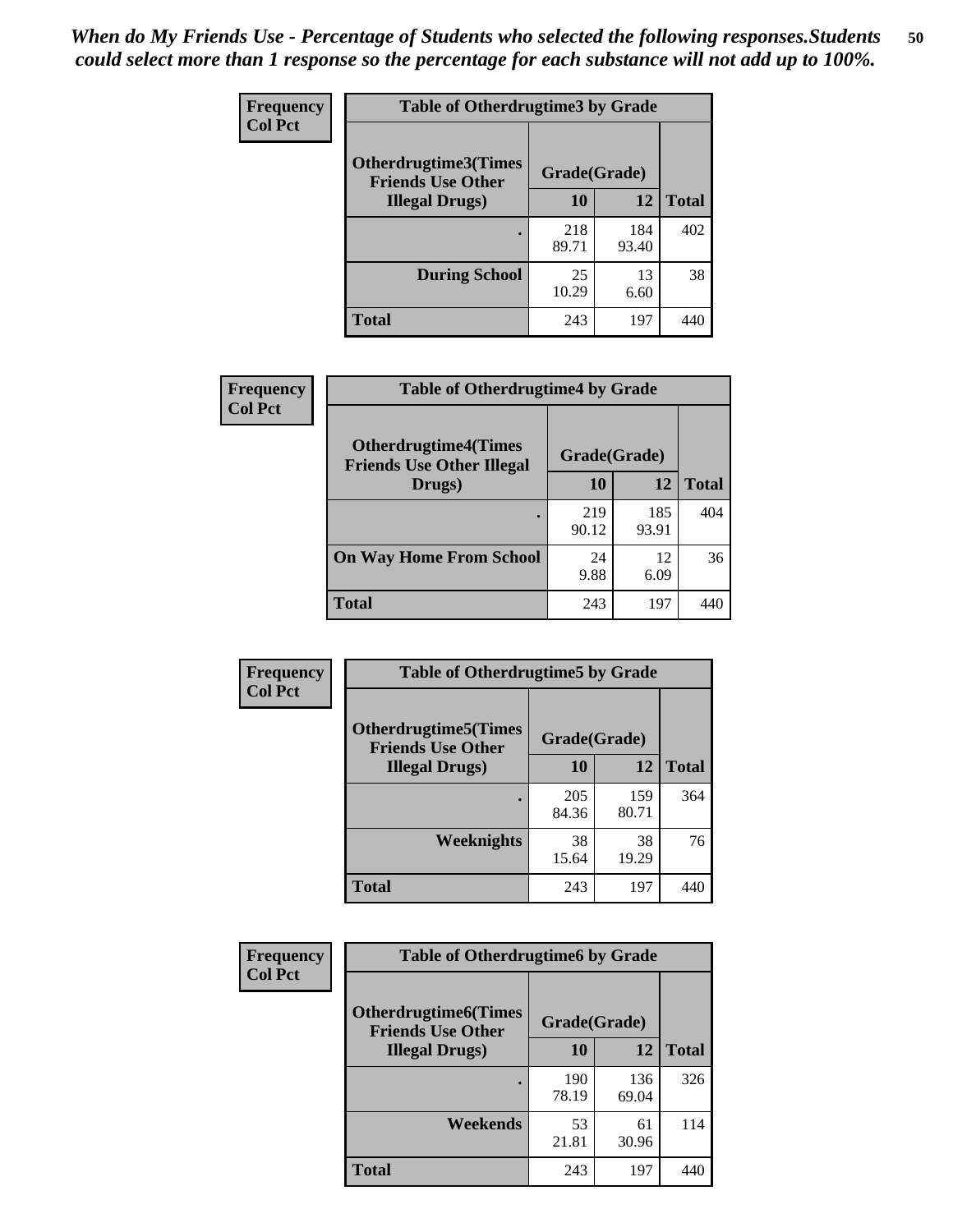| Frequency      | <b>Table of Educationalcohol by Grade</b>                                                                  |              |              |              |
|----------------|------------------------------------------------------------------------------------------------------------|--------------|--------------|--------------|
| <b>Col Pct</b> | Educationalcohol(I<br>have been taught<br>about alcohol,<br>tobacco,<br>and other drugs<br>within the last | Grade(Grade) |              |              |
|                | year at school)                                                                                            | 10           | 12           | <b>Total</b> |
|                | <b>Yes</b>                                                                                                 | 200<br>82.30 | 71<br>36.04  | 271          |
|                | N <sub>0</sub>                                                                                             | 43<br>17.70  | 126<br>63.96 | 169          |
|                | <b>Total</b>                                                                                               | 243          | 197          | 440          |

| Frequency      | <b>Table of Eversmoked by Grade</b> |              |              |              |
|----------------|-------------------------------------|--------------|--------------|--------------|
| <b>Col Pct</b> | Eversmoked(I<br>have smoked         | Grade(Grade) |              |              |
|                | a cigarette)                        | 10           | 12           | <b>Total</b> |
|                | Yes                                 | 106<br>43.62 | 100<br>50.76 | 206          |
|                | N <sub>0</sub>                      | 137<br>56.38 | 97<br>49.24  | 234          |
|                | <b>Total</b>                        | 243          | 197          | 440          |

| Frequency      | <b>Table of Drovedrinking by Grade</b>                                                                              |                    |              |              |
|----------------|---------------------------------------------------------------------------------------------------------------------|--------------------|--------------|--------------|
| <b>Col Pct</b> | Drovedrinking(In<br>the past 30 days I<br>have driven a car<br>or other vehicle<br>while I was<br>drinking alcohol) | Grade(Grade)<br>10 | 12           | <b>Total</b> |
|                | <b>Yes</b>                                                                                                          | 13<br>5.35         | 23<br>11.68  | 36           |
|                | N <sub>0</sub>                                                                                                      | 230<br>94.65       | 174<br>88.32 | 404          |
|                | <b>Total</b>                                                                                                        | 243                | 197          | 440          |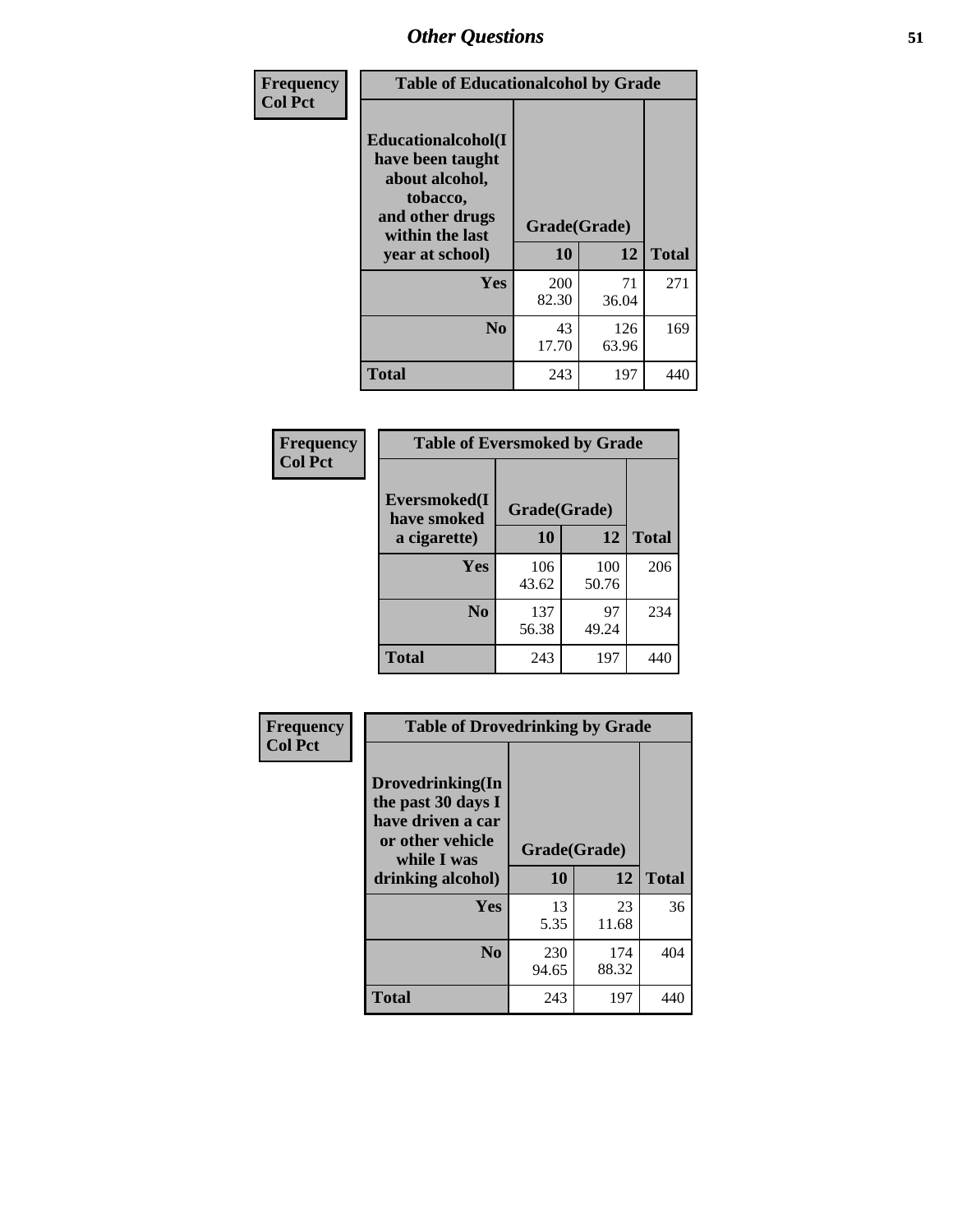| Frequency<br><b>Col Pct</b> | <b>Table of Rodedrinking by Grade</b>                                                                                  |                    |              |              |
|-----------------------------|------------------------------------------------------------------------------------------------------------------------|--------------------|--------------|--------------|
|                             | Rodedrinking(In<br>the past 30 days<br>I have ridden in<br>a car with a<br>driver who had<br>been drinking<br>alcohol) | Grade(Grade)<br>10 | 12           | <b>Total</b> |
|                             | Yes                                                                                                                    | 46<br>18.93        | 39<br>19.80  | 85           |
|                             | N <sub>0</sub>                                                                                                         | 197<br>81.07       | 158<br>80.20 | 355          |
|                             | <b>Total</b>                                                                                                           | 243                | 197          | 440          |

#### **Frequency Col Pct**

| <b>Table of Drugsschool by Grade</b>                                                                                                   |              |                    |              |
|----------------------------------------------------------------------------------------------------------------------------------------|--------------|--------------------|--------------|
| <b>Drugsschool</b> (During<br>the past 12 months,<br>I have been offered,<br>sold,<br>or given illegal<br>drugs on school<br>property) | 10           | Grade(Grade)<br>12 | <b>Total</b> |
|                                                                                                                                        |              |                    |              |
| Yes                                                                                                                                    | 64<br>26.34  | 38<br>19.29        | 102          |
| N <sub>0</sub>                                                                                                                         | 179<br>73.66 | 159<br>80.71       | 338          |
| Total                                                                                                                                  | 243          | 197                |              |

| Frequency      | <b>Table of Helpbullied by Grade</b>            |              |             |              |
|----------------|-------------------------------------------------|--------------|-------------|--------------|
| <b>Col Pct</b> | Helpbullied(I)<br>would help<br>someone who was | Grade(Grade) |             |              |
|                | being bullied)                                  | 10           | 12          | <b>Total</b> |
|                | <b>Strongly Agree</b>                           | 106<br>43.62 | 90<br>45.69 | 196          |
|                | <b>Somewhat Agree</b>                           | 110<br>45.27 | 81<br>41.12 | 191          |
|                | <b>Somewhat Disagree</b>                        | 17<br>7.00   | 20<br>10.15 | 37           |
|                | <b>Strongly Disagree</b>                        | 10<br>4.12   | 6<br>3.05   | 16           |
|                | <b>Total</b>                                    | 243          | 197         | 440          |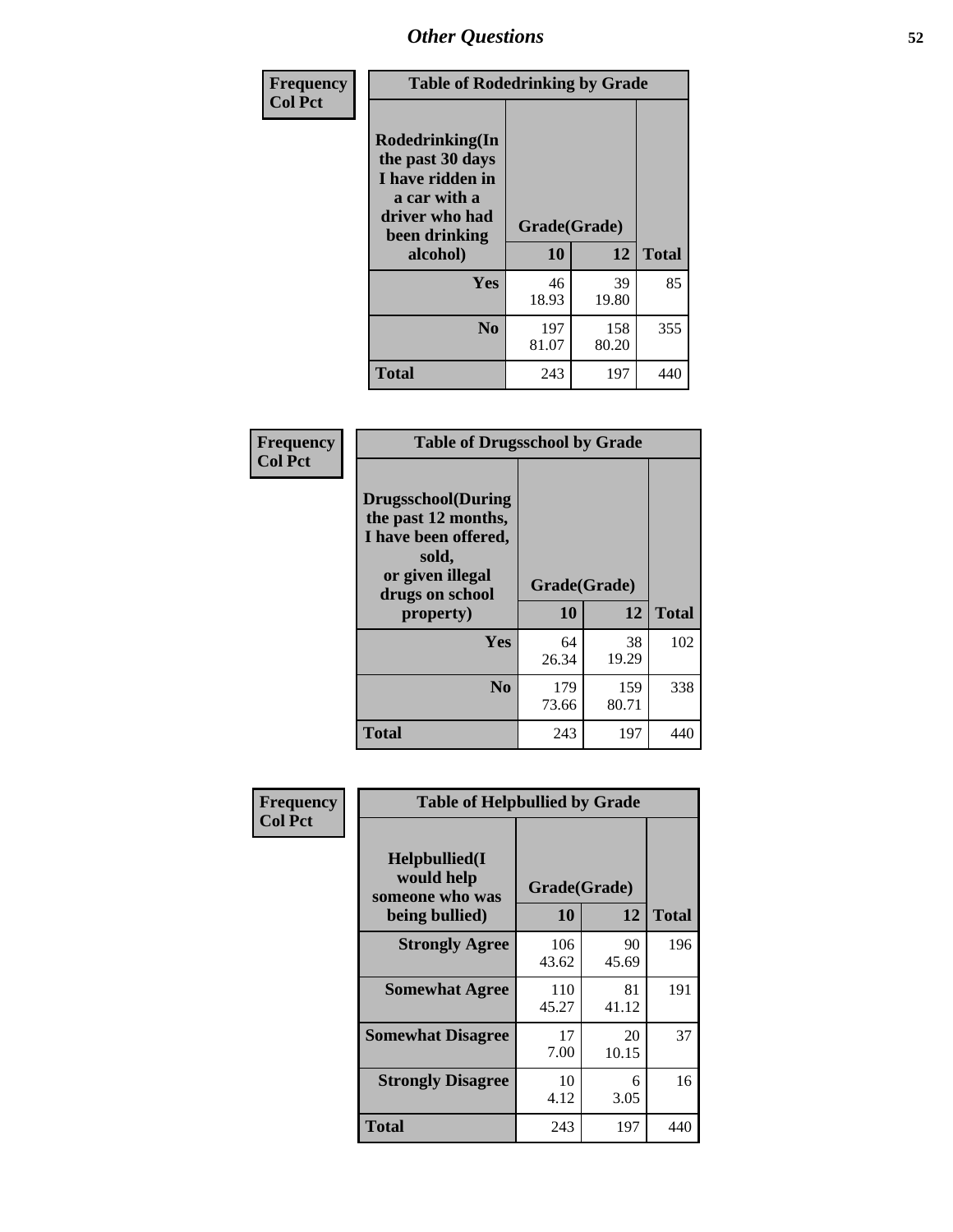| <b>Frequency</b><br>Row Pct |
|-----------------------------|
|                             |

| <b>Table of Grade by Bingedrinking</b> |                                                                                                         |                   |                              |                   |                        |                        |                        |              |
|----------------------------------------|---------------------------------------------------------------------------------------------------------|-------------------|------------------------------|-------------------|------------------------|------------------------|------------------------|--------------|
|                                        | Bingedrinking(I have drunk five or more<br>drinks of alcohol at one sitting during the<br>last 30 days) |                   |                              |                   |                        |                        |                        |              |
| Grade(Grade)                           | $\mathbf{0}$<br><b>Days</b>                                                                             | 1 or<br>2<br>days | 3 <sub>to</sub><br>5<br>days | 6 to<br>9<br>days | 10<br>to<br>19<br>days | 20<br>to<br>29<br>days | All<br>30<br>days      | <b>Total</b> |
|                                        |                                                                                                         |                   |                              |                   |                        |                        |                        |              |
| 10                                     | 203<br>83.54                                                                                            | 19<br>7.82        | 5<br>2.06                    | 0<br>0.00         | 10<br>4.12             | 4<br>1.65              | $\overline{2}$<br>0.82 | 243          |
| 12                                     | 139<br>70.56                                                                                            | 20<br>10.15       | 15<br>7.61                   | 4<br>2.03         | 9<br>4.57              | 8<br>4.06              | $\mathfrak{D}$<br>1.02 | 197          |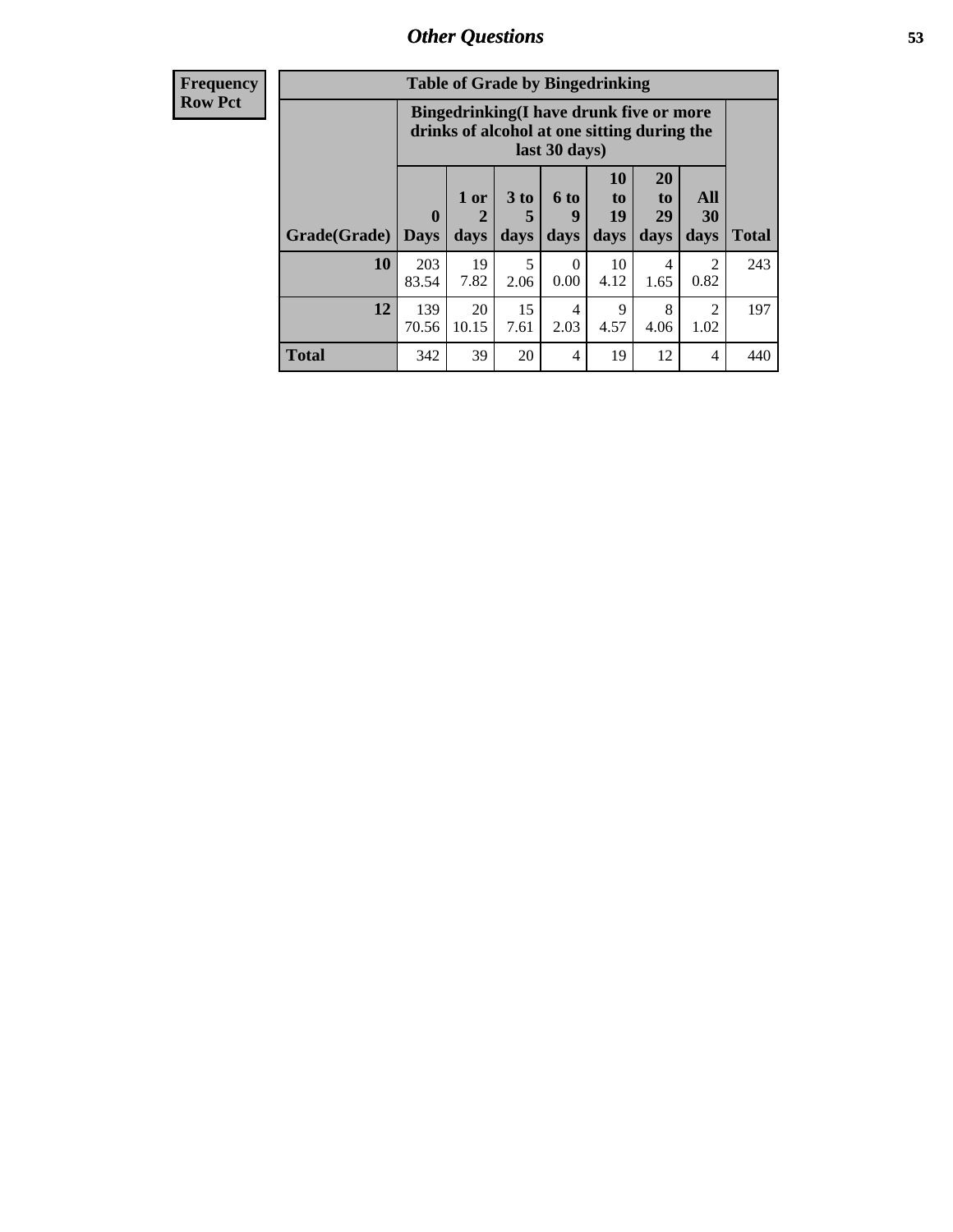## *Nutrition* **54**

| <b>Frequency</b><br>Row Pct |  |
|-----------------------------|--|
|                             |  |

| <b>Table of Grade by Dairy</b> |                          |                                                                 |                             |                                    |              |  |  |  |  |
|--------------------------------|--------------------------|-----------------------------------------------------------------|-----------------------------|------------------------------------|--------------|--|--|--|--|
|                                |                          | Dairy (I eat at least 3 servings of dairy<br>products each day) |                             |                                    |              |  |  |  |  |
| Grade(Grade)                   | <b>Strongly</b><br>Agree | Somewhat<br>Agree                                               | <b>Somewhat</b><br>Disagree | <b>Strongly</b><br><b>Disagree</b> | <b>Total</b> |  |  |  |  |
| 10                             | 70<br>28.81              | 98<br>40.33                                                     | 43<br>17.70                 | 32<br>13.17                        | 243          |  |  |  |  |
| 12                             | 45<br>22.84              | 75<br>38.07                                                     | 45<br>22.84                 | 32<br>16.24                        | 197          |  |  |  |  |
| <b>Total</b>                   | 115                      | 173                                                             | 88                          | 64                                 | 440          |  |  |  |  |

| <b>Frequency</b> |  |
|------------------|--|
| <b>Row Pct</b>   |  |

| <b>Table of Grade by Fruitveg</b>                                        |                          |             |                                        |                                    |              |  |
|--------------------------------------------------------------------------|--------------------------|-------------|----------------------------------------|------------------------------------|--------------|--|
| Fruitveg(I eat at least 5 servings of fruits<br>and vegetables each day) |                          |             |                                        |                                    |              |  |
| Grade(Grade)                                                             | <b>Strongly</b><br>Agree | Agree       | <b>Somewhat   Somewhat</b><br>Disagree | <b>Strongly</b><br><b>Disagree</b> | <b>Total</b> |  |
| 10                                                                       | 32<br>13.17              | 70<br>28.81 | 91<br>37.45                            | 50<br>20.58                        | 243          |  |
| 12                                                                       | 15<br>7.61               | 66<br>33.50 | 66<br>33.50                            | 50<br>25.38                        | 197          |  |
| <b>Total</b>                                                             | 47                       | 136         | 157                                    | 100                                | 440          |  |

| Frequency      | <b>Table of Grade by Cafeteriahealthy</b> |                                                                       |             |                                          |                                    |              |  |  |
|----------------|-------------------------------------------|-----------------------------------------------------------------------|-------------|------------------------------------------|------------------------------------|--------------|--|--|
| <b>Row Pct</b> |                                           | Cafeteriahealthy (School meals in my<br>school cafeteria are healthy) |             |                                          |                                    |              |  |  |
|                | Grade(Grade)                              | <b>Strongly</b><br>Agree                                              | Agree       | Somewhat   Somewhat  <br><b>Disagree</b> | <b>Strongly</b><br><b>Disagree</b> | <b>Total</b> |  |  |
|                | 10                                        | 15<br>6.17                                                            | 86<br>35.39 | 62<br>25.51                              | 80<br>32.92                        | 243          |  |  |
|                | 12                                        | 10<br>5.08                                                            | 71<br>36.04 | 49<br>24.87                              | 67<br>34.01                        | 197          |  |  |
|                | <b>Total</b>                              | 25                                                                    | 157         | 111                                      | 147                                | 440          |  |  |

| <b>Frequency</b> |
|------------------|
| <b>Row Pct</b>   |

| <b>Table of Grade by Cafeterianutrition</b> |                                                                                           |                     |                      |                                    |              |  |  |  |  |
|---------------------------------------------|-------------------------------------------------------------------------------------------|---------------------|----------------------|------------------------------------|--------------|--|--|--|--|
|                                             | <b>Cafeterianutrition</b> (Facts about nutrition<br>are available in my school cafeteria) |                     |                      |                                    |              |  |  |  |  |
| Grade(Grade)                                | <b>Strongly</b><br>Agree                                                                  | Somewhat  <br>Agree | Somewhat<br>Disagree | <b>Strongly</b><br><b>Disagree</b> | <b>Total</b> |  |  |  |  |
| 10                                          | 30<br>12.35                                                                               | 68<br>27.98         | 72<br>29.63          | 73<br>30.04                        | 243          |  |  |  |  |
| 12                                          | 23<br>11.68                                                                               | 58<br>29.44         | 65<br>32.99          | 51<br>25.89                        | 197          |  |  |  |  |
| <b>Total</b>                                | 53                                                                                        | 126                 | 137                  | 124                                |              |  |  |  |  |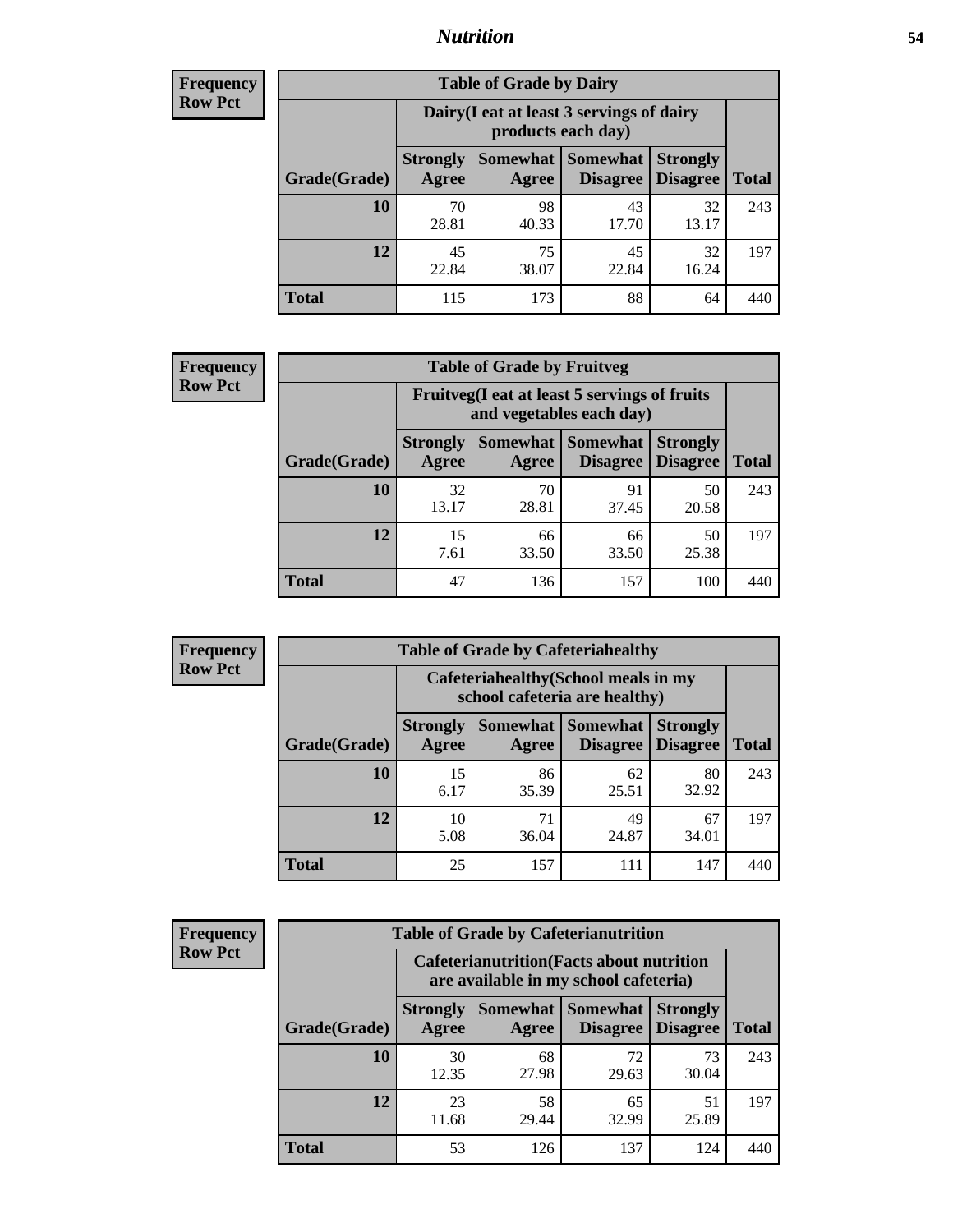## *Nutrition* **55**

| <b>Frequency</b> |
|------------------|
| <b>Row Pct</b>   |

| <b>Table of Grade by Schoollunch</b> |                          |                                                                 |                             |                                    |              |  |  |  |  |
|--------------------------------------|--------------------------|-----------------------------------------------------------------|-----------------------------|------------------------------------|--------------|--|--|--|--|
|                                      |                          | Schoollunch(I eat school lunch three or<br>more times per week) |                             |                                    |              |  |  |  |  |
| Grade(Grade)                         | <b>Strongly</b><br>Agree | Somewhat  <br>Agree                                             | <b>Somewhat</b><br>Disagree | <b>Strongly</b><br><b>Disagree</b> | <b>Total</b> |  |  |  |  |
| 10                                   | 144<br>59.26             | 41<br>16.87                                                     | 19<br>7.82                  | 39<br>16.05                        | 243          |  |  |  |  |
| 12                                   | 94<br>47.72              | 33<br>16.75                                                     | 18<br>9.14                  | 52<br>26.40                        | 197          |  |  |  |  |
| <b>Total</b>                         | 238                      | 74                                                              | 37                          | 91                                 | 440          |  |  |  |  |

| <b>Frequency</b> |  |
|------------------|--|
| <b>Row Pct</b>   |  |

| <b>Table of Grade by Foodchoices</b>                                |                          |              |                                        |                                    |              |  |  |
|---------------------------------------------------------------------|--------------------------|--------------|----------------------------------------|------------------------------------|--------------|--|--|
| Foodchoices (I make healthy food choices in<br>my school cafeteria) |                          |              |                                        |                                    |              |  |  |
| Grade(Grade)                                                        | <b>Strongly</b><br>Agree | Agree        | <b>Somewhat   Somewhat</b><br>Disagree | <b>Strongly</b><br><b>Disagree</b> | <b>Total</b> |  |  |
| 10                                                                  | 38<br>15.64              | 109<br>44.86 | 45<br>18.52                            | 51<br>20.99                        | 243          |  |  |
| 12                                                                  | 31<br>15.74              | 78<br>39.59  | 43<br>21.83                            | 45<br>22.84                        | 197          |  |  |
| <b>Total</b>                                                        | 69                       | 187          | 88                                     | 96                                 | 440          |  |  |

| <b>Frequency</b> |              |                                                                                                             | <b>Table of Grade by Wholewheat</b> |                 |                                        |              |  |  |  |
|------------------|--------------|-------------------------------------------------------------------------------------------------------------|-------------------------------------|-----------------|----------------------------------------|--------------|--|--|--|
| <b>Row Pct</b>   |              | Wholewheat (There are whole wheat and<br>multigrain breads and cereals available in<br>my school cafeteria) |                                     |                 |                                        |              |  |  |  |
|                  | Grade(Grade) | <b>Strongly</b><br>Agree                                                                                    | <b>Somewhat</b><br>Agree            | <b>Somewhat</b> | <b>Strongly</b><br>Disagree   Disagree | <b>Total</b> |  |  |  |
|                  | 10           | 35<br>14.40                                                                                                 | 85<br>34.98                         | 58<br>23.87     | 65<br>26.75                            | 243          |  |  |  |
|                  | 12           | 26<br>13.20                                                                                                 | 58<br>29.44                         | 54<br>27.41     | 59<br>29.95                            | 197          |  |  |  |
|                  | <b>Total</b> | 61                                                                                                          | 143                                 | 112             | 124                                    | 440          |  |  |  |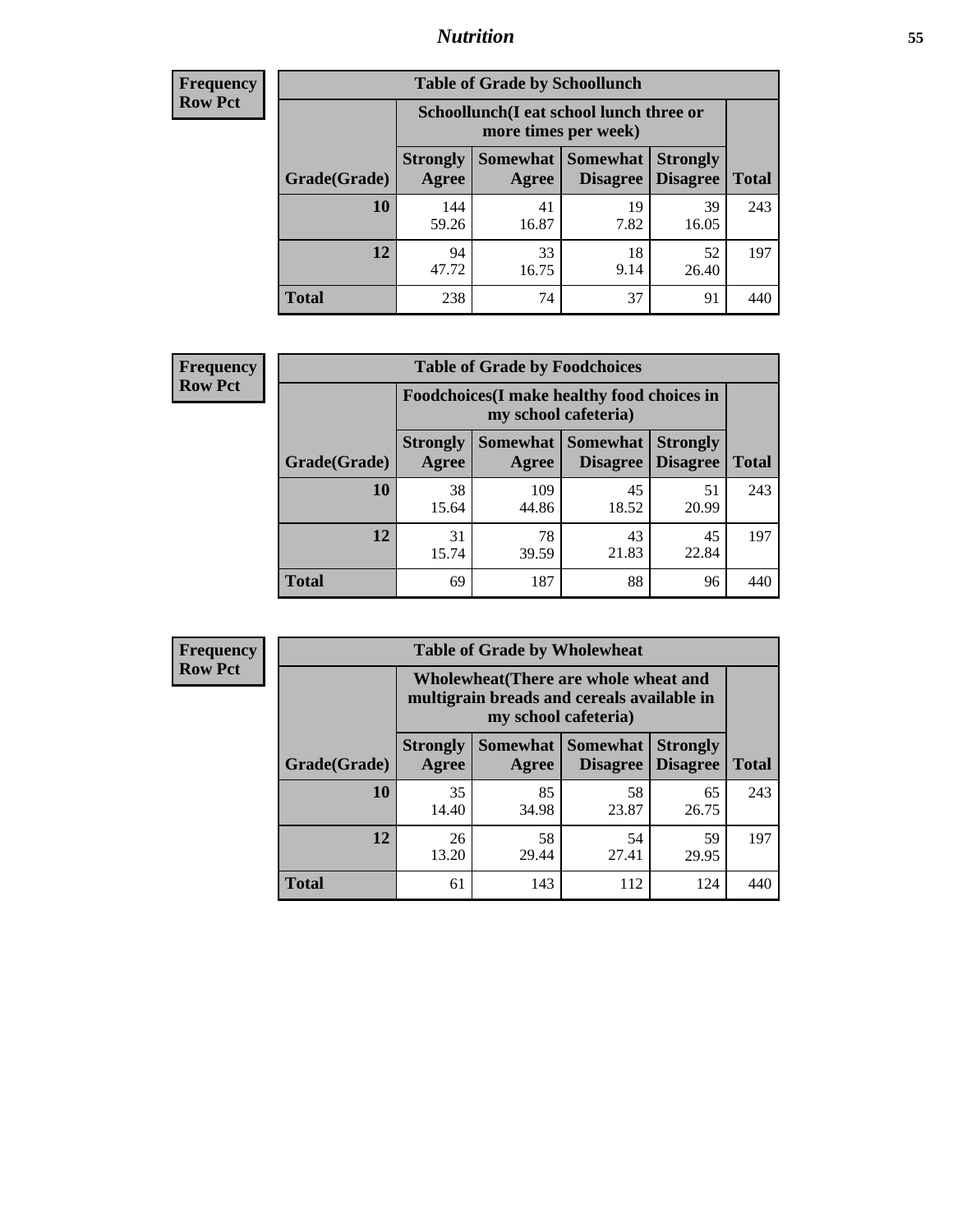## *Nutrition* **56**

**Frequency Row Pct**

| <b>Table of Grade by Healthyvending</b> |                                                                                                                                               |                          |                                    |                                    |              |  |
|-----------------------------------------|-----------------------------------------------------------------------------------------------------------------------------------------------|--------------------------|------------------------------------|------------------------------------|--------------|--|
|                                         | Healthyvending (If only healthy snacks and<br>beverages were available in the vending<br>machines during the school day,<br>I would buy them) |                          |                                    |                                    |              |  |
| Grade(Grade)                            | <b>Strongly</b><br>Agree                                                                                                                      | <b>Somewhat</b><br>Agree | <b>Somewhat</b><br><b>Disagree</b> | <b>Strongly</b><br><b>Disagree</b> | <b>Total</b> |  |
| 10                                      | 42<br>17.28                                                                                                                                   | 66<br>27.16              | 58<br>23.87                        | 77<br>31.69                        | 243          |  |
| 12                                      | 43<br>21.83                                                                                                                                   | 62<br>31.47              | 36<br>18.27                        | 56<br>28.43                        | 197          |  |
| <b>Total</b>                            | 85                                                                                                                                            | 128                      | 94                                 | 133                                | 440          |  |

**Frequency Row Pct**

| <b>Table of Grade by Schoolbreakfast</b> |                                                                                                                                         |                     |                                    |                                    |              |  |
|------------------------------------------|-----------------------------------------------------------------------------------------------------------------------------------------|---------------------|------------------------------------|------------------------------------|--------------|--|
|                                          | Schoolbreakfast (If breakfast were<br>available at school,<br>but outside the cafeteria,<br>I would eat breakfast at school more often) |                     |                                    |                                    |              |  |
| Grade(Grade)                             | <b>Strongly</b><br>Agree                                                                                                                | Somewhat  <br>Agree | <b>Somewhat</b><br><b>Disagree</b> | <b>Strongly</b><br><b>Disagree</b> | <b>Total</b> |  |
| 10                                       | 70<br>28.81                                                                                                                             | 71<br>29.22         | 51<br>20.99                        | 51<br>20.99                        | 243          |  |
| 12                                       | 62<br>31.47                                                                                                                             | 68<br>34.52         | 28<br>14.21                        | 39<br>19.80                        | 197          |  |
| <b>Total</b>                             | 132                                                                                                                                     | 139                 | 79                                 | 90                                 | 440          |  |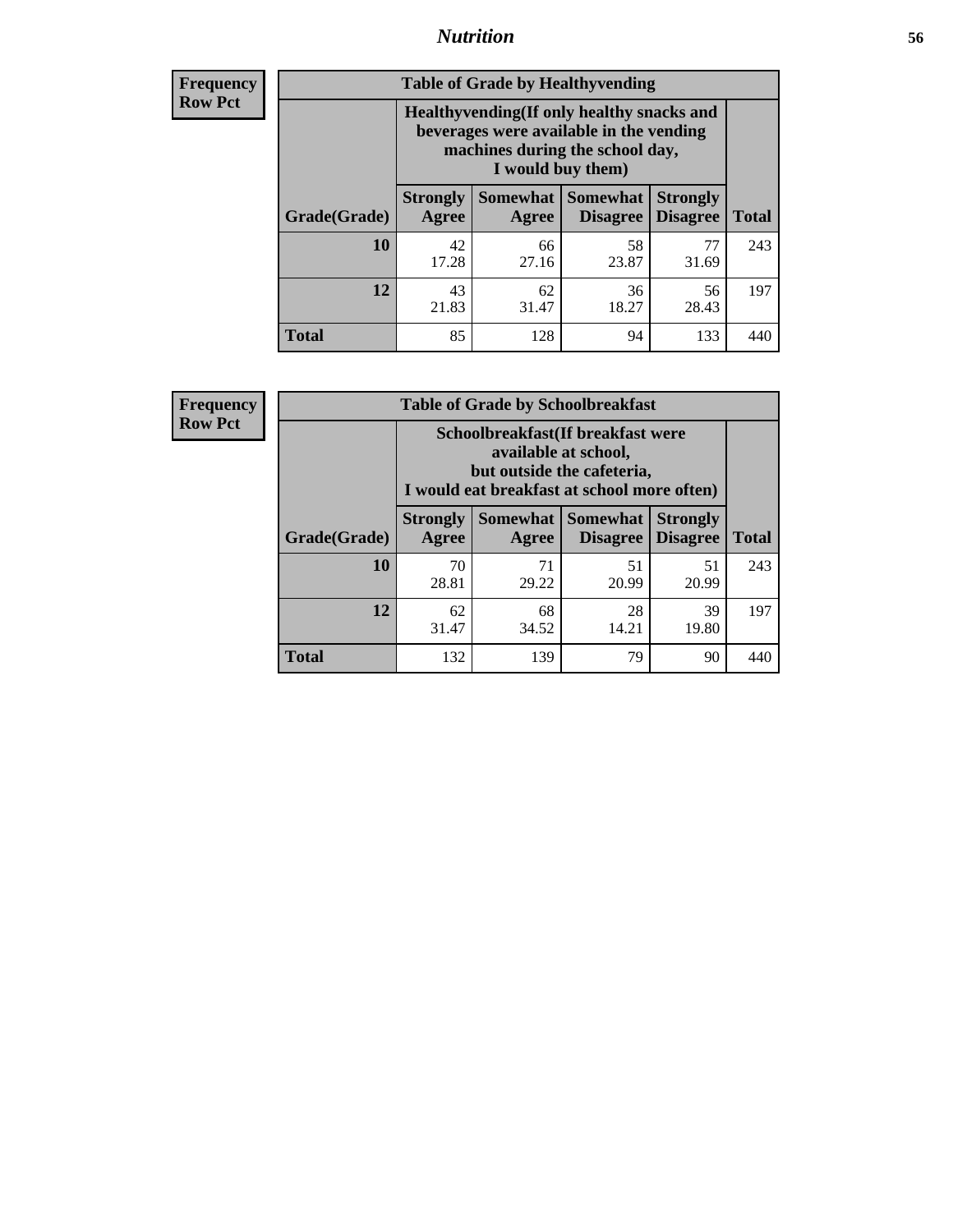| Frequency<br><b>Col Pct</b> | <b>Table of Educationaids by Grade</b>                                                                    |                    |              |              |  |
|-----------------------------|-----------------------------------------------------------------------------------------------------------|--------------------|--------------|--------------|--|
|                             | <b>Educationaids</b> (I<br>have been<br>taught about<br><b>HIV/AIDS</b> at<br>school in the<br>past year) | Grade(Grade)<br>10 | 12           | <b>Total</b> |  |
|                             | Yes                                                                                                       | 211<br>86.83       | 73<br>37.06  | 284          |  |
|                             | N <sub>0</sub>                                                                                            | 32<br>13.17        | 124<br>62.94 | 156          |  |
|                             | <b>Total</b>                                                                                              | 243                | 197          | 440          |  |

| Frequency                                                                     | <b>Table of Educationcharacter by Grade</b> |              |              |              |
|-------------------------------------------------------------------------------|---------------------------------------------|--------------|--------------|--------------|
| <b>Col Pct</b><br>Educationcharacter(I<br>have been taught<br>about character |                                             |              |              |              |
|                                                                               | education in the past                       | Grade(Grade) |              |              |
|                                                                               | year at school)                             | 10           | 12           | <b>Total</b> |
|                                                                               | <b>Yes</b>                                  | 166<br>68.31 | 93<br>47.21  | 259          |
|                                                                               | N <sub>0</sub>                              | 77<br>31.69  | 104<br>52.79 | 181          |
|                                                                               | <b>Total</b>                                | 243          | 197          | 440          |

| <b>Frequency</b><br><b>Col Pct</b> | <b>Table of Gradcoach1 by Grade</b>              |              |              |              |  |
|------------------------------------|--------------------------------------------------|--------------|--------------|--------------|--|
|                                    | Gradcoach1(I<br>know who my<br><b>Graduation</b> | Grade(Grade) |              |              |  |
|                                    | Coach is)                                        | 10           | 12           | <b>Total</b> |  |
|                                    | Yes                                              | 48<br>19.75  | 93<br>47.21  | 141          |  |
|                                    | N <sub>0</sub>                                   | 195<br>80.25 | 104<br>52.79 | 299          |  |
|                                    | <b>Total</b>                                     | 243          | 197          | 440          |  |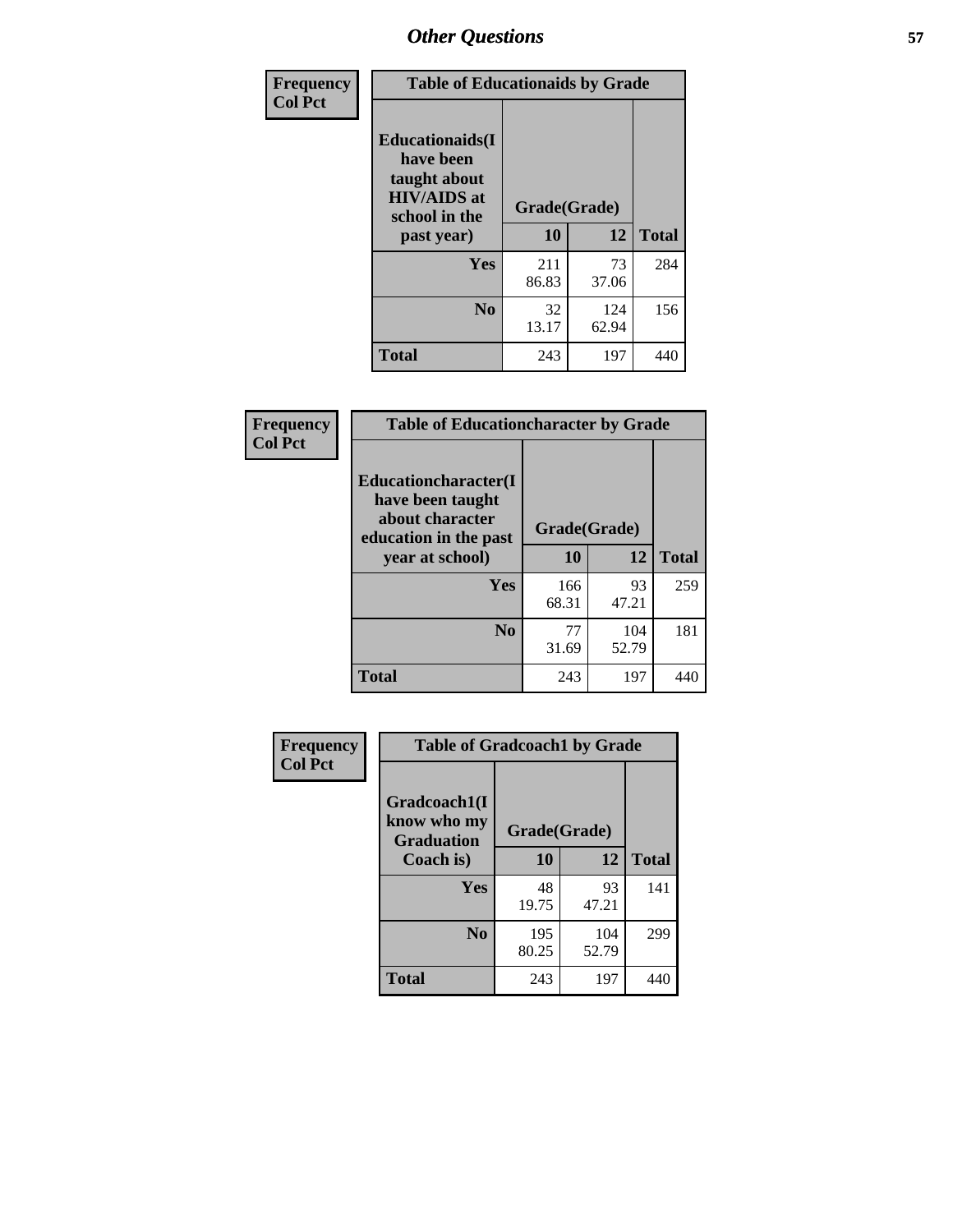| Frequency      | <b>Table of Gradcoach2 by Grade</b> |              |              |              |
|----------------|-------------------------------------|--------------|--------------|--------------|
| <b>Col Pct</b> | Gradcoach2(I<br>have                |              |              |              |
|                | contacted my<br><b>Graduation</b>   | Grade(Grade) |              |              |
|                | Coach)                              | 10           | 12           | <b>Total</b> |
|                | Yes                                 | 10<br>4.12   | 49<br>24.87  | 59           |
|                | N <sub>0</sub>                      | 233<br>95.88 | 148<br>75.13 | 381          |
|                | <b>Total</b>                        | 243          | 197          | 440          |

| <b>Frequency</b><br><b>Col Pct</b> | <b>Table of Gradcoach3 by Grade</b>                    |                    |              |              |  |
|------------------------------------|--------------------------------------------------------|--------------------|--------------|--------------|--|
|                                    | Gradcoach3(I<br>have received<br>assistance<br>from my |                    |              |              |  |
|                                    | <b>Graduation</b><br>Coach)                            | Grade(Grade)<br>10 | 12           | <b>Total</b> |  |
|                                    | <b>Yes</b>                                             | 7<br>2.88          | 44<br>22.34  | 51           |  |
|                                    | N <sub>0</sub>                                         | 58<br>23.87        | 31<br>15.74  | 89           |  |
|                                    | Don't know                                             | 178<br>73.25       | 122<br>61.93 | 300          |  |
|                                    | <b>Total</b>                                           | 243                | 197          | 440          |  |

| Frequency      | <b>Table of Selfharm by Grade</b>                                                                                                                                                      |              |                    |              |
|----------------|----------------------------------------------------------------------------------------------------------------------------------------------------------------------------------------|--------------|--------------------|--------------|
| <b>Col Pct</b> | <b>Selfharm</b> (During<br>the past 12<br>months,<br>I harmed myself<br>on purpose<br><b>Suicideconsider</b><br>During the past<br>12 months,<br>I seriously<br>considered<br>suicide) | 10           | Grade(Grade)<br>12 | <b>Total</b> |
|                | Yes                                                                                                                                                                                    | 45<br>18.52  | 19<br>9.64         | 64           |
|                | N <sub>0</sub>                                                                                                                                                                         | 198<br>81.48 | 178<br>90.36       | 376          |
|                | <b>Total</b>                                                                                                                                                                           | 243          | 197                | 440          |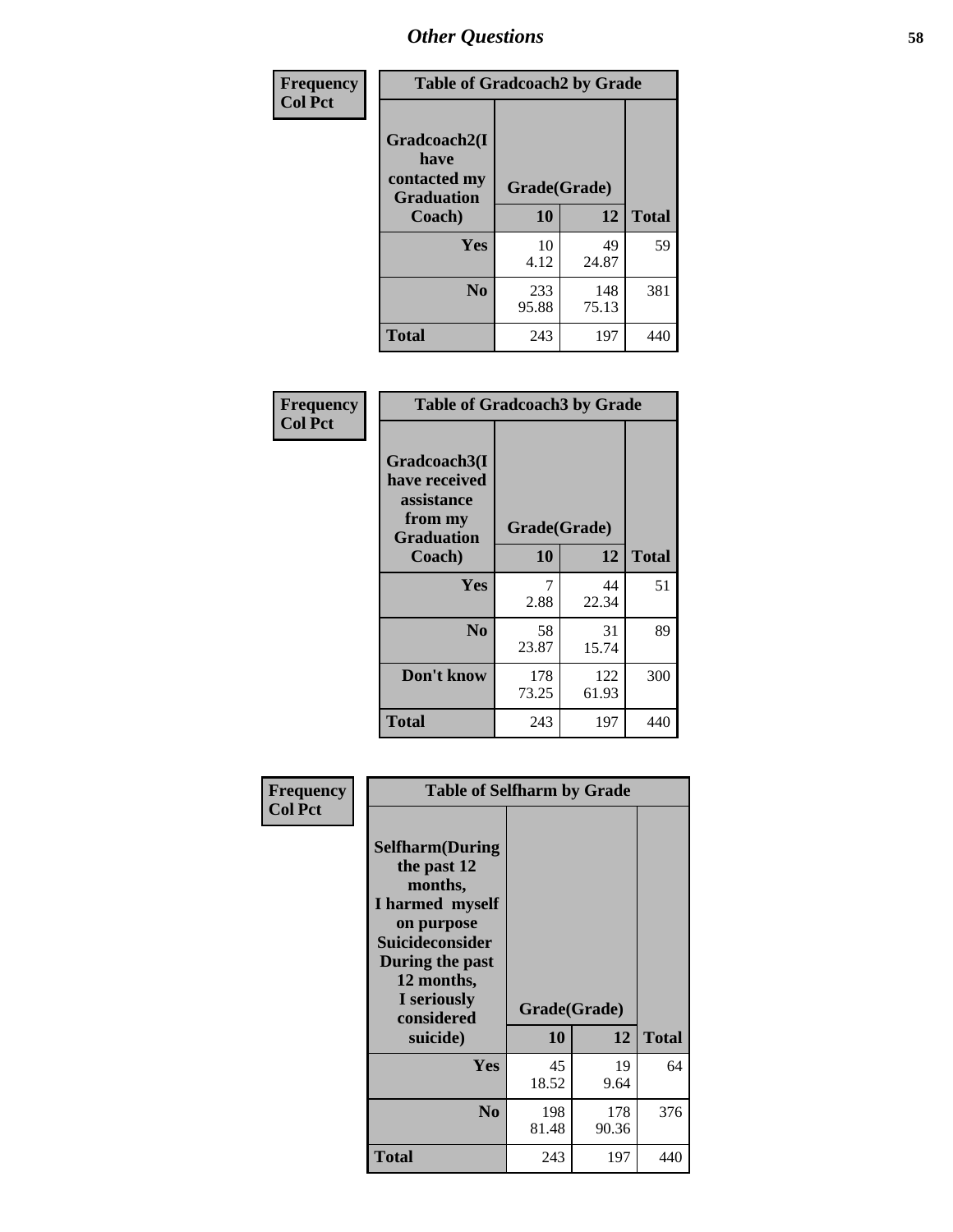| <b>Frequency</b> | <b>Table of Suicideconsider by Grade</b> |              |              |              |  |
|------------------|------------------------------------------|--------------|--------------|--------------|--|
| <b>Col Pct</b>   |                                          | Grade(Grade) |              |              |  |
|                  | Suicideconsider                          | <b>10</b>    | 12           | <b>Total</b> |  |
|                  | Yes                                      | 33<br>13.58  | 20<br>10.15  | 53           |  |
|                  | N <sub>0</sub>                           | 210<br>86.42 | 177<br>89.85 | 387          |  |
|                  | Total                                    | 243          | 197          | 440          |  |

| Frequency      | <b>Table of Suicideattempt by Grade</b>              |              |              |              |
|----------------|------------------------------------------------------|--------------|--------------|--------------|
| <b>Col Pct</b> | Suicideattempt(I<br>have attempted<br>suicide in the | Grade(Grade) |              |              |
|                | last year)                                           | 10           | 12           | <b>Total</b> |
|                | Yes                                                  | 17<br>7.00   | 4<br>2.03    | 21           |
|                | $\bf No$                                             | 226<br>93.00 | 193<br>97.97 | 419          |
|                | <b>Total</b>                                         | 243          | 197          | 440          |

| Frequency      | <b>Table of Instantmessaged by Grade</b>               |              |              |              |
|----------------|--------------------------------------------------------|--------------|--------------|--------------|
| <b>Col Pct</b> | Instantmessaged(I<br>have instant<br>messaged people I | Grade(Grade) |              |              |
|                | do not even know)                                      | 10           | 12           | <b>Total</b> |
|                | Yes                                                    | 103<br>42.39 | 90<br>45.69  | 193          |
|                | N <sub>0</sub>                                         | 140<br>57.61 | 107<br>54.31 | 247          |
|                | <b>Total</b>                                           | 243          | 197          | 440          |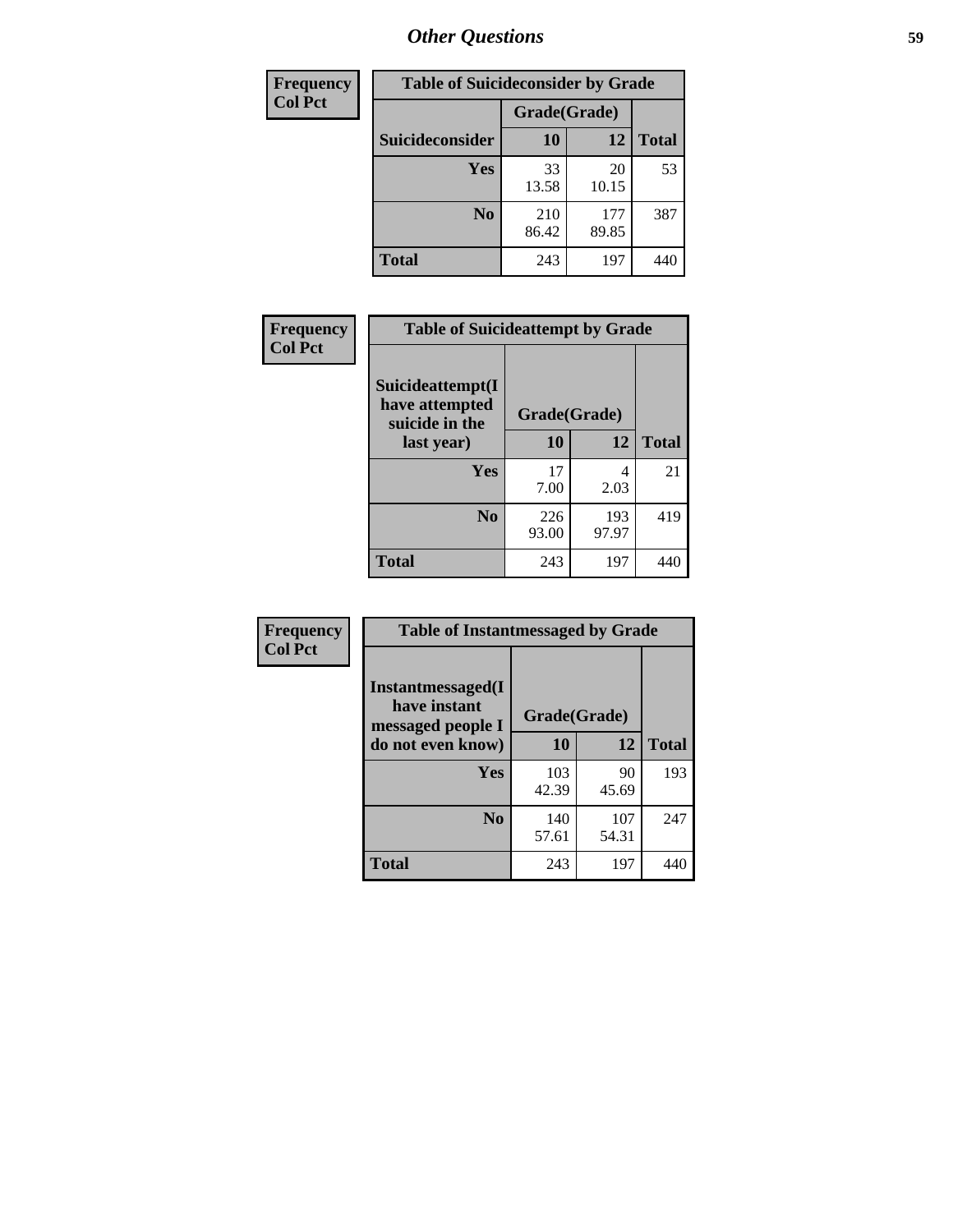| Frequency      | <b>Table of Getsalong by Grade</b>                          |                    |                        |              |  |  |  |  |
|----------------|-------------------------------------------------------------|--------------------|------------------------|--------------|--|--|--|--|
| <b>Col Pct</b> | <b>Getsalong</b> (I get<br>along with other<br>students and | Grade(Grade)<br>10 |                        | <b>Total</b> |  |  |  |  |
|                | adults)                                                     |                    | 12                     |              |  |  |  |  |
|                | <b>Strongly Agree</b>                                       | 111<br>45.68       | 107<br>54.31           | 218          |  |  |  |  |
|                | <b>Somewhat Agree</b>                                       | 109<br>44.86       | 81<br>41.12            | 190          |  |  |  |  |
|                | <b>Somewhat Disagree</b>                                    | 11<br>4.53         | 3.55                   | 18           |  |  |  |  |
|                | <b>Strongly Disagree</b>                                    | 12<br>4.94         | $\mathfrak{D}$<br>1.02 | 14           |  |  |  |  |
|                | <b>Total</b>                                                | 243                | 197                    | 440          |  |  |  |  |

| Frequency<br>Col Pct |     |
|----------------------|-----|
|                      |     |
|                      | Saf |

| <b>Table of Safehome by Grade</b> |                    |              |     |  |  |  |  |  |
|-----------------------------------|--------------------|--------------|-----|--|--|--|--|--|
| Safehome(I feel<br>safe at home)  | Grade(Grade)<br>10 | <b>Total</b> |     |  |  |  |  |  |
| <b>Strongly Agree</b>             | 160<br>65.84       | 135<br>68.53 | 295 |  |  |  |  |  |
| <b>Somewhat Agree</b>             | 64<br>26.34        | 47<br>23.86  | 111 |  |  |  |  |  |
| <b>Somewhat Disagree</b>          | 12<br>4.94         | 3.55         | 19  |  |  |  |  |  |
| <b>Strongly Disagree</b>          | 2.88               | 8<br>4.06    | 15  |  |  |  |  |  |
| <b>Total</b>                      | 243                | 197          | 440 |  |  |  |  |  |

٦

| Frequency      | <b>Table of Adulttalk by Grade</b>                                                                 |                    |              |              |  |  |  |  |  |
|----------------|----------------------------------------------------------------------------------------------------|--------------------|--------------|--------------|--|--|--|--|--|
| <b>Col Pct</b> | <b>Adulttalk</b> (I<br>know an<br>adult at<br>school that<br>I can talk<br>with if I<br>need help) | Grade(Grade)<br>10 | 12           | <b>Total</b> |  |  |  |  |  |
|                | Yes                                                                                                | 175<br>72.02       | 159<br>80.71 | 334          |  |  |  |  |  |
|                | N <sub>0</sub>                                                                                     | 68<br>27.98        | 38<br>19.29  | 106          |  |  |  |  |  |
|                | <b>Total</b>                                                                                       | 243                | 197          | 440          |  |  |  |  |  |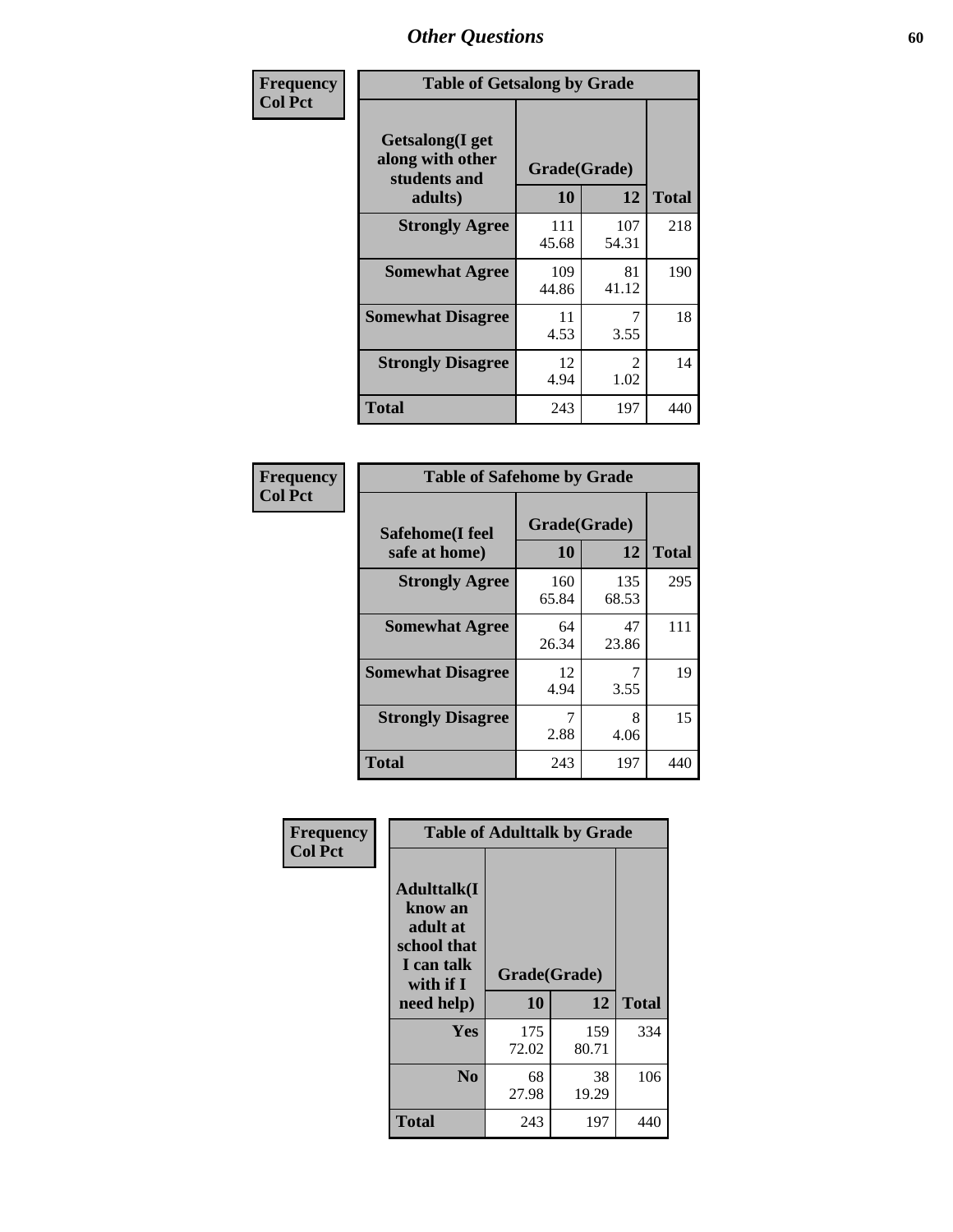**Frequency Row Pct**

| <b>Table of Grade by Tvtime</b> |             |                                                                                         |             |                      |                        |                     |              |  |  |  |  |
|---------------------------------|-------------|-----------------------------------------------------------------------------------------|-------------|----------------------|------------------------|---------------------|--------------|--|--|--|--|
|                                 |             | Tytime (On an average school day,<br>how much unsupervised time do I spend watching TV) |             |                      |                        |                     |              |  |  |  |  |
| $ $ Grade(Grade) $ $            | None        | Less that<br>hour/day                                                                   | hour/day    | $2 - 3$<br>hours/day | $4 - 5$<br>  hours/day | $6+$<br>  hours/day | <b>Total</b> |  |  |  |  |
| <b>10</b>                       | 34<br>13.99 | 43<br>17.70                                                                             | 35<br>14.40 | 75<br>30.86          | 31<br>12.76            | 25<br>10.29         | 243          |  |  |  |  |
| 12                              | 41<br>20.81 | 39<br>19.80                                                                             | 32<br>16.24 | 54<br>27.41          | 14<br>7.11             | 17<br>8.63          | 197          |  |  |  |  |
| <b>Total</b>                    | 75          | 82                                                                                      | 67          | 129                  | 45                     | 42                  | 440          |  |  |  |  |

**Frequency Row Pct**

| <b>Table of Grade by Computertime</b> |             |                                                                                                   |             |                      |                      |                   |              |  |  |  |  |
|---------------------------------------|-------------|---------------------------------------------------------------------------------------------------|-------------|----------------------|----------------------|-------------------|--------------|--|--|--|--|
|                                       |             | Computertime (On an average school day,<br>how much unsupervised time do I spend on the computer) |             |                      |                      |                   |              |  |  |  |  |
| Grade(Grade)                          | None $ $    | <b>Less that</b><br>hour/day                                                                      | hour/day    | $2 - 3$<br>hours/day | $4 - 5$<br>hours/day | $6+$<br>hours/day | <b>Total</b> |  |  |  |  |
| 10                                    | 53<br>21.81 | 60<br>24.69                                                                                       | 47<br>19.34 | 53<br>21.81          | 17<br>7.00           | 13<br>5.35        | 243          |  |  |  |  |
| 12                                    | 51<br>25.89 | 43<br>21.83                                                                                       | 35<br>17.77 | 42<br>21.32          | 15<br>7.61           | 5.58              | 197          |  |  |  |  |
| <b>Total</b>                          | 104         | 103                                                                                               | 82          | 95                   | 32                   | 24                | 440          |  |  |  |  |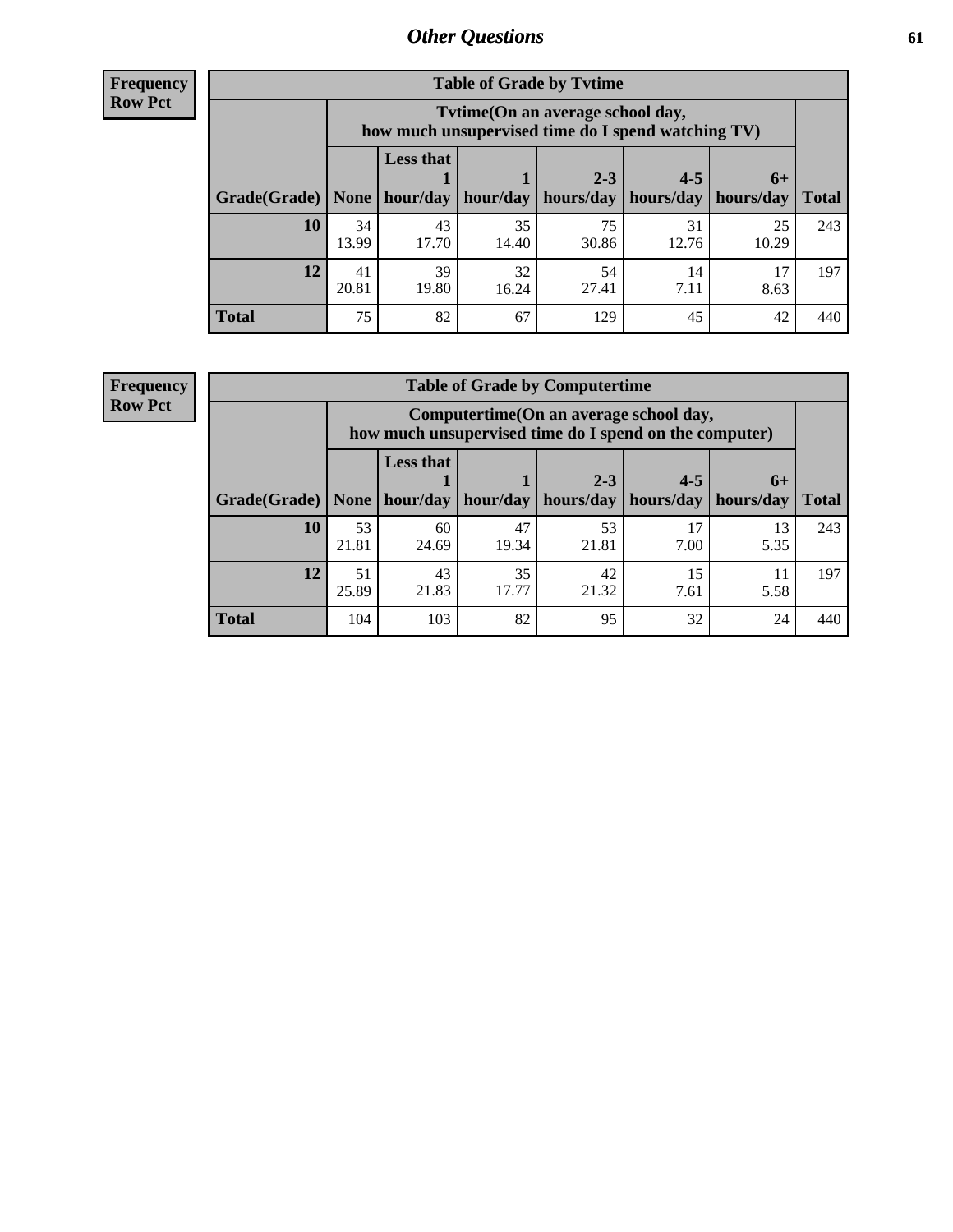#### *Questions about Driving Laws* **62** *Driving Questions were asked only of high school students.*

| <b>Frequency</b> |
|------------------|
| <b>Row Pct</b>   |

| <b>Table of Grade by License1</b> |                                     |                                                                                                                                           |                |            |               |              |  |  |  |  |  |
|-----------------------------------|-------------------------------------|-------------------------------------------------------------------------------------------------------------------------------------------|----------------|------------|---------------|--------------|--|--|--|--|--|
|                                   |                                     | License1(During the first 6 months of driving<br>with a provisional license,<br>the only passengers who can ride with the<br>driver are:) |                |            |               |              |  |  |  |  |  |
| Grade(Grade)                      | <b>Parent or</b><br><b>Guardian</b> | Family<br><b>Members</b>                                                                                                                  | <b>Friends</b> | Anyone     | Don't<br>Know | <b>Total</b> |  |  |  |  |  |
| 10                                | 53<br>21.81                         | 153<br>62.96                                                                                                                              | 4<br>1.65      | 14<br>5.76 | 19<br>7.82    | 243          |  |  |  |  |  |
| 12                                | 44<br>22.34                         | 132<br>67.01                                                                                                                              | 6<br>3.05      | 3<br>1.52  | 12<br>6.09    | 197          |  |  |  |  |  |
| <b>Total</b>                      | 97                                  | 285                                                                                                                                       | 10             | 17         | 31            |              |  |  |  |  |  |

| <b>Frequency</b> |              | <b>Table of Grade by License2</b>                                                                        |                  |                              |                                                      |                      |              |  |  |
|------------------|--------------|----------------------------------------------------------------------------------------------------------|------------------|------------------------------|------------------------------------------------------|----------------------|--------------|--|--|
| <b>Row Pct</b>   |              | License2(17 yr old drivers with a<br>provisional driver's license cannot<br>drive between the hours of:) |                  |                              |                                                      |                      |              |  |  |
|                  | Grade(Grade) | <b>Midnight</b><br>to 6am                                                                                | 1am<br>to<br>5am | 1am<br>t <sub>0</sub><br>6am | N <sub>0</sub><br>curfew<br>for $17$<br>year<br>olds | Don't<br><b>Know</b> | <b>Total</b> |  |  |
|                  | 10           | 133<br>54.73                                                                                             | 17<br>7.00       | 13<br>5.35                   | 23<br>9.47                                           | 57<br>23.46          | 243          |  |  |
|                  | 12           | 155<br>78.68                                                                                             | 9<br>4.57        | 8<br>4.06                    | 7<br>3.55                                            | 18<br>9.14           | 197          |  |  |
|                  | <b>Total</b> | 288                                                                                                      | 26               | 21                           | 30                                                   | 75                   | 440          |  |  |

| Frequency      |              | <b>Table of Grade by License3</b>                                                               |             |            |            |             |               |              |  |  |  |
|----------------|--------------|-------------------------------------------------------------------------------------------------|-------------|------------|------------|-------------|---------------|--------------|--|--|--|
| <b>Row Pct</b> |              | License3(For drivers under the age of<br>21,<br>what level of alcohol is considered<br>$DUI$ ?) |             |            |            |             |               |              |  |  |  |
|                | Grade(Grade) | Any<br><b>Amount</b>                                                                            | 0.02        | 0.04       | 0.06       | 0.08        | Don't<br>know | <b>Total</b> |  |  |  |
|                | 10           | 67<br>27.57                                                                                     | 54<br>22.22 | 10<br>4.12 | 15<br>6.17 | 24<br>9.88  | 73<br>30.04   | 243          |  |  |  |
|                | 12           | 72<br>36.55                                                                                     | 43<br>21.83 | 17<br>8.63 | 10<br>5.08 | 20<br>10.15 | 35<br>17.77   | 197          |  |  |  |
|                | <b>Total</b> | 139                                                                                             | 97          | 27         | 25         | 44          | 108           | 440          |  |  |  |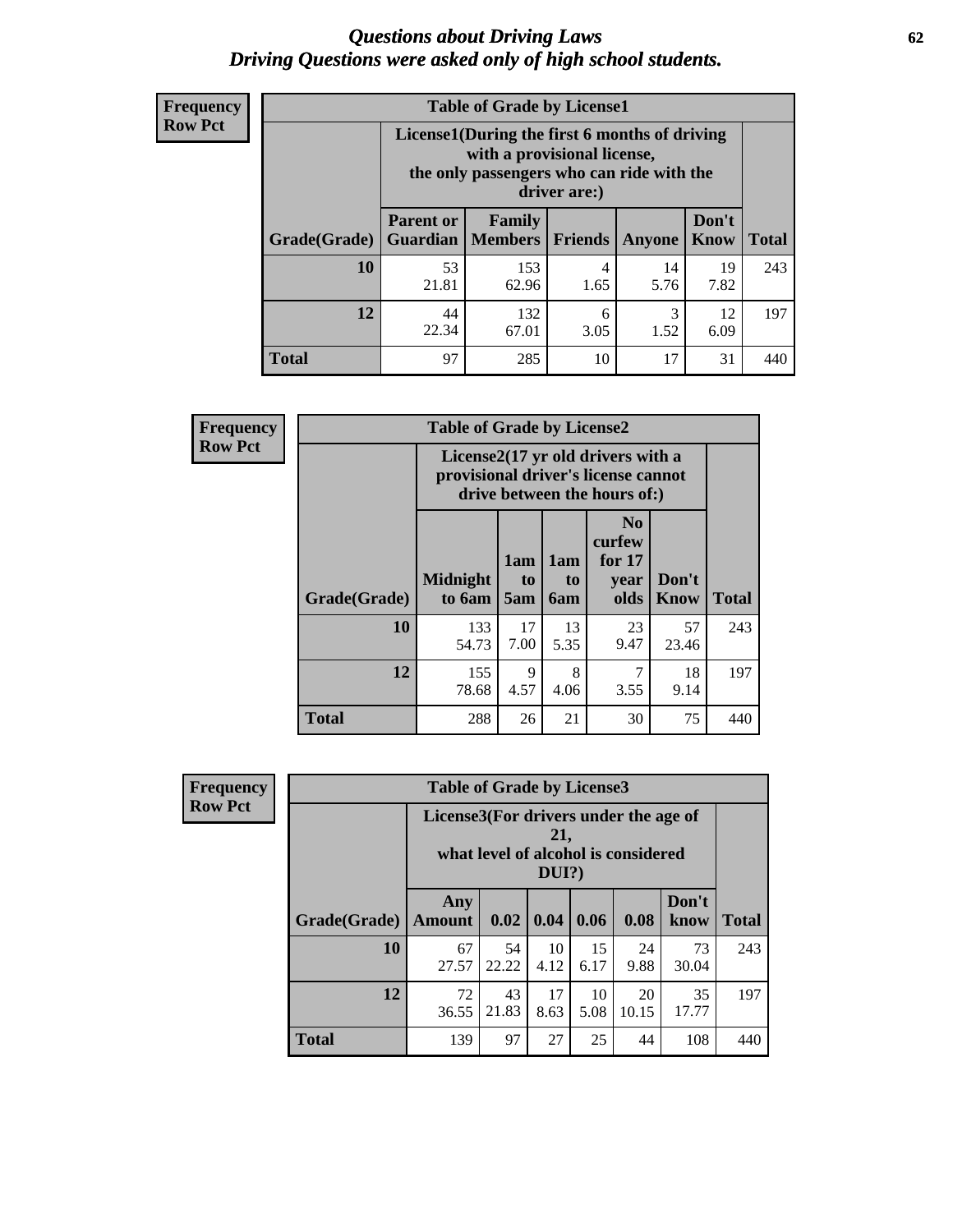#### *Questions about Driving Laws* **63** *Driving Questions were asked only of high school students.*

**Frequency Row Pct**

| <b>Table of Grade by License4</b> |              |                                                                                                                      |              |                               |                                             |               |              |  |  |  |
|-----------------------------------|--------------|----------------------------------------------------------------------------------------------------------------------|--------------|-------------------------------|---------------------------------------------|---------------|--------------|--|--|--|
|                                   |              | License4(A driver under 21 automatically<br>loses his/her license if caught exceeding the<br>posted speet limit by:) |              |                               |                                             |               |              |  |  |  |
| Grade(Grade)                      | $15+$<br>mph | $25+$<br>mph                                                                                                         | $35+$<br>mph | <b>Depends</b><br>on<br>judge | Can't<br>lose<br>license<br>for<br>speeding | Don't<br>know | <b>Total</b> |  |  |  |
| 10                                | 41<br>16.87  | 51<br>20.99                                                                                                          | 27<br>11.11  | 22<br>9.05                    | 13<br>5.35                                  | 89<br>36.63   | 243          |  |  |  |
| 12                                | 30<br>15.23  | 61<br>30.96                                                                                                          | 34<br>17.26  | 11<br>5.58                    | 11<br>5.58                                  | 50<br>25.38   | 197          |  |  |  |
| <b>Total</b>                      | 71           | 112                                                                                                                  | 61           | 33                            | 24                                          | 139           | 440          |  |  |  |

| Frequency      | <b>Table of Grade by License5</b> |                                                                                                                                                             |                |               |              |  |  |
|----------------|-----------------------------------|-------------------------------------------------------------------------------------------------------------------------------------------------------------|----------------|---------------|--------------|--|--|
| <b>Row Pct</b> |                                   | License5(A)<br>Georgia teenager<br>with family<br>connections or a<br>good lawyer can<br>break a teen<br>driving law and<br>keep their driver's<br>license) |                |               |              |  |  |
|                | Grade(Grade)                      | <b>Yes</b>                                                                                                                                                  | N <sub>0</sub> | Don't<br>know | <b>Total</b> |  |  |
|                | 10                                | 34<br>13.99                                                                                                                                                 | 120<br>49.38   | 89<br>36.63   | 243          |  |  |
|                | 12                                | 79<br>40.10                                                                                                                                                 | 76<br>38.58    | 42<br>21.32   | 197          |  |  |
|                | Total                             | 113                                                                                                                                                         | 196            | 131           | 440          |  |  |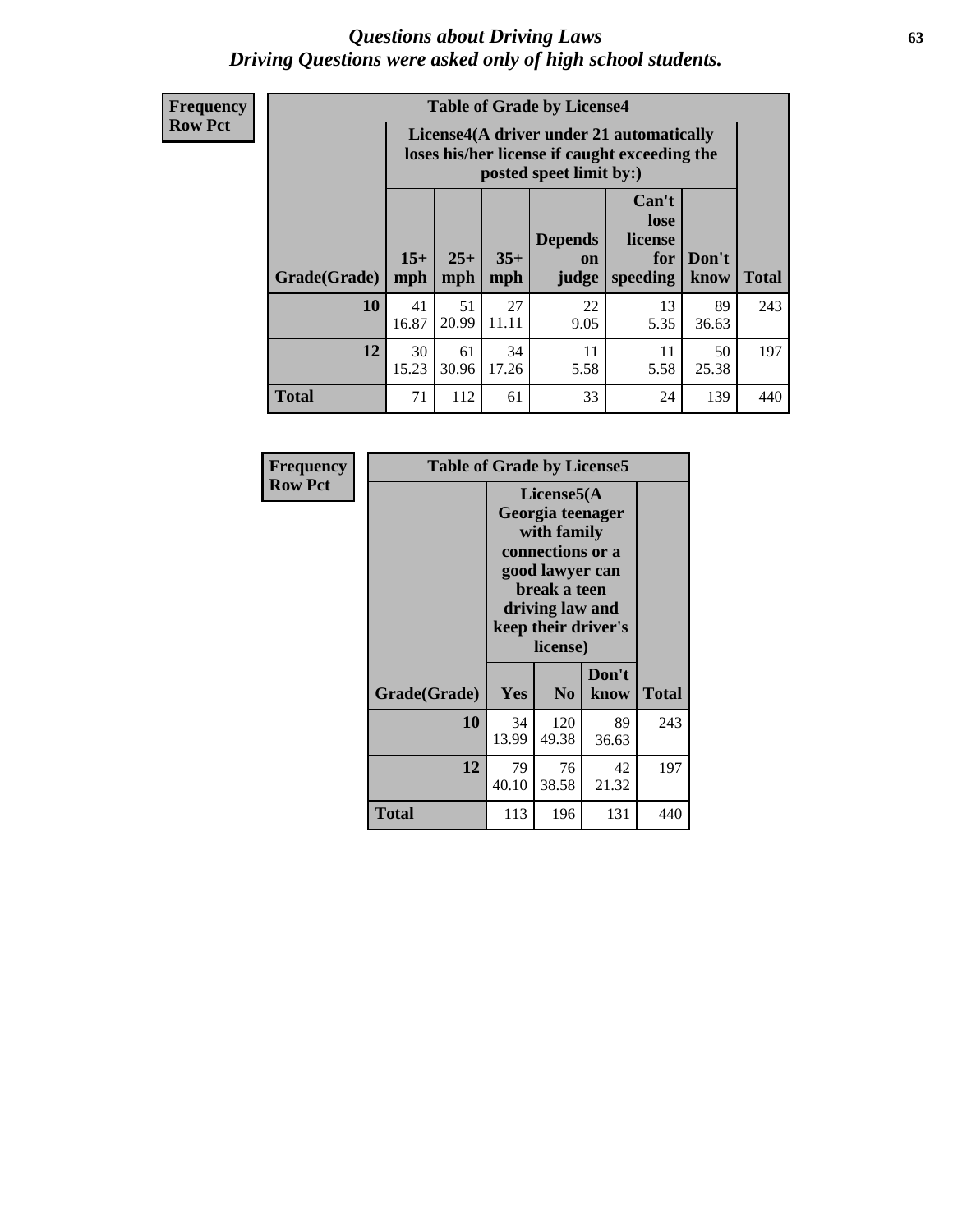#### *Questions about Driving Laws* **64** *Driving Questions were asked only of high school students.*

| <b>Frequency</b> | <b>Table of Grade by License6</b> |                                                                                                                                                 |                |               |              |
|------------------|-----------------------------------|-------------------------------------------------------------------------------------------------------------------------------------------------|----------------|---------------|--------------|
| <b>Row Pct</b>   |                                   | License <sub>6</sub> (I know a<br>friend or<br>classmate that<br>broke a teen<br>driving law,<br>but was allowed to<br>keep his/her<br>license) |                |               |              |
|                  | Grade(Grade)                      | Yes                                                                                                                                             | N <sub>0</sub> | Don't<br>know | <b>Total</b> |
|                  | 10                                | 64<br>26.34                                                                                                                                     | 102<br>41.98   | 77<br>31.69   | 243          |
|                  | 12                                | 94<br>47.72                                                                                                                                     | 53<br>26.90    | 50<br>25.38   | 197          |
|                  | <b>Total</b>                      | 158                                                                                                                                             | 155            | 127           | 440          |

| <b>Frequency</b> |              |                                                                             | <b>Table of Grade by License7</b>                                                             |                                                   |                        |              |  |
|------------------|--------------|-----------------------------------------------------------------------------|-----------------------------------------------------------------------------------------------|---------------------------------------------------|------------------------|--------------|--|
| <b>Row Pct</b>   |              |                                                                             | License7(A student under the age of 18 cam loser<br>his/her driving privileges if he or she:) |                                                   |                        |              |  |
|                  | Grade(Grade) | <b>Have</b><br>more than<br>10<br>unexcused<br>absences<br>per school<br>yr | Drop out<br>without  <br>graduating                                                           | <b>Bring</b><br>alcohol/drugs/weapon<br>to school | All of<br>the<br>above | <b>Total</b> |  |
|                  | 10           | 43<br>17.70                                                                 | 11<br>4.53                                                                                    | 2.06                                              | 184<br>75.72           | 243          |  |
|                  | 12           | 44<br>22.34                                                                 | 12<br>6.09                                                                                    | 2<br>1.02                                         | 139<br>70.56           | 197          |  |
|                  | <b>Total</b> | 87                                                                          | 23                                                                                            | ⇁                                                 | 323                    | 440          |  |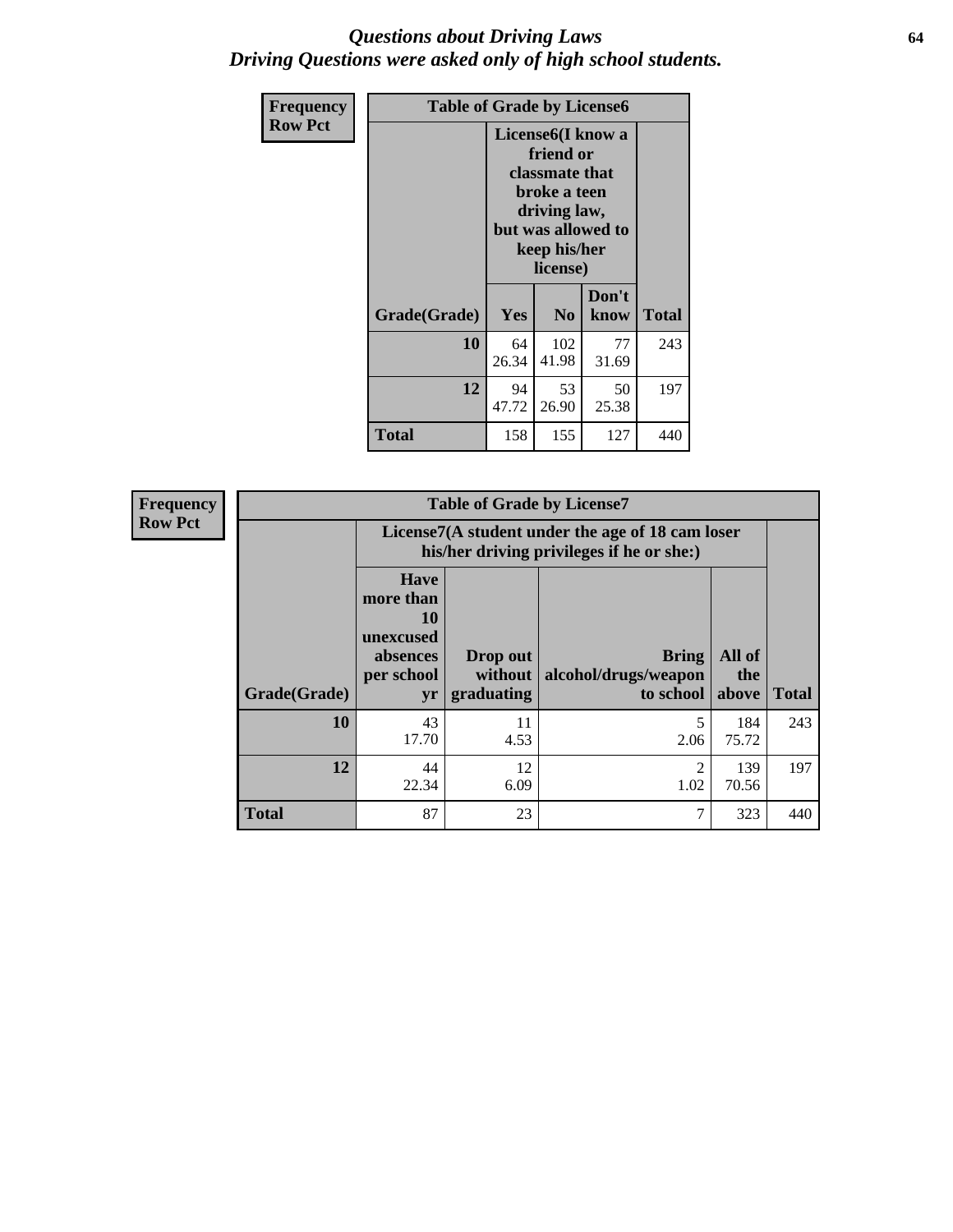# *Select Results by Gender* **65**

| Frequency      | <b>Table of SchoolClimate2 by Gender</b>          |                                 |              |              |
|----------------|---------------------------------------------------|---------------------------------|--------------|--------------|
| <b>Col Pct</b> | SchoolClimate2(I<br>feel successful at<br>school) | Gender(Gender)<br><b>Female</b> | <b>Male</b>  | <b>Total</b> |
|                | <b>Strongly Agree</b>                             | 60<br>27.78                     | 59<br>26.34  | 119          |
|                | <b>Somewhat Agree</b>                             | 131<br>60.65                    | 133<br>59.38 | 264          |
|                | <b>Somewhat Disagree</b>                          | 21<br>9.72                      | 23<br>10.27  | 44           |
|                | <b>Strongly Disagree</b>                          | 4<br>1.85                       | 9<br>4.02    | 13           |
|                | <b>Total</b>                                      | 216                             | 224          | 440          |

| Frequency      | <b>Table of SchoolClimate6 by Gender</b>                 |                                 |              |              |  |
|----------------|----------------------------------------------------------|---------------------------------|--------------|--------------|--|
| <b>Col Pct</b> | <b>SchoolClimate6(Teachers</b><br>treat me with respect) | Gender(Gender)<br><b>Female</b> | <b>Male</b>  | <b>Total</b> |  |
|                | <b>Strongly Agree</b>                                    | 63<br>29.17                     | 53<br>23.66  | 116          |  |
|                | <b>Somewhat Agree</b>                                    | 106<br>49.07                    | 111<br>49.55 | 217          |  |
|                | <b>Somewhat Disagree</b>                                 | 33<br>15.28                     | 36<br>16.07  | 69           |  |
|                | <b>Strongly Disagree</b>                                 | 14<br>6.48                      | 24<br>10.71  | 38           |  |
|                | <b>Total</b>                                             | 216                             | 224          | 440          |  |

| Frequency      | <b>Table of SchoolClimate8 by Gender</b>                                             |                                 |             |              |  |
|----------------|--------------------------------------------------------------------------------------|---------------------------------|-------------|--------------|--|
| <b>Col Pct</b> | <b>SchoolClimate8(Students</b><br>are frequently<br>recognized for good<br>behavior) | Gender(Gender)<br><b>Female</b> | <b>Male</b> | <b>Total</b> |  |
|                | <b>Strongly Agree</b>                                                                | 20<br>9.26                      | 33<br>14.73 | 53           |  |
|                | <b>Somewhat Agree</b>                                                                | 108<br>50.00                    | 88<br>39.29 | 196          |  |
|                | <b>Somewhat Disagree</b>                                                             | 58<br>26.85                     | 75<br>33.48 | 133          |  |
|                | <b>Strongly Disagree</b>                                                             | 30<br>13.89                     | 28<br>12.50 | 58           |  |
|                | <b>Total</b>                                                                         | 216                             | 224         | 440          |  |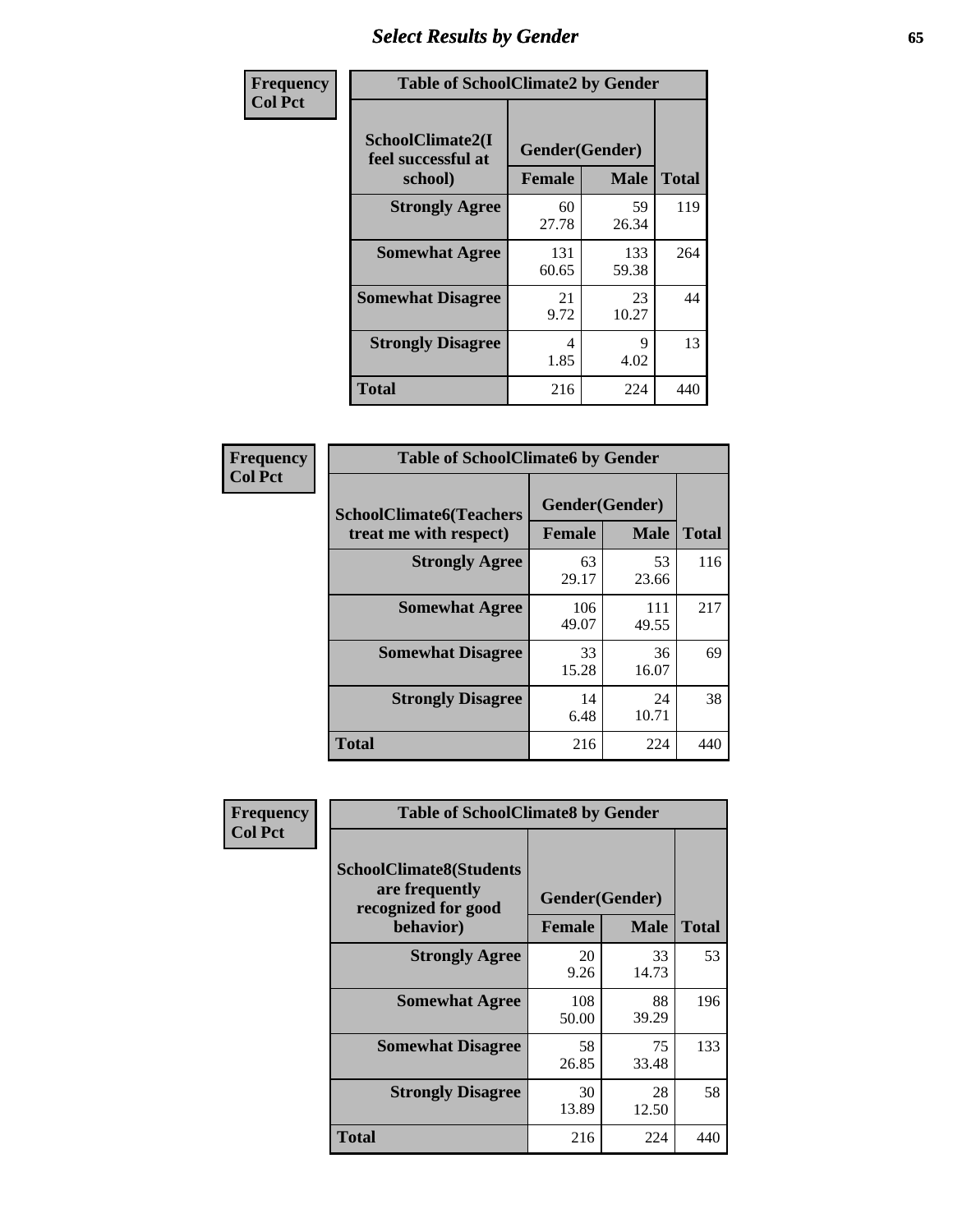## *Select Results by Gender* **66**

| <b>Frequency</b> | <b>Table of Gender by Dropout</b> |                                                                        |                |              |
|------------------|-----------------------------------|------------------------------------------------------------------------|----------------|--------------|
| <b>Row Pct</b>   |                                   | Dropout(I<br>have<br>thought<br>about<br>dropping<br>out of<br>school) |                |              |
|                  | Gender(Gender)                    | Yes                                                                    | N <sub>0</sub> | <b>Total</b> |
|                  | <b>Female</b>                     | 62<br>28.70                                                            | 154<br>71.30   | 216          |
|                  | <b>Male</b>                       | 65<br>29.02                                                            | 159<br>70.98   | 224          |
|                  | <b>Total</b>                      | 127                                                                    | 313            | 440          |

| <b>Frequency</b> |                | <b>Table of Gender by Dropoutreason</b>                            |              |                          |                                |              |              |
|------------------|----------------|--------------------------------------------------------------------|--------------|--------------------------|--------------------------------|--------------|--------------|
| <b>Row Pct</b>   |                | Dropoutreason(If I dropped out the<br>reason would most likely be) |              |                          |                                |              |              |
|                  | Gender(Gender) | Won't<br><b>Drop</b><br>out                                        | <b>Bored</b> | Family<br><b>Reasons</b> | <b>Being</b><br><b>Bullied</b> | <b>Other</b> | <b>Total</b> |
|                  | Female         | 121<br>56.02                                                       | 25<br>11.57  | 17<br>7.87               | 6<br>2.78                      | 47<br>21.76  | 216          |
|                  | <b>Male</b>    | 126<br>56.25                                                       | 45<br>20.09  | 18<br>8.04               | 2.23                           | 30<br>13.39  | 224          |
|                  | <b>Total</b>   | 247                                                                | 70           | 35                       | 11                             | 77           | 440          |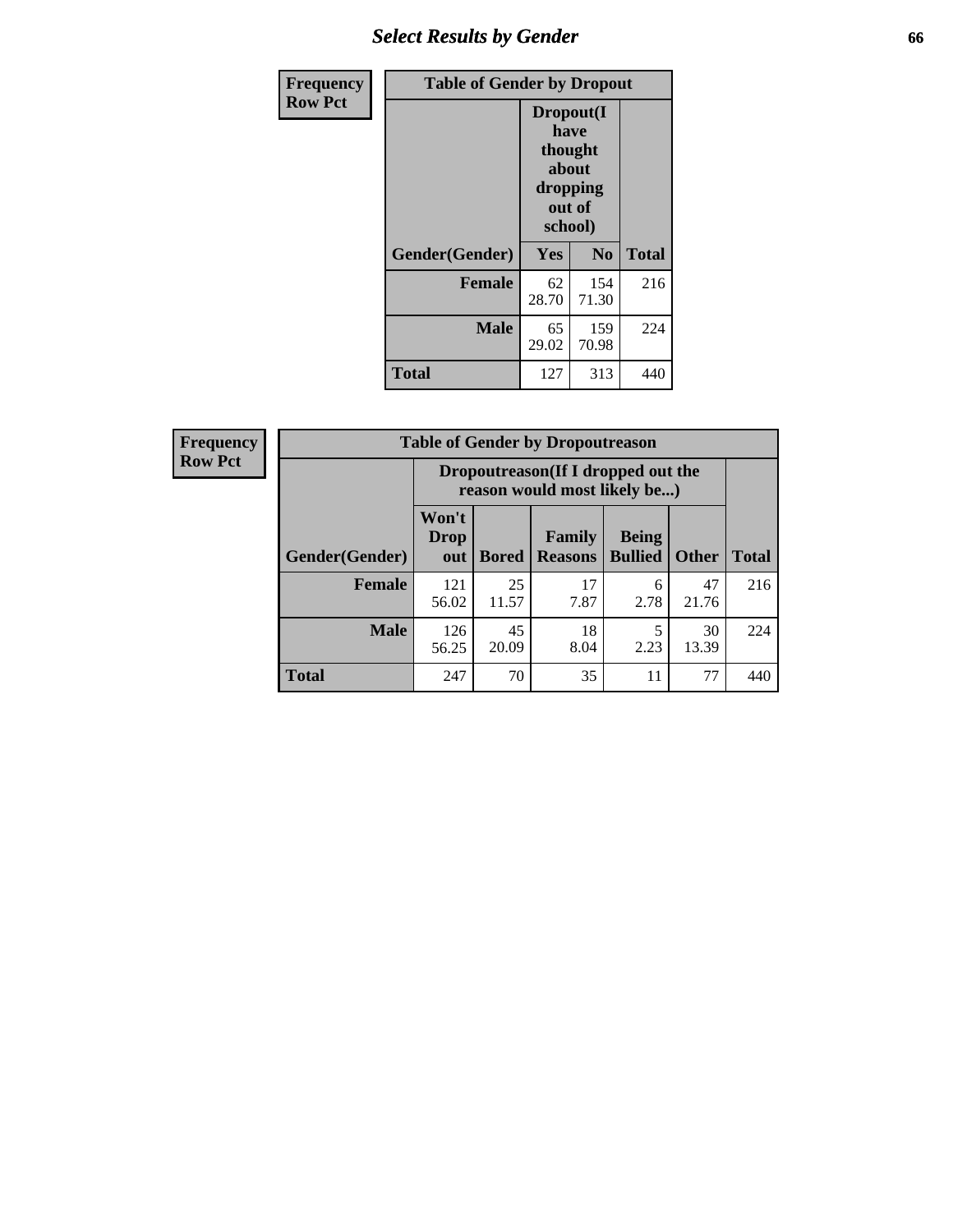*School Safety* **67**

| Frequency      | <b>Table of Gender by Bullied2</b> |                 |                |              |  |
|----------------|------------------------------------|-----------------|----------------|--------------|--|
| <b>Row Pct</b> |                                    | <b>Bullied2</b> |                |              |  |
|                | Gender(Gender)                     | Yes             | N <sub>0</sub> | <b>Total</b> |  |
|                | <b>Female</b>                      | 38<br>17.59     | 178<br>82.41   | 216          |  |
|                | <b>Male</b>                        | 29<br>12.95     | 195<br>87.05   | 224          |  |
|                | <b>Total</b>                       | 67              | 373            | 440          |  |

| Frequency      | <b>Table of Gender by Bulliedothers2</b> |                       |                |              |  |
|----------------|------------------------------------------|-----------------------|----------------|--------------|--|
| <b>Row Pct</b> |                                          | <b>Bulliedothers2</b> |                |              |  |
|                | Gender(Gender)                           | Yes                   | N <sub>0</sub> | <b>Total</b> |  |
|                | <b>Female</b>                            | 27<br>12.50           | 189<br>87.50   | 216          |  |
|                | <b>Male</b>                              | 29<br>12.95           | 195<br>87.05   | 224          |  |
|                | <b>Total</b>                             | 56                    | 384            | 440          |  |

| Frequency      | <b>Table of Gender by Weaponschool2</b> |               |                |              |  |
|----------------|-----------------------------------------|---------------|----------------|--------------|--|
| <b>Row Pct</b> |                                         | Weaponschool2 |                |              |  |
|                | Gender(Gender)                          | Yes           | N <sub>0</sub> | <b>Total</b> |  |
|                | <b>Female</b>                           | 3<br>1.39     | 213<br>98.61   | 216          |  |
|                | <b>Male</b>                             | 20<br>8.93    | 204<br>91.07   | 224          |  |
|                | <b>Total</b>                            | 23            | 417            | 440          |  |

| <b>Frequency</b> | <b>Table of Gender by Absentunsafe2</b> |               |                |              |  |
|------------------|-----------------------------------------|---------------|----------------|--------------|--|
| <b>Row Pct</b>   |                                         | Absentunsafe2 |                |              |  |
|                  | Gender(Gender)                          | Yes           | N <sub>0</sub> | <b>Total</b> |  |
|                  | <b>Female</b>                           | 10<br>4.63    | 206<br>95.37   | 216          |  |
|                  | <b>Male</b>                             | 8<br>3.57     | 216<br>96.43   | 224          |  |
|                  | <b>Total</b>                            | 18            | 422            | 440          |  |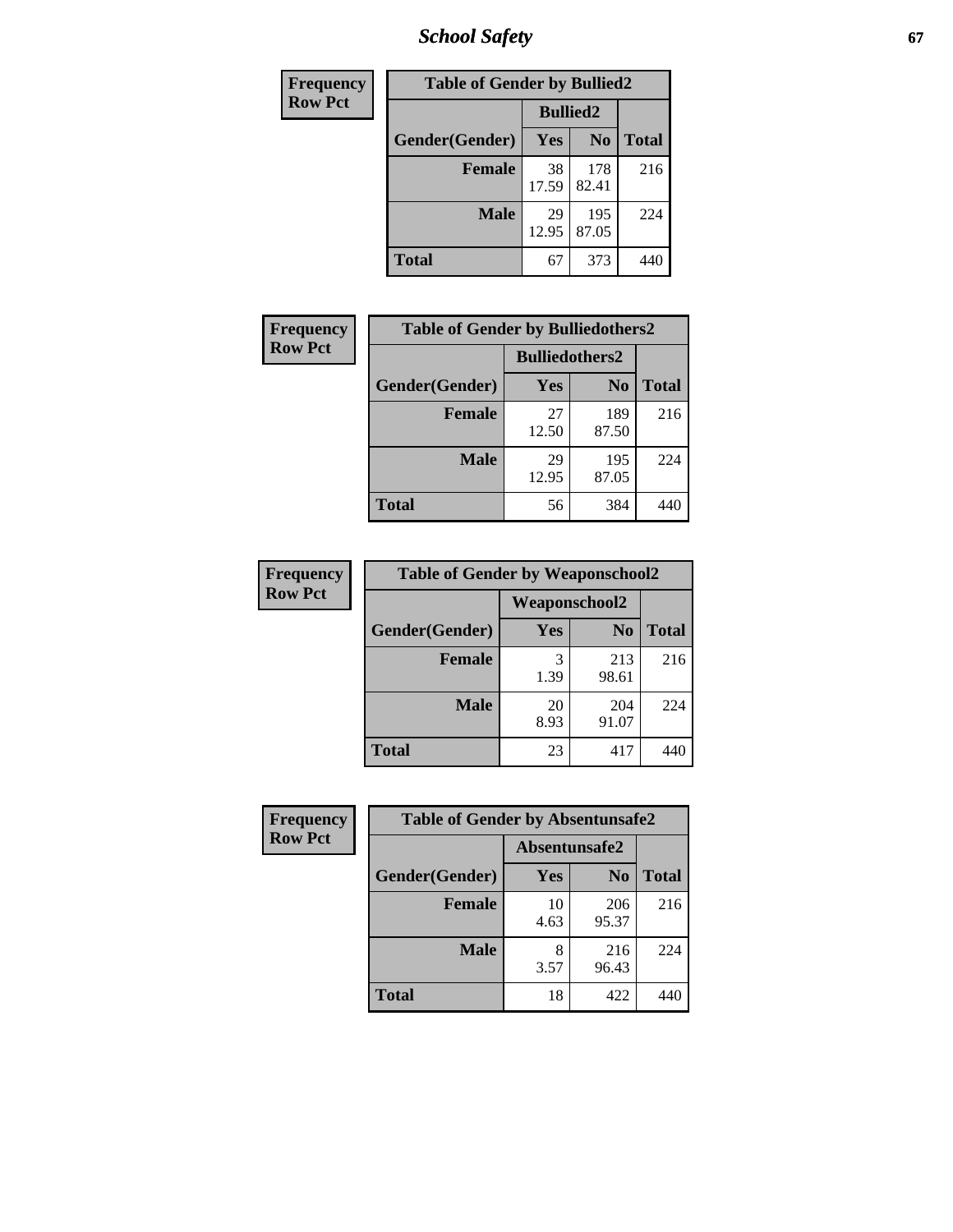*School Safety* **68**

| Frequency      | <b>Table of Gender by Gangself</b> |                                                                                                       |                |              |  |
|----------------|------------------------------------|-------------------------------------------------------------------------------------------------------|----------------|--------------|--|
| <b>Row Pct</b> |                                    | <b>Gangself(I</b><br>have<br>participated<br>in illegal gang<br>activities in<br>the past 30<br>days) |                |              |  |
|                | Gender(Gender)                     | Yes                                                                                                   | N <sub>0</sub> | <b>Total</b> |  |
|                | <b>Female</b>                      | 5<br>2.31                                                                                             | 211<br>97.69   | 216          |  |
|                | <b>Male</b>                        | 21<br>9.38                                                                                            | 203<br>90.63   | 224          |  |
|                | <b>Total</b>                       | 26                                                                                                    | 414            | 440          |  |

| Frequency      | <b>Table of Gender by Gangpeers</b> |                                                                                                                             |                |              |
|----------------|-------------------------------------|-----------------------------------------------------------------------------------------------------------------------------|----------------|--------------|
| <b>Row Pct</b> |                                     | <b>Gangpeers</b> (I<br>have friends<br>who have<br>participated<br>in illegal gang<br>activities in<br>the past 30<br>days) |                |              |
|                | Gender(Gender)                      | Yes                                                                                                                         | N <sub>0</sub> | <b>Total</b> |
|                | <b>Female</b>                       | 25<br>11.57                                                                                                                 | 191<br>88.43   | 216          |
|                | <b>Male</b>                         | 45<br>20.09                                                                                                                 | 179<br>79.91   | 224          |
|                | <b>Total</b>                        | 70                                                                                                                          | 370            | 440          |

| Frequency      | <b>Table of Gender by Pickedon2</b> |                  |                |              |
|----------------|-------------------------------------|------------------|----------------|--------------|
| <b>Row Pct</b> |                                     | <b>Pickedon2</b> |                |              |
|                | Gender(Gender)                      | <b>Yes</b>       | N <sub>0</sub> | <b>Total</b> |
|                | <b>Female</b>                       | 87<br>40.28      | 129<br>59.72   | 216          |
|                | <b>Male</b>                         | 61<br>27.23      | 163<br>72.77   | 224          |
|                | <b>Total</b>                        | 148              | 292            | 440          |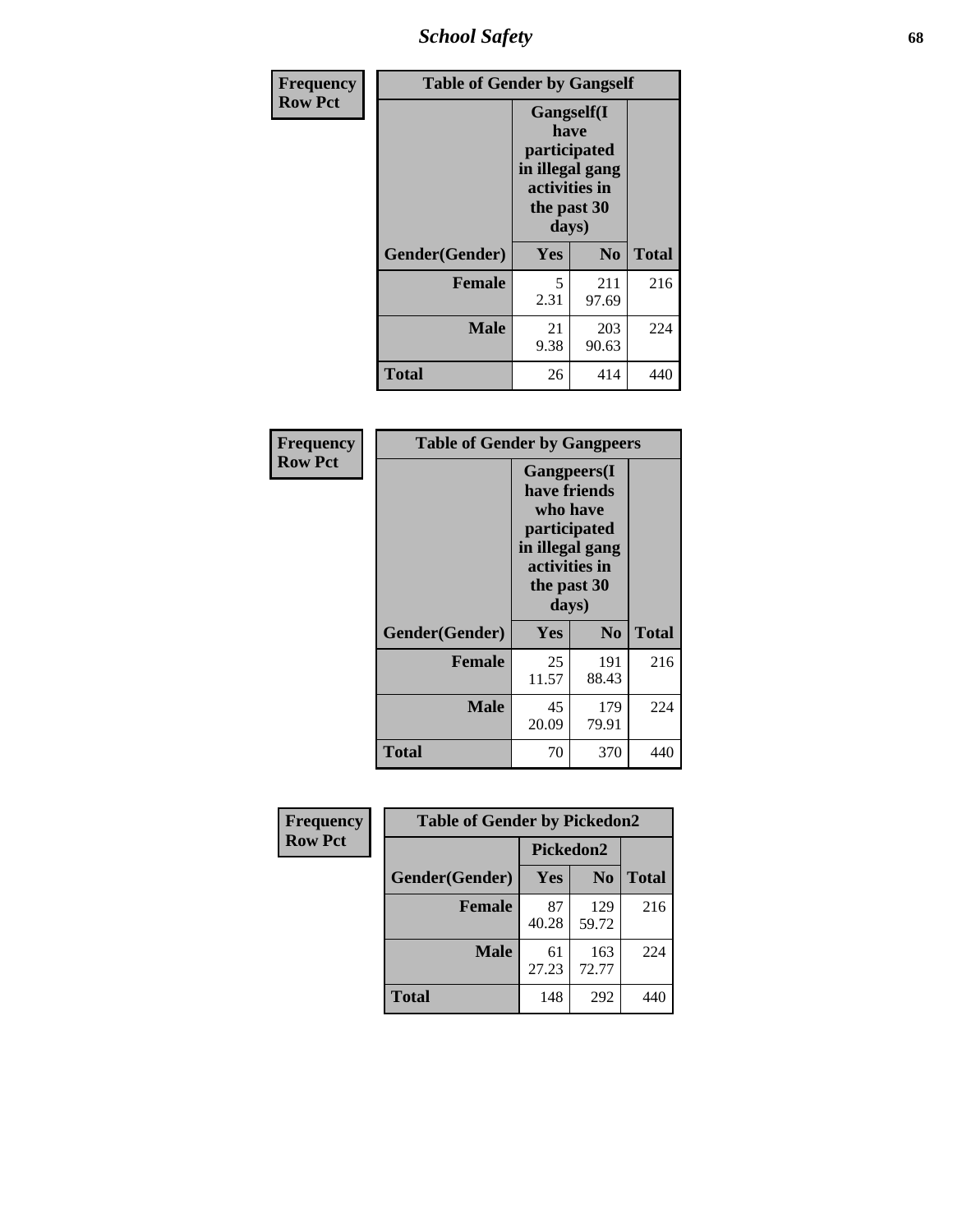*School Safety* **69**

| Frequency      | <b>Table of Gender by Safeschool2</b> |              |                |              |
|----------------|---------------------------------------|--------------|----------------|--------------|
| <b>Row Pct</b> |                                       | Safeschool2  |                |              |
|                | Gender(Gender)                        | Yes          | N <sub>0</sub> | <b>Total</b> |
|                | <b>Female</b>                         | 140<br>64.81 | 76<br>35.19    | 216          |
|                | Male                                  | 156<br>69.64 | 68<br>30.36    | 224          |
|                | <b>Total</b>                          | 296          | 144            | 440          |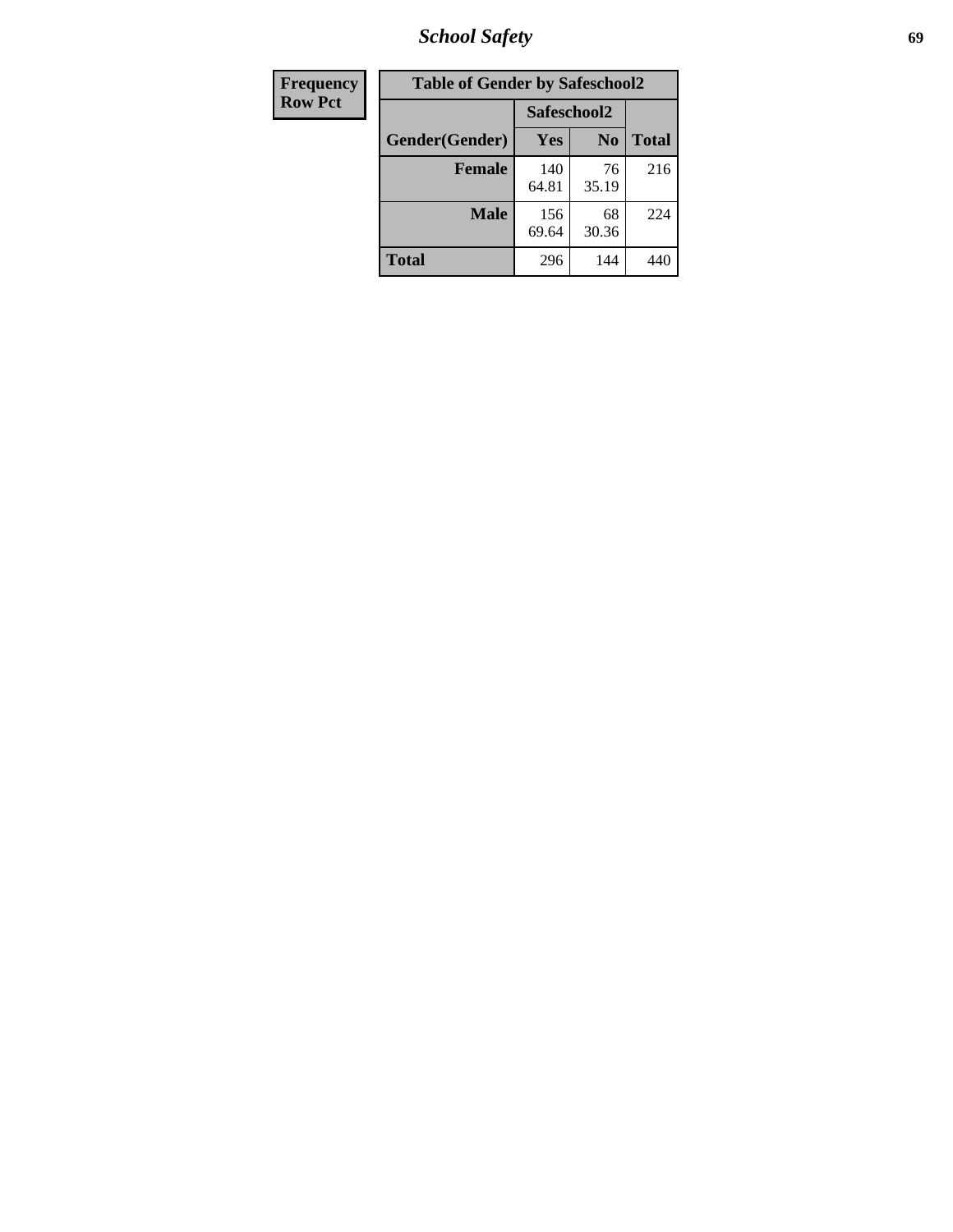# *Incidence of Drug Use* **70**

| <b>Frequency</b> | <b>Table of Gender by AlcoholAlt</b> |                                          |                |              |  |
|------------------|--------------------------------------|------------------------------------------|----------------|--------------|--|
| <b>Row Pct</b>   |                                      | AlcoholAlt(Alcohol<br>use, past 30 days) |                |              |  |
|                  | Gender(Gender)                       | <b>Yes</b>                               | N <sub>0</sub> | <b>Total</b> |  |
|                  | <b>Female</b>                        | 73<br>33.80                              | 143<br>66.20   | 216          |  |
|                  | <b>Male</b>                          | 69<br>30.80                              | 155<br>69.20   | 224          |  |
|                  | <b>Total</b>                         | 142                                      | 298            | 440          |  |

| <b>Frequency</b> | <b>Table of Gender by TobaccoAny</b> |                                          |                |              |
|------------------|--------------------------------------|------------------------------------------|----------------|--------------|
| <b>Row Pct</b>   |                                      | TobaccoAny(Tobacco<br>use, past 30 days) |                |              |
|                  | Gender(Gender)                       | Yes                                      | N <sub>0</sub> | <b>Total</b> |
|                  | <b>Female</b>                        | 43<br>19.91                              | 173<br>80.09   | 216          |
|                  | <b>Male</b>                          | 77<br>34.38                              | 147<br>65.63   | 224          |
|                  | <b>Total</b>                         | 120                                      | 320            | 440          |

| <b>Frequency</b> | <b>Table of Gender by MarijuanaAlt</b> |             |                                              |              |
|------------------|----------------------------------------|-------------|----------------------------------------------|--------------|
| <b>Row Pct</b>   |                                        |             | MarijuanaAlt(Marijuana<br>use, past 30 days) |              |
|                  | Gender(Gender)                         | <b>Yes</b>  | N <sub>0</sub>                               | <b>Total</b> |
|                  | Female                                 | 29<br>13.43 | 187<br>86.57                                 | 216          |
|                  | <b>Male</b>                            | 28<br>12.50 | 196<br>87.50                                 | 224          |
|                  | <b>Total</b>                           | 57          | 383                                          | 440          |

| <b>Frequency</b> | <b>Table of Gender by OtherDrugAny</b> |                                                       |                |              |
|------------------|----------------------------------------|-------------------------------------------------------|----------------|--------------|
| <b>Row Pct</b>   |                                        | <b>OtherDrugAny</b> (Other<br>drug use, past 30 days) |                |              |
|                  | Gender(Gender)                         | <b>Yes</b>                                            | N <sub>0</sub> | <b>Total</b> |
|                  | <b>Female</b>                          | 29<br>13.43                                           | 187<br>86.57   | 216          |
|                  | <b>Male</b>                            | 22<br>9.82                                            | 202<br>90.18   | 224          |
|                  | <b>Total</b>                           | 51                                                    | 389            | 440          |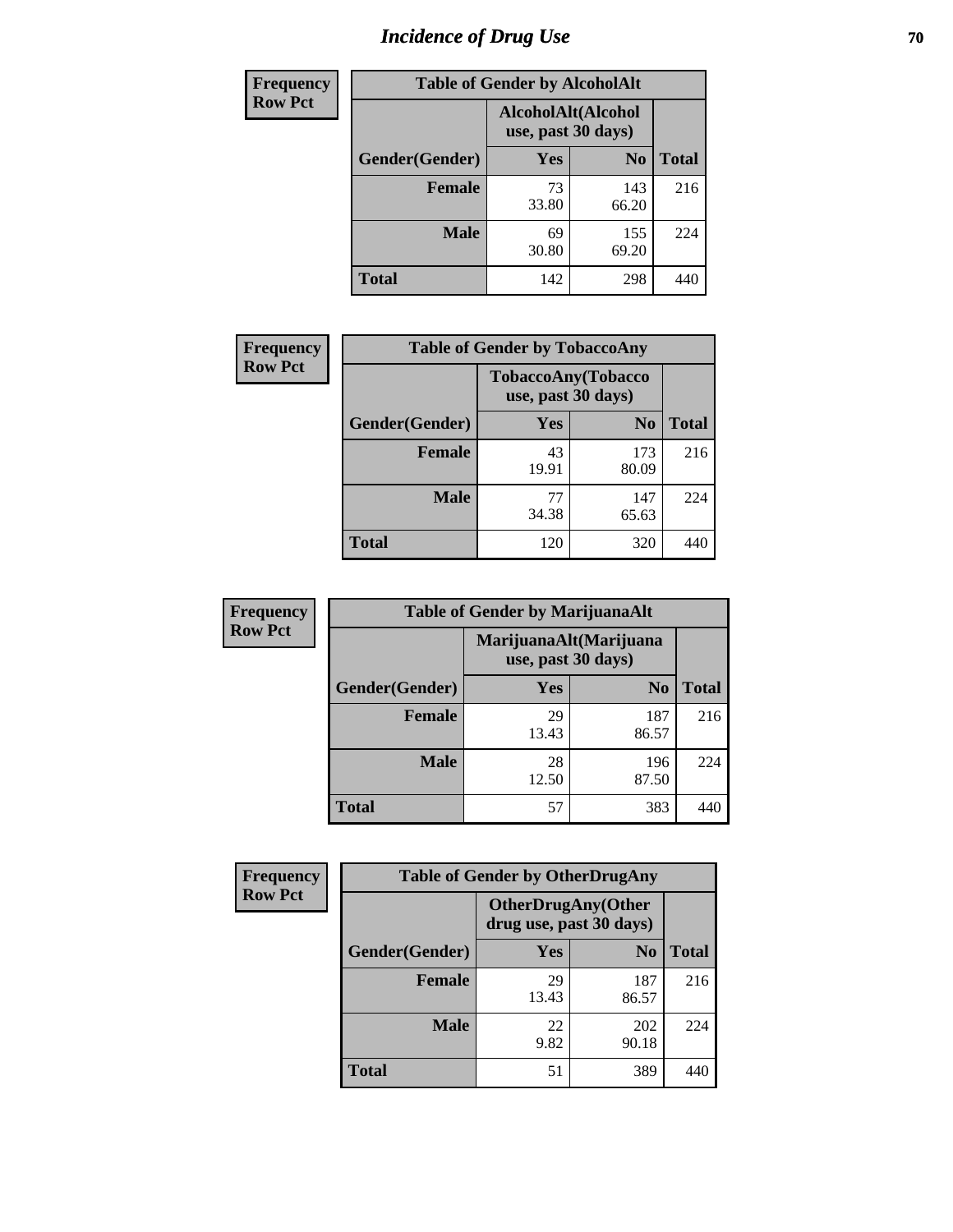### *Average Age at Onset of Use* **71** *Results for "Average Age at Onset of Use" questions exclude students who said they did not use that substance*

#### **Gender=Female**

| <i><b>Variable</b></i> | <b>Label</b>                                                       | <b>Mean</b> |
|------------------------|--------------------------------------------------------------------|-------------|
| Alcoholinit2           | I started using alcohol when I was                                 | 13.43       |
| Cigarettesinit2        | I started smoking tobacco when I was                               | 13.87       |
| Smokelessinit2         | I started chewing tobacco when I was                               | 11.80       |
| Marijuanainit2         | I started using marijuana when I was                               | 14.62       |
| Cocaineinit2           | I started using cocaine when I was                                 | 14.63       |
| Inhalantsinit2         | I started using inhalants when I was                               | 12.91       |
| Steroidsinit2          | I started using steroids when I was                                | 11.67       |
| Ecstasyinit2           | I started using ecstasy when I was                                 | 14.80       |
| Methinit2              | I started using methamphetamines when I was                        | 13.83       |
| Hallucinogensinit2     | I started using hallucinogens when I was                           | 12.00       |
| Prescription in t2     | I started using prescription drugs not prescribed to me when I was | 13.85       |

#### **Gender=Male**

| <b>Variable</b>    | Label                                                              | <b>Mean</b> |
|--------------------|--------------------------------------------------------------------|-------------|
| Alcoholinit2       | I started using alcohol when I was                                 | 13.60       |
| Cigarettesinit2    | I started smoking tobacco when I was                               | 13.23       |
| Smokelessinit2     | I started chewing tobacco when I was                               | 13.03       |
| Marijuanainit2     | I started using marijuana when I was                               | 13.96       |
| Cocaineinit2       | I started using cocaine when I was                                 | 12.45       |
| Inhalantsinit2     | I started using inhalants when I was                               | 11.78       |
| Steroidsinit2      | I started using steroids when I was                                | 10.20       |
| Ecstasyinit2       | I started using ecstasy when I was                                 | 13.50       |
| Methinit2          | I started using methamphetamines when I was                        | 11.17       |
| Hallucinogensinit2 | I started using hallucinogens when I was                           | 11.38       |
| Prescriptioninit2  | I started using prescription drugs not prescribed to me when I was | 12.95       |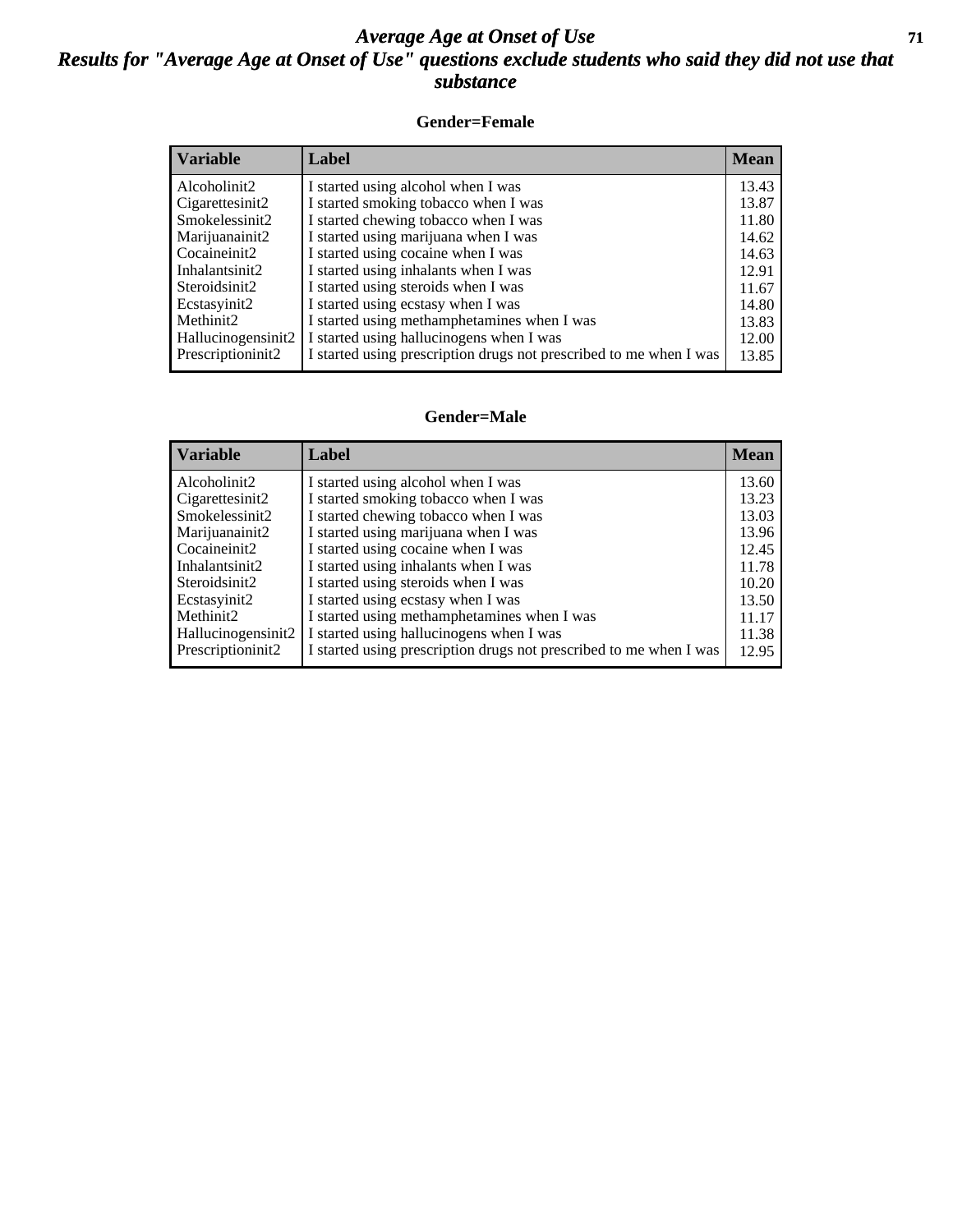# *I Think These Drugs are Harmful* **72**

| <b>Frequency</b> | <b>Table of Gender by Alcoholharmdich</b> |                  |                               |              |
|------------------|-------------------------------------------|------------------|-------------------------------|--------------|
| <b>Row Pct</b>   |                                           | think alcohol is | Alcoholharmdich(I<br>harmful) |              |
|                  | Gender(Gender)                            | <b>Yes</b>       | N <sub>0</sub>                | <b>Total</b> |
|                  | <b>Female</b>                             | 166<br>76.85     | 50<br>23.15                   | 216          |
|                  | <b>Male</b>                               | 170<br>75.89     | 54<br>24.11                   | 224          |
|                  | Total                                     | 336              | 104                           | 440          |

| Frequency      | <b>Table of Gender by Tobaccoharmdich</b> |                  |                               |              |
|----------------|-------------------------------------------|------------------|-------------------------------|--------------|
| <b>Row Pct</b> |                                           | think tobacco is | Tobaccoharmdich(I<br>harmful) |              |
|                | Gender(Gender)                            | <b>Yes</b>       | N <sub>0</sub>                | <b>Total</b> |
|                | <b>Female</b>                             | 204<br>94.44     | 12<br>5.56                    | 216          |
|                | <b>Male</b>                               | 208<br>92.86     | 16<br>7.14                    | 224          |
|                | Total                                     | 412              | 28                            | 440          |

| Frequency      | <b>Table of Gender by Marijuanaharmdich</b> |                                                       |                |              |
|----------------|---------------------------------------------|-------------------------------------------------------|----------------|--------------|
| <b>Row Pct</b> |                                             | Marijuanaharmdich(I<br>think marijuana is<br>harmful) |                |              |
|                | Gender(Gender)                              | <b>Yes</b>                                            | N <sub>0</sub> | <b>Total</b> |
|                | <b>Female</b>                               | 168<br>77.78                                          | 48<br>22.22    | 216          |
|                | <b>Male</b>                                 | 177<br>79.02                                          | 47<br>20.98    | 224          |
|                | <b>Total</b>                                | 345                                                   | 95             | 440          |

| Frequency      | <b>Table of Gender by Otherdrugharmdich</b> |                                                          |                |              |
|----------------|---------------------------------------------|----------------------------------------------------------|----------------|--------------|
| <b>Row Pct</b> |                                             | Otherdrugharmdich(I<br>think other drugs are<br>harmful) |                |              |
|                | Gender(Gender)                              | <b>Yes</b>                                               | N <sub>0</sub> | <b>Total</b> |
|                | <b>Female</b>                               | 205<br>94.91                                             | 11<br>5.09     | 216          |
|                | <b>Male</b>                                 | 214<br>95.54                                             | 10<br>4.46     | 224          |
|                | <b>Total</b>                                | 419                                                      | 21             | 440          |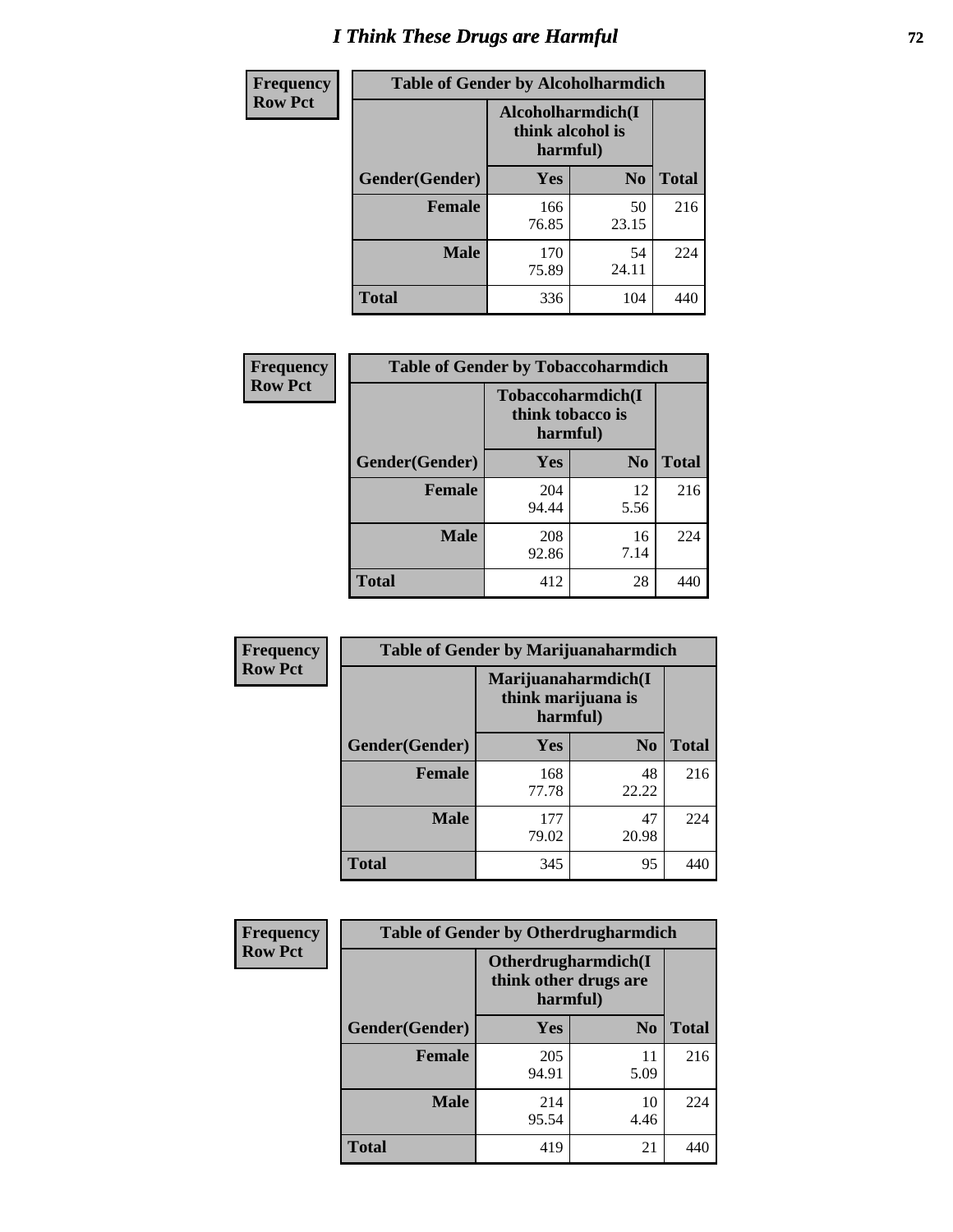| <b>Frequency</b> | <b>Table of Gender by Alcohollocation1</b> |                                                               |             |              |
|------------------|--------------------------------------------|---------------------------------------------------------------|-------------|--------------|
| <b>Row Pct</b>   |                                            | <b>Alcohollocation1(Places</b><br><b>Friends Use Alcohol)</b> |             |              |
|                  | Gender(Gender)                             |                                                               | Do Not Use  | <b>Total</b> |
|                  | <b>Female</b>                              | 162<br>75.00                                                  | 54<br>25.00 | 216          |
|                  | <b>Male</b>                                | 142<br>63.39                                                  | 82<br>36.61 | 224          |
|                  | <b>Total</b>                               | 304                                                           | 136         | 440          |

| <b>Frequency</b> | <b>Table of Gender by Alcohollocation2</b> |                                                               |              |              |
|------------------|--------------------------------------------|---------------------------------------------------------------|--------------|--------------|
| <b>Row Pct</b>   |                                            | <b>Alcohollocation2(Places</b><br><b>Friends Use Alcohol)</b> |              |              |
|                  | Gender(Gender)                             |                                                               | Home         | <b>Total</b> |
|                  | <b>Female</b>                              | 109<br>50.46                                                  | 107<br>49.54 | 216          |
|                  | <b>Male</b>                                | 111<br>49.55                                                  | 113<br>50.45 | 224          |
|                  | <b>Total</b>                               | 220                                                           | 220          | 440          |

| Frequency      | <b>Table of Gender by Alcohollocation3</b> |                                                               |               |              |
|----------------|--------------------------------------------|---------------------------------------------------------------|---------------|--------------|
| <b>Row Pct</b> |                                            | <b>Alcohollocation3(Places</b><br><b>Friends Use Alcohol)</b> |               |              |
|                | Gender(Gender)                             |                                                               | <b>School</b> | <b>Total</b> |
|                | <b>Female</b>                              | 199<br>92.13                                                  | 17<br>7.87    | 216          |
|                | <b>Male</b>                                | 207<br>92.41                                                  | 17<br>7.59    | 224          |
|                | <b>Total</b>                               | 406                                                           | 34            | 440          |

| <b>Frequency</b> | <b>Table of Gender by Alcohollocation4</b> |                                                               |             |              |
|------------------|--------------------------------------------|---------------------------------------------------------------|-------------|--------------|
| <b>Row Pct</b>   |                                            | <b>Alcohollocation4(Places</b><br><b>Friends Use Alcohol)</b> |             |              |
|                  | Gender(Gender)                             |                                                               | Car         | <b>Total</b> |
|                  | <b>Female</b>                              | 183<br>84.72                                                  | 33<br>15.28 | 216          |
|                  | <b>Male</b>                                | 185<br>82.59                                                  | 39<br>17.41 | 224          |
|                  | <b>Total</b>                               | 368                                                           | 72          | 440          |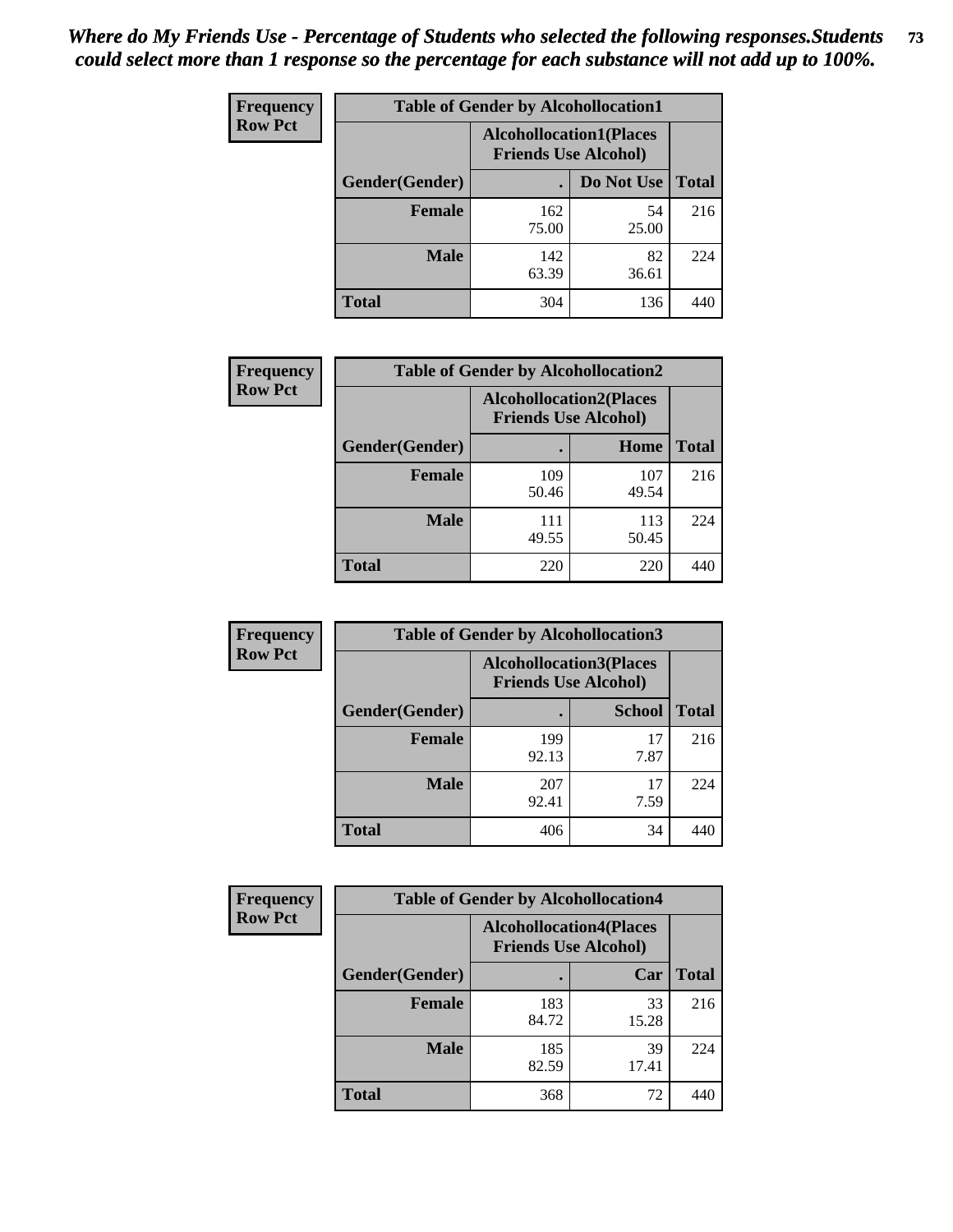| <b>Frequency</b> | <b>Table of Gender by Alcohollocation5</b> |                                                                |                          |              |
|------------------|--------------------------------------------|----------------------------------------------------------------|--------------------------|--------------|
| <b>Row Pct</b>   |                                            | <b>Alcohollocation5</b> (Places<br><b>Friends Use Alcohol)</b> |                          |              |
|                  | Gender(Gender)                             |                                                                | <b>Friend's</b><br>House | <b>Total</b> |
|                  | <b>Female</b>                              | 63<br>29.17                                                    | 153<br>70.83             | 216          |
|                  | <b>Male</b>                                | 103<br>45.98                                                   | 121<br>54.02             | 224          |
|                  | <b>Total</b>                               | 166                                                            | 274                      | 440          |

| <b>Frequency</b> | <b>Table of Gender by Alcohollocation6</b> |                                                               |              |              |
|------------------|--------------------------------------------|---------------------------------------------------------------|--------------|--------------|
| <b>Row Pct</b>   |                                            | <b>Alcohollocation6(Places</b><br><b>Friends Use Alcohol)</b> |              |              |
|                  | Gender(Gender)                             |                                                               | <b>Other</b> | <b>Total</b> |
|                  | <b>Female</b>                              | 136<br>62.96                                                  | 80<br>37.04  | 216          |
|                  | <b>Male</b>                                | 148<br>66.07                                                  | 76<br>33.93  | 224          |
|                  | <b>Total</b>                               | 284                                                           | 156          | 440          |

| Frequency      | <b>Table of Gender by Tobaccolocation1</b> |                                                               |             |              |  |
|----------------|--------------------------------------------|---------------------------------------------------------------|-------------|--------------|--|
| <b>Row Pct</b> |                                            | <b>Tobaccolocation1(Places</b><br><b>Friends Use Tobacco)</b> |             |              |  |
|                | <b>Gender</b> (Gender)                     |                                                               | Do Not Use  | <b>Total</b> |  |
|                | Female                                     | 131<br>60.65                                                  | 85<br>39.35 | 216          |  |
|                | <b>Male</b>                                | 143<br>63.84                                                  | 81<br>36.16 | 224          |  |
|                | <b>Total</b>                               | 274                                                           | 166         | 440          |  |

| <b>Frequency</b> | <b>Table of Gender by Tobaccolocation2</b> |                                                               |              |              |
|------------------|--------------------------------------------|---------------------------------------------------------------|--------------|--------------|
| <b>Row Pct</b>   |                                            | <b>Tobaccolocation2(Places</b><br><b>Friends Use Tobacco)</b> |              |              |
|                  | Gender(Gender)                             |                                                               | Home         | <b>Total</b> |
|                  | Female                                     | 114<br>52.78                                                  | 102<br>47.22 | 216          |
|                  | <b>Male</b>                                | 87<br>38.84                                                   | 137<br>61.16 | 224          |
|                  | <b>Total</b>                               | 201                                                           | 239          | 440          |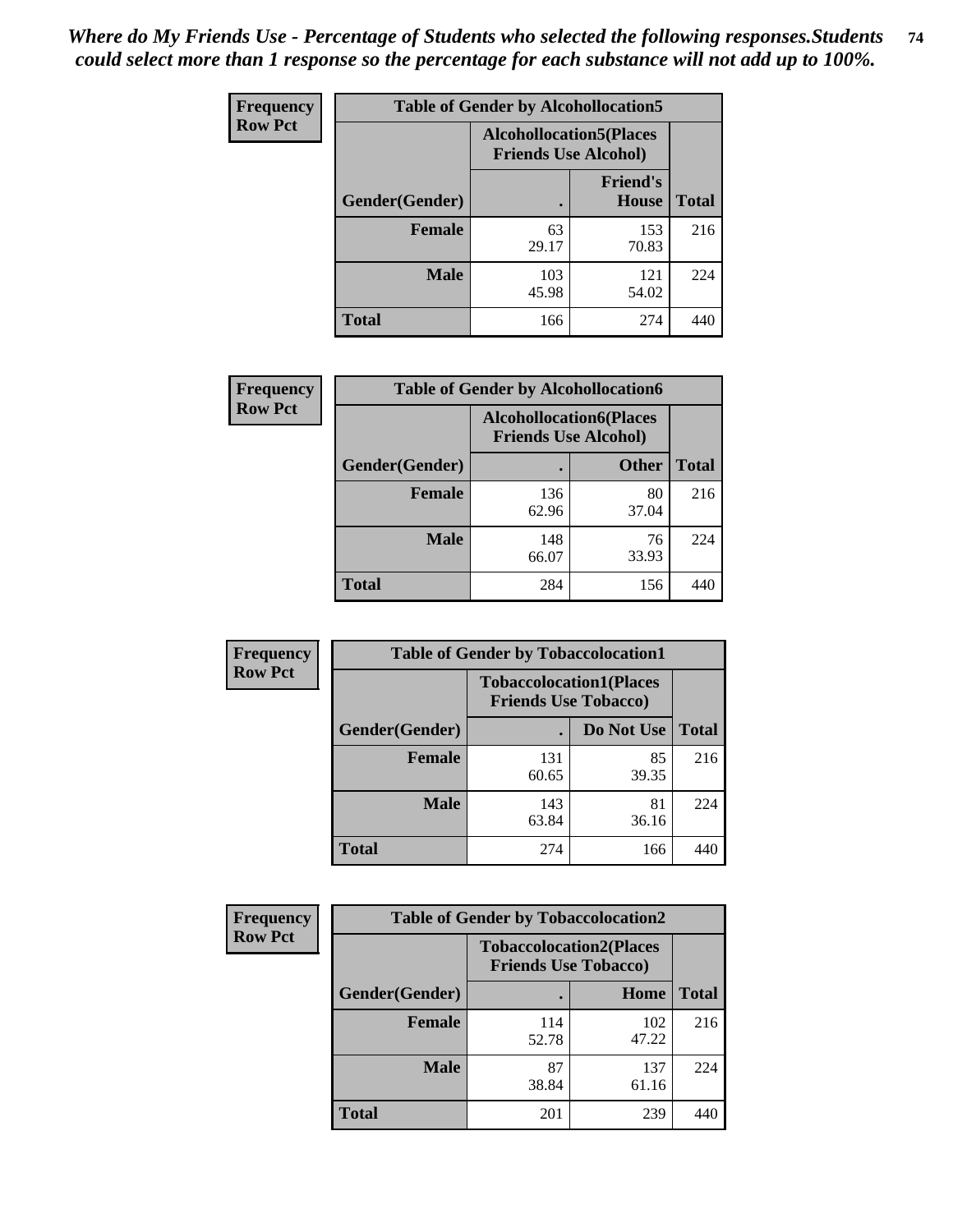| <b>Frequency</b> | <b>Table of Gender by Tobaccolocation3</b> |              |                                                               |              |
|------------------|--------------------------------------------|--------------|---------------------------------------------------------------|--------------|
| <b>Row Pct</b>   |                                            |              | <b>Tobaccolocation3(Places</b><br><b>Friends Use Tobacco)</b> |              |
|                  | Gender(Gender)                             |              | <b>School</b>                                                 | <b>Total</b> |
|                  | Female                                     | 164<br>75.93 | 52<br>24.07                                                   | 216          |
|                  | <b>Male</b>                                | 141<br>62.95 | 83<br>37.05                                                   | 224          |
|                  | <b>Total</b>                               | 305          | 135                                                           | 440          |

| <b>Frequency</b> | <b>Table of Gender by Tobaccolocation4</b> |                             |                                |              |
|------------------|--------------------------------------------|-----------------------------|--------------------------------|--------------|
| <b>Row Pct</b>   |                                            | <b>Friends Use Tobacco)</b> | <b>Tobaccolocation4(Places</b> |              |
|                  | Gender(Gender)                             |                             | Car                            | <b>Total</b> |
|                  | <b>Female</b>                              | 123<br>56.94                | 93<br>43.06                    | 216          |
|                  | <b>Male</b>                                | 130<br>58.04                | 94<br>41.96                    | 224          |
|                  | <b>Total</b>                               | 253                         | 187                            | 440          |

| <b>Frequency</b> | <b>Table of Gender by Tobaccolocation5</b> |                                                               |                          |              |
|------------------|--------------------------------------------|---------------------------------------------------------------|--------------------------|--------------|
| <b>Row Pct</b>   |                                            | <b>Tobaccolocation5(Places</b><br><b>Friends Use Tobacco)</b> |                          |              |
|                  | Gender(Gender)                             |                                                               | <b>Friend's</b><br>House | <b>Total</b> |
|                  | <b>Female</b>                              | 100<br>46.30                                                  | 116<br>53.70             | 216          |
|                  | <b>Male</b>                                | 104<br>46.43                                                  | 120<br>53.57             | 224          |
|                  | <b>Total</b>                               | 204                                                           | 236                      | 440          |

| <b>Frequency</b> | <b>Table of Gender by Tobaccolocation6</b> |                                                               |              |              |
|------------------|--------------------------------------------|---------------------------------------------------------------|--------------|--------------|
| <b>Row Pct</b>   |                                            | <b>Tobaccolocation6(Places</b><br><b>Friends Use Tobacco)</b> |              |              |
|                  | Gender(Gender)                             |                                                               | <b>Other</b> | <b>Total</b> |
|                  | Female                                     | 137<br>63.43                                                  | 79<br>36.57  | 216          |
|                  | <b>Male</b>                                | 136<br>60.71                                                  | 88<br>39.29  | 224          |
|                  | <b>Total</b>                               | 273                                                           | 167          | 440          |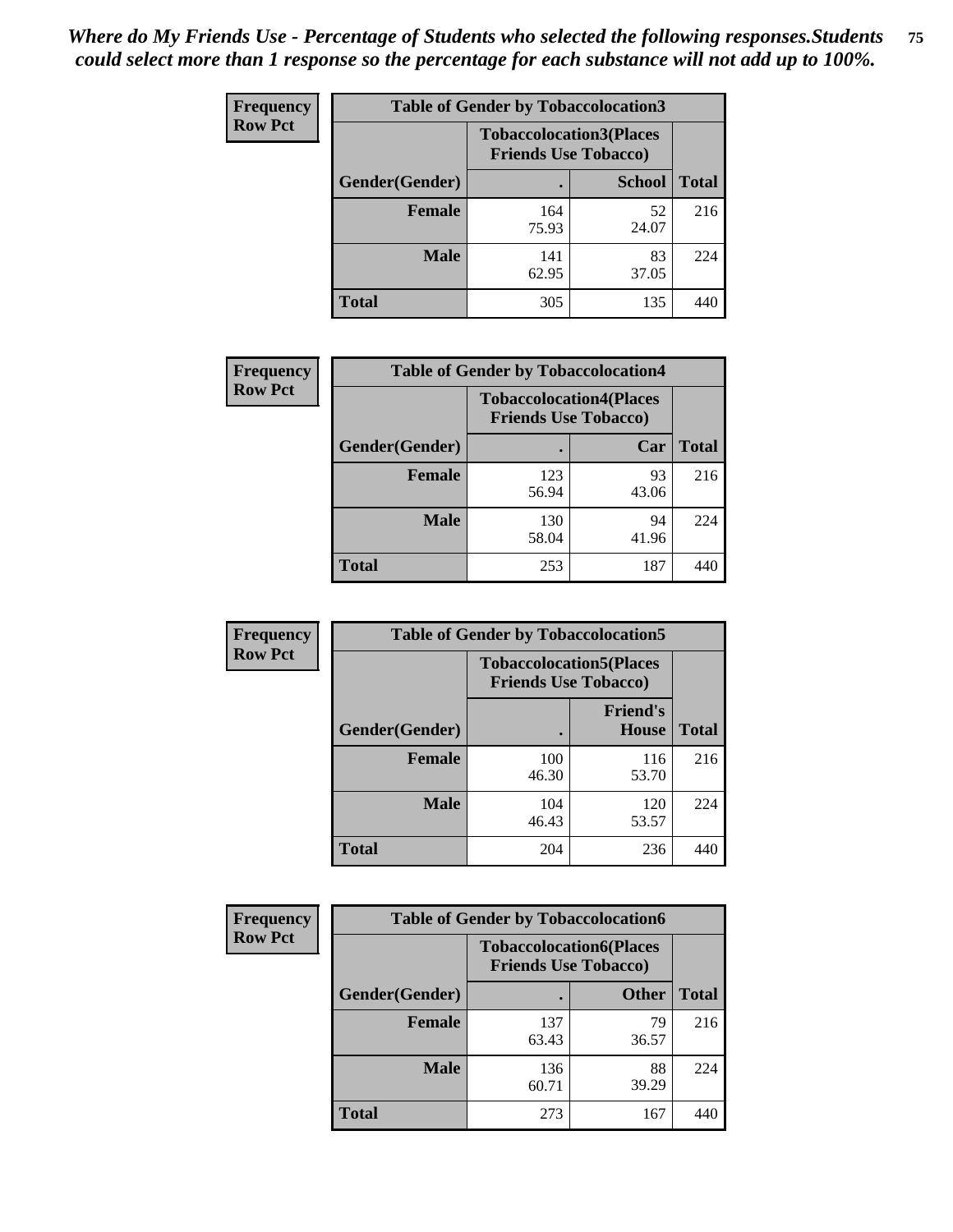| <b>Frequency</b> | <b>Table of Gender by Marijuanalocation1</b> |                                                                    |              |              |
|------------------|----------------------------------------------|--------------------------------------------------------------------|--------------|--------------|
| <b>Row Pct</b>   |                                              | <b>Marijuanalocation1(Places</b><br><b>Friends Use Marijuana</b> ) |              |              |
|                  | Gender(Gender)                               |                                                                    | Do Not Use   | <b>Total</b> |
|                  | <b>Female</b>                                | 103<br>47.69                                                       | 113<br>52.31 | 216          |
|                  | <b>Male</b>                                  | 85<br>37.95                                                        | 139<br>62.05 | 224          |
|                  | <b>Total</b>                                 | 188                                                                | 252          | 44(          |

| <b>Frequency</b> | <b>Table of Gender by Marijuanalocation2</b> |                                                                    |             |              |
|------------------|----------------------------------------------|--------------------------------------------------------------------|-------------|--------------|
| <b>Row Pct</b>   |                                              | <b>Marijuanalocation2(Places</b><br><b>Friends Use Marijuana</b> ) |             |              |
|                  | Gender(Gender)                               |                                                                    | Home        | <b>Total</b> |
|                  | Female                                       | 145<br>67.13                                                       | 32.87       | 216          |
|                  | <b>Male</b>                                  | 151<br>67.41                                                       | 73<br>32.59 | 224          |
|                  | <b>Total</b>                                 | 296                                                                | 144         | 440          |

| Frequency      | <b>Table of Gender by Marijuanalocation3</b> |              |                                                                    |              |
|----------------|----------------------------------------------|--------------|--------------------------------------------------------------------|--------------|
| <b>Row Pct</b> |                                              |              | <b>Marijuanalocation3(Places</b><br><b>Friends Use Marijuana</b> ) |              |
|                | Gender(Gender)                               |              | <b>School</b>                                                      | <b>Total</b> |
|                | Female                                       | 195<br>90.28 | 21<br>9.72                                                         | 216          |
|                | <b>Male</b>                                  | 201<br>89.73 | 23<br>10.27                                                        | 224          |
|                | <b>Total</b>                                 | 396          | 44                                                                 | 440          |

| Frequency      | <b>Table of Gender by Marijuanalocation4</b> |                                |                                  |              |
|----------------|----------------------------------------------|--------------------------------|----------------------------------|--------------|
| <b>Row Pct</b> |                                              | <b>Friends Use Marijuana</b> ) | <b>Marijuanalocation4(Places</b> |              |
|                | Gender(Gender)                               |                                | Car                              | <b>Total</b> |
|                | Female                                       | 161<br>74.54                   | 55<br>25.46                      | 216          |
|                | <b>Male</b>                                  | 180<br>80.36                   | 44<br>19.64                      | 224          |
|                | <b>Total</b>                                 | 341                            | 99                               | 44           |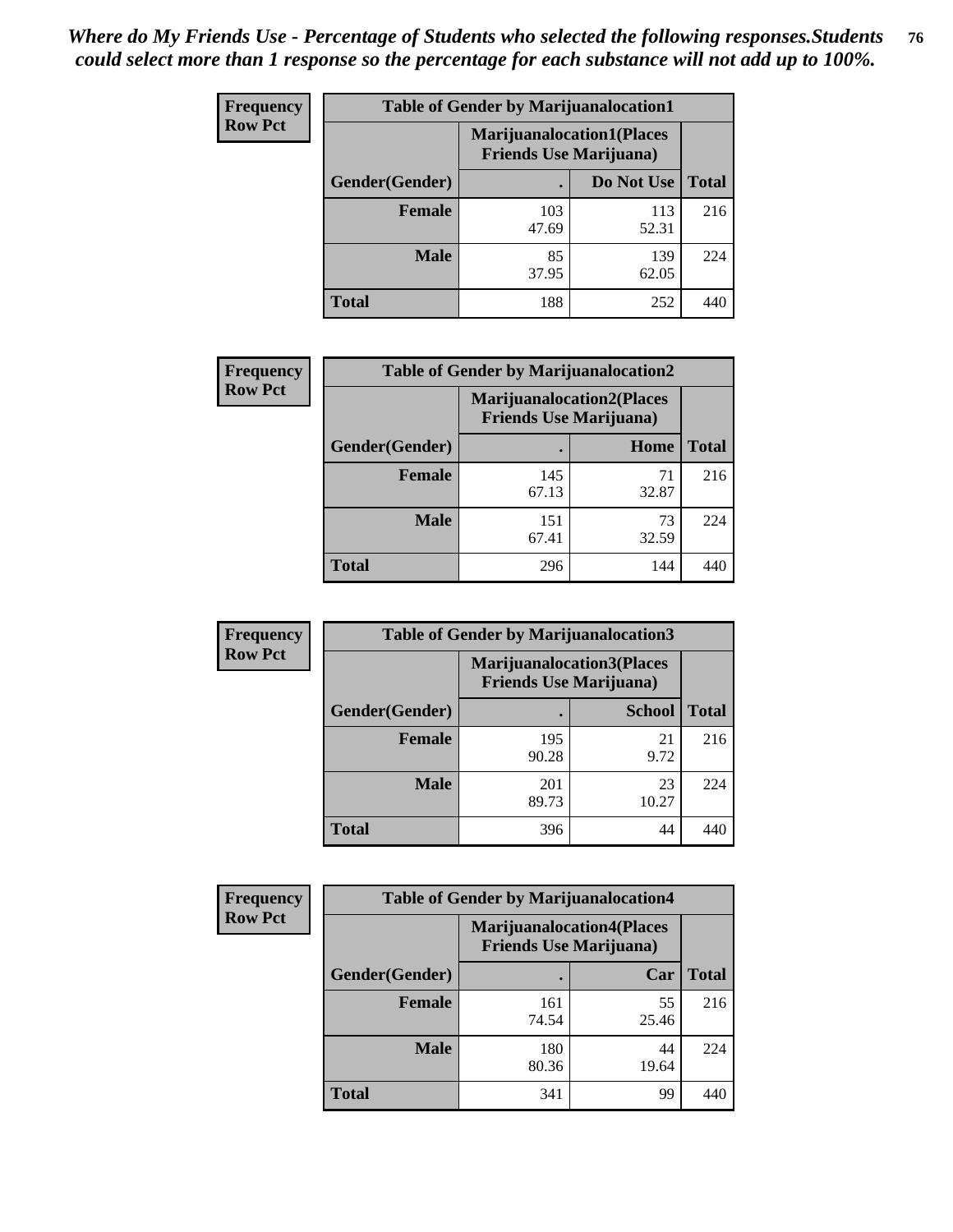| <b>Frequency</b> | <b>Table of Gender by Marijuanalocation5</b> |                                                                     |                                 |              |
|------------------|----------------------------------------------|---------------------------------------------------------------------|---------------------------------|--------------|
| <b>Row Pct</b>   |                                              | <b>Marijuanalocation5</b> (Places<br><b>Friends Use Marijuana</b> ) |                                 |              |
|                  | Gender(Gender)                               |                                                                     | <b>Friend's</b><br><b>House</b> | <b>Total</b> |
|                  | <b>Female</b>                                | 124<br>57.41                                                        | 92<br>42.59                     | 216          |
|                  | <b>Male</b>                                  | 148<br>66.07                                                        | 76<br>33.93                     | 224          |
|                  | <b>Total</b>                                 | 272                                                                 | 168                             | 440          |

| <b>Frequency</b> | <b>Table of Gender by Marijuanalocation6</b> |              |                                                                    |              |
|------------------|----------------------------------------------|--------------|--------------------------------------------------------------------|--------------|
| <b>Row Pct</b>   |                                              |              | <b>Marijuanalocation6(Places</b><br><b>Friends Use Marijuana</b> ) |              |
|                  | <b>Gender</b> (Gender)                       |              | <b>Other</b>                                                       | <b>Total</b> |
|                  | <b>Female</b>                                | 161<br>74.54 | 55<br>25.46                                                        | 216          |
|                  | <b>Male</b>                                  | 172<br>76.79 | 52<br>23.21                                                        | 224          |
|                  | Total                                        | 333          | 107                                                                |              |

| Frequency      | <b>Table of Gender by Otherdruglocation1</b> |                                                                                |              |              |
|----------------|----------------------------------------------|--------------------------------------------------------------------------------|--------------|--------------|
| <b>Row Pct</b> |                                              | <b>Otherdruglocation1(Places</b><br><b>Friends Use Other Illegal</b><br>Drugs) |              |              |
|                | Gender(Gender)                               |                                                                                | Do Not Use   | <b>Total</b> |
|                | Female                                       | 71<br>32.87                                                                    | 145<br>67.13 | 216          |
|                | <b>Male</b>                                  | 48<br>21.43                                                                    | 176<br>78.57 | 224          |
|                | <b>Total</b>                                 | 119                                                                            | 321          | 440          |

| <b>Frequency</b> | <b>Table of Gender by Otherdruglocation2</b> |                                            |                                  |              |
|------------------|----------------------------------------------|--------------------------------------------|----------------------------------|--------------|
| <b>Row Pct</b>   |                                              | <b>Friends Use Other Illegal</b><br>Drugs) | <b>Otherdruglocation2(Places</b> |              |
|                  | Gender(Gender)                               |                                            | Home                             | <b>Total</b> |
|                  | <b>Female</b>                                | 163<br>75.46                               | 53<br>24.54                      | 216          |
|                  | <b>Male</b>                                  | 179<br>79.91                               | 45<br>20.09                      | 224          |
|                  | <b>Total</b>                                 | 342                                        | 98                               | 440          |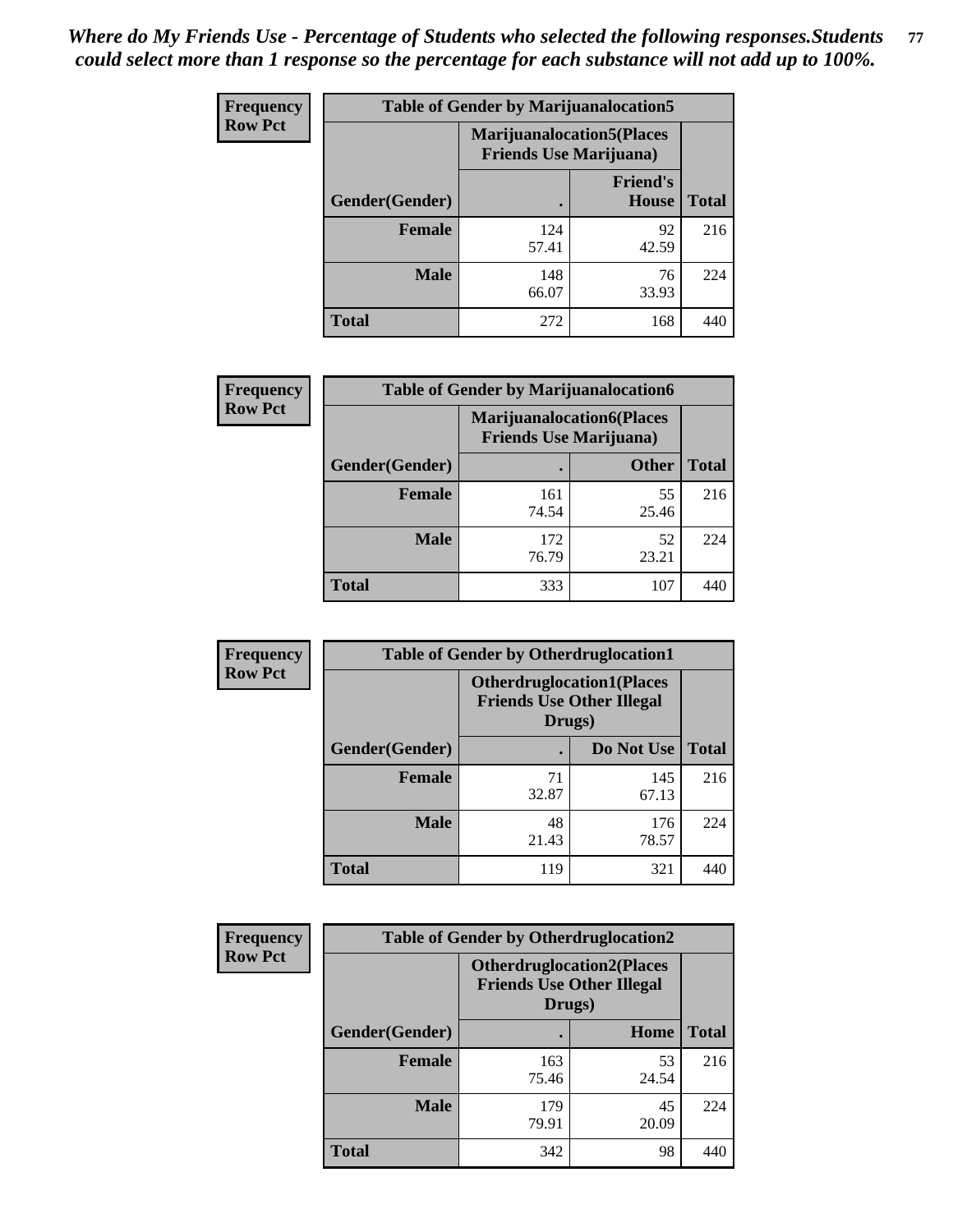| <b>Frequency</b> | <b>Table of Gender by Otherdruglocation3</b> |                                            |                                  |              |
|------------------|----------------------------------------------|--------------------------------------------|----------------------------------|--------------|
| <b>Row Pct</b>   |                                              | <b>Friends Use Other Illegal</b><br>Drugs) | <b>Otherdruglocation3(Places</b> |              |
|                  | Gender(Gender)                               |                                            | <b>School</b>                    | <b>Total</b> |
|                  | <b>Female</b>                                | 190<br>87.96                               | 26<br>12.04                      | 216          |
|                  | <b>Male</b>                                  | 207<br>92.41                               | 17<br>7.59                       | 224          |
|                  | <b>Total</b>                                 | 397                                        | 43                               | 440          |

| <b>Frequency</b> | <b>Table of Gender by Otherdruglocation4</b> |                                                                                |             |              |
|------------------|----------------------------------------------|--------------------------------------------------------------------------------|-------------|--------------|
| <b>Row Pct</b>   |                                              | <b>Otherdruglocation4(Places</b><br><b>Friends Use Other Illegal</b><br>Drugs) |             |              |
|                  | Gender(Gender)                               |                                                                                | Car         | <b>Total</b> |
|                  | <b>Female</b>                                | 188<br>87.04                                                                   | 28<br>12.96 | 216          |
|                  | <b>Male</b>                                  | 202<br>90.18                                                                   | 22<br>9.82  | 224          |
|                  | <b>Total</b>                                 | 390                                                                            | 50          | 440          |

| Frequency      | <b>Table of Gender by Otherdruglocation5</b> |              |                                                                      |              |
|----------------|----------------------------------------------|--------------|----------------------------------------------------------------------|--------------|
| <b>Row Pct</b> |                                              | Drugs)       | <b>Otherdruglocation5(Places</b><br><b>Friends Use Other Illegal</b> |              |
|                | Gender(Gender)                               |              | <b>Friend's</b><br><b>House</b>                                      | <b>Total</b> |
|                | <b>Female</b>                                | 160<br>74.07 | 56<br>25.93                                                          | 216          |
|                | <b>Male</b>                                  | 181<br>80.80 | 43<br>19.20                                                          | 224          |
|                | <b>Total</b>                                 | 341          | 99                                                                   | 44(          |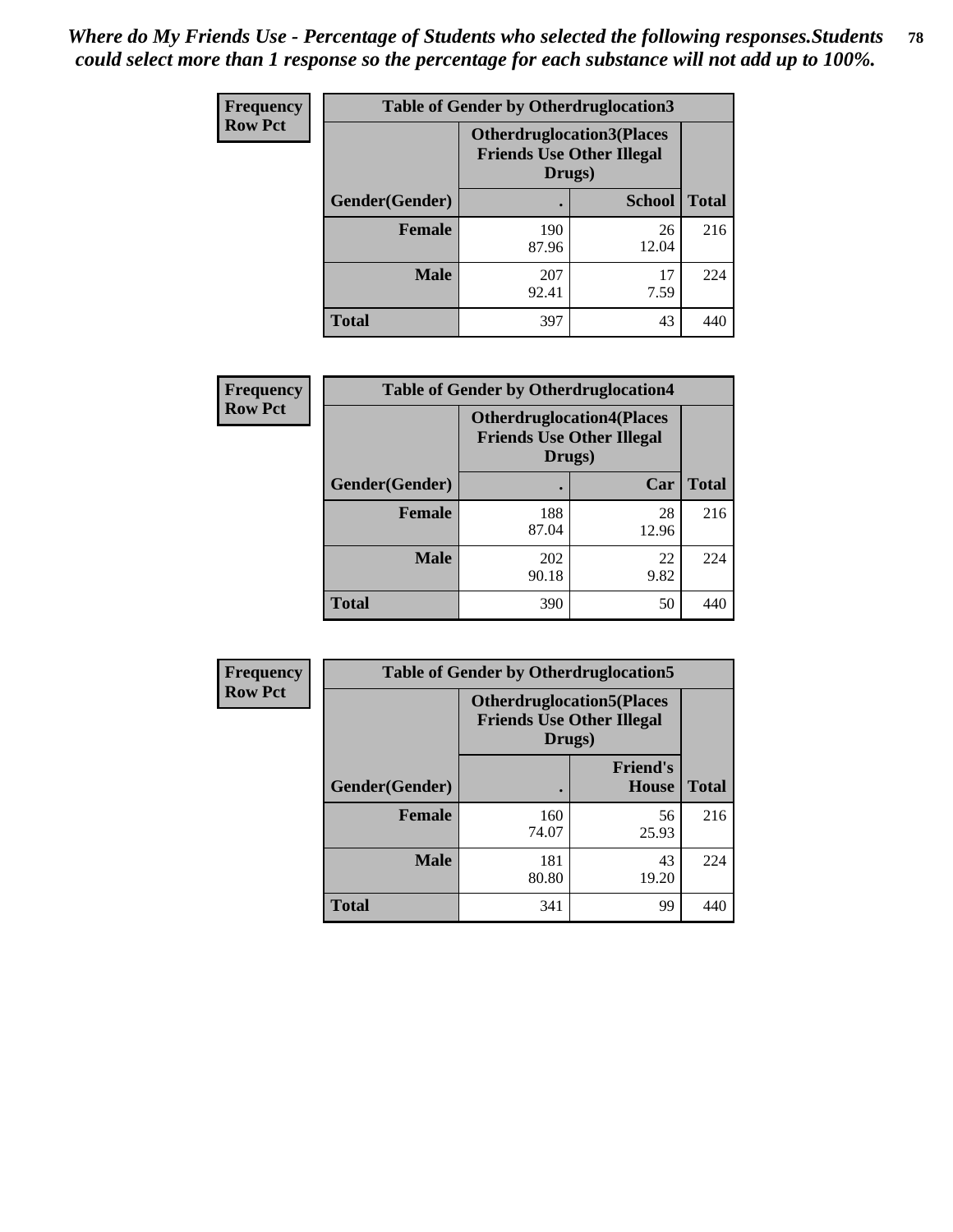| <b>Frequency</b> | <b>Table of Gender by Otherdruglocation6</b> |                                                                                |              |              |
|------------------|----------------------------------------------|--------------------------------------------------------------------------------|--------------|--------------|
| <b>Row Pct</b>   |                                              | <b>Otherdruglocation6(Places</b><br><b>Friends Use Other Illegal</b><br>Drugs) |              |              |
|                  | Gender(Gender)                               |                                                                                | <b>Other</b> | <b>Total</b> |
|                  | Female                                       | 174<br>80.56                                                                   | 42<br>19.44  | 216          |
|                  | <b>Male</b>                                  | 190<br>84.82                                                                   | 34<br>15.18  | 224          |
|                  | <b>Total</b>                                 | 364                                                                            | 76           | 440          |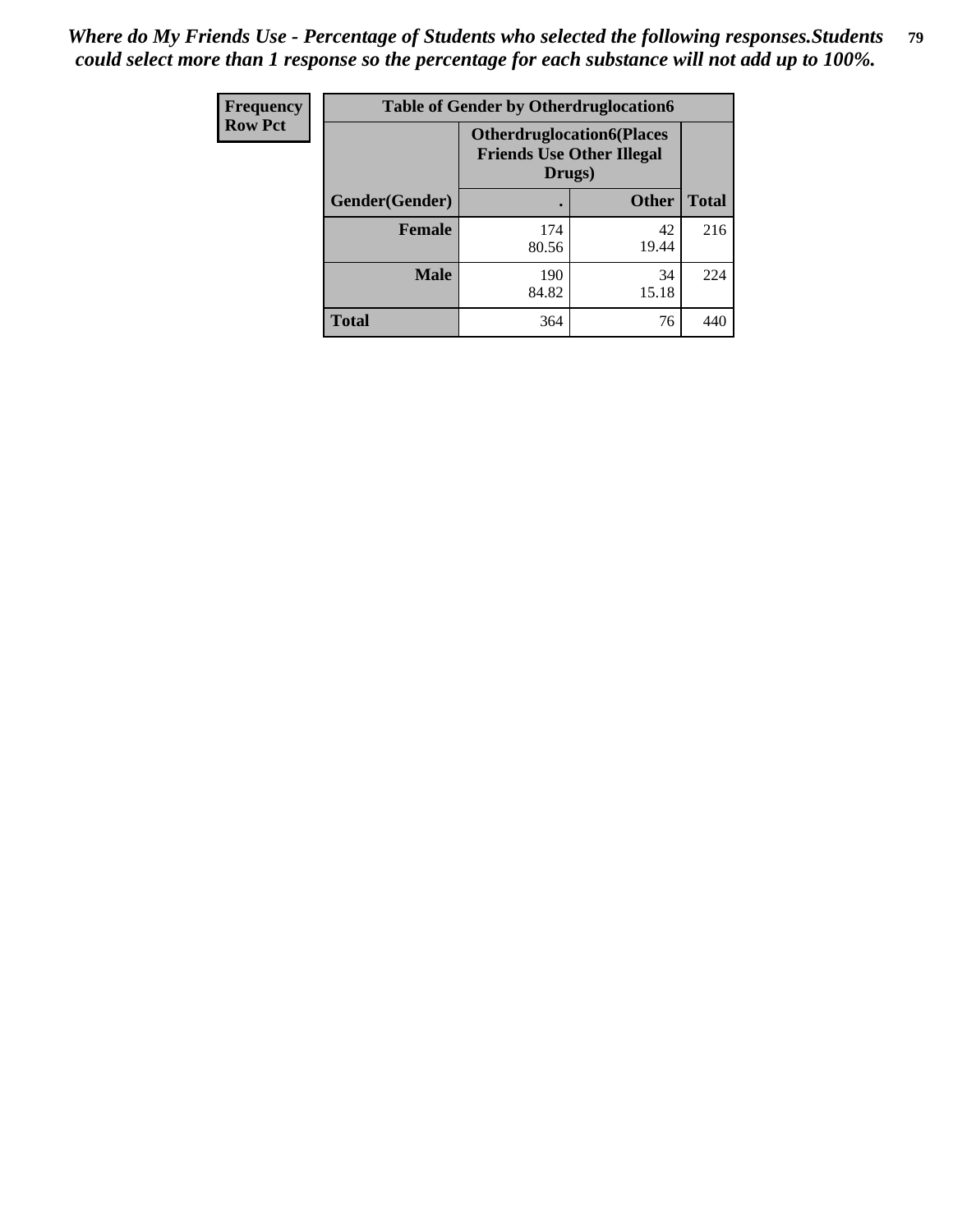| <b>Frequency</b> | <b>Table of Gender by Alcoholtime1</b> |                                                          |                      |              |
|------------------|----------------------------------------|----------------------------------------------------------|----------------------|--------------|
| <b>Row Pct</b>   |                                        | <b>Alcoholtime1(Times</b><br><b>Friends Use Alcohol)</b> |                      |              |
|                  | Gender(Gender)                         |                                                          | Do Not<br><b>Use</b> | <b>Total</b> |
|                  | <b>Female</b>                          | 163<br>75.46                                             | 53<br>24.54          | 216          |
|                  | <b>Male</b>                            | 148<br>66.07                                             | 76<br>33.93          | 224          |
|                  | <b>Total</b>                           | 311                                                      | 129                  | 440          |

| Frequency      | <b>Table of Gender by Alcoholtime2</b> |                                                          |                            |              |
|----------------|----------------------------------------|----------------------------------------------------------|----------------------------|--------------|
| <b>Row Pct</b> |                                        | <b>Alcoholtime2(Times</b><br><b>Friends Use Alcohol)</b> |                            |              |
|                | Gender(Gender)                         |                                                          | <b>On Way</b><br>to School | <b>Total</b> |
|                | <b>Female</b>                          | 203<br>93.98                                             | 13<br>6.02                 | 216          |
|                | <b>Male</b>                            | 207<br>92.41                                             | 17<br>7.59                 | 224          |
|                | <b>Total</b>                           | 410                                                      | 30                         | 440          |

| Frequency      | <b>Table of Gender by Alcoholtime3</b> |                                                          |                                |              |
|----------------|----------------------------------------|----------------------------------------------------------|--------------------------------|--------------|
| <b>Row Pct</b> |                                        | <b>Alcoholtime3(Times</b><br><b>Friends Use Alcohol)</b> |                                |              |
|                | Gender(Gender)                         |                                                          | <b>During</b><br><b>School</b> | <b>Total</b> |
|                | <b>Female</b>                          | 204<br>94.44                                             | 12<br>5.56                     | 216          |
|                | <b>Male</b>                            | 213<br>95.09                                             | 11<br>4.91                     | 224          |
|                | <b>Total</b>                           | 417                                                      | 23                             | 440          |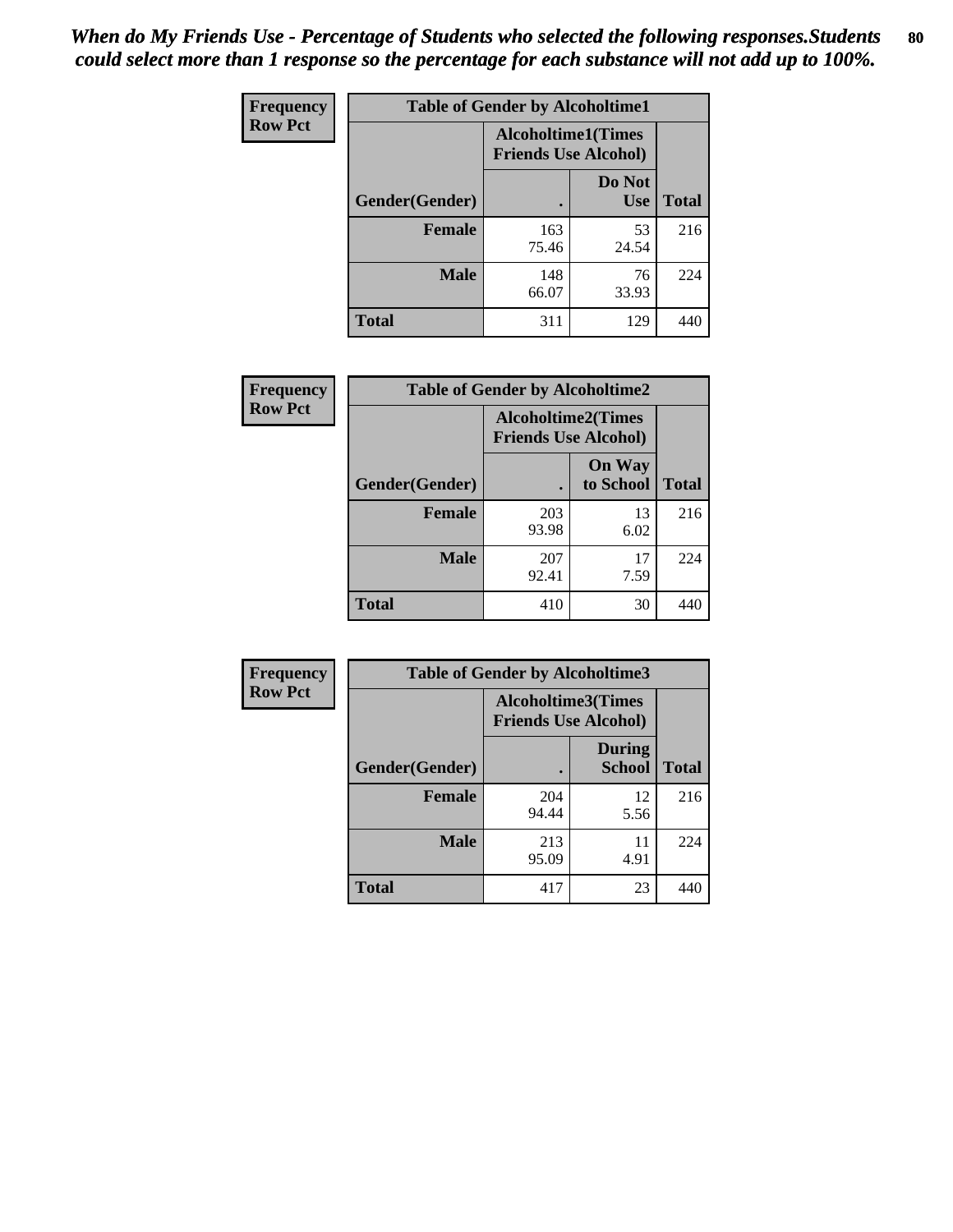*When do My Friends Use - Percentage of Students who selected the following responses.Students could select more than 1 response so the percentage for each substance will not add up to 100%.* **81**

| <b>Frequency</b> | <b>Table of Gender by Alcoholtime4</b> |                                                          |                                                |              |
|------------------|----------------------------------------|----------------------------------------------------------|------------------------------------------------|--------------|
| <b>Row Pct</b>   |                                        | <b>Alcoholtime4(Times</b><br><b>Friends Use Alcohol)</b> |                                                |              |
|                  | Gender(Gender)                         |                                                          | <b>On Way</b><br>Home<br>From<br><b>School</b> | <b>Total</b> |
|                  | <b>Female</b>                          | 202<br>93.52                                             | 14<br>6.48                                     | 216          |
|                  | <b>Male</b>                            | 204<br>91.07                                             | 20<br>8.93                                     | 224          |
|                  | <b>Total</b>                           | 406                                                      | 34                                             | 440          |

| <b>Frequency</b> | <b>Table of Gender by Alcoholtime5</b> |                                                           |             |              |
|------------------|----------------------------------------|-----------------------------------------------------------|-------------|--------------|
| <b>Row Pct</b>   |                                        | <b>Alcoholtime5</b> (Times<br><b>Friends Use Alcohol)</b> |             |              |
|                  | Gender(Gender)                         |                                                           | Weeknights  | <b>Total</b> |
|                  | <b>Female</b>                          | 154<br>71.30                                              | 62<br>28.70 | 216          |
|                  | <b>Male</b>                            | 162<br>72.32                                              | 62<br>27.68 | 224          |
|                  | <b>Total</b>                           | 316                                                       | 124         | 440          |

| <b>Frequency</b> | <b>Table of Gender by Alcoholtime6</b> |             |                                                          |              |  |
|------------------|----------------------------------------|-------------|----------------------------------------------------------|--------------|--|
| <b>Row Pct</b>   |                                        |             | <b>Alcoholtime6(Times</b><br><b>Friends Use Alcohol)</b> |              |  |
|                  | Gender(Gender)                         |             | <b>Weekends</b>                                          | <b>Total</b> |  |
|                  | Female                                 | 45<br>20.83 | 171<br>79.17                                             | 216          |  |
|                  | <b>Male</b>                            | 69<br>30.80 | 155<br>69.20                                             | 224          |  |
|                  | <b>Total</b>                           | 114         | 326                                                      | 440          |  |

| <b>Frequency</b> | <b>Table of Gender by Tobaccotime1</b> |                                                          |                      |              |
|------------------|----------------------------------------|----------------------------------------------------------|----------------------|--------------|
| <b>Row Pct</b>   |                                        | <b>Tobaccotime1(Times</b><br><b>Friends Use Tobacco)</b> |                      |              |
|                  | Gender(Gender)                         |                                                          | Do Not<br><b>Use</b> | <b>Total</b> |
|                  | <b>Female</b>                          | 132<br>61.11                                             | 84<br>38.89          | 216          |
|                  | <b>Male</b>                            | 149<br>66.52                                             | 75<br>33.48          | 224          |
|                  | <b>Total</b>                           | 281                                                      | 159                  | 440          |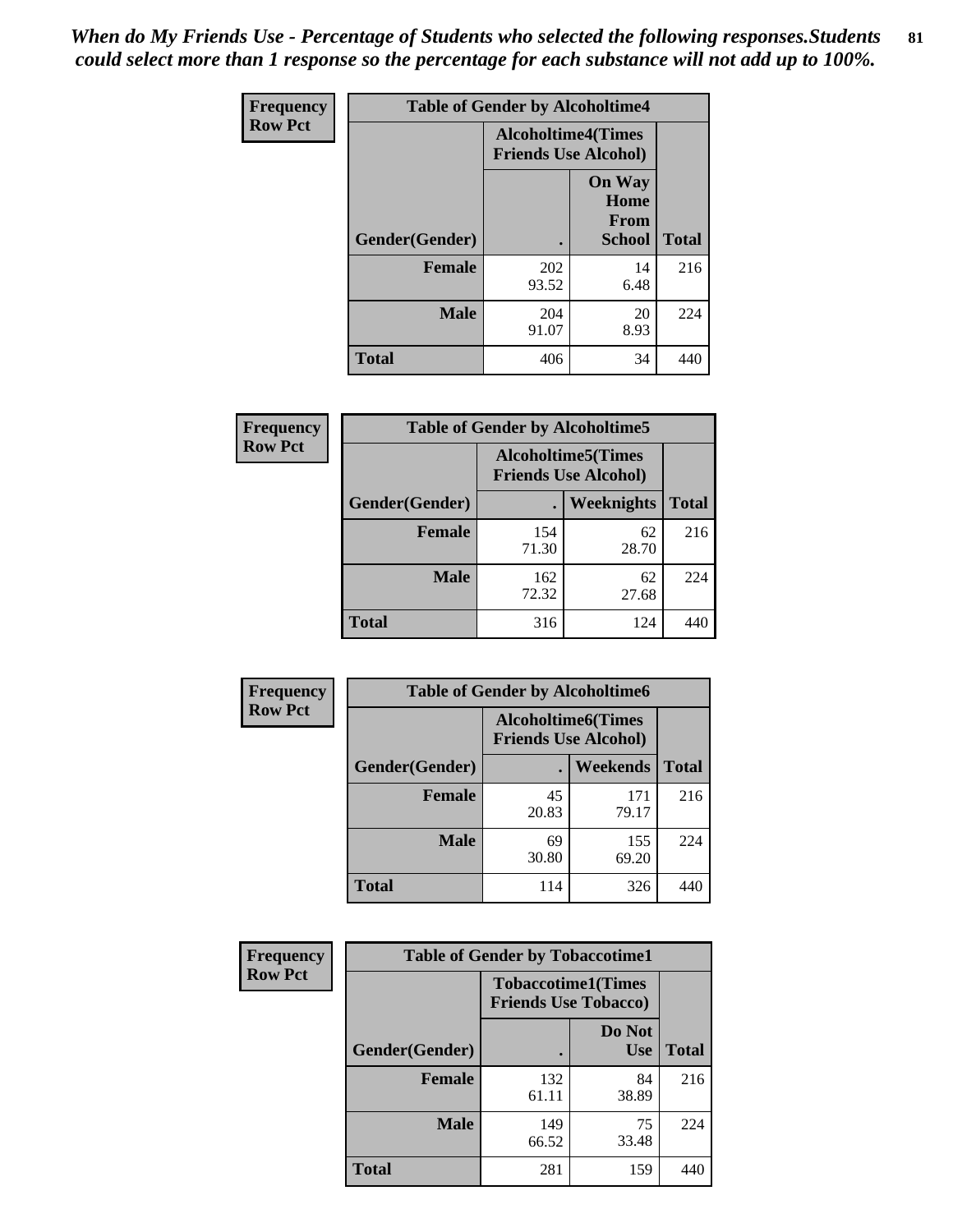*When do My Friends Use - Percentage of Students who selected the following responses.Students could select more than 1 response so the percentage for each substance will not add up to 100%.* **82**

| Frequency      | <b>Table of Gender by Tobaccotime2</b> |                                                          |                            |              |
|----------------|----------------------------------------|----------------------------------------------------------|----------------------------|--------------|
| <b>Row Pct</b> |                                        | <b>Tobaccotime2(Times</b><br><b>Friends Use Tobacco)</b> |                            |              |
|                | Gender(Gender)                         | $\bullet$                                                | <b>On Way</b><br>to School | <b>Total</b> |
|                | <b>Female</b>                          | 138<br>63.89                                             | 78<br>36.11                | 216          |
|                | <b>Male</b>                            | 129<br>57.59                                             | 95<br>42.41                | 224          |
|                | Total                                  | 267                                                      | 173                        | 440          |

| Frequency      | <b>Table of Gender by Tobaccotime3</b> |                                                          |                                |              |
|----------------|----------------------------------------|----------------------------------------------------------|--------------------------------|--------------|
| <b>Row Pct</b> |                                        | <b>Tobaccotime3(Times</b><br><b>Friends Use Tobacco)</b> |                                |              |
|                | Gender(Gender)                         |                                                          | <b>During</b><br><b>School</b> | <b>Total</b> |
|                | Female                                 | 168<br>77.78                                             | 48<br>22.22                    | 216          |
|                | <b>Male</b>                            | 151<br>67.41                                             | 73<br>32.59                    | 224          |
|                | <b>Total</b>                           | 319                                                      | 121                            |              |

| <b>Frequency</b> | <b>Table of Gender by Tobaccotime4</b> |                                                          |                                                |              |
|------------------|----------------------------------------|----------------------------------------------------------|------------------------------------------------|--------------|
| <b>Row Pct</b>   |                                        | <b>Tobaccotime4(Times</b><br><b>Friends Use Tobacco)</b> |                                                |              |
|                  | Gender(Gender)                         |                                                          | <b>On Way</b><br>Home<br>From<br><b>School</b> | <b>Total</b> |
|                  | <b>Female</b>                          | 202<br>93.52                                             | 14<br>6.48                                     | 216          |
|                  | <b>Male</b>                            | 204<br>91.07                                             | 20<br>8.93                                     | 224          |
|                  | <b>Total</b>                           | 406                                                      | 34                                             | 440          |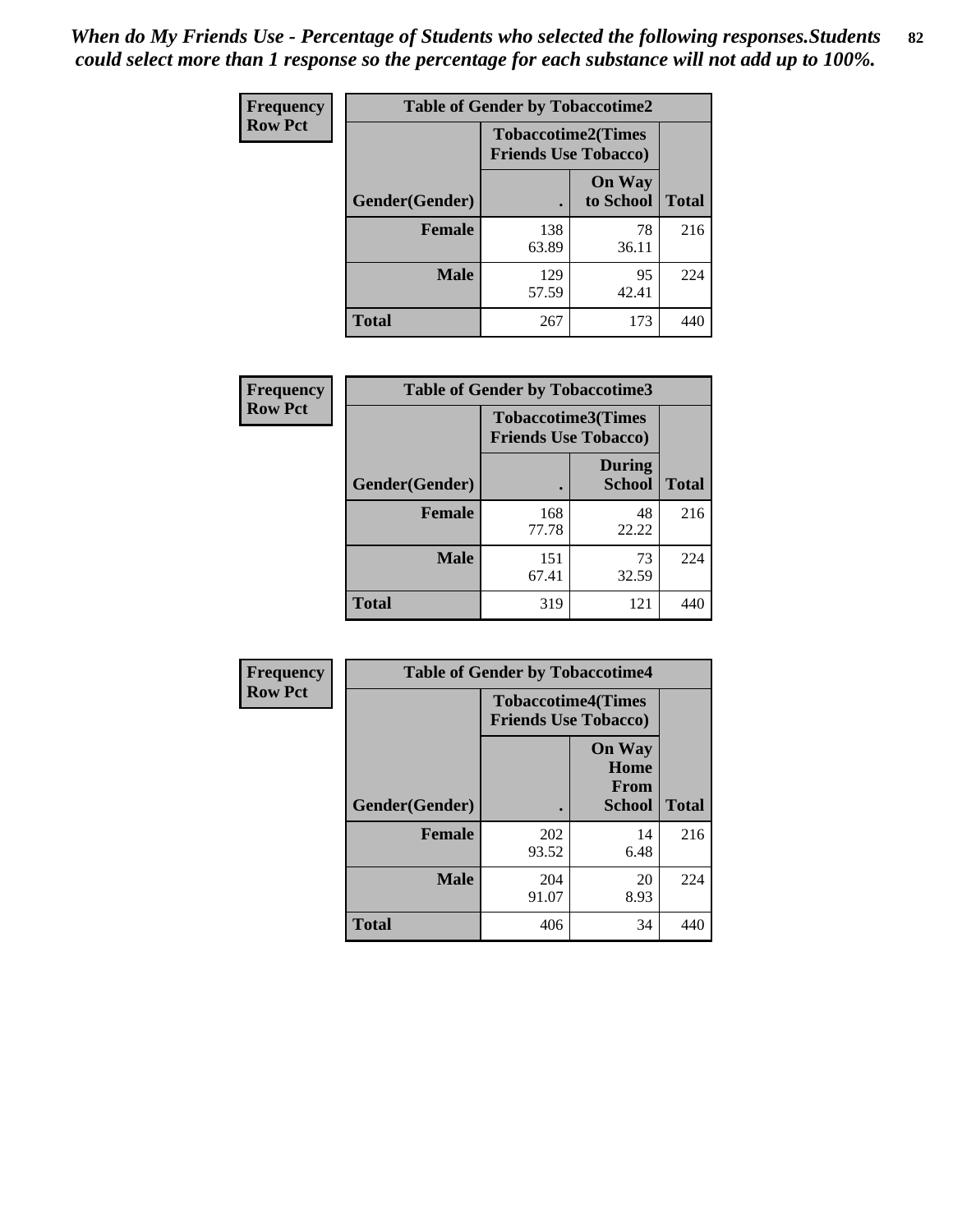| <b>Frequency</b> | <b>Table of Gender by Tobaccotime5</b> |                                                          |              |              |  |
|------------------|----------------------------------------|----------------------------------------------------------|--------------|--------------|--|
| <b>Row Pct</b>   |                                        | <b>Tobaccotime5(Times</b><br><b>Friends Use Tobacco)</b> |              |              |  |
|                  | Gender(Gender)                         |                                                          | Weeknights   | <b>Total</b> |  |
|                  | Female                                 | 111<br>51.39                                             | 105<br>48.61 | 216          |  |
|                  | <b>Male</b>                            | 101<br>45.09                                             | 123<br>54.91 | 224          |  |
|                  | <b>Total</b>                           | 212                                                      | 228          | 440          |  |

| Frequency      | <b>Table of Gender by Tobaccotime6</b> |                                                          |              |              |
|----------------|----------------------------------------|----------------------------------------------------------|--------------|--------------|
| <b>Row Pct</b> |                                        | <b>Tobaccotime6(Times</b><br><b>Friends Use Tobacco)</b> |              |              |
|                | Gender(Gender)                         |                                                          | Weekends     | <b>Total</b> |
|                | Female                                 | 97<br>44.91                                              | 119<br>55.09 | 216          |
|                | <b>Male</b>                            | 87<br>38.84                                              | 137<br>61.16 | 224          |
|                | <b>Total</b>                           | 184                                                      | 256          | 440          |

| <b>Frequency</b> | <b>Table of Gender by Marijuanatime1</b> |                                                               |              |              |
|------------------|------------------------------------------|---------------------------------------------------------------|--------------|--------------|
| <b>Row Pct</b>   |                                          | <b>Marijuanatime1(Times</b><br><b>Friends Use Marijuana</b> ) |              |              |
|                  | Gender(Gender)                           |                                                               | Do Not Use   | <b>Total</b> |
|                  | <b>Female</b>                            | 104<br>48.15                                                  | 112<br>51.85 | 216          |
|                  | <b>Male</b>                              | 90<br>40.18                                                   | 134<br>59.82 | 224          |
|                  | <b>Total</b>                             | 194                                                           | 246          | 440          |

| <b>Frequency</b> | <b>Table of Gender by Marijuanatime2</b> |                                |                             |              |
|------------------|------------------------------------------|--------------------------------|-----------------------------|--------------|
| <b>Row Pct</b>   |                                          | <b>Friends Use Marijuana</b> ) | <b>Marijuanatime2(Times</b> |              |
|                  | Gender(Gender)                           |                                | On Way to<br><b>School</b>  | <b>Total</b> |
|                  | Female                                   | 186<br>86.11                   | 30<br>13.89                 | 216          |
|                  | <b>Male</b>                              | 193<br>86.16                   | 31<br>13.84                 | 224          |
|                  | <b>Total</b>                             | 379                            | 61                          | 440          |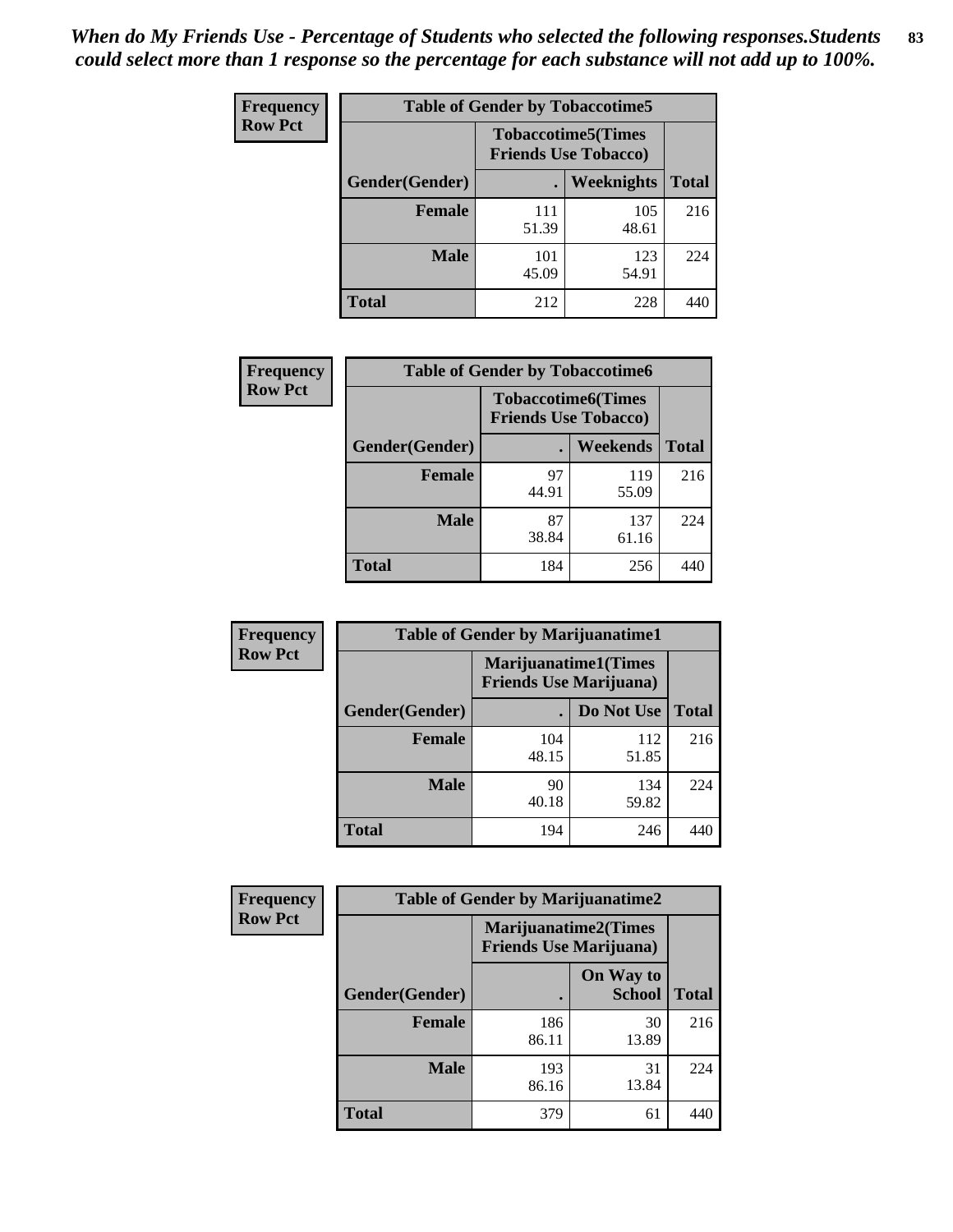| <b>Frequency</b> | <b>Table of Gender by Marijuanatime3</b> |                                                        |                                |              |
|------------------|------------------------------------------|--------------------------------------------------------|--------------------------------|--------------|
| <b>Row Pct</b>   |                                          | Marijuanatime3(Times<br><b>Friends Use Marijuana</b> ) |                                |              |
|                  | Gender(Gender)                           | $\bullet$                                              | <b>During</b><br><b>School</b> | <b>Total</b> |
|                  | <b>Female</b>                            | 196<br>90.74                                           | 20<br>9.26                     | 216          |
|                  | <b>Male</b>                              | 204<br>91.07                                           | 20<br>8.93                     | 224          |
|                  | <b>Total</b>                             | 400                                                    | 40                             | 440          |

| Frequency      | <b>Table of Gender by Marijuanatime4</b> |                                |                                                |              |
|----------------|------------------------------------------|--------------------------------|------------------------------------------------|--------------|
| <b>Row Pct</b> |                                          | <b>Friends Use Marijuana</b> ) | <b>Marijuanatime4</b> (Times                   |              |
|                | Gender(Gender)                           |                                | <b>On Way</b><br>Home<br>From<br><b>School</b> | <b>Total</b> |
|                | <b>Female</b>                            | 184<br>85.19                   | 32<br>14.81                                    | 216          |
|                | <b>Male</b>                              | 192<br>85.71                   | 32<br>14.29                                    | 224          |
|                | <b>Total</b>                             | 376                            | 64                                             | 440          |

| <b>Frequency</b> |                | <b>Table of Gender by Marijuanatime5</b> |                                                                |              |
|------------------|----------------|------------------------------------------|----------------------------------------------------------------|--------------|
| <b>Row Pct</b>   |                |                                          | <b>Marijuanatime5</b> (Times<br><b>Friends Use Marijuana</b> ) |              |
|                  | Gender(Gender) | $\blacksquare$                           | Weeknights                                                     | <b>Total</b> |
|                  | <b>Female</b>  | 149<br>68.98                             | 67<br>31.02                                                    | 216          |
|                  | <b>Male</b>    | 166<br>74.11                             | 58<br>25.89                                                    | 224          |
|                  | <b>Total</b>   | 315                                      | 125                                                            | 440          |

| <b>Frequency</b> | <b>Table of Gender by Marijuanatime6</b> |                                                               |                 |              |  |
|------------------|------------------------------------------|---------------------------------------------------------------|-----------------|--------------|--|
| <b>Row Pct</b>   |                                          | <b>Marijuanatime6(Times</b><br><b>Friends Use Marijuana</b> ) |                 |              |  |
|                  | Gender(Gender)                           |                                                               | <b>Weekends</b> | <b>Total</b> |  |
|                  | <b>Female</b>                            | 112<br>51.85                                                  | 104<br>48.15    | 216          |  |
|                  | <b>Male</b>                              | 130<br>58.04                                                  | 94<br>41.96     | 224          |  |
|                  | <b>Total</b>                             | 242                                                           | 198             | 440          |  |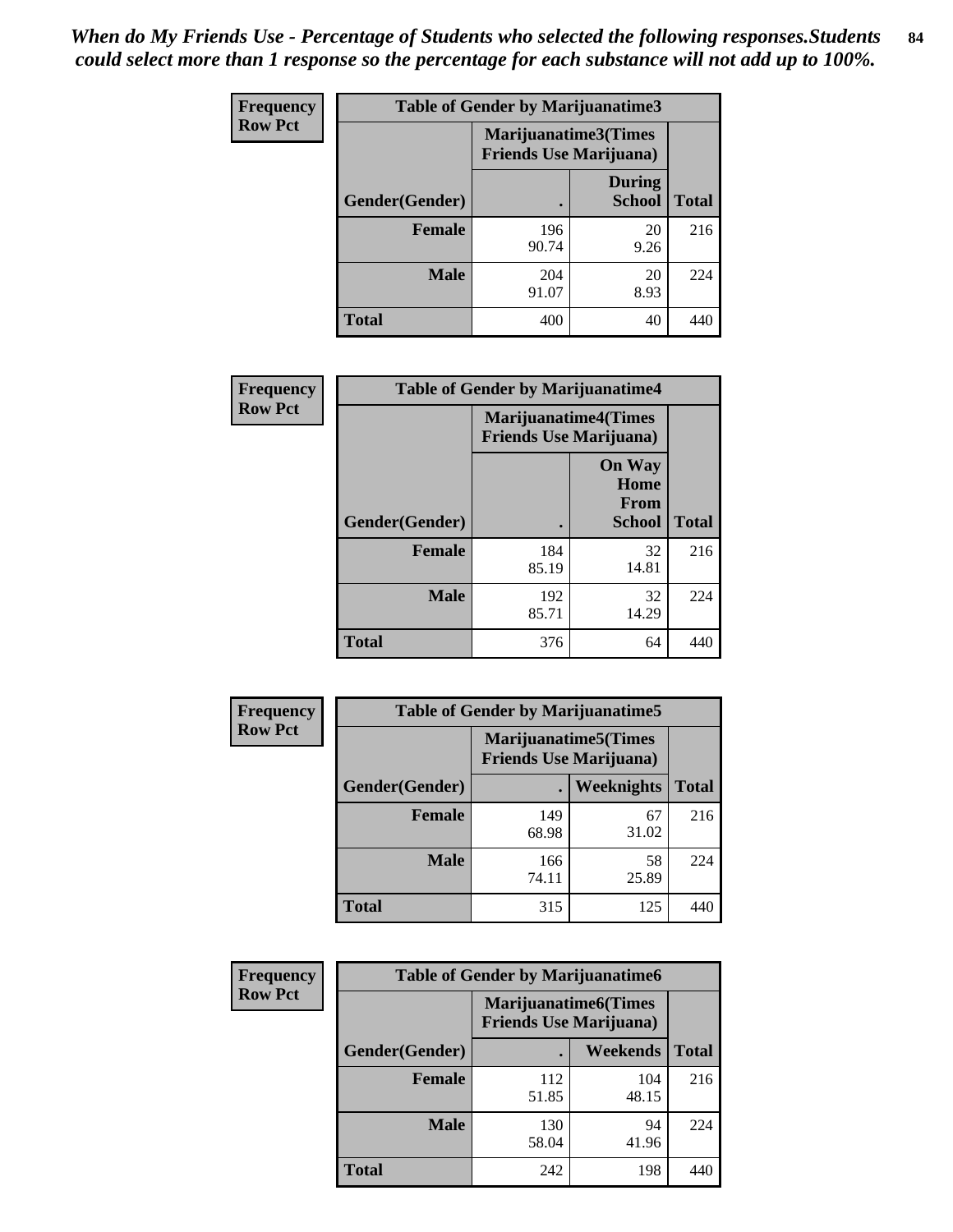| <b>Frequency</b> | <b>Table of Gender by Otherdrugtime1</b> |                                                                                   |              |              |
|------------------|------------------------------------------|-----------------------------------------------------------------------------------|--------------|--------------|
| <b>Row Pct</b>   |                                          | <b>Otherdrugtime1</b> (Times<br><b>Friends Use Other</b><br><b>Illegal Drugs)</b> |              |              |
|                  | Gender(Gender)                           |                                                                                   | Do Not Use   | <b>Total</b> |
|                  | <b>Female</b>                            | 66<br>30.56                                                                       | 150<br>69.44 | 216          |
|                  | <b>Male</b>                              | 45<br>20.09                                                                       | 179<br>79.91 | 224          |
|                  | <b>Total</b>                             | 111                                                                               | 329          | 440          |

| Frequency      | <b>Table of Gender by Otherdrugtime2</b> |                                                                                   |                            |              |
|----------------|------------------------------------------|-----------------------------------------------------------------------------------|----------------------------|--------------|
| <b>Row Pct</b> |                                          | <b>Otherdrugtime2(Times</b><br><b>Friends Use Other</b><br><b>Illegal Drugs</b> ) |                            |              |
|                | Gender(Gender)                           |                                                                                   | On Way to<br><b>School</b> | <b>Total</b> |
|                | <b>Female</b>                            | 196<br>90.74                                                                      | 20<br>9.26                 | 216          |
|                | <b>Male</b>                              | 213<br>95.09                                                                      | 11<br>4.91                 | 224          |
|                | <b>Total</b>                             | 409                                                                               | 31                         | 440          |

| <b>Frequency</b> | <b>Table of Gender by Otherdrugtime3</b> |                        |                                                  |              |
|------------------|------------------------------------------|------------------------|--------------------------------------------------|--------------|
| <b>Row Pct</b>   |                                          | <b>Illegal Drugs</b> ) | Otherdrugtime3(Times<br><b>Friends Use Other</b> |              |
|                  | Gender(Gender)                           |                        | <b>During</b><br><b>School</b>                   | <b>Total</b> |
|                  | <b>Female</b>                            | 192<br>88.89           | 24<br>11.11                                      | 216          |
|                  | <b>Male</b>                              | 210<br>93.75           | 14<br>6.25                                       | 224          |
|                  | <b>Total</b>                             | 402                    | 38                                               | 440          |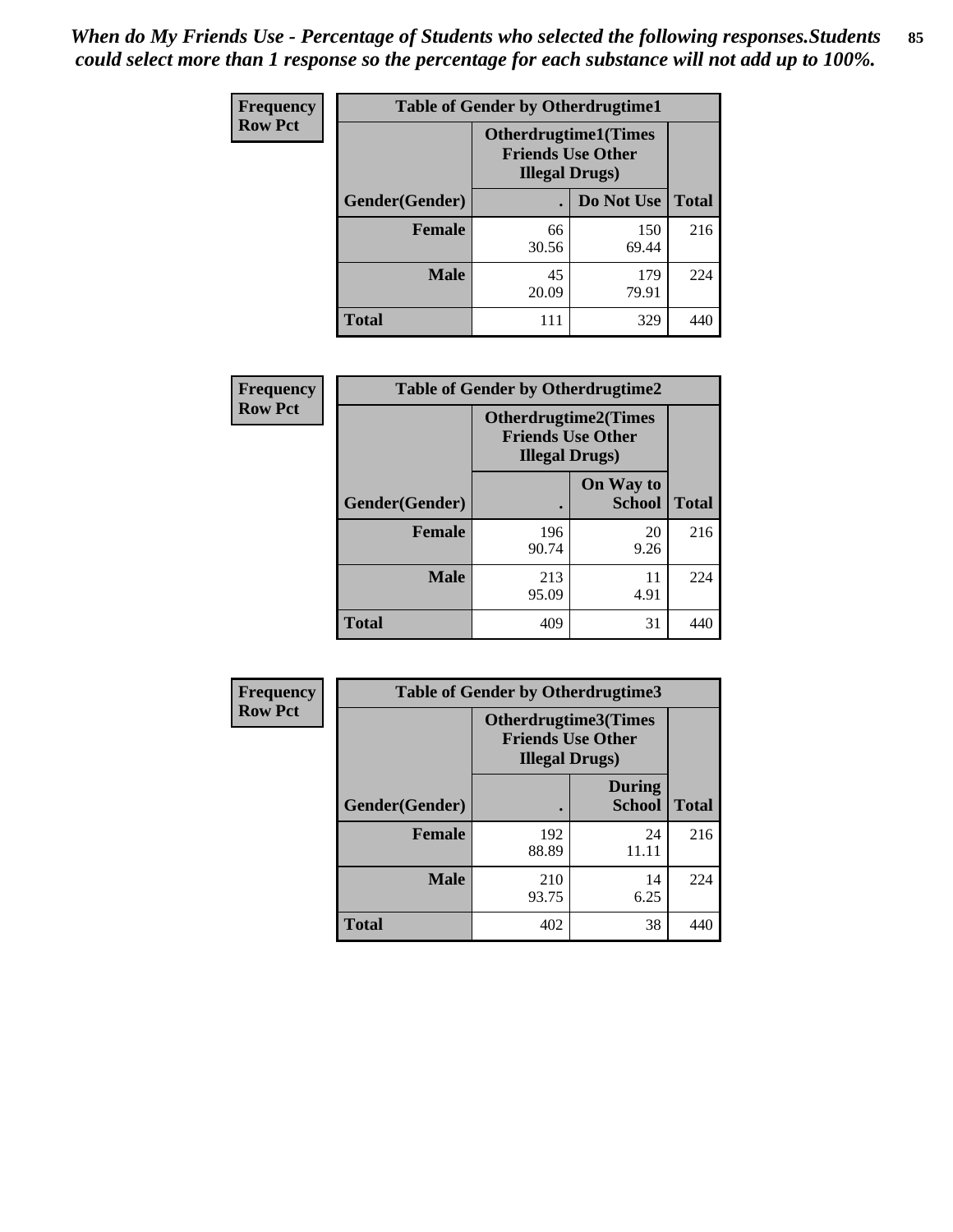*When do My Friends Use - Percentage of Students who selected the following responses.Students could select more than 1 response so the percentage for each substance will not add up to 100%.* **86**

| <b>Frequency</b> | <b>Table of Gender by Otherdrugtime4</b> |                                                    |                                                       |              |
|------------------|------------------------------------------|----------------------------------------------------|-------------------------------------------------------|--------------|
| <b>Row Pct</b>   |                                          | <b>Friends Use Other</b><br><b>Illegal Drugs</b> ) | <b>Otherdrugtime4(Times</b>                           |              |
|                  | Gender(Gender)                           |                                                    | <b>On Way</b><br>Home<br><b>From</b><br><b>School</b> | <b>Total</b> |
|                  | <b>Female</b>                            | 195<br>90.28                                       | 21<br>9.72                                            | 216          |
|                  | <b>Male</b>                              | 209<br>93.30                                       | 15<br>6.70                                            | 224          |
|                  | <b>Total</b>                             | 404                                                | 36                                                    | 440          |

| Frequency      | <b>Table of Gender by Otherdrugtime5</b> |                                                                                    |             |              |
|----------------|------------------------------------------|------------------------------------------------------------------------------------|-------------|--------------|
| <b>Row Pct</b> |                                          | <b>Otherdrugtime5</b> (Times<br><b>Friends Use Other</b><br><b>Illegal Drugs</b> ) |             |              |
|                | Gender(Gender)                           |                                                                                    | Weeknights  | <b>Total</b> |
|                | Female                                   | 173<br>80.09                                                                       | 43<br>19.91 | 216          |
|                | <b>Male</b>                              | 191<br>85.27                                                                       | 33<br>14.73 | 224          |
|                | <b>Total</b>                             | 364                                                                                | 76          | 440          |

| <b>Frequency</b> | <b>Table of Gender by Otherdrugtime6</b> |                                                                                  |             |              |
|------------------|------------------------------------------|----------------------------------------------------------------------------------|-------------|--------------|
| <b>Row Pct</b>   |                                          | <b>Otherdrugtime6(Times</b><br><b>Friends Use Other</b><br><b>Illegal Drugs)</b> |             |              |
|                  | Gender(Gender)                           |                                                                                  | Weekends    | <b>Total</b> |
|                  | <b>Female</b>                            | 151<br>69.91                                                                     | 65<br>30.09 | 216          |
|                  | <b>Male</b>                              | 175<br>78.13                                                                     | 49<br>21.88 | 224          |
|                  | <b>Total</b>                             | 326                                                                              | 114         | 440          |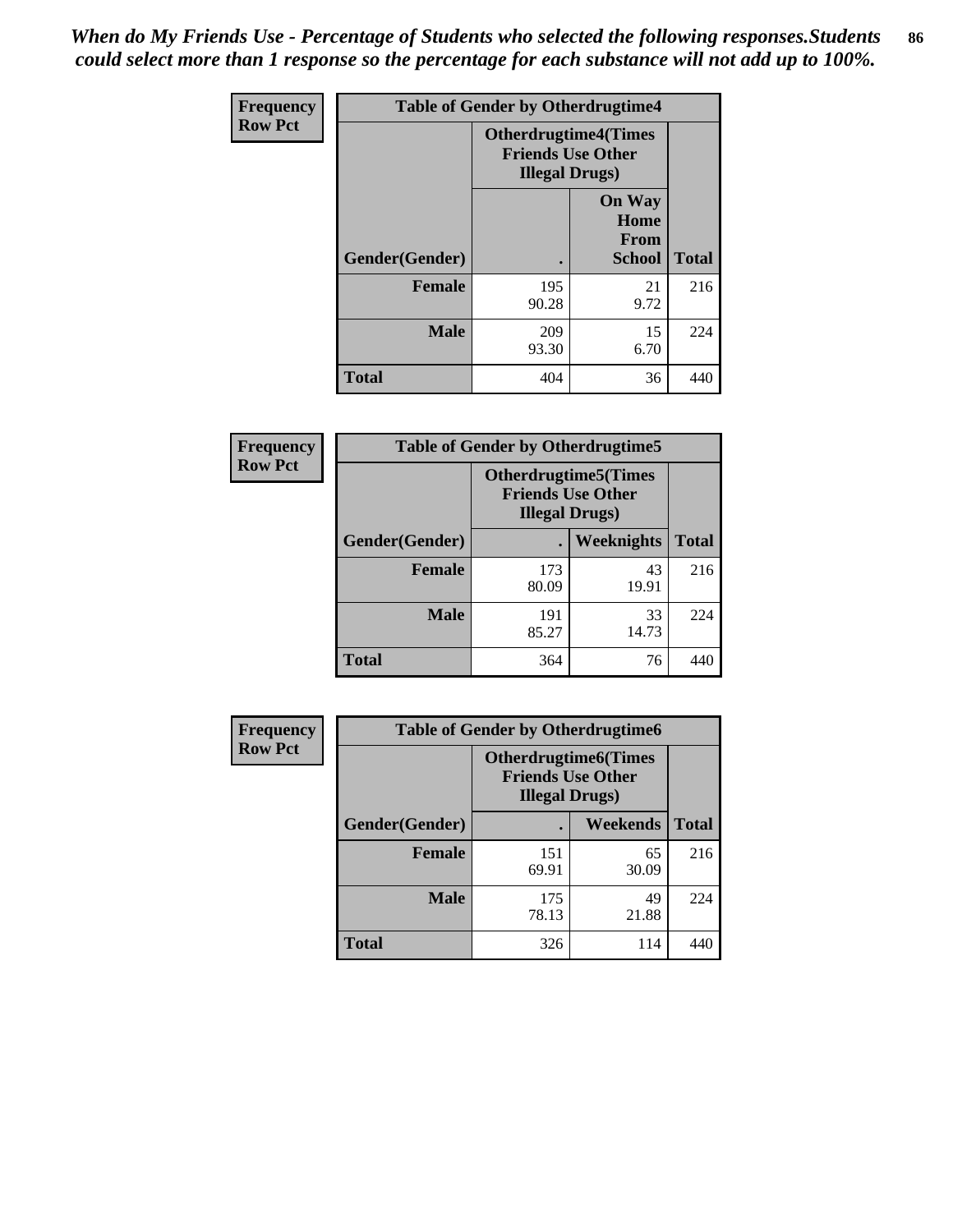## *Other Questions* **87**

| <b>Frequency</b> | <b>Table of Gender by Educationalcohol</b> |                                                                                                                               |                |              |  |
|------------------|--------------------------------------------|-------------------------------------------------------------------------------------------------------------------------------|----------------|--------------|--|
| <b>Row Pct</b>   |                                            | Educationalcohol(I<br>have been taught<br>about alcohol,<br>tobacco,<br>and other drugs<br>within the last year<br>at school) |                |              |  |
|                  | Gender(Gender)                             | <b>Yes</b>                                                                                                                    | N <sub>0</sub> | <b>Total</b> |  |
|                  | <b>Female</b>                              | 131<br>60.65                                                                                                                  | 85<br>39.35    | 216          |  |
|                  | <b>Male</b>                                | 140<br>62.50                                                                                                                  | 84<br>37.50    | 224          |  |
|                  | <b>Total</b>                               | 271                                                                                                                           | 169            | 440          |  |

| Frequency      | <b>Table of Gender by Rodedrinking</b> |                                                                                                                     |              |              |
|----------------|----------------------------------------|---------------------------------------------------------------------------------------------------------------------|--------------|--------------|
| <b>Row Pct</b> |                                        | Rodedrinking(In<br>the past 30 days I<br>have ridden in a<br>car with a driver<br>who had been<br>drinking alcohol) |              |              |
|                | Gender(Gender)                         | $\bf N_0$<br>Yes                                                                                                    |              | <b>Total</b> |
|                | <b>Female</b>                          | 44<br>20.37                                                                                                         | 172<br>79.63 | 216          |
|                | <b>Male</b>                            | 41<br>18.30                                                                                                         | 183<br>81.70 | 224          |
|                | <b>Total</b>                           | 85                                                                                                                  | 355          | 440          |

| Frequency      | <b>Table of Gender by Drugsschool</b> |                                                                                                                                     |                |              |  |
|----------------|---------------------------------------|-------------------------------------------------------------------------------------------------------------------------------------|----------------|--------------|--|
| <b>Row Pct</b> |                                       | <b>Drugsschool</b> (During<br>the past 12 months,<br>I have been offered,<br>sold,<br>or given illegal drugs<br>on school property) |                |              |  |
|                | Gender(Gender)                        | Yes                                                                                                                                 | N <sub>0</sub> | <b>Total</b> |  |
|                | <b>Female</b>                         | 41<br>18.98                                                                                                                         | 175<br>81.02   | 216          |  |
|                | <b>Male</b>                           | 61<br>27.23                                                                                                                         | 163<br>72.77   | 224          |  |
|                | <b>Total</b>                          | 102                                                                                                                                 | 338            | 440          |  |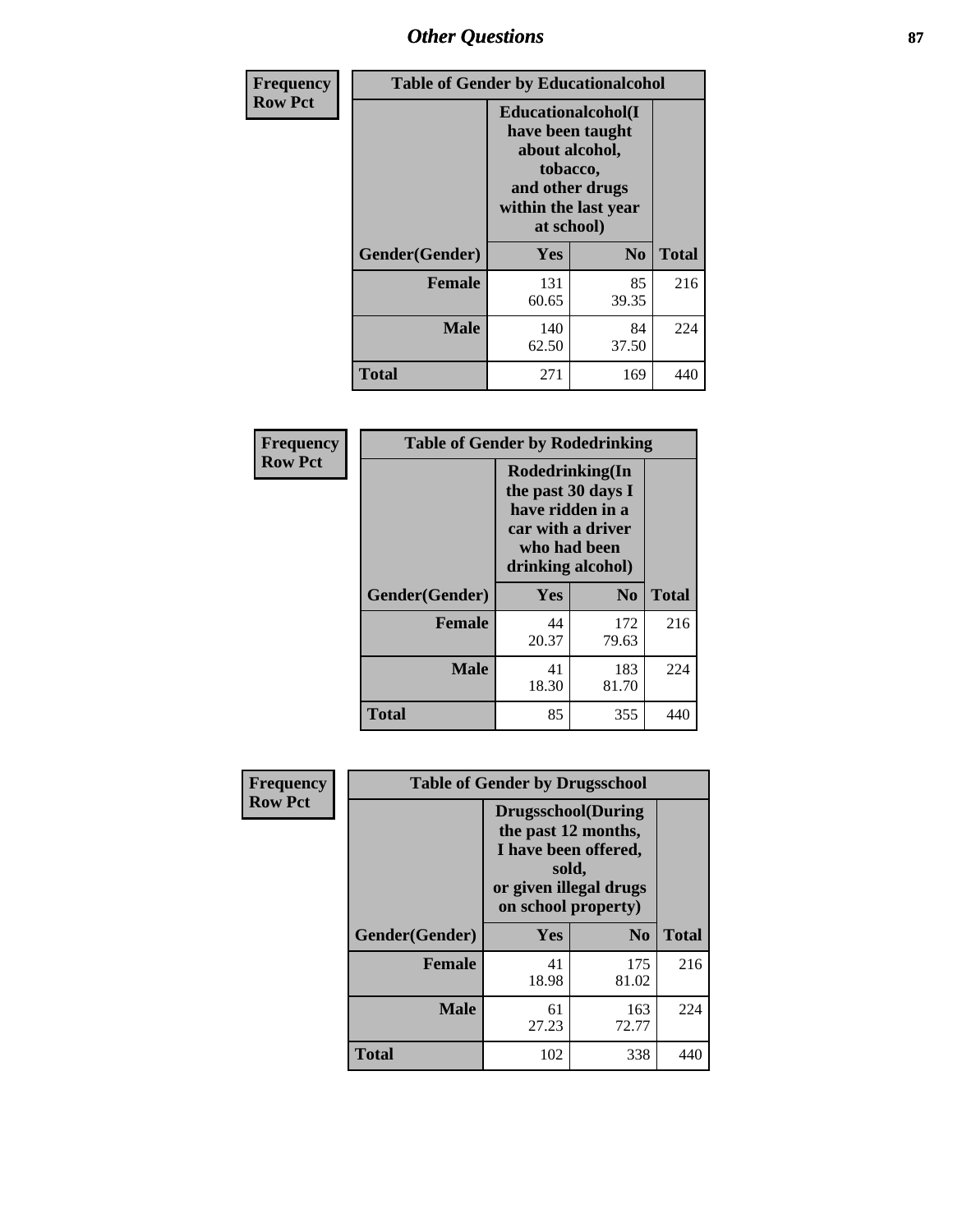### *Other Questions* **88**

**Frequency Row Pct**

| <b>Table of Gender by Bingedrinking</b> |                            |                                                                                                         |                   |                   |                               |                               |                   |              |
|-----------------------------------------|----------------------------|---------------------------------------------------------------------------------------------------------|-------------------|-------------------|-------------------------------|-------------------------------|-------------------|--------------|
|                                         |                            | Bingedrinking(I have drunk five or more<br>drinks of alcohol at one sitting during the<br>last 30 days) |                   |                   |                               |                               |                   |              |
| Gender(Gender)                          | $\mathbf 0$<br><b>Days</b> | 1 or<br>2<br>days                                                                                       | 3 to<br>5<br>days | 6 to<br>q<br>days | <b>10</b><br>to<br>19<br>days | <b>20</b><br>to<br>29<br>days | All<br>30<br>days | <b>Total</b> |
| <b>Female</b>                           | 171<br>79.17               | 21<br>9.72                                                                                              | 10<br>4.63        | 0<br>0.00         | 8<br>3.70                     | 5<br>2.31                     | 0.46              | 216          |
| <b>Male</b>                             | 171<br>76.34               | 18<br>8.04                                                                                              | 10<br>4.46        | 4<br>1.79         | 11<br>4.91                    | 7<br>3.13                     | 3<br>1.34         | 224          |
| <b>Total</b>                            | 342                        | 39                                                                                                      | 20                | 4                 | 19                            | 12                            | 4                 | 440          |

| Frequency      | <b>Table of Gender by Educationaids</b> |                                                                                                 |             |              |  |
|----------------|-----------------------------------------|-------------------------------------------------------------------------------------------------|-------------|--------------|--|
| <b>Row Pct</b> |                                         | <b>Educationaids</b> (I<br>have been taught<br>about HIV/AIDS<br>at school in the<br>past year) |             |              |  |
|                | Gender(Gender)                          | Yes                                                                                             | $\bf N_0$   | <b>Total</b> |  |
|                | <b>Female</b>                           | 132<br>61.11                                                                                    | 84<br>38.89 | 216          |  |
|                | <b>Male</b>                             | 152<br>67.86                                                                                    | 72<br>32.14 | 224          |  |
|                | <b>Total</b>                            | 284                                                                                             | 156         | 440          |  |

| <b>Frequency</b> | <b>Table of Gender by Suicideconsider</b> |                 |                |              |  |
|------------------|-------------------------------------------|-----------------|----------------|--------------|--|
| <b>Row Pct</b>   |                                           | Suicideconsider |                |              |  |
|                  | Gender(Gender)                            | <b>Yes</b>      | N <sub>0</sub> | <b>Total</b> |  |
|                  | <b>Female</b>                             | 33<br>15.28     | 183<br>84.72   | 216          |  |
|                  | <b>Male</b>                               | 20<br>8.93      | 204<br>91.07   | 224          |  |
|                  | Total                                     | 53              | 387            | 440          |  |